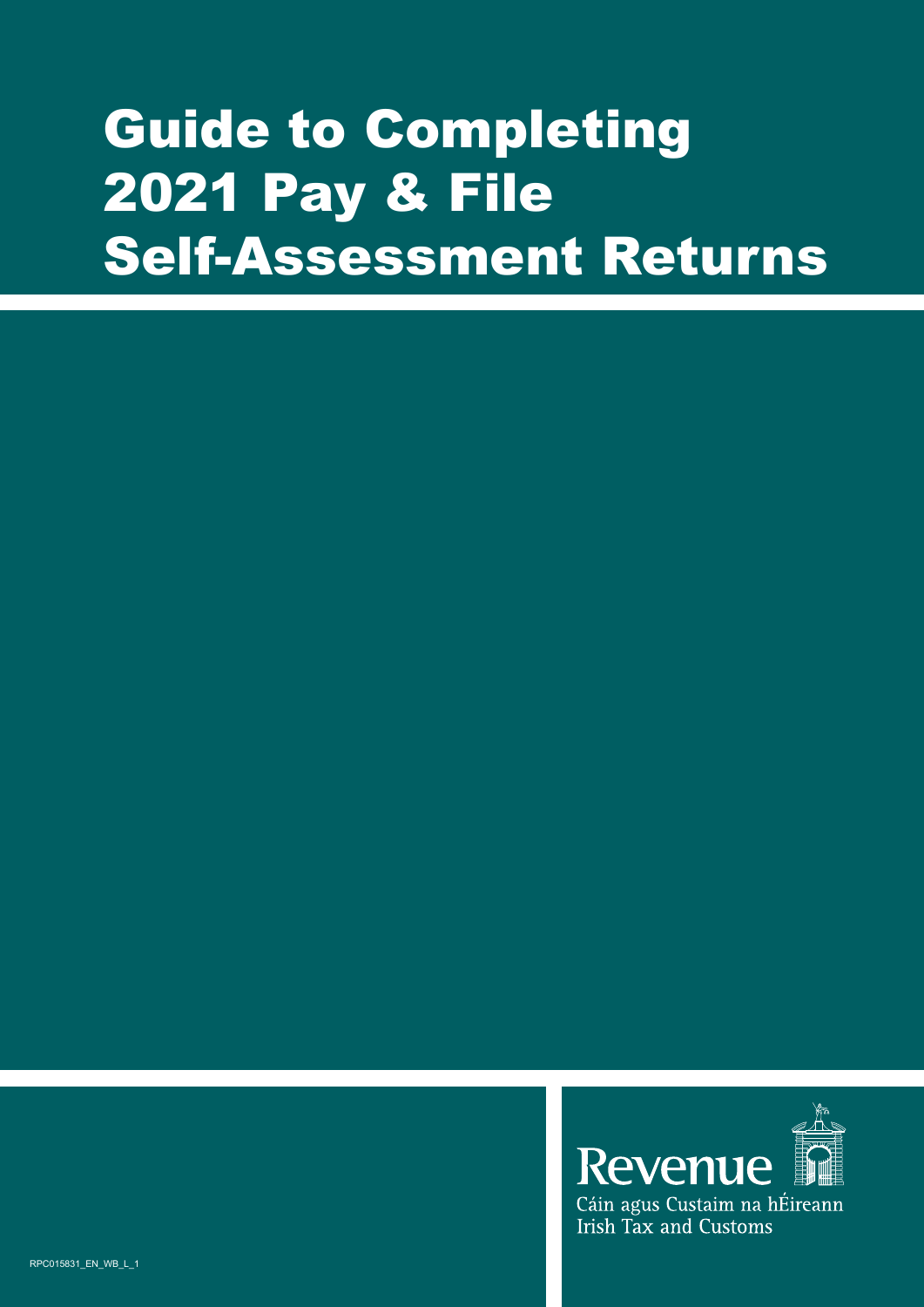The information in this document is provided as a guide only and is not professional advice, including legal advice. It should not be assumed that the guidance is comprehensive or that it provides a definitive answer in every case.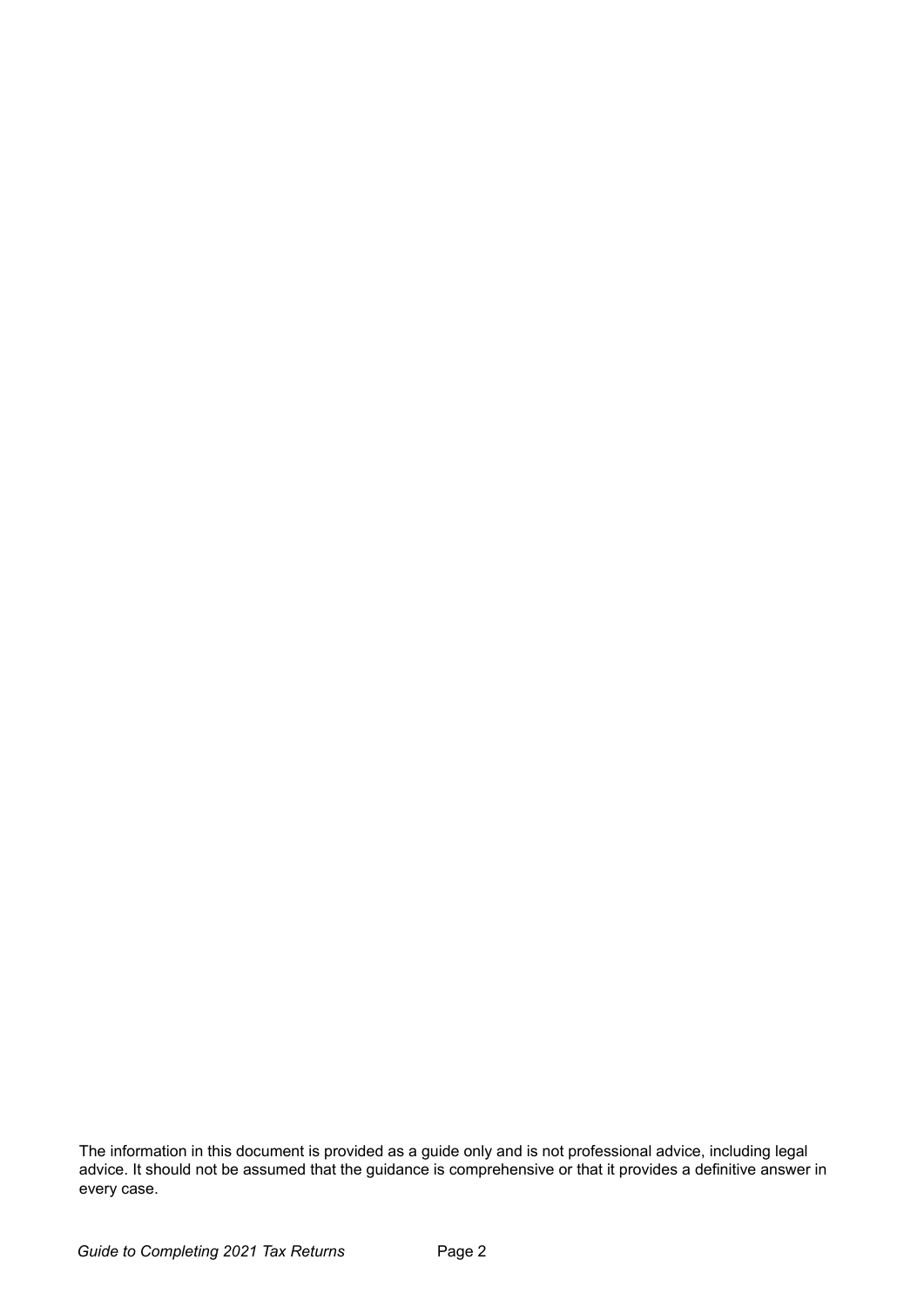# **Contents**

|                           |                                                                                                                                                                                                                           | Page |
|---------------------------|---------------------------------------------------------------------------------------------------------------------------------------------------------------------------------------------------------------------------|------|
|                           | <b>PART ONE</b>                                                                                                                                                                                                           |      |
|                           | Who is this guide for?                                                                                                                                                                                                    | 4    |
| <b>About this guide</b>   |                                                                                                                                                                                                                           | 4    |
|                           | <b>Expression of Doubt</b>                                                                                                                                                                                                | 5    |
| <b>Accessibility</b>      |                                                                                                                                                                                                                           | 6    |
|                           | <b>Revenue contact details</b>                                                                                                                                                                                            | 6    |
|                           | <b>Revenue Online Services (ROS)</b>                                                                                                                                                                                      | 6    |
| <b>Mandatory e-filing</b> |                                                                                                                                                                                                                           | 7    |
|                           | General guidance on completing a tax return                                                                                                                                                                               | 8    |
|                           | <b>Introduction to self-assessment</b>                                                                                                                                                                                    | 8    |
| <b>Panel</b>              | <b>PART TWO</b>                                                                                                                                                                                                           |      |
| A                         | <b>Personal Details</b>                                                                                                                                                                                                   | 11   |
| В                         | Income from Trades, Professions or Vocations                                                                                                                                                                              | 15   |
| C                         | <b>Irish Rental Income</b>                                                                                                                                                                                                | 23   |
| D                         | Income from Irish Employments, Offices (Including Directorships), Pensions, etc.<br>Income from Foreign Offices or Employments attributable to the Duties of those<br><b>Offices and Employments Exercised in Ireland</b> | 25   |
|                           |                                                                                                                                                                                                                           |      |
| E                         | <b>Foreign Income</b>                                                                                                                                                                                                     | 31   |
| F                         | Income from Fees, Covenants, Distributions, etc.                                                                                                                                                                          | 35   |
| G                         | <b>Exempt Income</b>                                                                                                                                                                                                      | 36   |
| н                         | Annual Payments, Charges and Interest Paid                                                                                                                                                                                | 38   |
| L                         | Claim for Tax Credits, Allowances, Reliefs and Health Expenses                                                                                                                                                            | 43   |
| J                         | High-Income Individuals: Limitation on Use of Reliefs                                                                                                                                                                     | 52   |
| Κ                         | <b>Capital Acquisitions in 2021</b>                                                                                                                                                                                       | 53   |
| L                         | <b>Capital Gains in 2021</b>                                                                                                                                                                                              | 53   |
| M                         | <b>Chargeable Assets Acquired in 2021</b>                                                                                                                                                                                 | 55   |
| N                         | Property Based Incentives on which Relief is claimed in 2021                                                                                                                                                              | 55   |
| $\mathbf{o}$              | Self Assessment made under Chapter 4 of Part 41A                                                                                                                                                                          | 56   |
|                           | <b>PART THREE</b>                                                                                                                                                                                                         |      |
|                           | <b>Income Tax Calculation Guide 2021</b>                                                                                                                                                                                  | 58   |
|                           | <b>Index</b>                                                                                                                                                                                                              | 64   |
|                           |                                                                                                                                                                                                                           |      |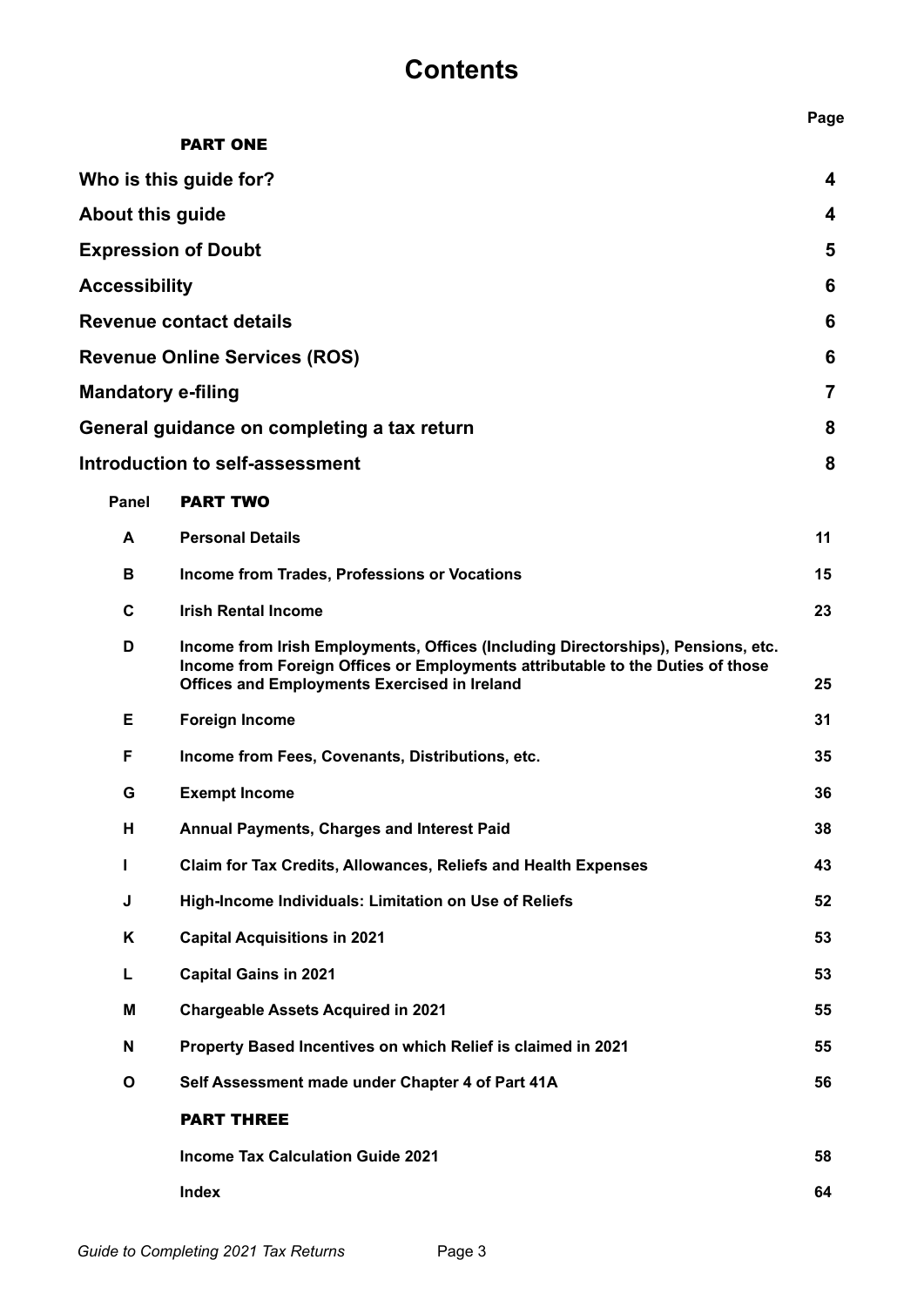# **Who is this guide for? PART ONE**

The main purpose of this Guide is to assist individuals who are taxed under the selfassessment system to complete their 2021 Tax Return – the Form 11. For 2021, selfassessment taxpayers are required to complete the full Form 11 (either in paper format or via ROS (see page 6 of this guide), unless all of the information relevant to them is contained in the shorter version Form 11S.

If you are not obliged to file your return of income (Form 11) electronically you will have received a paper Form 11.

Form 11S is the shorter version of the Form 11 Income Tax Return for self-assessed individuals. It is an extract of the main personal Tax Return form (Form 11). If however after reading the helpsheet that accompanied your Form 11S you find you are obliged to complete a Form 11, you can download it from **www.revenue.ie.**

**PAYE customers** completing Form 12 or Form 12S will find information in this Guide useful and should consult the Index to locate relevant topics.

# **About this Guide**

This Guide is intended to deal with the Pay and File obligations of self-assessed individuals in general terms. As such, it does not attempt to cover every issue which may arise on the subject. It does not purport to be a legal interpretation of the statutory provisions and consequently, responsibility cannot be accepted for any liability incurred or loss suffered as a result of relying on any matter published in it.

If this Guide does not answer your questions you may contact your local Revenue office or consider seeking independent professional advice from a tax practitioner.

The layout of this Guide follows the layout of the Form 11. For data capture purposes each entry in the Form 11 and Form 11S is allocated its own Line number. For convenience this Guide uses these Line numbers for cross-reference between the Return Forms and the Guide. The Line numbers appear in bold print at the various headings throughout this Guide, e.g. **[1-2]** for lines 1 and 2.

- **• Part 2** is a panel-by-panel commentary on the completion of the 2021 Form 11 Tax Returns,
- **• Part 3** incorporates information charts and examples to assist self-assessment taxpayers in the calculation of their income tax liability for Pay and File purposes.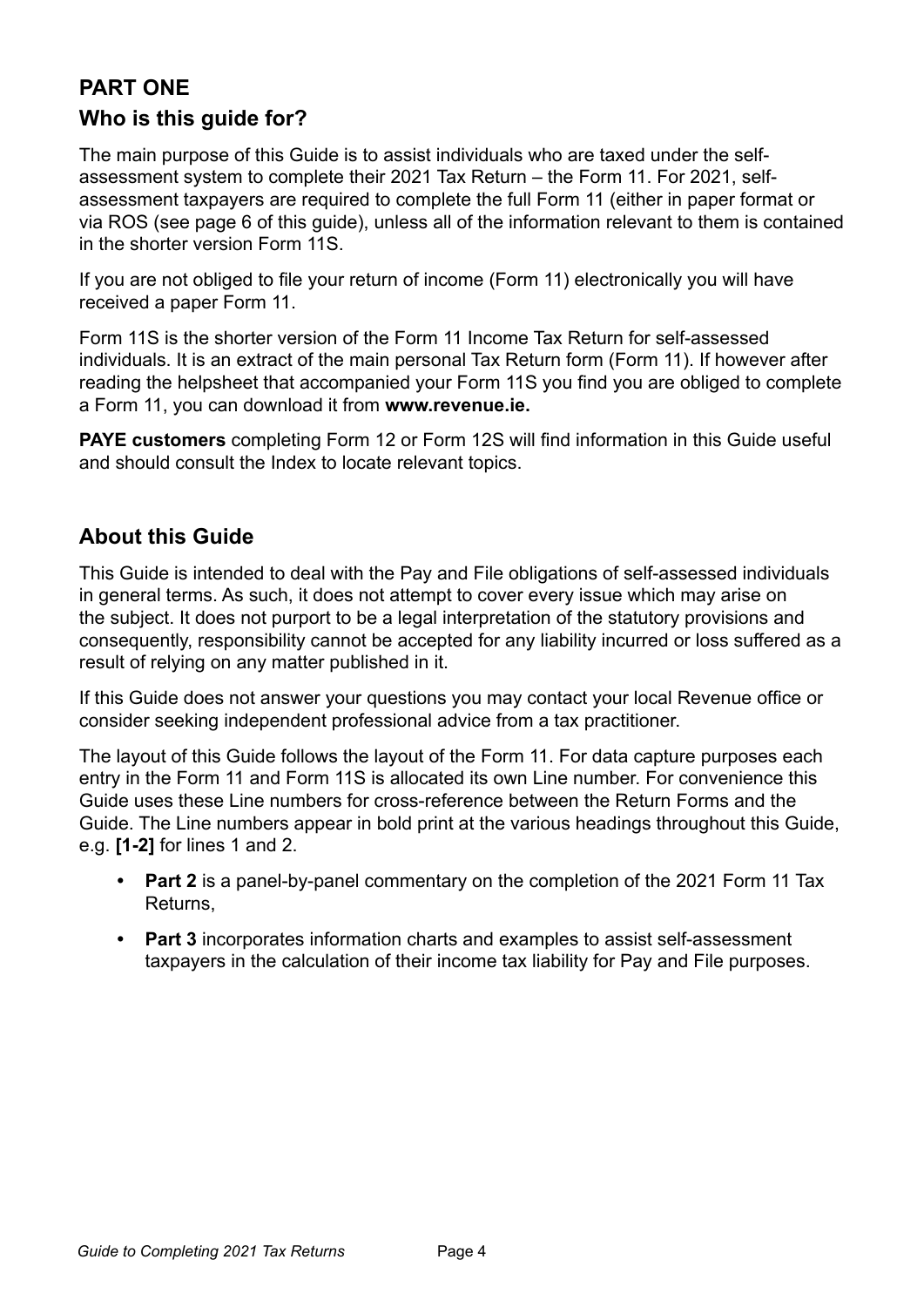# **Expression of Doubt**

The 2021 return provides a facility for a taxpayer to include an expression of doubt under Section 959P TCA 1997.

It is to indicate to Revenue a genuine doubt about the application of law or the treatment for tax purposes, of any matter contained in the return. You must have consulted all relevant Revenue leaflets and guidelines published on our website with a view to establishing the correct treatment of the point at issue.

# **The expression of doubt box is not for general comments and should be used only for the intended purpose.**

The following information will be required to enable your expression of doubt to be examined.

- A full explanation of all facts and circumstances concerning the matter. Include appropriate background details and the supporting documents that are being submitted in relation to the matter
- Highlight which aspect(s) of tax legislation is / are a matter of 'doubt' and why doubt exists.
- Detail the tax legislation, case law and / or statements of practice being relied upon.
- State the full value of the income / profits / gains / reliefs / deductions or losses at issue.
- State the tax impact arising from the tax treatment taken.

# **The return of income and documentation in support of the expression of doubt must be received on or before the return filing date.**

- Revenue will examine your expression of doubt and will reply to you as to whether it is accepted as genuine or not.
- Where your expression of doubt is not accepted as genuine, you have a right of appeal to the Tax Appeal Commissioners within 30 days of notice of the decision in accordance with Section 959P(8) TCA 1997. A ["notice of appeal"](http://www.taxappeals.ie/en/notice-of-appeal) form and guidance notes are available on the Tax Appeal Commissioners website

# **Additional information**

**[Part 41A.03.00](http://www.revenue.ie/en/tax-professionals/tdm/income-tax-capital-gains-tax-corporation-tax/part-41a/41A-03-00.pdf)** of the Income Tax, Capital Gains Tax and Corporation Tax Manual.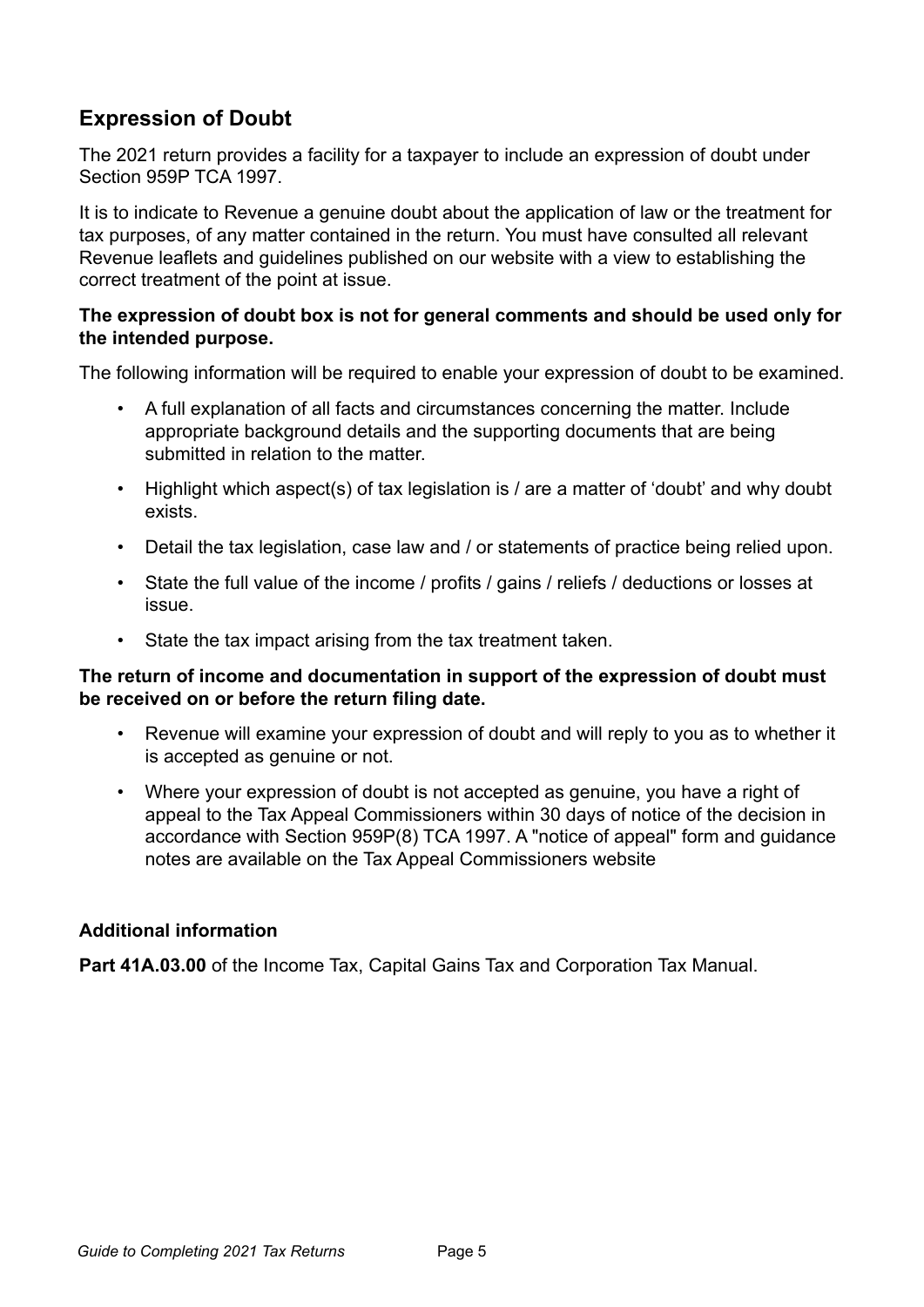# **Accessibility**

If you are a person with a disability and require this leaflet in an alternative format the relevant Revenue Access Officer can be contacted at:

# **Personal Division customers contact - [PerAccessOfficer@revenue.ie](mailto:PerAccessOfficer%40revenue.ie?subject=)**

**Business Division customers contact - [BusAccessOfficer@revenue.ie](mailto:BusAccessOfficer%40revenue.ie?subject=)**

**Medium Enterprises Division customers contact - [MEDAccessOfficer@revenue.ie](mailto:MEDAccessOfficer%40revenue.ie?subject=)**

### **Large Cases - High Wealth Individuals Division customers contact - [HWIAccessOfficer@revenue.ie](mailto:HWIAccessOfficer%40revenue.ie?subject=)**

# **Revenue contact details**

Revenue's Website address is: **www.revenue.ie**. Visit our website for more information on anything contained in this guide.

# **ROS Helpdesk**

Information on ROS is available on our website. The ROS Technical Helpdesk can be contacted at:

- roshelp@revenue.ie, or
- $\cdot$  +353 1 738 3699.

# **Forms & Leaflets**

Forms & Leaflets are available on Revenue's website or from Revenue's Forms & Leaflets Service by telephoning +353 1 738 3675.

# **Revenue Online Service (ROS)**

ROS, which is available 24/7, 365 days a year, is a quick and easy way to:

- file your tax return / accounts information,
- pay your tax liability,
- securely access your Revenue account,
- receive immediate acknowledgement of transactions,
- instantly and accurately calculate your income tax liability, and,
- aids the making of a self assessment.

Using ROS you can select three payment methods - ROS Debit Instruction, Online Banking or debit / credit card. You can e-file your Return early and select a payment date of your choosing up to the filing date. Revenue guarantees that only amounts specified by you or your agent will be taken from your account.

**Taxpayers:** If you wish to view your own personal tax details or if you wish to file your tax returns online you must first register for ROS.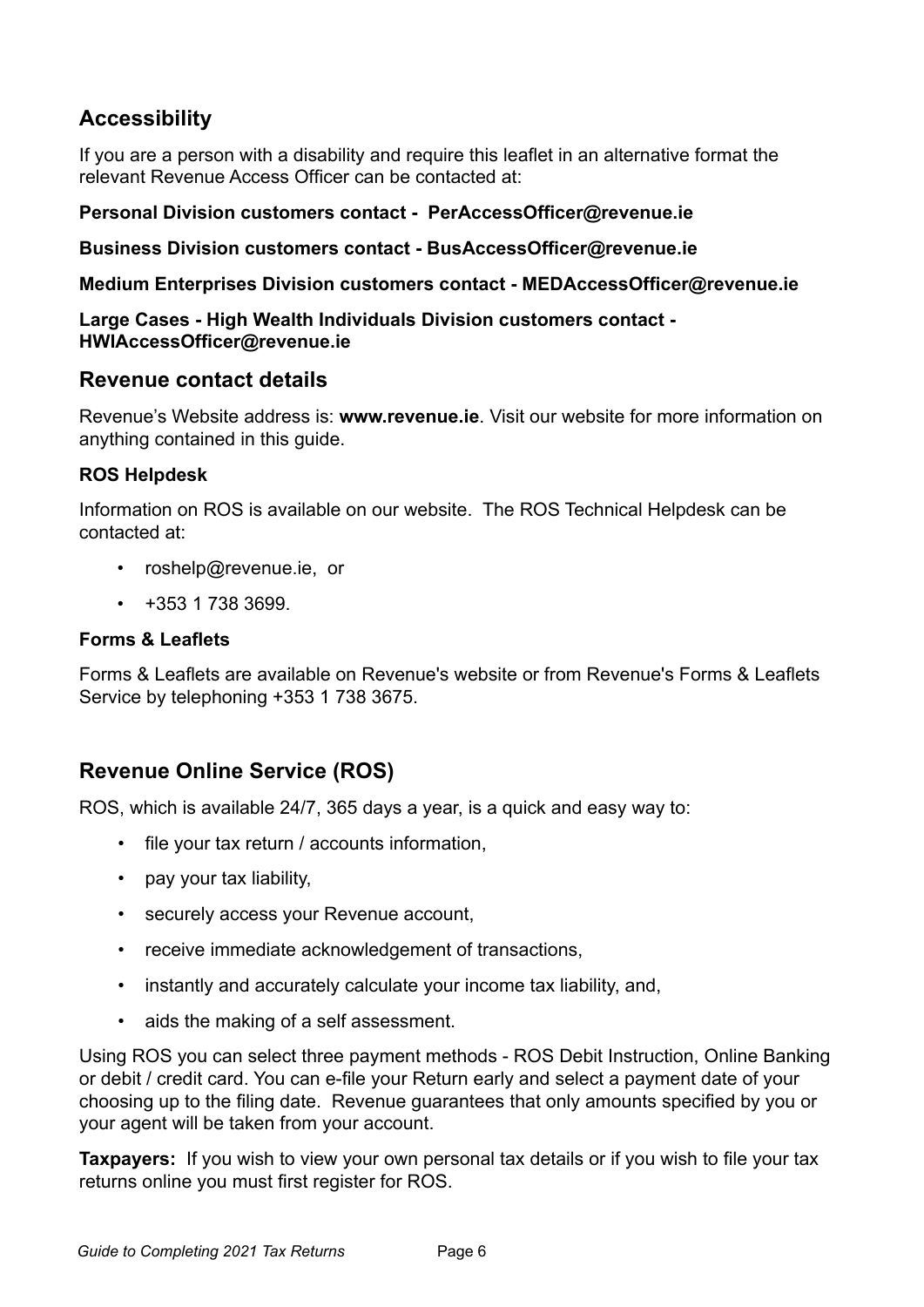**Agents:** If you are a tax agent and require access to view the records or file returns on behalf of your clients via ROS you must also apply to become a customer. To ensure that your client list is up to date please contact the relevant Revenue office.

In order to become a ROS customer you must visit our website and complete the following three steps:

# **Step 1: Apply for your ROS Access Number (RAN)**

When you successfully apply to become a ROS customer, a letter will be issued to you with your personal ROS access number. This number will enable you to proceed.

# **Step 2: Apply for your Digital Certificate**

You can only complete this step after you have received your RAN. Enter the RAN number and complete all relevant sections. A ROS System password will be sent by text or email using the details you entered in Step 1.

# **Step 3: Retrieve your Digital Certificate**

Using your ROS System password you can download your ROS Digital Certificate. The certificate is needed to login to ROS.

You will be asked to set answers for security questions which are used if you have difficulty logging into ROS in the future. Then you make up a certificate name and login password.

Once you have downloaded your ROS certificate you can login to ROS to file your return, pay your tax and view your account.

For more information, including how to register for ROS, visit our website or contact the ROS Helpdesk.

# **Mandatory electronic filing and payment of Income Tax**

# **IMPORTANT NOTICE**

Mandatory electronic payments and filing using the Revenue Online Service (ROS), is part of Revenue's preferred strategy of using electronic channels as the normal way of conducting tax business.

Full details of categories of taxpayers who are mandatory e-filers, in addition to the full list of relevant exemptions and reliefs, are available on our website **[www.revenue.ie](https://www.revenue.ie/en/self-assessment-and-self-employment/index.aspx)** at 'Selfassessment and self-employment'. If you are planning on filing a paper Return of Income you should review the website to ensure you are not within one of the categories of mandatory e-filers.

If you are an individual who falls into any of the above categories, you must file electronically, even if you have received a paper Return of Income from us.

Remember, even if you are not a mandatory e-filer, ROS is a fast, efficient and secure way to file your return and pay your tax.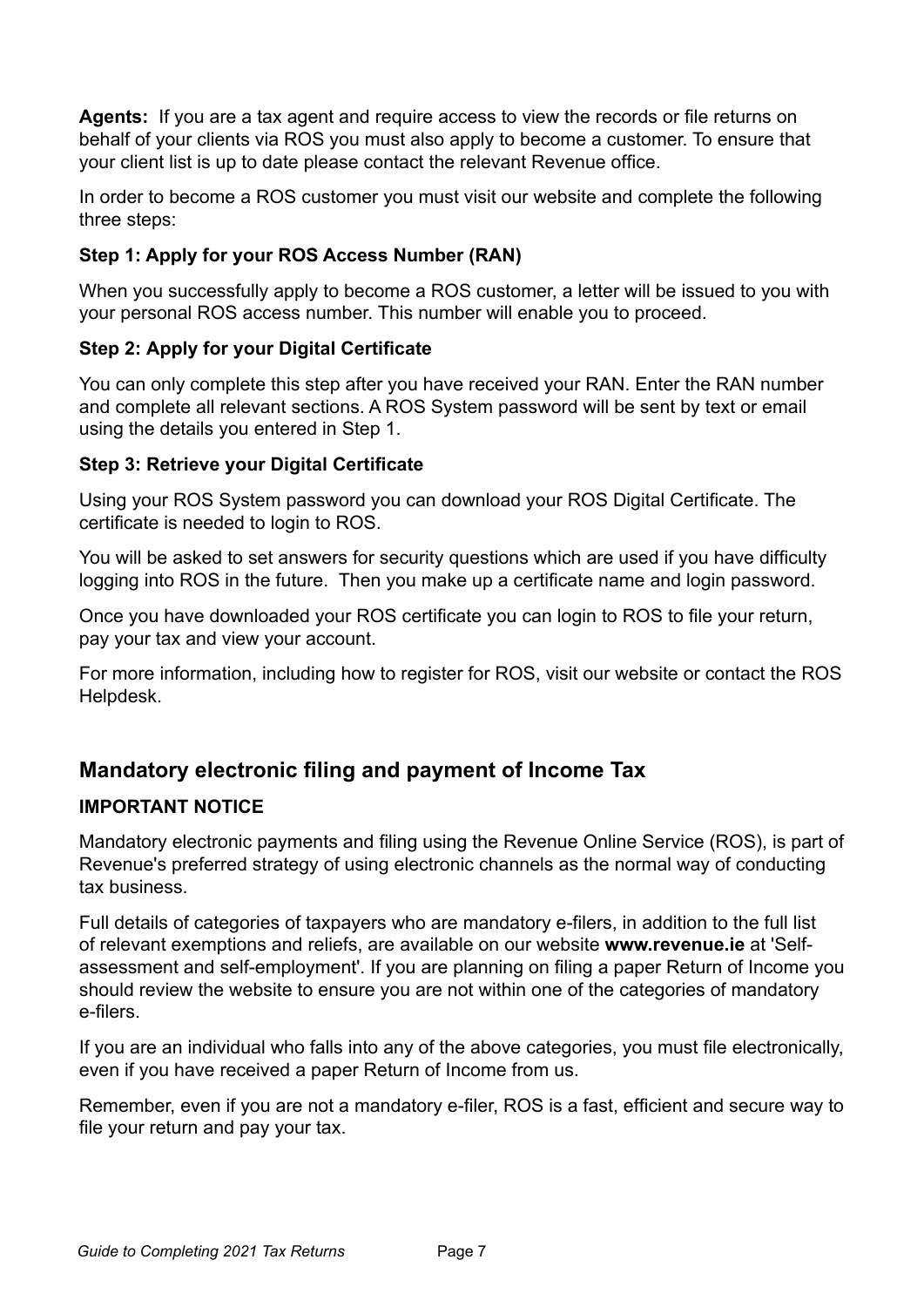# **General guidance on completing a tax return**

- You should be careful and accurate when completing the form.
- What is written in the form will appear in the assessment.
- What is omitted from the form will not appear in the assessment.
- Include all your income on the form (this includes PAYE income and tax deducted).
- Enter the annual amount of the income, not weekly or fortnightly amounts.
- Enter euro amounts only no foreign currency amounts.
- Any panel(s) or section(s) that do not require an entry should be left blank.
- Do not enter terms such as 'per attached', 'as before', etc. You must instead enter the requested information.
- Incomplete Returns will be sent back to you for proper completion and you may incur a surcharge (see page 9 / 10) if the corrected Return is submitted late.
- The self-assessment panel of the form 11 / 11S must be completed. Please refer to page 56 regarding early filers.

# **General guidance on completing a paper tax return**

- Use BLUE ink; use CAPITAL LETTERS and write clearly and accurately within boxes.
- Make entries in designated entry fields only; figures or short notes on the body of the form are inappropriate.
- Do not enclose any attachments, unless specifically requested in the form.

# **Introduction to self-assessment**

A more complete guide to self-assessment is available on **[www.revenue.ie](https://www.revenue.ie/en/self-assessment-and-self-employment/guide-to-self-assessment/index.aspx)**

# **Who should file a self-assessment tax return?**

Typically, a person who is self-employed and / or with non-PAYE income such as rental income or investment income which is not taxed through the PAYE system is required to file a self-assessment tax return.

# **Married Couples and Civil Partners**

Married couples and civil partners are obliged to submit only one Income Tax Return showing the income of both spouses or both civil partners unless they have made a formal election to have their tax affairs dealt with separately.

# **Self-Assessment and Pay and File**

Self-assessment taxpayers are subject to the Pay and File system.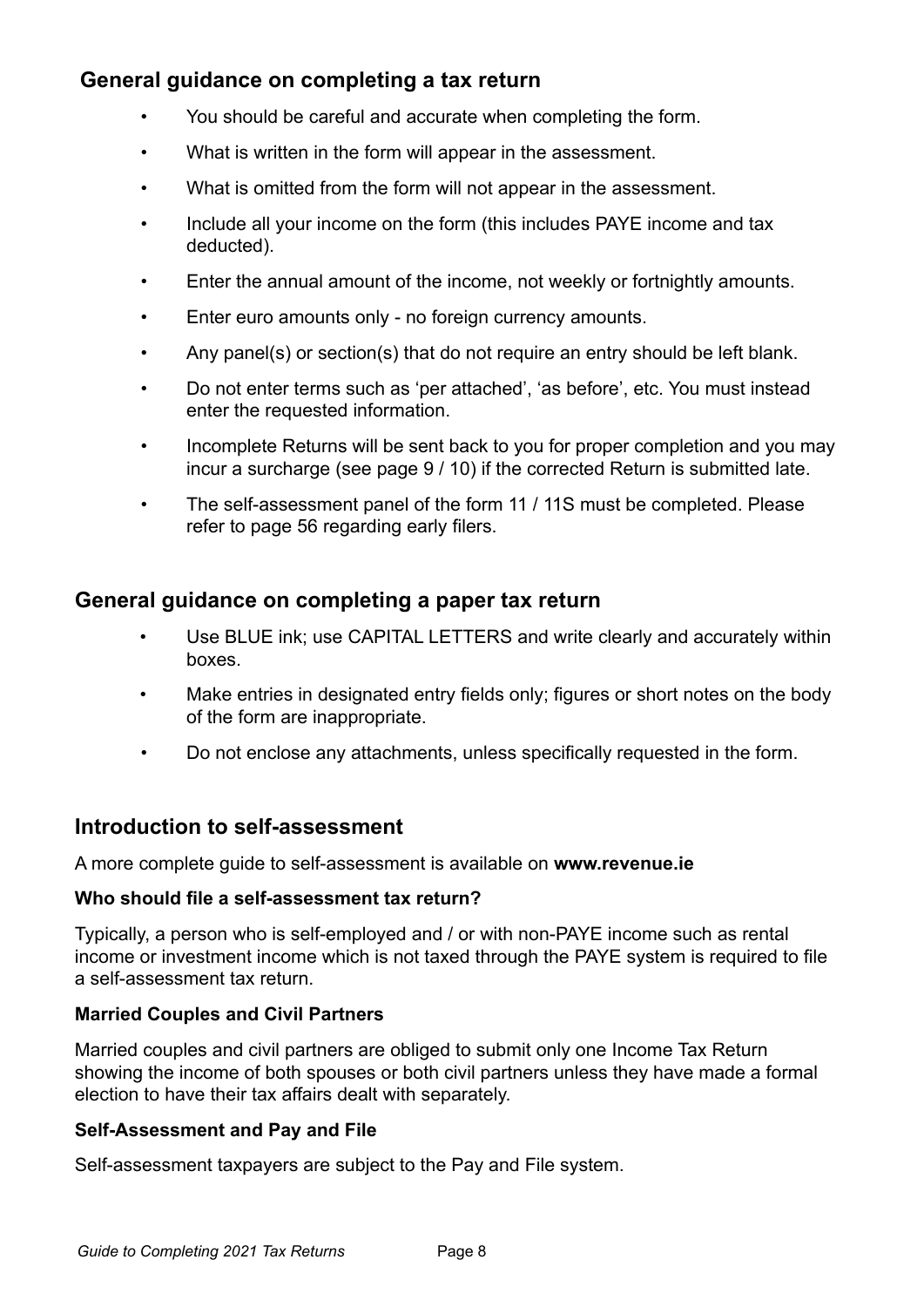Under Pay and File you must, by 31 October 2022:

- File your 2021 Income Tax Return,
- Make a self-assessment for the year 2021,
- Pay any balance of income tax outstanding for 2021,
- Pay your Preliminary Income Tax for 2022.

# **Calculating your own tax liability**

You must complete a self-assessment as part of the annual return of income. This is your judgement of your liability for the year.

The notes throughout this Guide and the calculation information in Part 2 of this Guide may be of assistance to you.

If you wish to file a paper return and you file it on or before 31 August 2022, Revenue will calculate your tax liability for you. The deadline has now been extended to 30 September 2022. This will assist you in paying the correct amount by the due date, 31 October. If you file a paper return after 30 September you will have to do your own calculations.

Better still, if you file on ROS you have access to an instant calculation of your liability any time up to the Pay and File deadline on 31 October.

# **4-Year Limit on Tax Repayment Claims (Section 865 TCA 1997)**

Revenue wishes to remind customers that Section 865 TCA 1997 imposes a general 4-year time limit on claims for repayment of tax and that claims for repayment for the year ended 31 December 2018 must be received by Revenue no later than 31 December 2022.

# **Attachments to Returns**

You should not submit any supporting documentation with your Return except where expressly asked to do so.

Instead, it must be retained for six years as it may be requested by Revenue for the purpose of an assurance check or an audit.

# **Remember:**

- You must prepare business accounts but you should not submit them with your 2021 Return.
- Instead you are required to complete the 'Extract from Accounts' panels of the Return.
- Do not submit lists or schedules with the Return. The totals should be entered on the Return.

# **Surcharge for Late Returns**

You must return the completed 2021 Tax Return on or before 31 October 2022. If your Return is late a 'late-filing' surcharge will apply. This surcharge, which, is added on to your tax due, is: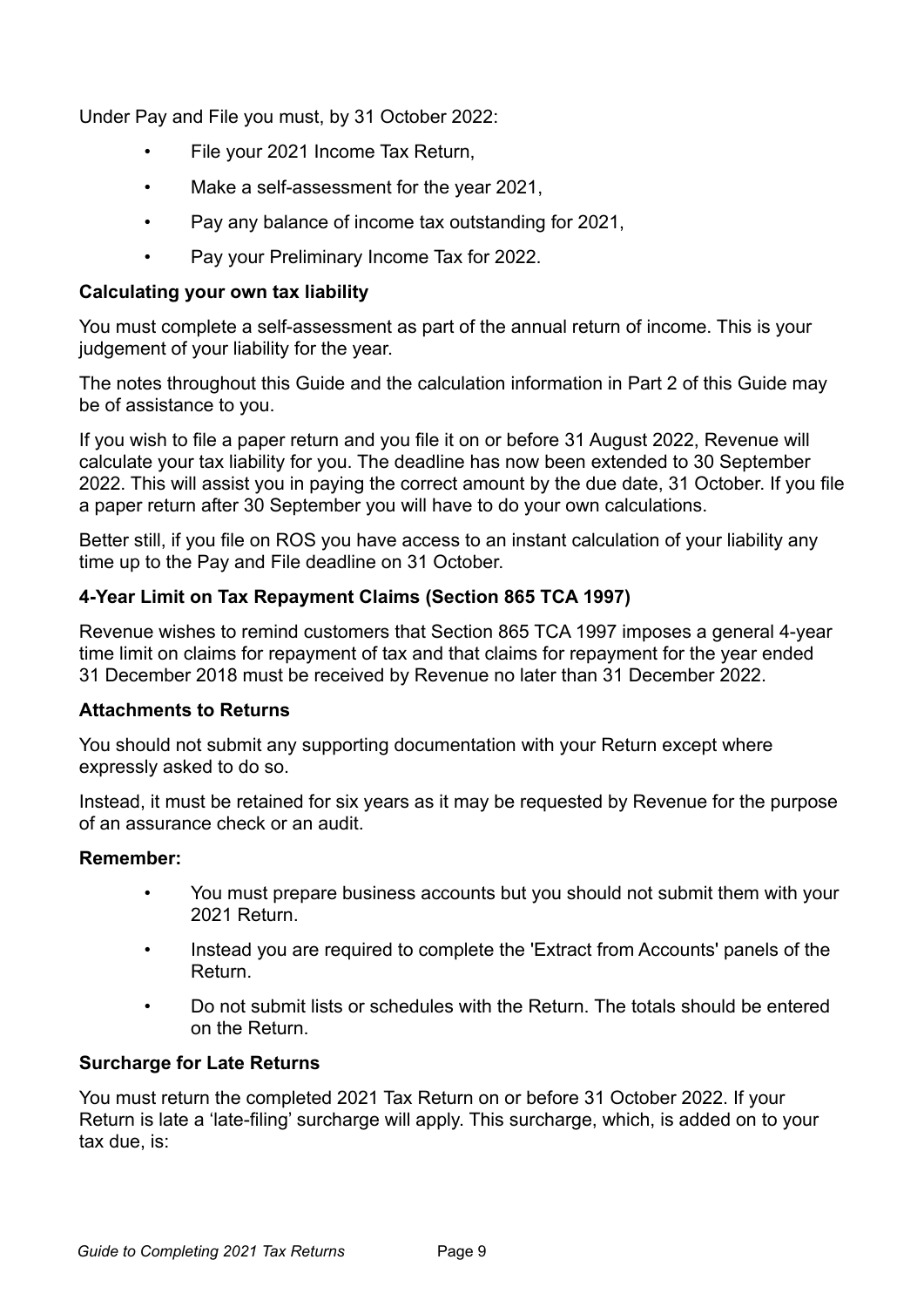- 5% of the tax due or  $\epsilon$ 12,695, whichever is the lesser, where the Return is submitted after 31 October 2022 and on or before 31 December 2022,
- 10% of the tax due or  $\epsilon$ 63,485, whichever is the lesser, where the Return is submitted after 31 December 2022.

If you file this return on time, but at the date of filing, you have failed to;

- submit your Local Property Tax (LPT) return, and
- pay the LPT due, or
- enter into an agreed payment arrangement,

a surcharge should be added to the final liability. Therefore, the amount payable in your Self-Assessment should be increased by 10%.

Where the LPT is subsequently brought up to date, the amount of the surcharge will be capped at the amount of the LPT liability involved.

# **Audit / Penalties**

Self-assessment Returns are subject to Audit by Revenue. Tax law provides that Revenue may make any inquiries or take such actions as are considered necessary to verify the accuracy of a Return.

Tax law provides for both civil penalties and criminal sanctions for;

- failure to make a return.
- making of a false return,
- facilitating the making of a false return, or,
- claiming tax credits, allowances or reliefs which are not due.

In the event of a criminal prosecution, a person convicted on indictment of an offence may be liable to a fine not exceeding €126,970 and / or to a fine of up to double the difference between the declared tax due and the tax ultimately found to be due and / or to imprisonment.

# **CODE OF PRACTICE**

It is a fundamental principle of Self-Assessment tax systems that returns filed by compliant taxpayers are accepted as the basis for computing tax liabilities. Revenue promotes compliance with the tax system by vigorous pursuit of those who do not file returns, by auditing, investigating or making enquiries into selected returns and by taking appropriate action against tax evaders. Revenue challenges aggressive tax avoidance schemes and unintended use of legislation that may threaten tax yields and the perceived fairness of the tax system.

Revenue's programme of compliance interventions aims to minimise the burden on the compliant taxpayer and tackle, in a thorough and effective way, the non-compliant taxpayer. Revenue Compliance Interventions are conducted in an efficient, effective and courteous manner. Revenue Auditors adopt an even-handed and professional approach in speech and behaviour during the compliance process. Further details are available in the '**[Code of](https://www.revenue.ie/en/tax-professionals/documents/code-of-practice-revenue-compliance-interventions.pdf)  [Practice for Revenue Compliance Interventions](https://www.revenue.ie/en/tax-professionals/documents/code-of-practice-revenue-compliance-interventions.pdf)**' which is published on **[www.revenue.ie](https://www.revenue.ie/en/search.aspx?q=Code%20of%20Practice%20for%20Revenue%20Audit%20and%20other%20Compliance%20Interventions%20-%20%5BCode%20of%20Practice%20for%20Revenue%20Audit%20and%20other%20Compliance%20Interventions%5D)**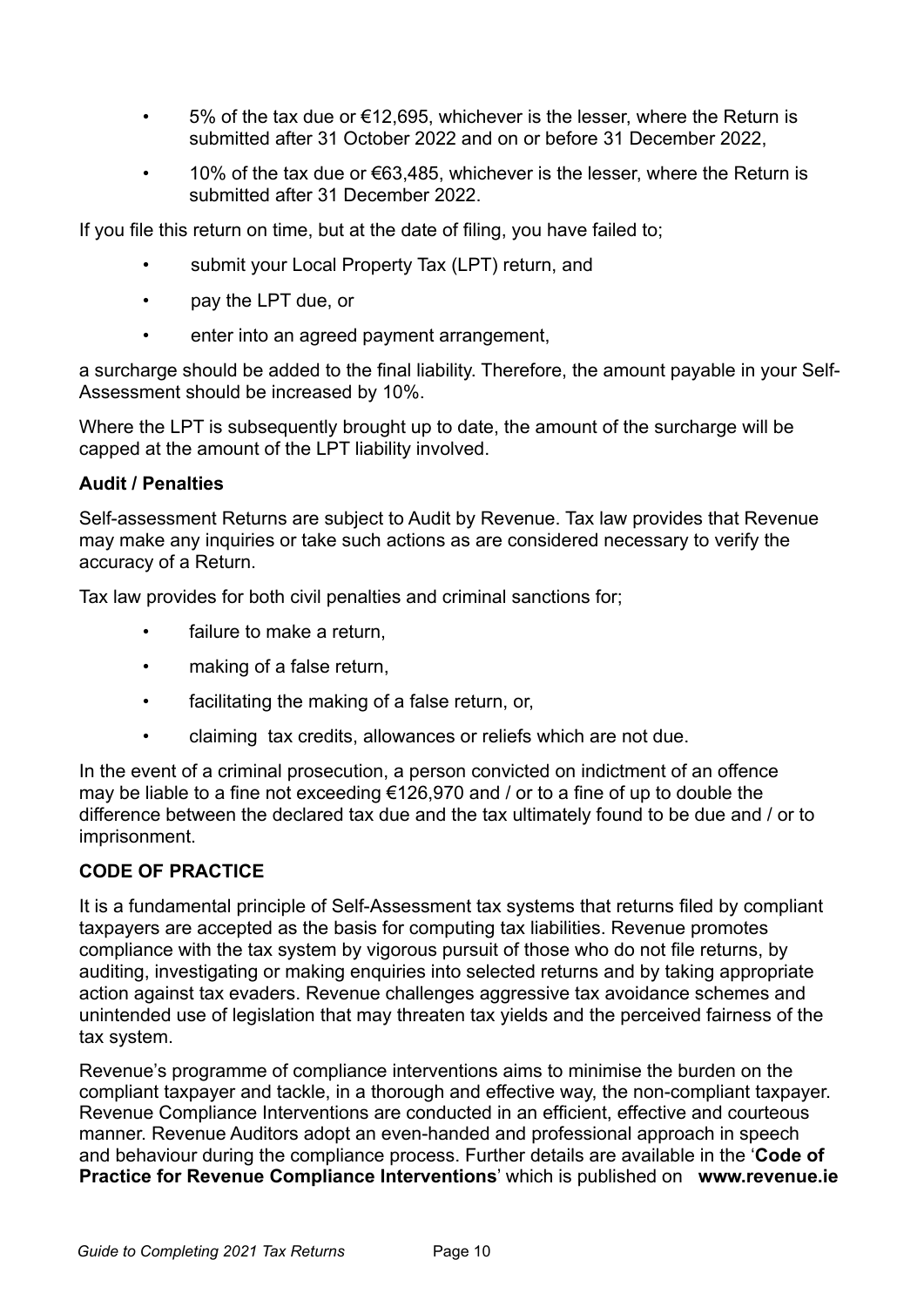# **PART TWO**

# **Panel A - Personal Details [1 - 19]**

This panel is where you enter your personal details, such as civil status and date of birth. It is important that you complete each section that is relevant to you or you may not get your full entitlement of reliefs and credits. Insert  $\boxtimes$  in the appropriate boxes in the panel and give the details requested. The amounts of the personal tax credits are set out in **Table B** on page 62 of this Guide.

#### **Are you completing this Return on behalf of a deceased individual? [1]**

If you are completing this return on behalf of a deceased individual enter the date of death. Note: in the case of a married person or civil partner, only complete this section where the deceased was the assessable spouse or nominated civil partner in the period to which this return refers. Revenue will contact you regarding any outstanding matters. When signing the Return on page one, it is important to state your capacity as signatory, e.g. executor, administrator, etc.

#### **Personal Circumstances [2 - 3]**

Indicate clearly your personal circumstances for 2021, **Line 2(a) – (i)**. Do not complete **Line 3 unless** your personal circumstances **changed** in 2021. If you were married or entered into a Civil Partnership in 2021, please see page 49 of this Guide for further information on claiming relief in the 'Year of Marriage' (line number 535 in the paper Form 11.)

#### **Basis of Assessment [4]**

Only complete **Line 4** if you were married or in a civil partnership before 1/1/2021 or if married but living apart (separated) and wholly maintaining your spouse or if in a civil partnership but living apart (separated) and wholly maintaining your civil partner. Your basis of assessment determines how you and your spouse / civil partner will be treated for tax purposes. In the first year of marriage / civil partnership you will continue to be taxed as two single people. After marriage / registration of civil partnership, there are three options for calculating tax for you and your spouse or civil partner. These options are:

- $\blacklozenge$  joint assessment
- $\triangleleft$  separate assessment
- $\bullet$  single / separate treatment.

You may choose the option best suited to you as a couple. Please see further guidance on taxation after marriage / registration of civil partnership on **www.revenue.ie**

#### **Spouse's or Civil Partner's Details [5]**

If married or in a civil partnership enter your spouse's or civil partner's PPS number, date of birth, gender, pre-marriage or pre-Civil Partnership surname, and first name. Please also enter your date of marriage or Civil Partnership. These questions must always be completed where your basis of assessment at **Line 4** above is Joint Assessment.

(**Note**: Failure to complete this section may result in a delay in processing your Return.)

#### **Increased Exemption for Dependent Children [6]**

If you, your spouse or civil partner are aged 65 or over at any time in the year 2021 and your income is below the relevant exemption limits, you will not have to pay income tax for 2021, see Exemption Limits, **Note 3(a)**, on page 58 of this Guide. However, you may still have a liability to USC and / or PRSI.

If you have dependent children, you are entitled to an increase\* in the exemption limit of  $\epsilon$ 575 for each of the first two dependent children and €830 for each subsequent dependent child. A dependent child is regarded as any child under 18 years and any child over 18 years who is going to school or college full-time or is in training as an apprentice.

**\*Note**: This increase in the general exemption operates for the purposes of calculating the exemption limit for taxpayers aged 65 or over with low levels of income. It is not a general tax credit / allowance for all taxpayers.

If your income slightly exceeds the exemption amount, you may be entitled to marginal relief. See Marginal Relief, **Note 3(b)** on page 59 of this Guide.

#### **Widowed Person or Surviving Civil Partner with Dependent Child Tax Credit [7]**

You can claim this tax credit at the standard rate (20%) for 2021 if you became a widow or a surviving civil partner in a year prior to 2021 and have a dependent child residing with you (see Single Person Child Carer Credit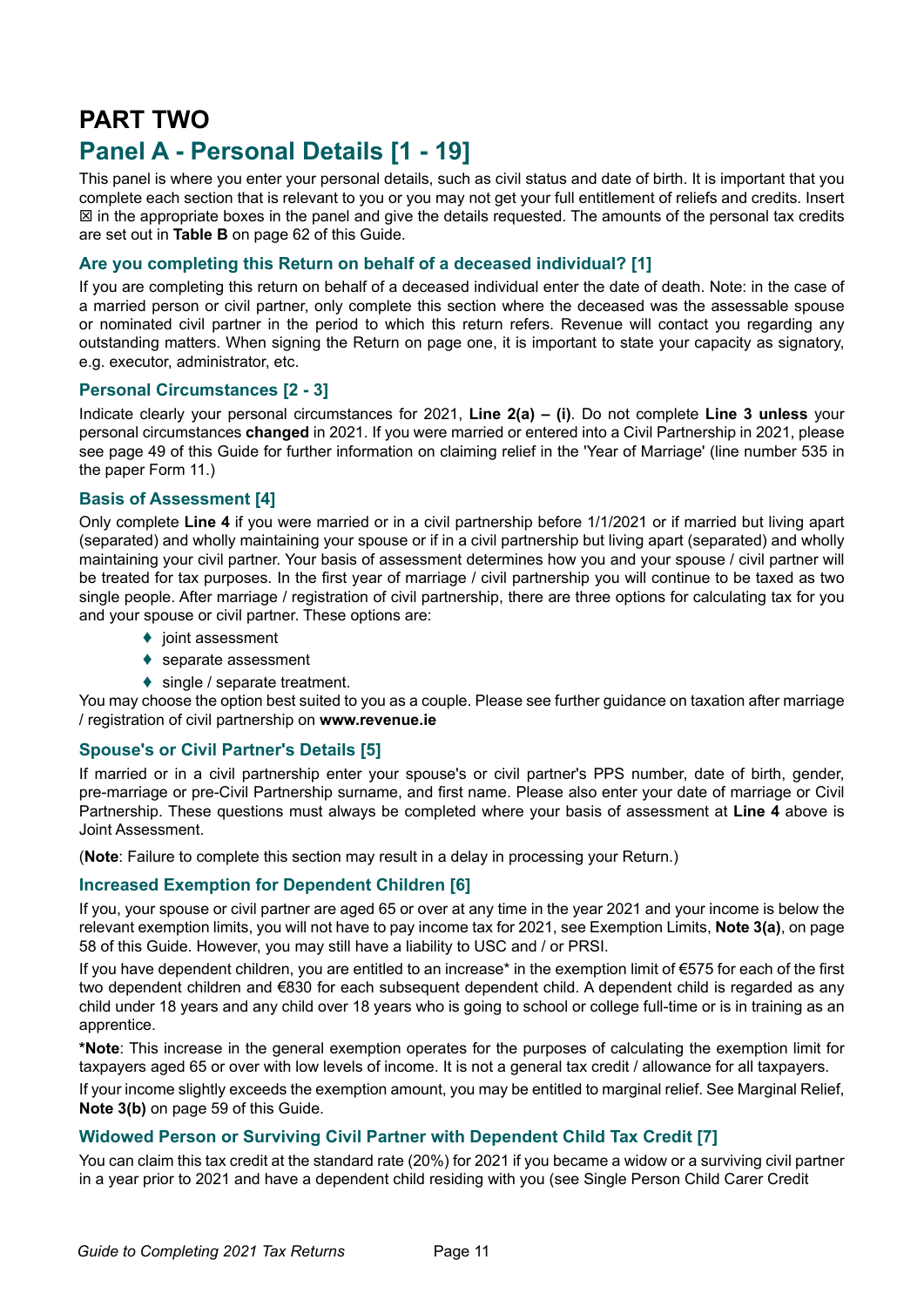on page 47). The tax credit is:

| <b>Year of bereavement</b> | <b>Tax Credit 2021</b> |
|----------------------------|------------------------|
| 2020                       | €3,600                 |
| 2019                       | €3,150                 |
| 2018                       | €2,700                 |
| 2017                       | €2,250                 |
| 2016                       | €1,800                 |

#### **Your Date of Birth [8]**

It is important to enter your date of birth as certain reliefs, allowances or tax credits are age related, for example if you reach the age of 65 during the year of assessment you are entitled to Age Tax Credit. You claim this by entering your date of birth at **Line 8** [in the case of a spouse or civil partner at **Line 5(d)**]. Also in the case of RACs and PRSAs, the maximum amount of relief due to you depends on your age.

#### **Limitation on the use of Reliefs by High Income Individuals [9]**

Insert  $\boxtimes$  in the relevant box(es) to indicate for 2021 if you, your spouse or civil partner are subject to the Limitation on the use of Reliefs by High Income Individuals (i.e. under Part 15 of Chapter 2A TCA 1997). If either you, your spouse or civil partner are so subject, Form RR1 2021 should be completed and also **Panel J** of the return.

#### **Permanently Incapacitated [10]**

If you, your spouse or civil partner are permanently incapacitated by reason of mental or physical infirmity from maintaining yourselves, insert  $\boxtimes$  in the relevant box. This is important as you may be due a refund of Deposit Interest Retention Tax (DIRT). See note for Irish Deposit Interest, **Line 403** on page 35 of this Guide.

### **Medical Card [12]**

If you, your spouse or civil partner hold a 'full' medical card issued by the Health Service Executive (HSE), insert  $\boxtimes$  in the relevant box. 'Doctor only' medical cards (GP visit cards) are not 'full' medical cards and the box should be left blank where the individual holds such card.

#### **Entitled to an Exemption from PRSI [13]**

See **Note 4** on page 59 of this Guide for details of who is entitled to exemption from PRSI.

#### **Residence status for the year 2021 [14 - 18]**

In general, individuals who are resident in Ireland are taxable on their worldwide income.

Liability to income tax and entitlement to personal tax credits, reliefs and / or allowances is dependent on your residence status. The following table sets out, depending on an individual's tax residence status, the extent of that individual's liability to Irish tax.

Your residence status for Irish tax purposes is determined by the number of days you are present in Ireland. For 2009 and following years a day is one on which the individual is present in Ireland at any time during the day. You will be regarded as resident in Ireland in the year 2021 if you spent: -

- ♦ **183 days** or more in Ireland, for any purpose, between 1 January 2021 and 31 December 2021, or
- ♦ **280 days** or more in Ireland combining the number of days spent in Ireland in that year (1 January 2021 to 31 December 2021) together with the number of days spent in Ireland the preceding year 2020 (1 January 2020 to 31 December 2020). However, this test will not apply to make you resident if you spent **30 days** or less in Ireland in either year.

An individual is considered ordinarily resident once they have been resident in Ireland for the previous three tax years.

An individual who has been ordinarily resident in Ireland ceases to be ordinarily resident at the end of the third consecutive year in which they are not resident.

Domicile is a concept of general law. It may, broadly speaking, be interpreted as meaning residence in a particular country with the intention of residing permanently in that country. Every individual acquires a domicile of origin at birth, usually that of his / her father. A domicile of origin will remain with an individual until such time as a new domicile of choice is acquired. However, before that domicile of origin can be shed, there has to be clear evidence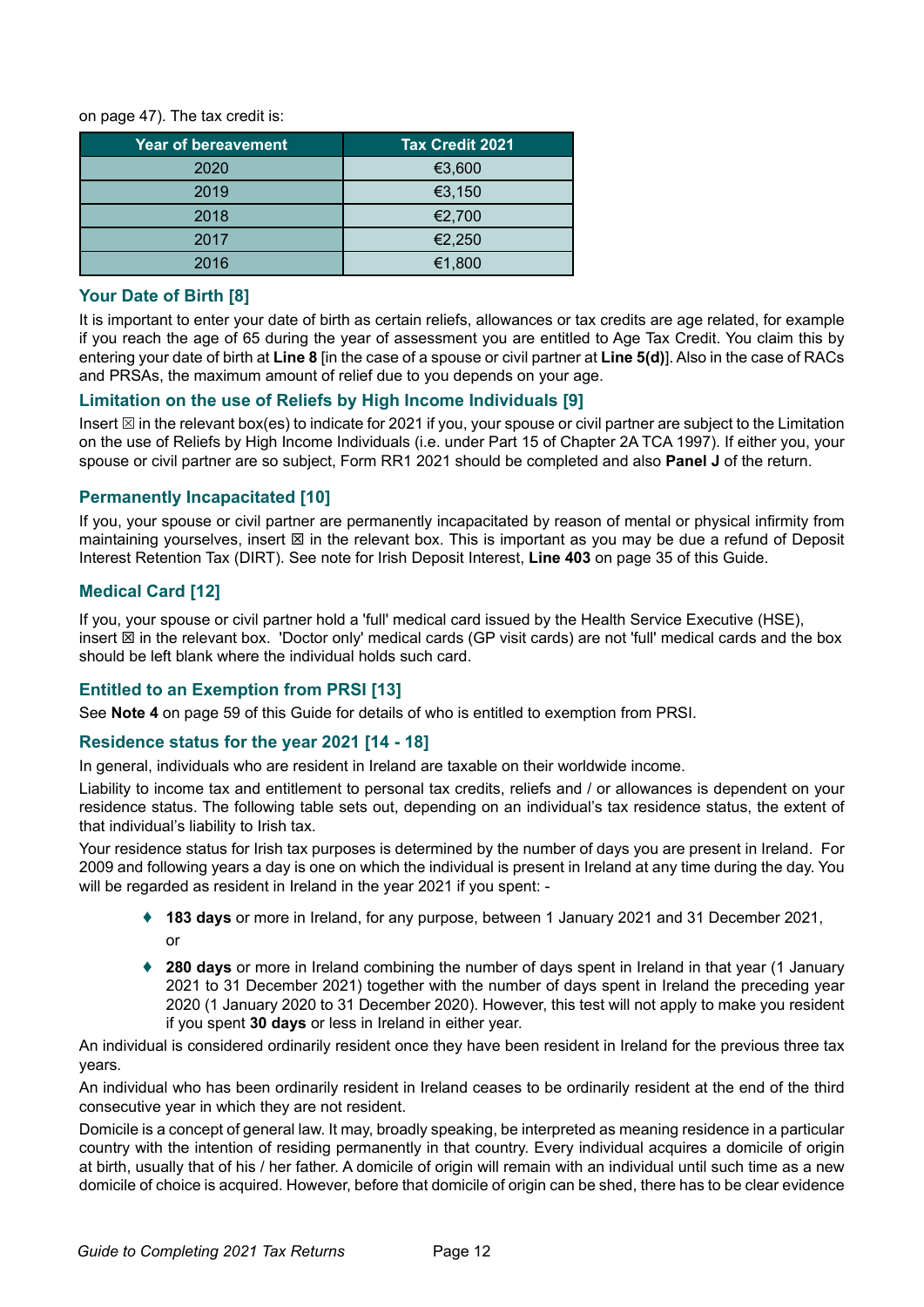that the individual has demonstrated a positive intention of permanent residence in the new country and has abandoned the idea of ever returning to live in the "domicile of origin" country. For example, an individual with an Irish domicile of origin who lives abroad for a number of years and then returns to Ireland would not be regarded as ever having abandoned his / her Irish domicile of origin. An individual's domicile status affects the extent to which foreign sourced income is taxable in Ireland.

## **Extent of Liability to Income Tax**

1. Tax resident and domiciled in Ireland, regardless of ordinary residence status. Liable to Irish income tax on worldwide income.

2. Tax resident but not domiciled in Ireland, regardless of ordinary residence status. Liable to Irish income tax on worldwide income to the extent that it is remitted to Ireland. See paragraph dealing with Remittances below.

3. Not tax resident but ordinarily resident and domiciled in Ireland.

Liable to Irish income tax on worldwide income with the following exceptions:

- $\triangleright$  Income from a trade or profession no part of which is carried on in Ireland;
- $\triangleright$  Income from non-public office / employment all the duties of which are performed outside Ireland; and
- $\triangleright$  Other foreign source income to the extent that is does not exceed  $\epsilon$ 3,810 in the tax year.

#### 4. Not tax resident, but ordinarily tax resident and not domiciled in Ireland

Liable to Irish income tax on worldwide income to the extent it is remitted to Ireland. However, the income from the following sources is exempt from Irish income tax even if remitted:

- $\triangleright$  Income from a trade or profession no part of which is carried on in Ireland
- $\triangleright$  Income from non-public office / employment all the duties of which are performed outside Ireland
- $\triangleright$  Other foreign source income to the extent that is does not exceed  $\epsilon$ 3,810 in the tax year

5. Not resident, not ordinarily resident regardless of domicile.

 $\triangleright$  Liable to Irish income tax on Irish source income including income attributable to carrying on a trade, profession or employment in Ireland.

#### **Note 1**

The table above sets out the Irish income tax treatment under domestic legislation. Relief from any double taxation arising should be dealt with under the terms of the relevant Double Taxation Agreement.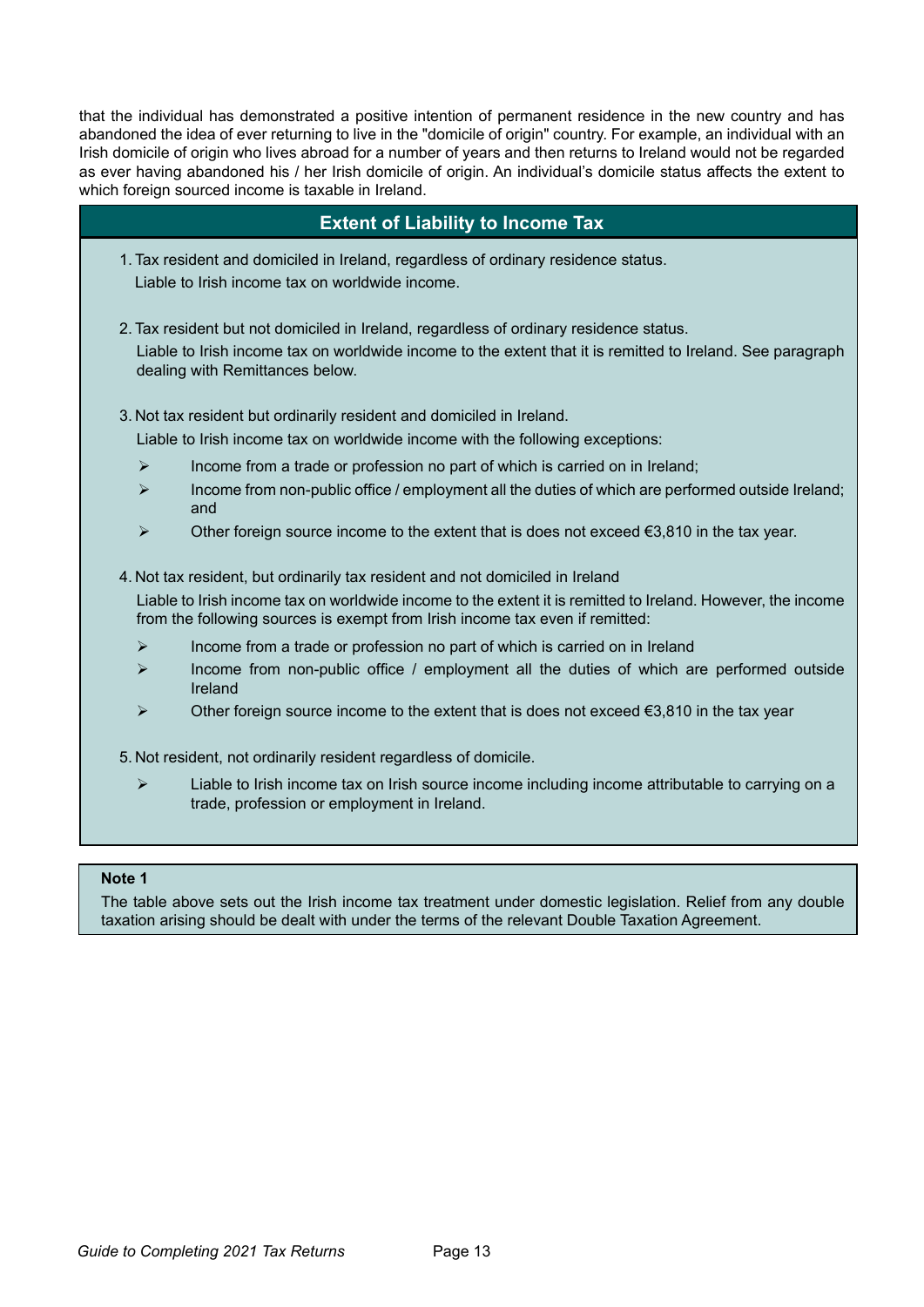#### **Remittances: The Remittance Basis of Taxation**

The remittance basis of assessment applies to the foreign sourced income of an individual who although tax resident in Ireland for a tax year is not Irish domiciled for that tax year. Under the remittance basis of assessment, the non-Irish income is taxable only to the extent it is remitted to Ireland. However, the remittance basis of assessment does not apply to the income of a non-Irish sourced employment, i.e. foreign employments, attributable to the performance in Ireland of the duties of that employment. This income is liable to Irish income tax however relief may be available under the terms of the relevant Double Taxation Agreement.

#### **Enter details of remitted income in Panel E under the relevant heading. For example, if foreign rental income is remitted, the amounts remitted should be entered at Line 315.**

Any remittances out of an account containing capital and income are treated as first coming out of the income part of the fund until such income is fully remitted.

For further information relating to the remittance basis of taxation please refer to Tax and Duty Manual Part 05- 01-21A.

#### **Claim under Section 1032(2) TCA 1997 [17]**

A non-resident individual is not due any tax credits or reliefs except as provided for in Section 1032(2) TCA 1997. This section allows a non-resident individual to claim a portion of the personal tax credits and reliefs calculated as follows:

Personal tax credits / reliefs **x** income chargeable to Irish Income Tax total worldwide income (this includes income chargeable to Irish tax)

To claim a portion of the personal tax credits / reliefs enter your total worldwide income at **Line 17(b)**.

For further information relating to Non-Residents and Tax Credits please refer to the relevant Tax and Duty Manual which is available at the following link: **[https://www.revenue.ie/en/tax-professionals/tdm/income-tax](https://www.revenue.ie/en/tax-professionals/tdm/income-tax-capital-gains-tax-corporation-tax/part-45/45-01-01.pdf)[capital-gains-tax-corporation-tax/part-45/45-01-01.pdf](https://www.revenue.ie/en/tax-professionals/tdm/income-tax-capital-gains-tax-corporation-tax/part-45/45-01-01.pdf)**

#### **Non-Resident Married Persons or Civil Partners [18]**

Where either or both spouses or civil partners are non-resident, they are both taxed as single individuals unless the income of both spouses or civil partners is fully chargeable to Irish tax.

The most common type of case in this category is that of an assessable spouse or nominated civil partner who is a cross-border worker or who is working in this country on temporary assignment. In such cases, where Revenue is satisfied that the other spouse or civil partner has no income and the assessable spouse's or nominated civil partner's earnings are the only source of income, aggregation basis will be applied.

A measure of aggregation relief may also be applied even where one spouse or civil partner has other foreign income which is not chargeable to Irish income tax. In such cases a claim for aggregation relief may be made.

For further information relating to Aggregation Relief please refer to Tax and Duty Manual Part 44-01-01.

Where the total income is chargeable to Irish tax insert  $\boxtimes$  in the box at Line 18 in the return.

#### **Mandatory Disclosure [19 - 20]**

Disclosable transactions must be disclosed to Revenue under the Mandatory Disclosure regime and allocated a Transaction Number which must be included on the relevant tax returns.

#### **20. Reportable cross-border arrangement reference number** - For further information please see **[http://tdmshare:8080/share/proxy/alfresco/api/safe/node/content/workspace/SpacesStore/](http://tdmshare:8080/share/proxy/alfresco/api/safe/node/content/workspace/SpacesStore/fe8376b5-7bc3-49d1-99ef-1e896aec6aca/revnet-33-03-04.pdf) [fe8376b5-7bc3-49d1-99ef-1e896aec6aca/revnet-33-03-04.pdf](http://tdmshare:8080/share/proxy/alfresco/api/safe/node/content/workspace/SpacesStore/fe8376b5-7bc3-49d1-99ef-1e896aec6aca/revnet-33-03-04.pdf)**

Any transaction entered into which falls within one of the hallmarks of the Mandatory Disclosure regime, for example, where it involves a discretionary trust which enables or might enable a person to obtain a tax advantage, and where obtaining that tax advantage was one of the main benefits of entering into the transaction, is a disclosable transaction. Guidance on the Mandatory regime is available on **www.revenue.ie**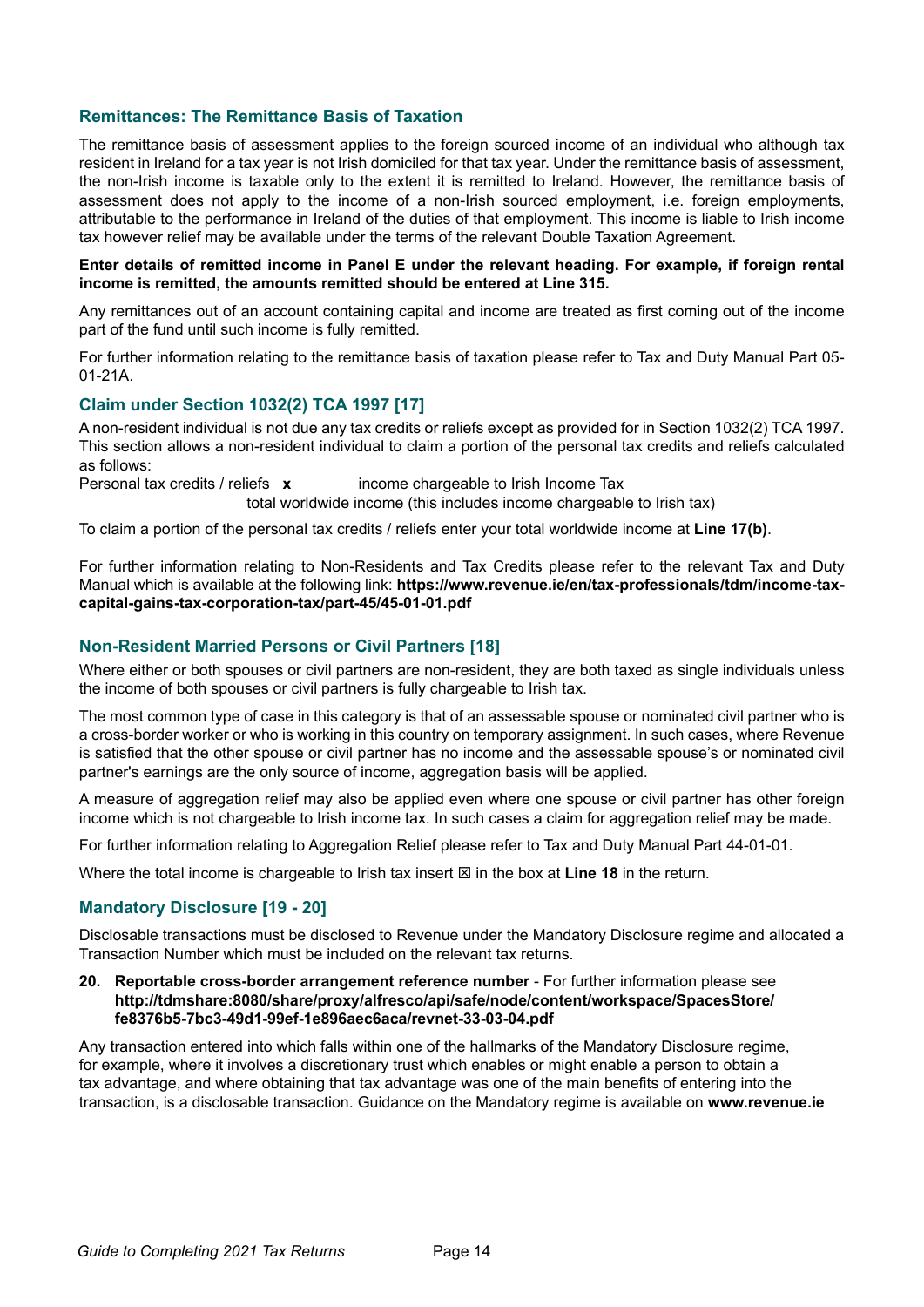# **Panel B - Income from Trades, Professions or Vocations (Including Farming & Partnership Income) [101 - 167]**

If you are self-employed, you should show your self-employed income and give the other details requested in **Panel B** of the Return. You should **not** attach your self-employed business accounts but instead you must complete the Extracts From Accounts pages on the Return - see **Extracts From Accounts (123-167)**.

If you have more than one source of self-employed income, enter the main source in the Primary Trade and enter the second source in Appendix 1 on page 38. If you have more than two sources of self-employed income, enter an aggregrate of the remaining sources in a photocopy of Appendix 1. However, trades for self and spouse or civil partner should be kept separate. The *Extracts From Accounts* pages should reflect this approach.

#### **Cessation of source income [105]**

If any of your sources of income ceased in 2021 complete **Line 105** as appropriate.

#### **Profit Assessable in 2021**

This is the amount on which you are assessed for tax. Generally, you are assessable on the adjusted net profit for a twelve month accounting period ending in the year 2021 - e.g. if accounts are normally prepared for a year ending on 30 June, then the assessable profits for 2021 will be the profits of the year ended 30 June 2021.

You must enter the assessable amount at **Line 108**, even if this is the same as the adjusted net profit per **Line 107(a)**. In some circumstances the amount at **Line 108** may be different to the amount entered at **Line 107(a)**, (for example at commencement, or cessation, of trade).

If a loss is made, the amount of the adjusted net loss should be entered at **Line 107(b)** and 0.00 entered at **Line 108**.

Income assessable under Section 98A(4) Taxes Consolidation Act 1997 means income in a situation involving a trade or profession, from a Reverse Premium, i.e. a payment / benefit received where an individual is granted an interest in, or a right in or over, land. This income must be included on this panel and not under Irish Rental Income - Panel C if the income arises in a situation involving a trade or profession.

**Note**: Profits from Stallion Fees and Greyhound Stud Fees are assessable with effect from the 1 August 2008 and should be included in the total figure entered at **Line 107(a)**.

#### **Start Your Own Business Relief [109]**

The **Start Your Own Business** scheme provides for relief from Income Tax for long term unemployed individuals who start a new business. The scheme will provide an exemption from Income Tax up to a maximum of €40,000 per annum for a period of 24 months to individuals who set up a qualifying business, having been unemployed for a period of at least 12 months prior to starting the business. The relief must be claimed within four years after the end of the tax year to which the claim relates.

#### **Capital Allowances for the current year [112 - 115]**

#### **Capital Allowances**

Capital allowances are available for capital expenditure on certain types of business assets and for certain types of business premises. Wear and Tear allowances are available for assets such as plant, machinery and motor vehicles where the asset is in use for trade purposes at the end of the chargeable period. Industrial buildings writing down allowances are available for certain types of business premises such as factories, hotels and nursing homes (see Section 268 TCA 1997 for details) that are in use for trade purposes and in respect of which you had the relevant freehold or leasehold interest when the capital expenditure was incurred.

The heading 'Other' at **Line 115** is for items such as:

- $\blacklozenge$  Milk quotas,
- $\blacklozenge$  Dredging,
- ♦ Mine development,
- ♦ Petroleum development / exploration,
- $\triangleleft$  Patent rights,
- ♦ Scientific research and know-how.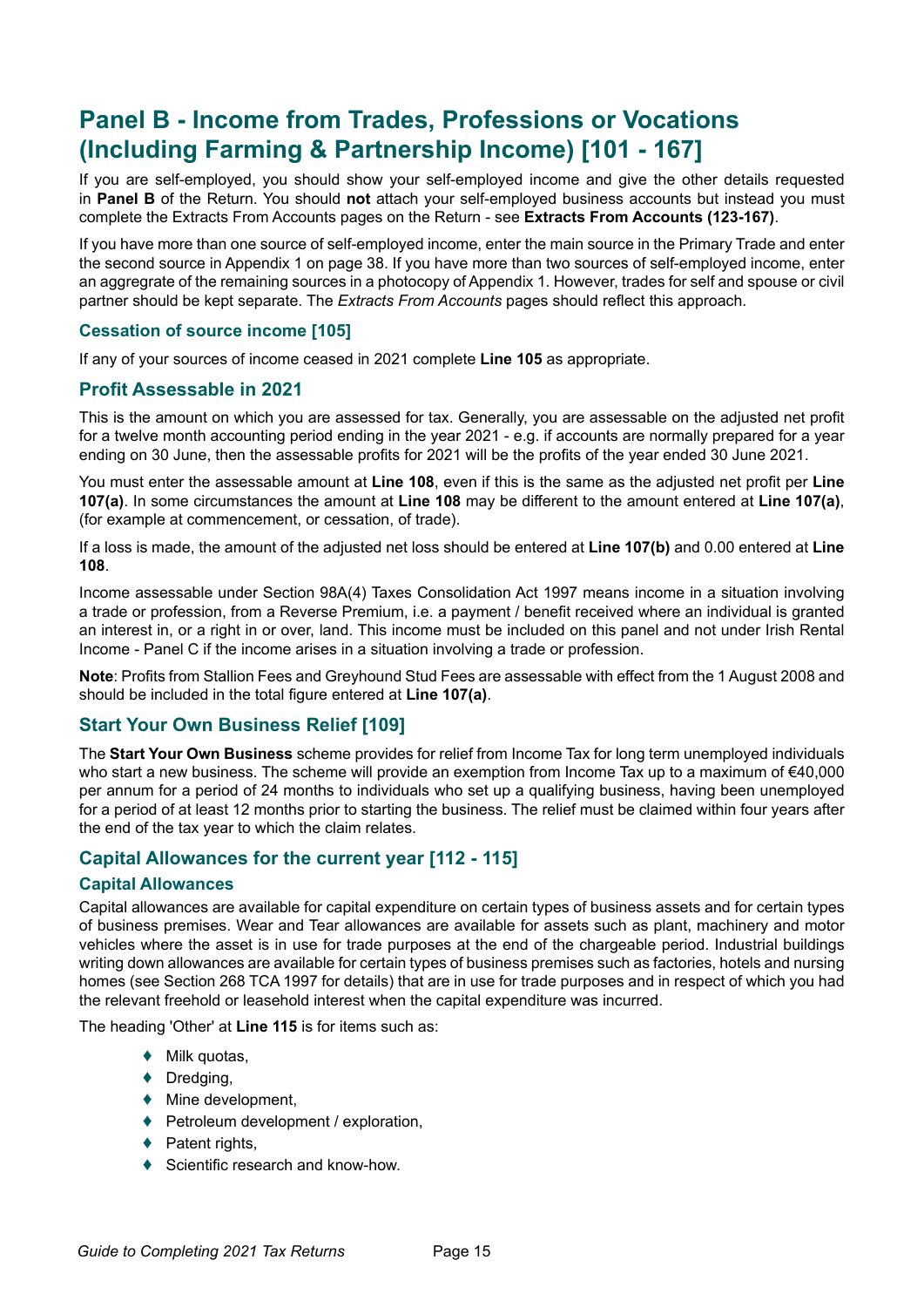#### **Note**: **Vehicles** are to be included in the heading **'Machinery and Plant'**.

The capital allowances are deducted from your profit figure before you are taxed on it. Where allowances cannot be used in the current year you can carry them forward against future profits from the same trade. Wear and Tear allowances and industrial buildings writing down allowances are generally calculated on a straight line basis on the net cost. However, Wear and Tear allowances for taxis and short-term hire cars are calculated on a reducing balance basis. The net cost is the cost after deducting any grants or VAT that can be reclaimed. The rate at which the capital allowances can be claimed depends on when the expenditure was incurred or when the building was constructed.

#### **Where you are claiming relief under a property based incentive scheme you must give details in Panel N of the Return. See notes for Panel N on pages 55 and 56 of this Guide.**

**Remember**: The Plant and Machinery / Buildings must be in use at the end of your accounting year ending in 2021. If the Plant or Machinery / Buildings were sold or otherwise disposed of in this accounting year you are not entitled to Capital Allowances as set out on pages 16 / 17. However, you may have a Balancing Allowance or Balancing Charge - see pages 18 / 19 of this Guide for details.

**Immediately below and in the following three pages are details of Wear and Tear rates, calculation sheets, tables and examples to assist you in calculating Capital Allowances, Industrial Buildings and Farm Buildings Allowance, Excess Capital Allowances, Balancing Allowances and Balancing Charges.**

**The rate of Wear and Tear differs depending on when the item of Plant or Machinery (P & M) was purchased.**

# **A. Expenditure incurred on or after 4 December 2002**

With effect from 4 December 2002 the allowance is 12.5% per year over 8 years.

# **B. Capital Allowances on a Reducing Balance Basis – Taxis**

To arrive at the opening Written Down Value for the year 2021, for taxis (and cars for short-term hire), you will have to compute Wear and Tear (W&T) and Written Down Value (WDV) over the life of the vehicle from the original date of purchase to the year 2021.

The example shown below sets out the Wear and Tear allowance figure for each year of claim and the Written Down Value for the end of each tax year. The figures are based on a taxi valued at €28,000 purchased on 10 October 2016.

| Asset                            |     | <b>Taxi</b> |
|----------------------------------|-----|-------------|
| Rate of W & T                    |     | 40%         |
| <b>Acquisition Cost</b>          |     |             |
| W & T year 1                     |     |             |
| Written Down Value end of year 1 |     |             |
| W & T year 2                     |     |             |
| Written Down Value end of year 2 | $=$ |             |
| W & T year 3                     |     |             |
| Written Down Value end of year 3 | =   |             |
| W & T year 4                     |     |             |
| Written Down Value end of year 4 |     |             |
| W & T year 5                     |     |             |
| Written Down Value end of year 5 | $=$ |             |
| W & T year 6                     |     |             |
| Written Down Value end of year 6 |     |             |

# **Example :**

W & T to be allowed in year of claim

| <b>Asset</b>            | Value (€) |
|-------------------------|-----------|
| Rate of W & T           | 40%       |
| <b>Acquisition Cost</b> | 28,000    |
| W & T 2016              | 11,200    |
| WDV 31/12/15            | 16,800    |
| W & T 2017              | 6,720     |
| WDV 31/12/16            | 10,080    |
| W & T 2018              | 4,032     |
| <b>WDV 31/12/17</b>     | 6,048     |
| W & T 2019              | 2,420     |
| WDV 31/12/18            | 3,628     |
| W & T 2020              | 1,452     |
| WDV 31/12/19            | 2,176     |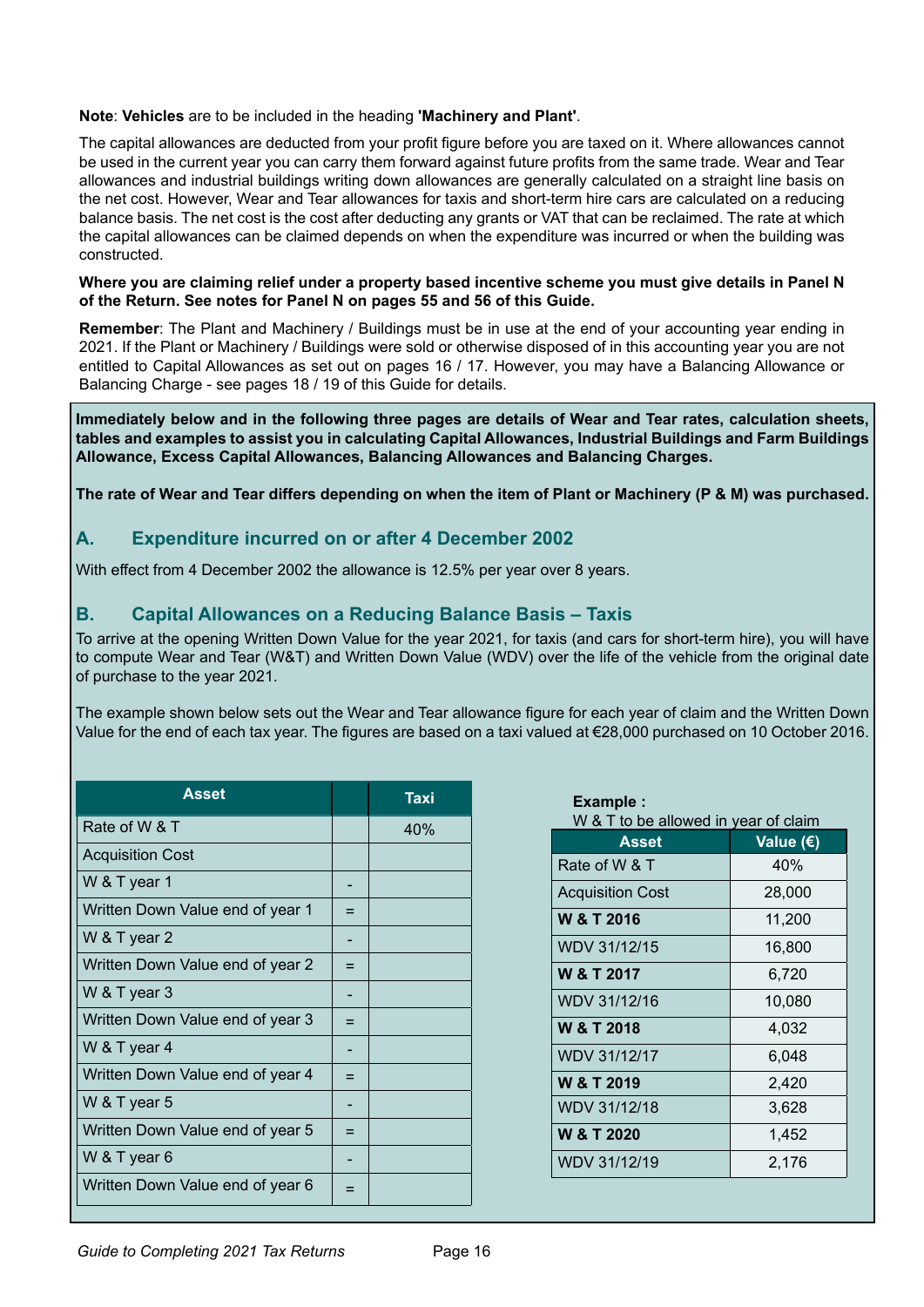# **C. Capital Allowances on a Straight Line Basis – Private Motor Cars**

For private motor cars purchased on or after 4 December 2002 the Capital Allowance is calculated at 12.5% per annum over 8 years (subject to transitional arrangements). Where expenditure was incurred on the provision of a car before 1 July 2008 and where the actual cost of the car exceeded a specified limit, Wear and Tear allowances were based on the relevant specified limit. For expenditure incurred **on or after 1 July 2008**, the allowable expenditure for Wear and Tear allowances is determined by the car's level of CO<sub>2</sub> emissions. The amount of W&T is also restricted to the percentage of business usage.

#### **What is the 'relevant specified limit' for cars purchased after 31 Dec 2001?**

The Wear and Tear allowances are given on the lower of the actual cost or a specified limit. The specified limits (for both new and second-hand cars) are set out in the following table.

| Date expenditure incurred          | <b>Cost Limit</b>                 |  |
|------------------------------------|-----------------------------------|--|
|                                    | <b>New &amp; Second Hand Cars</b> |  |
| 1 January 2002 to 31 December 2005 | €22.000                           |  |
| 1 January 2006 to 31 December 2006 | €23.000                           |  |
| From 1 January 2007                | €24.000                           |  |

# Cars Purchased on or after 1 July 2008 (CO<sub>2</sub> emissions regime)

Wear and Tear allowances for cars purchased on or after 1 July 2008 are determined by reference to the car's CO<sub>2</sub> emissions. Cars, both new and second-hand, are categorised by reference to the bands of CO<sub>2</sub> emissions that are used to determine Vehicle Registration Tax (VRT). For cars purchased on or after 1 January 2021 the details are as set out in the table below.

| <b>Group</b>   | <b>VRT Category</b> | <b>CO<sub>2</sub></b> Emissions<br>(grams per km) | <b>Allowable</b><br>Expenditure $\epsilon$                           |
|----------------|---------------------|---------------------------------------------------|----------------------------------------------------------------------|
|                | A                   | $0 - 120$                                         | 24,000                                                               |
|                | B                   | $121 - 140$                                       |                                                                      |
| $\overline{2}$ | С                   | $141 - 155$                                       | 50% of 24,000<br>or, if lower<br>50% of the retail price<br>when new |
|                | D                   | $156 - 170$                                       |                                                                      |
| 3              | Е                   | 171 - 190                                         | Nil                                                                  |
|                | F                   | More than 190                                     |                                                                      |

# **D. Industrial Buildings / Farm Buildings**

#### **Industrial Buildings**

| Qualifying Expenditure incurred since 1/4/1992        | cost, net of grant and<br>reclaimable VAT $@$ 4% =  | € |
|-------------------------------------------------------|-----------------------------------------------------|---|
| <b>Farm Buildings</b>                                 |                                                     |   |
| Qualifying Expenditure incurred on or after 27/1/1994 | cost, net of grant and<br>reclaimable VAT $@$ 15% = | € |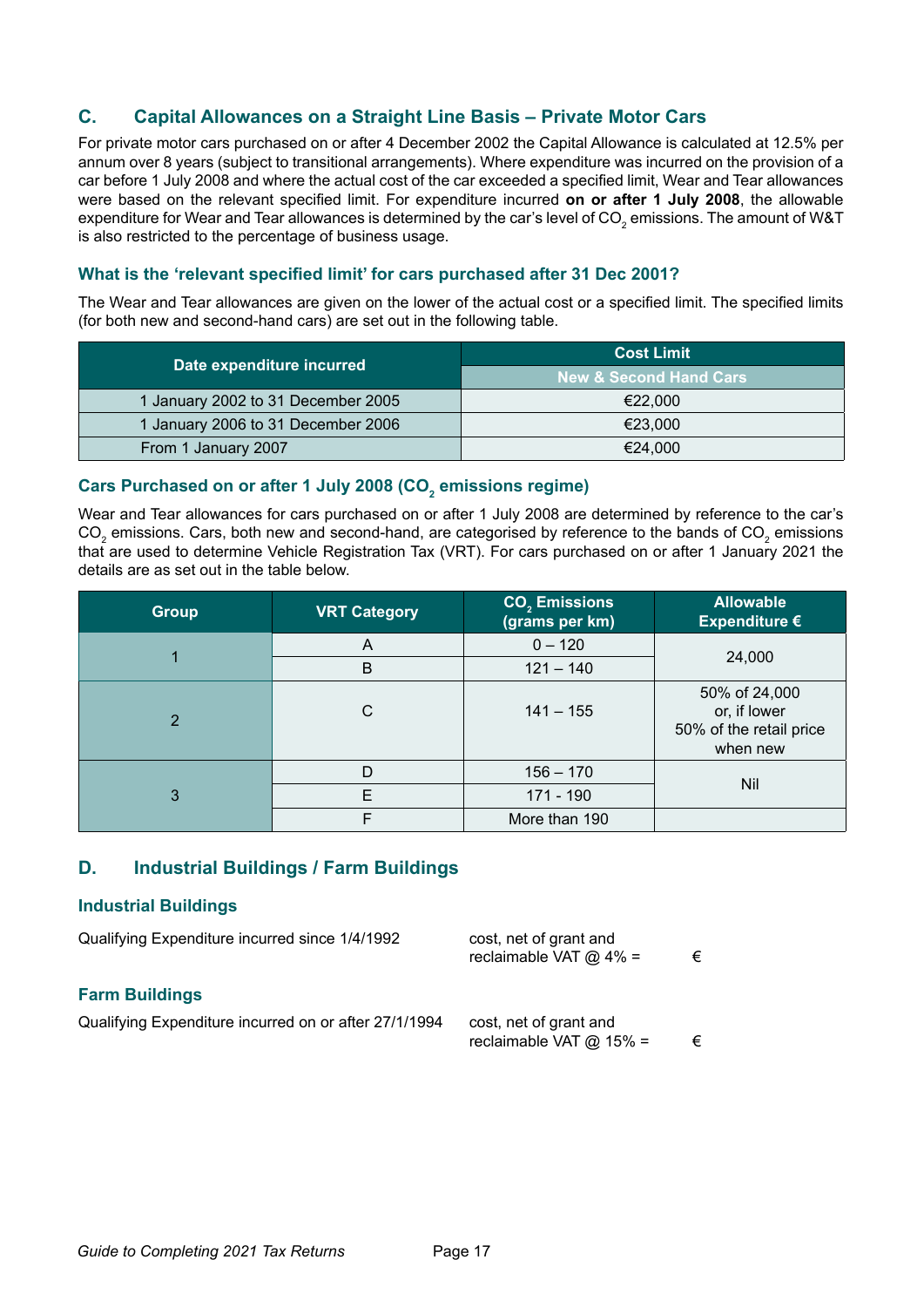#### **Total Industrial Buildings / Farm Buildings**

#### **Capital allowances due for 2021**

Total of  $A + B + C =$ Add: Balancing Allowance: **Capital Allowances due for year 2021**

#### **Excess Capital Allowances**

Relief for Capital Allowances of the current year may be obtained even if there is a trading loss or if the trading profits are less than the Capital Allowances, (Section 392 TCA 1997). To claim this relief enter the relevant amount at **Line 116** of the Return (by entering the amount of the Capital Allowance here you are making an election for this relief).

| <b>Example 1</b> | <b>Trading loss</b><br><b>Capital Allowances</b><br>Overall loss | €10,000<br>€ 2,000<br>€12,000 |
|------------------|------------------------------------------------------------------|-------------------------------|
| <b>Example 2</b> | Trading profit<br><b>Capital Allowances</b><br>Overall loss      | € 2,000<br>€10,000<br>€ 8,000 |

Losses in the trade, made in the current year, can be set against other income in the year of assessment. If you wish to **elect** to make such a claim enter the amount of the loss at **Line 116** of the Return (Section 381 TCA 1997).

#### **Balancing Allowance and Balancing Charge**

If the item of Machinery / Plant or Motor Vehicle ceases to belong to the claimant or to be used for the purposes of the trade, you cannot claim a Wear and Tear allowance on that item for that year.

If you sold the asset for a sum less than its Written Down Value at the beginning of the year, you may claim a **balancing allowance** equal to the difference between the two amounts.

If, however, you sold the asset for a sum greater than the Written Down Value, a balancing charge arises. The excess is treated as an additional amount of income, but this balancing charge cannot exceed the amount of the capital allowance actually given, on the item sold, in previous years.

An adjustment may be necessary in respect of motor cars where the maximum cost limits were applied. Refer to pages 18 / 19 of this Guide, which deals with this situation.

#### **Examples:**

#### **Balancing Allowance**

Machinery is sold during the year for €1,500. The Written Down Value at the start of that year was €1,800. A Wear and Tear allowance cannot be claimed for that year. Instead, a Balancing Allowance of €300 can be claimed.

#### **Balancing Charge**

Machinery is sold during the year for €3,000. The Written Down Value at the start of the year was €2,000. A Wear and Tear allowance cannot be claimed for that year. Instead a Balancing Charge of €1,000 arises and tax must be accounted for on this amount as if it were a profit.

A Balancing Charge will not arise where the sale, insurance, salvage or compensation proceeds in respect of machinery or plant is less than €2,000. However, this will not apply in respect of the sale or other disposal of the machinery or plant to a connected person.

#### **Balancing Allowance / Balancing Charge on Motor Cars**

If you sell a car which cost more than the maximum cost limits, set out on page 17 of this Guide, you must restrict any sale proceeds proportionately when calculating any Balancing Allowance or Balancing Charge. You must also restrict the Balancing Allowance or Balancing Charge to take account of non-business use.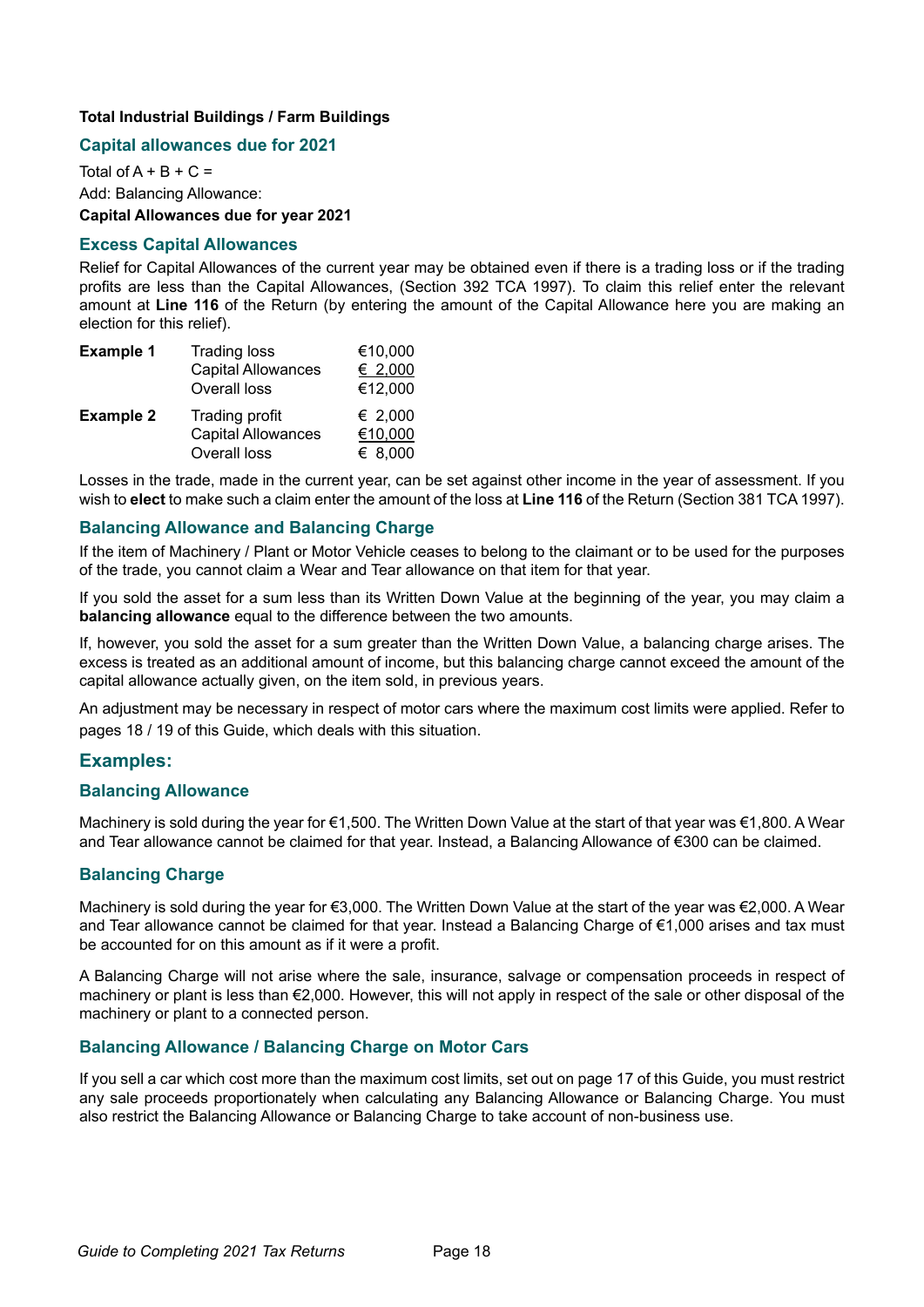#### **Example**

A car with CO<sub>2</sub> emission levels of 140g/km (Category B) cost €26,000 in 2019. However, only €24,000 of this amount qualifies for Capital Allowances in accordance with the table on page 17 of this Guide. 2/3 of the use of the car was business use.

The car is sold in 2021 for  $E$ 22,000.

| <b>Capital Allowance computation is:</b>    |                              |            |                                      |
|---------------------------------------------|------------------------------|------------|--------------------------------------|
|                                             |                              |            | <b>Business</b><br>Use $\frac{2}{3}$ |
| Deemed Cost Price 2019                      |                              | €24,000    |                                      |
| Wear & Tear 2019 €24,000 @ 12.5%            |                              | € 3,000    | €2,000                               |
| Tax Written Down Value 31/12/2019           |                              | €21,000    |                                      |
| Wear & Tear 2020 €24,000 @ 12.5%<br>€ 3,000 |                              |            | €2,000                               |
| Tax Written Down Value 31/12/2020           |                              | €18,000    |                                      |
| Deemed Sale price                           | €22,000 x €24,000<br>€26,000 | €20,308    |                                      |
| <b>Balancing Charge</b>                     |                              | (E 2, 308) | (€1,539)                             |

*As the sale price, restricted on the same basis as the original cost price, is higher than the Written Down Value, a balancing charge of €1,539 arises for 2021.*

#### **Losses [116]**

Any losses which are incurred in the course of a trade which is carried on in a 'non-active capacity' during the year of assessment may be set off against other income in that year of assessment up to a limit of €31,750. An individual will be considered to carry on a trade in a non-active capacity during a year of assessment if the individual does not work for the greater part of his or her time on the day to day management or conduct of the trade. Where you wish to elect to make such a claim, the amount of the relevant loss should be entered at **Line 116** of the Return. Any amount in excess of the limit can be carried forward for use against the profits of the same

trade in future years

# **Terminal Loss Relief [118]**

# **Cessation of trade in 2021**

If you ceased trading in 2021 you may claim terminal loss relief. The amount of the loss and the amount of the unused capital allowances for the 12 months prior to the date of cessation should be entered where requested. Relief will be given in your 2020, 2019 and / or 2018 assessment as due.

#### **Cessation of trade in 2022 or subsequent years**

If you cease trading in 2022 (or in a later year) and at the time you are completing this return you know the amount of terminal loss relief due, you can claim this relief by entering the amount of loss relief available for 2021 in the appropriate field and enter the date of cessation of trade. Note however, that it is not possible to claim this relief until after the end of the year of assessment (generally by way of amending your Form 11).

#### **Review of Income Tax Year 2020**

If you wish to review the accounting period 2020, due to your accounting period being changed or if you have ceased trading in 2021, please contact your Revenue office with the required details.

# **Farm Stock Relief [119]**

To comply with EU State aid rules, the total amount of tax relief granted under Section 667C of the Taxes Consolidation Act 1997 and Section 81D of the Stamp Duties Consolidation Act 1999 combined is subject to a limit of €20,000 in a three year rolling period. This relief must be entered in the appropriate line for each year in which relief is to be claimed: d) 2021 e) 2020 and f) 2019.

Further information is set out in the [Stamp Duty Manual Section 81D: Relief for leases of farmland](https://www.revenue.ie/en/search.aspx?q=Stamp%20Duty%20Manual%20Section%2081D%3A%20Relief%20for%20leases%20of%20farmland).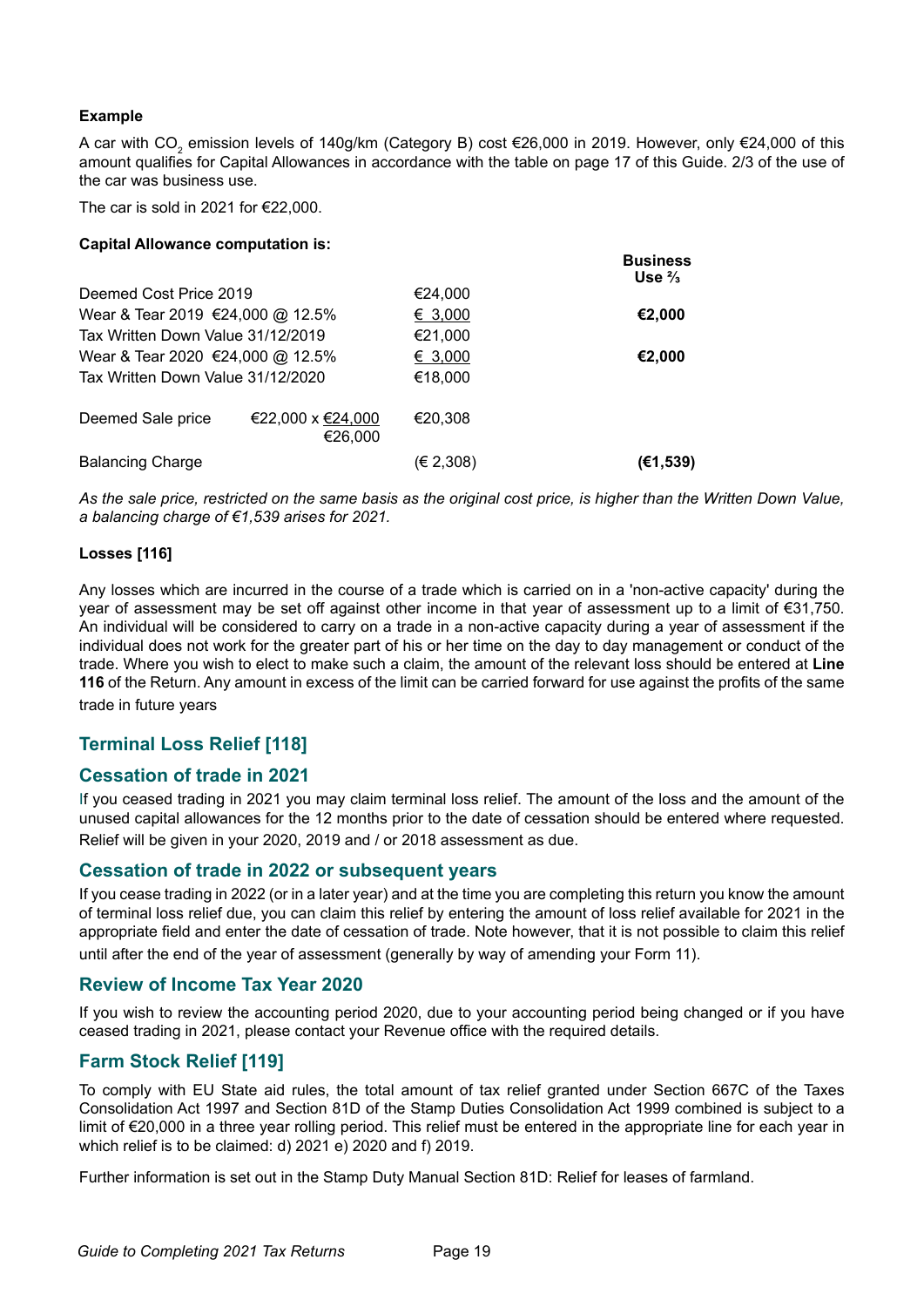# **Succession Tax Credit [120]**

You may claim this credit for the year of assessment in which the registration as a succession farm partnership takes place and the four years immediately following that year.

No partner in a succession farm partnership can claim the succession tax credit once a successor has reached the age of 40.

The amount of succession tax credit due is the lesser of

- (i) €5,000 per year of assessment divided between the partners in accordance with their profit sharing ratio under their partnership agreement, or
- (ii) the assessable profits (after deducting any capital allowances related to that trade) of that partner's several trade.

To comply with EU State aid rules, the total amount of tax relief granted under section 667B of the Taxes Consolidation Act 1997, section 667D of the Taxes Consolidation ACT 1997, and section 81AA of the Stamp Duties Consolidation Act 1999 combined is subject to a lifetime limit of €70,000.

For further information relating to the tax credit for succession farm partnerships please refer to Tax and Duty Manual Part 23-02-11.

# **Credit for Professional Services Withholding Tax (PSWT) [121]**

Credit may be claimed in 2021 in respect of gross withholding tax deducted (before any interim refund) in the year 2021. If your accounting period ends on a date **other than 31 December**, credit for withholding tax is given by reference to the gross withholding tax deducted (before any interim refund) during the accounting period (i.e. the basis period for 2021).

### **Extracts From Accounts [123 - 167]**

The Extracts From Accounts pages should be completed in all cases where you have trading or professional income, except in the following limited circumstances:

- ♦ If you have already submitted accounts information relating to the 2021 Tax Return with an earlier Return state the Income Tax Return with which the accounts information was submitted [**125**],
- ♦ Individual partners are not required to complete the Extracts From Accounts pages in their personal Return. The Partnership files this information in the Partnership Tax Return - Form 1 (Firms). Enter the relevant Partnership(s) tax reference at **Line 126(a)**.

The details to be given at numbers **123 - 167** of the Return are extracts from your accounts and are **not** a tax adjustment computation / calculation. When completing these Extracts you may have nothing to enter under some headings, as that section may not apply to you. You must, however, complete each section that is relevant and for which you have an entry in your accounts. Depending on how your accounts are prepared, it may be necessary to aggregate some figures to arrive at a figure to be included in the Extracts From Accounts pages. For example, at **Line 137** of the Return you would have to aggregate the total of 'Motor, Travel and Subsistence' if these are shown separately in your accounts.

**You should not submit any supporting documentation with your Return** except where expressly asked to. However, it is important to remember that the requirement to complete *Extracts From Accounts* in no way affects the necessity to prepare proper accounts or the manner in which accounts should be prepared for tax purposes, i.e. for tax purposes, accounts have to be prepared in accordance with the ordinary rules and conventions of commercial accounting. The accounts, like any other documents in support of the Return, should be retained for **six** years in case they are required by Revenue for the purpose of an assurance check or an audit.

The following are some additional guidance notes on the individual items requested on the *Extracts From Accounts* **on the Return.** 

**The** *Extracts From Accounts* **section must be completed in all cases where you, your spouse or civil partner are in receipt of income from a trade (including farming), profession or vocation except in the limited circumstances identified on the Return (Lines 125 - 126).**

#### **Income [127 - 129]**

**127**. **Sales / Receipts / Turnover** - this is gross trading income receivable excluding Government payments included at **128** below.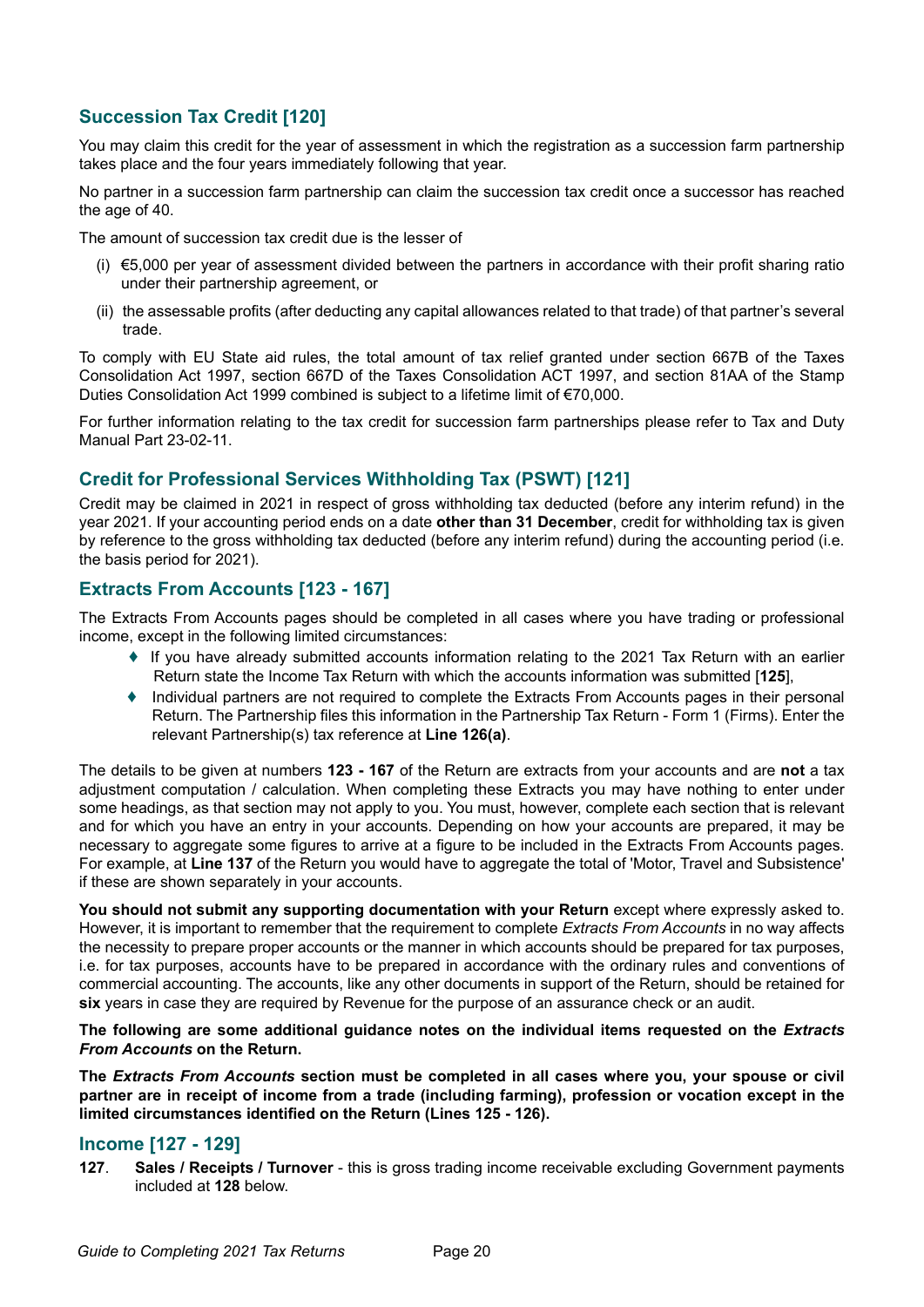**128**. **Receipts from Government Agencies (GMS, etc**.) - this includes payments by Government Departments, e.g. GMS payments, Free Legal Aid payments, Department of Agriculture Food and Marine payments, Restart Grants, etc.

Guidance on the tax treatment of the **Restart Grant** is set out in Guidelines on the Operation of the Employment Wage Subsidy Scheme which is available at https://**www.revenue.ie/ga/employingpeople/documents/ewss/ewss-guidelines.pdf** (page 7). Where the grant is used to defray expenditure which is revenue in nature, such as utility or insurance expenses costs, it is to be taken into account in calculating taxable trading profits. The Restart Grant is administered via the Local Authorities but is made available via the Department of Enterprise Trade and Employment. It should be included in the Self Employed Panel under 'Receipts from Government (GMS, etc.)' as it is a payment by a Government Department.

Where the grant is used to fund the acquisition of plant and machinery for use in the business, expenditure which is capital in nature, the trader will be entitled to claim capital allowances in respect of that expenditure **net** of the grant received.

**129**. **Other Trading Income including Tax Exempt Income** - include here any other income, including tax exempt income, that you normally include with your accounts. Do not include income which should be taxed under a separate heading, (e.g. rental income, dividends, interest, etc.). This should be returned in the appropriate panel of the Return.

#### **Trading Account Items [130 - 131]**

- **130**. **Purchases** these are materials or purchases for resale purchased during the accounting period.
- **131. Gross Trading Profits** this is the gross profit of your business after adjusting for opening and closing stocks and input costs.

#### **Expenses and Deductions [132 - 143]**

- **132. Salaries / Wages** this includes all staff renumeration (taxed and untaxed), staff training, redundancy payments, PRSI, pensions, etc. The owner's wages should not be included but should be input in '**Drawings**', see **145**.
- **133. Additional staff costs**  this includes other staff costs / expenses that are not included in salaries / wages or motor, travel and subsistence e.g. staff training, seasonal parties, or other inclusive events etc.
- **134. Sub-Contractors for the Purposes of Relevant Contracts Tax (RCT)**  this relates to building, meatprocessing and forestry businesses. Sub-Contractors are those defined by Section 530 TCA 1997.
- **135. Other Sub-Contractors**  include other sub-contractors that are not defined by S. 531 e.g. locums.
- **136. Consultancy, Professional Fees** include audit, accountancy, legal, architect, auctioneer, surveyor, etc.
- **137**. **Motor, Travel and Subsistence** include fuel, tax, servicing, repairs, insurance, travel and subsistence reimbursed to staff including motor expenses, country money, etc.
- **138**. **Repairs / Renewals** these are costs incurred in the maintenance and upkeep of the business property and the running maintenance and upkeep of the business equipment and machinery. Enhancements or improvements to property are not maintenance and, as capital, should be added back in the **Adjusted Profit Computation.**
- **139. Rental Expenses** Rental expenses specifically relating to property**.**
- **140**. **Depreciation, Goodwill / Capital write-off** depreciation relates to business assets provided for during the accounting period. It should be added back in the **Adjusted Profit Computation**. Goodwill / Capital write-off relates to any write-off of the value of assets during the accounting period. It should also be added back in the **Adjusted Profit Computation**.
- **141**. **(a) Provisions including Bad Debts** do not include provision for depreciation. **(b)** If the balance is reduced, state the amount of the reduction.
- **142**. **Other Expenses**  this is the total of all other expenses included in your **Profit and Loss Account** and not listed above.
- **143. Other Expenses negative / credit entries**  this includes credit entries that effectively reduce expenses e.g. gains due to currency exchange rates.

#### **Capital Account and Balance Sheet Items [144 - 155]**

- **144**. **Cash / Capital introduced** this includes inheritances, windfalls, policies cashed, salary, etc.
- **145**. **Drawings (Net of Tax and Pension Contributions)** all funds drawn from the business by the proprietor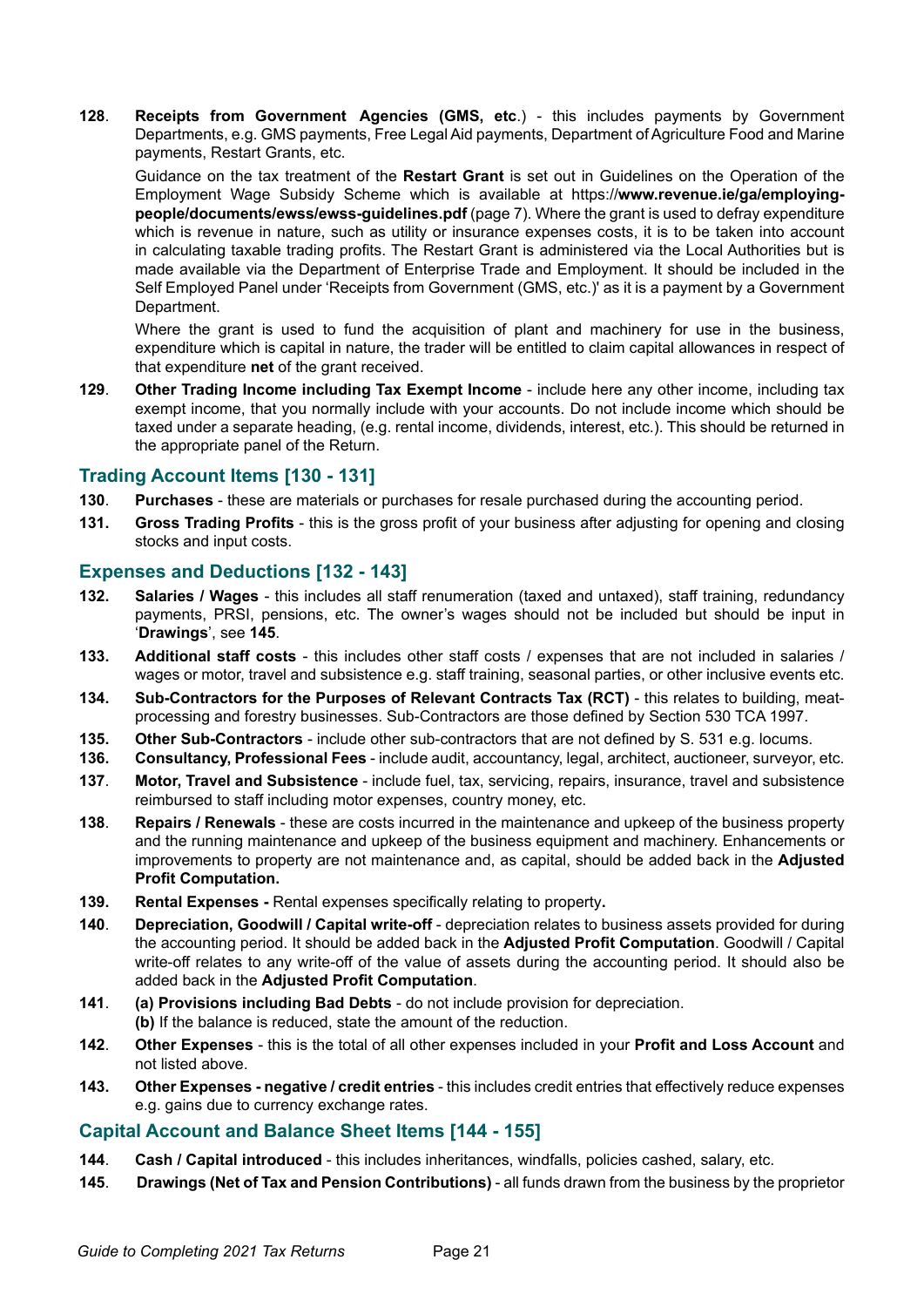including wages, goods for own use, private expenses paid through the business, etc. but excluding tax paid and any pension payments made.

- **146**. **(a) Closing Capital Balance** this is the closing balance on the capital account after accounting for drawings, capital introduced and the profit or loss for the accounting period. **(b)** If the balance is negative, state the amount.
- **147**. **Stock, Work in Progress, Finished goods** this is the value of stocks, etc. as at the end of the accounting period.
- **148**. **Debtors and Prepayments**  this is the figure for closing debtors and prepayments at the end of the accounting period.
- **149**. **Cash / Bank (Debit)** this is cash on hand or in a bank. It should include all deposit accounts, savings accounts, current accounts, Credit Union accounts, Building Society accounts, etc.
- **150**. **Bank / Loans / Overdraft (Credit)** these are borrowings at the end of the accounting period.
- **151**. **Client Account Balances (Debit)** these are funds held on behalf of clients.
- **152**. **Client Account Balances (Credit)**  these are amounts due to clients.
- **153**. **Creditors and Accruals** this is the figure for closing creditors and accruals at the end of the accounting period.
- **154**. **Tax Creditors** VAT, PAYE, Income Tax, Relevant Contracts Tax, Capital Gains Tax, etc. owing.
- **155**. **(a) Net Assets** these are fixed and current assets less liabilities at the end of the accounting period. **(b)** If the balance is negative, state the amount.

#### **Extracts from Adjusted Net Profit / Loss Computation [156 - 167]**

#### **Profit / Loss per Accounts [156 - 157]**

- **156**. **Net Trade Profit per accounts** excluding exempt income and related expenses.
- **157**. **Net Trade Loss per accounts** excluding exempt income and related expenses.

#### **Adjustments made to Profit / Loss per Accounts [158 - 167]**

- **159**. **Motor Expenses** add back Private element.
- **160**. **Donations (Political and Charitable) / Entertainment** political and charitable donations, and non-staff entertainment expenses are not allowable and should be added back.
- **161**. **Light, Heat and Phone** add back Private element.
- **162**. **Net Gain on Sale of Fixed / Chargeable Assets**  a profit on the sale of assets included in the **Profit & Loss Account** should be deducted in the **Adjusted Profit Computation.**
- **163**. **Net Loss on Sale of Fixed / Chargeable Assets** a loss on the sale of assets included in the **Profit and Loss Account** should be added back in the **Adjusted Profit Computation.**
- **164**. Enter the amount of **Stock Relief** claimed.
	- (a) S. 666 and / or
	- (b) S. 667B
- **165. Deduction for increase in carbon tax under S. 664A** Section 664A of the Taxes Consolidation Act 1997 provides for relief for expenditure incurred by farmers in respect of an increase in the carbon tax on farm diesel. Further information is available at **[www.revenue.ie/en/tax-professionals/tdm/income-tax](http://www.revenue.ie/en/tax-professionals/tdm/income-tax-capital-gains-tax-corporation-tax/part-23/23-01-36.pdf)[capital-gains-tax-corporation-tax/part-23/23-01-36.pdf](http://www.revenue.ie/en/tax-professionals/tdm/income-tax-capital-gains-tax-corporation-tax/part-23/23-01-36.pdf)**

#### **Losses**

Any **unused trading losses** from a prior year should be entered at **Line 117** of the Return. Such losses can **only** be set against the profits of the same trade arising in the current accounting period, (Section 382 TCA 1997). The amount of the loss is restricted to the amount of the income for that trade in the year 2021.

| <b>Example 1</b> | <b>Trading Profit</b> | €12.000 |
|------------------|-----------------------|---------|
|                  | Loss Forward          | € 5,000 |
|                  | Net Profit Assessable | € 7.000 |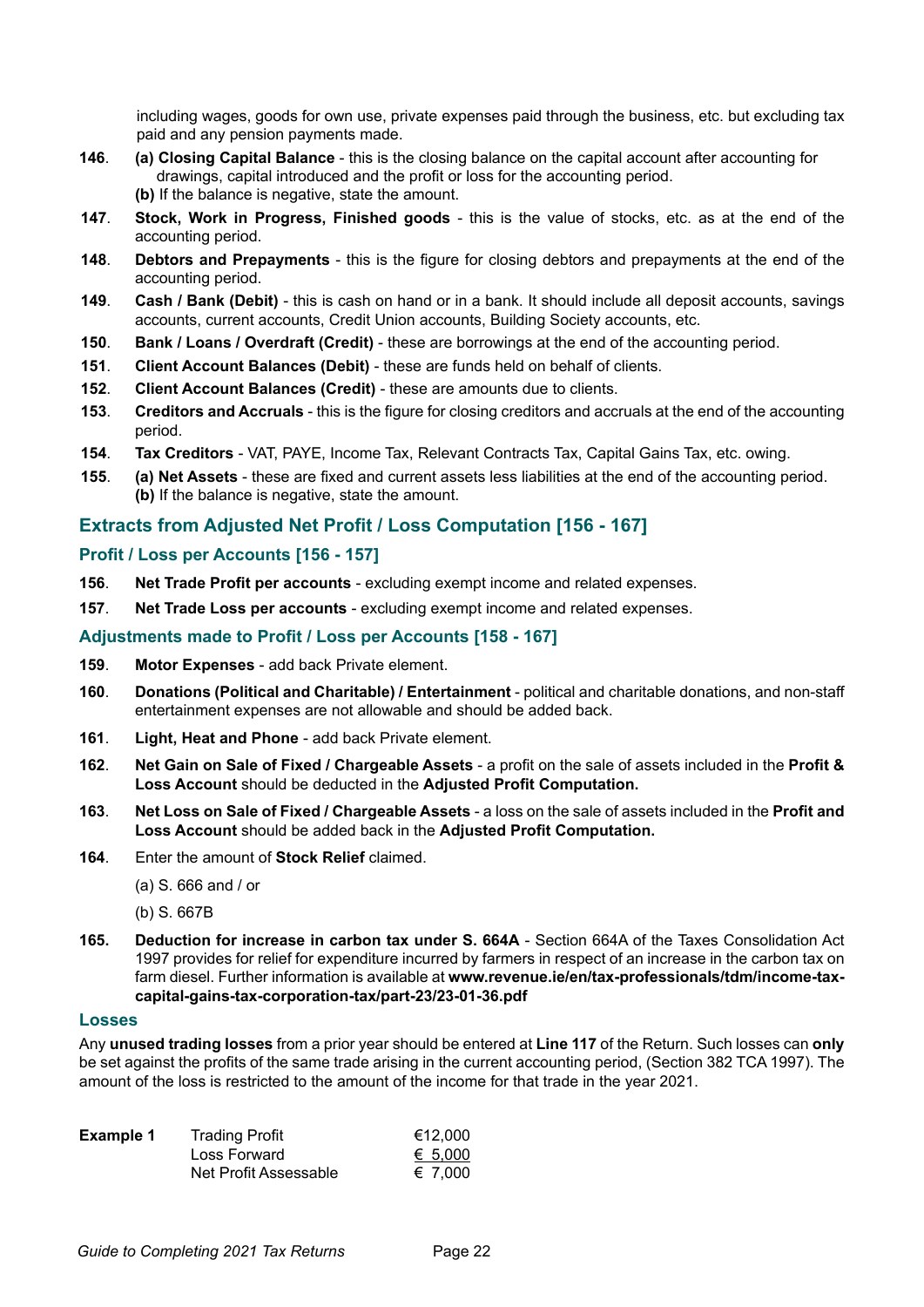| <b>Example 2</b> | <b>Trading Profit</b> | €12.000 |
|------------------|-----------------------|---------|
|                  | Loss Forward          | €15,000 |
|                  | Loss $c/f$ to 2022    | € 3.000 |

Where you wish to **elect** to set **any trading loss incurred in the current accounting period** against other income of the current tax year you should enter the loss at **Line 116** of the Return.

Such a loss may be increased by Capital Allowances of the current year - see Excess Capital Allowances, page 18 of this Guide. If you wish to claim this relief, you should enter the relevant amount at **Line 116** of the Return. Alternatively, such excess capital allowances will be carried forward and set against future trading profits of the same trade.

# **Panel C – Irish Rental Income [201 – 216]**

### **Rental Income from Land and Property in Ireland [201 - 216]**

This includes income receivable from rents, premiums, easements and income from advertising hoardings. [Income from foreign property should be shown at **Lines 315(a)** - **(g)**]. Do not include any amounts proper to **Line 415(a)** in this panel unless you are electing to have income from the letting of a room (or rooms) in your sole or main residence as residential accommodation to be treated as rental income.

You must have a separate computation of the surplus or deficiency in respect of each separate rent and the total receipts from easements. You can calculate the surplus or deficiency in the manner below for each lease, rental or easement to which you are entitled. The figure that is arrived at and transferred to this section of the Return is the total of all surpluses as reduced by the total of all deficiencies. However, any surplus or deficiency from an uneconomic letting, excluded by Section 75(4) TCA 1997, must be ignored. Also, one spouse or civil partner may not offset their deficiency against the other spouse's or civil partner's surplus. The computation of the surplus (or deficiency) in respect of each rent, i.e. of the rent arising from each separate lease or tenancy agreement, is made by taking the full amount of rent receivable in 2021 and by deducting the outgoings in respect of that rent to the extent authorised by Section 97(2) TCA 1997.

To assist you in completing the entries in this section of the Return, a sample template follows.

| Sample template of Taxable Rental Income                        |   |
|-----------------------------------------------------------------|---|
| <b>Gross Rent Receivable</b>                                    | € |
| Expenses:                                                       |   |
| €<br>Maintenance                                                |   |
| €<br>Repairs                                                    |   |
| Interest *<br>€                                                 |   |
| €<br>Insurance                                                  |   |
| €<br>Costs incurred in the management of the property           |   |
| €<br>Rent / Ground Rent                                         |   |
| Light and Heat                                                  |   |
| €<br>'Section 23' Relief where 2021 is the first year of claim* |   |
| €<br>Other (the above is not an exhaustive list)                |   |
| €<br>Total allowable expenses                                   |   |
| Amount of income after expenses but before Capital Allowances   | € |

*\**For previous years there was a cap on the amount of interest that could be deducted. For 2021 100% of interest can be deducted.

**Capital allowances attributable to a rental property to be allowed in 2021 in accordance with Section 305(1)(a) TCA 1997 take priority over relief for unused rental losses being brought forward from earlier years of assessment.**

Where you are claiming relief under a property based incentive scheme at Line 205(d) you must insert  $\boxtimes$ **in the box at Line 201 and give details in Panel N of the Return. See notes for Panel N on pages 55 and 56 of this Guide.**

\* Where 2021 is the first year the relief is due (i.e. it is the first year the 'Section 23' property was let under a qualifying lease) enter the relief under 'Expenses' where it asks - 'Section 23' type relief where 2021 is the first year of claim, **[205(d)]**.

Unused 'Section 23' relief is not claimed as 'Section 23' relief but as an unused loss from a prior year. Enter at **Line 215**.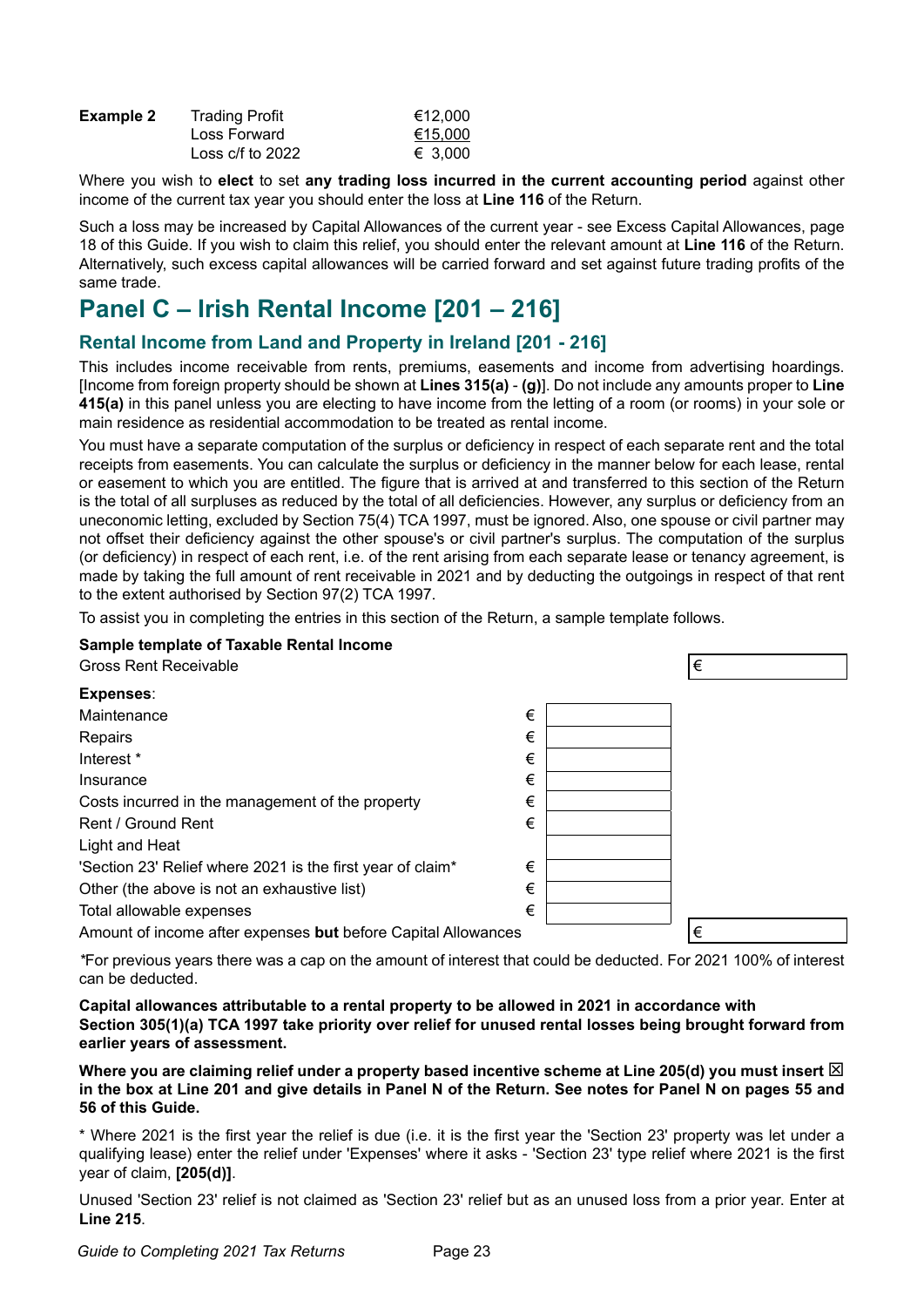| Example:<br>Qualifying property let 2020 ('Section 23' relief of €150,000 due)     |                |                     |               |
|------------------------------------------------------------------------------------|----------------|---------------------|---------------|
| Gross rent 2020                                                                    |                | € 4,000             |               |
| Less Expenses:<br>Insurance<br>Section 23 relief (1st year of claim)               | 400<br>150,000 |                     |               |
| Rental loss 2020                                                                   |                | 150,400<br>€146,400 |               |
| Gross rent 2021                                                                    |                | € 13,000            | [Line 204]    |
| Less Expenses:<br>Insurance                                                        |                | 600                 | [Line 205(f)] |
| Net profit on residential property 2021                                            |                | €12,400             | [Line 206]    |
| Deduct:<br>Losses from a prior year (from 2020)<br>Losses forward to 2022 tax year |                | 146,400<br>€134.000 | [Line 215]    |

### **'Section 23' Relief Clawback**

A property which is granted 'Section 23 Relief' should be let for a period of ten years from the date of the first letting under a qualifying lease. If the property is sold, ceases to be let, or otherwise ceases to qualify within the ten-year period, there will be a claw-back of the relief granted. Where a property on which 'Section 23' relief has been claimed, was sold or ceases to qualify during 2021 and this is within the ten-year period, the clawback will be equal to an amount expressed by the formula–

#### **A – B**,

where A is the amount of relief originally given on the property, and B is the amount of any unused relief in respect of that property which has been carried forward under Section 384 into 2021. The amount of the clawback should be included as 'Gross Rent Receivable' at **Line 204** on the Return.

#### **Residential Tenancies Act 2004 [202] / [205(b)]**

Entitlement to a deduction for interest paid on borrowed money employed in the purchase, improvement or repair of rented residential premises is conditional on compliance with the registration requirements of the Residential Tenancies Act 2004 in respect of all tenancies, which existed in relation to residential premises in the year 2021.

**All** queries relating to the registration requirements / process should be directed to the **Residential Tenancies Board** - see **www.rtb.ie** for contact details.

#### **Rental Capital Allowances**

#### **Fixtures and Fittings**

Fixtures and fittings can qualify for Plant and Machinery Capital Allowances at the rates shown on page 16 of this Guide. If these capital allowances exceed the rental income, the unused portion can only be brought forward and set off against rental income arising in future years.

#### **Capital Allowances in Respect of Buildings [214]**

In general, Capital Allowances are available on the cost of construction / refurbishment of Industrial Buildings within the meaning of Section 268 TCA 1997 and in respect of the cost of construction / refurbishment of Industrial and Commercial buildings in designated areas. If you are unsure as to whether you are due Capital Allowances in respect of rental property owned by you, you should contact your local Revenue office.

If you wish to **elect**, under Section 305(1)(b) TCA 1997, to offset any excess of current year Capital Allowances in respect of qualifying buildings, enter the appropriate amount(s) at **Line 214(a)** and / or **Line 214(b)**. Certain Capital Allowances are not available for offset against other income, i.e. they are 'ring-fenced' so that relief can only be given against rental income from that property and other Irish rental income.

**Where you wish to elect** to have excess current year Capital Allowances in respect of buildings offset against other income enter the amount in the appropriate box and note that: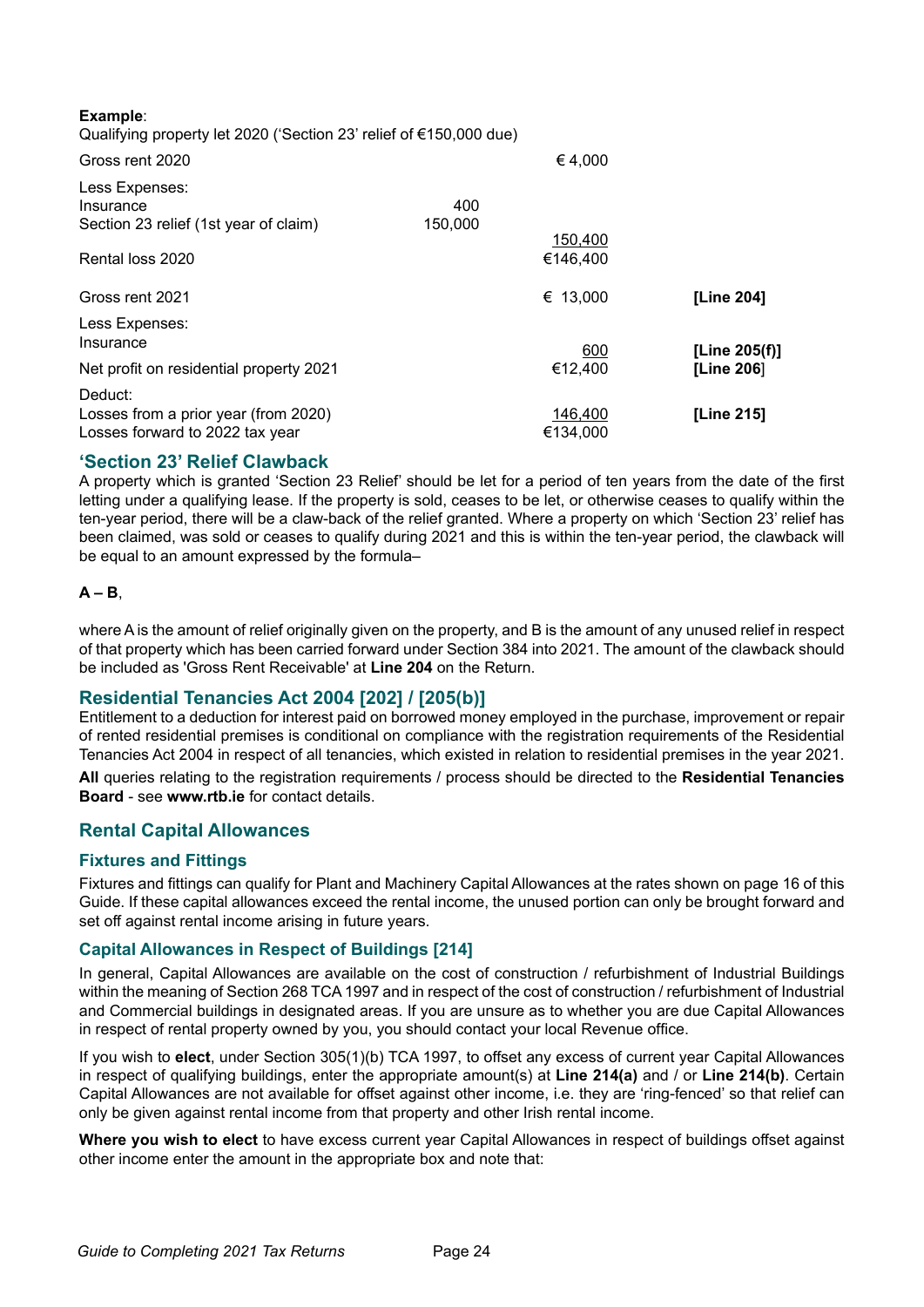- ♦ Section 409A TCA 1997 restricts the Capital Allowances available for offset against other income to €31,750, **[214(a)]**,
- ♦ The ceiling of €31,750, under Section 409A TCA 1997, does not apply to certain properties, such as investments made by individuals including a passive investor in three star or better hotels in the counties of Cavan, Donegal, Leitrim, Mayo, Monaghan, Roscommon and Sligo, other than in seaside resorts of those counties, **[214(b)]**.

**Note:** Termination of carry forward of certain unused capital allowances for passive investors (Part 12, Chapter 4A).

This applies to the various accelerated property and area-based capital allowance schemes for persons who are not actively engaged in their respective trades.

With effect from 1 January 2015 any unused accelerated capital allowances which are carried forward beyond the tax life of the building or structure to which they relate are immediately lost. This essentially means that if the tax life has ended at any time up to the end of 2014, then the unused allowances are lost in 2015. Where the tax life is due to end later than 2014, then the allowances are lost going into the following year.

**Living City Initiative** is a scheme of property tax incentives designed to regenerate both historic buildings and other buildings in specified cities. The scheme applies to certain 'special regeneration areas' (SRAs) in the centres of Dublin, Cork, Limerick, Galway, Waterford and Kilkenny. These areas have been designated for the purposes of the scheme by Order of the Minister for Finance. The maps and boundaries of these SRAs can be found on the websites of the respective local authorities. More detailed information is available at **www.revenue.ie**.

# **Non-resident Landlord [216]**

If you or your spouse or civil partner are a non-resident landlord and rent is paid directly to your or your spouse's or civil partner's bank account (either in Ireland or abroad), your tenant(s) should have deducted tax at the standard rate of tax (currently 20%) from the gross rents payable in accordance with Section 1034 TCA 1997.

To claim a credit for this tax, you must obtain a form R185 from the tenant; this form confirms that the tenant has deducted the tax and forwarded it to Revenue. Enter the required information at **Lines 216(a**) and **216(b)**. Where a non-resident landlord has an R185 form, it should be submitted to Revenue via myEnquiries:

- ♦ in the dropdown menu "Enquiry relates to" select "Income Tax"
- ♦ in the dropdown menu "More Specifically", select "Income Tax Return Query"
- attach the Form R185 received under the "Attach supporting information" option.

**Note**: You can only claim a credit for tax actually deducted and for which you have a completed form R185 from the tenant.

# **Panel D - Income from Irish Employments, Offices (Including Directorships), Pensions, etc. Income from Foreign Offices or Employments attributable to the Duties of those Offices and Employments Exercised in Ireland [217 - 248]**

# **Employment / Pension details [217 - 227]**

Complete this section for each employment and / or pension. If there is more than one employment / pension, two or more columns must be completed.

If the details are the same for two or more employments (for example the salary and pension is paid by the same company or individual) you should record each of these employments separately.

# **Source of Income [221]**

Please insert  $\boxtimes$  in the relevant box(es) to show the source(s) of income.

# **Foreign Employments subject to PAYE [221(c)]**

This source refers to income (including any amount in the form of expenses payments received or benefits-inkind derived) from foreign employment(s) in so far as that income relates to the performance in Ireland of duties of the employment. Such income is chargeable to tax under Schedule E on the full amount arising and subject to deduction of tax under PAYE.

If the duties of the employment are performed partially in Ireland and partially outside Ireland the gross income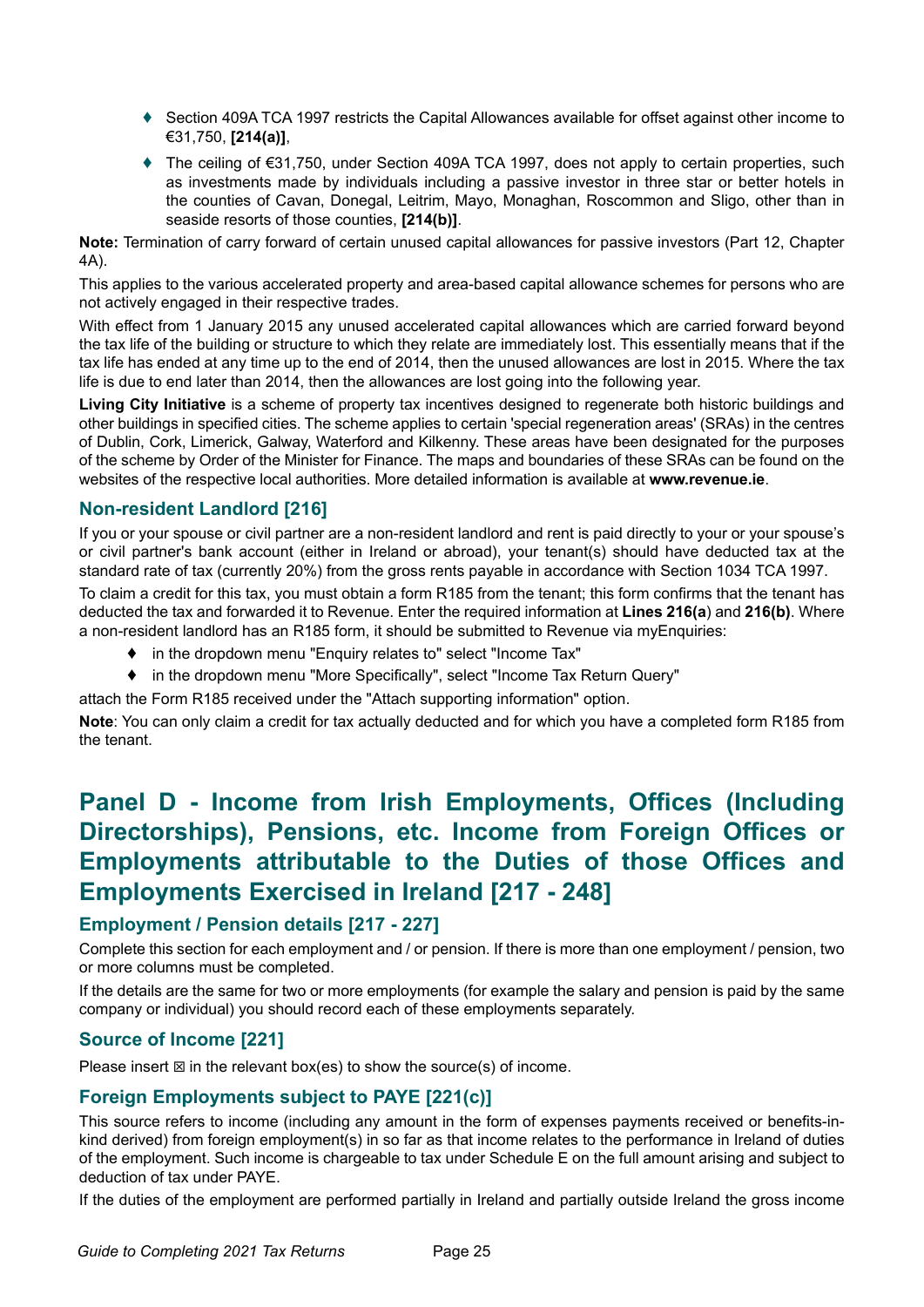should be apportioned accordingly. Only enter income attributable to the performance **in** Ireland of such employment at **Line 220** as applicable. Income attributable to the performance **outside** Ireland should be entered at **Line 308**.

# **Public Sector Employees – Class B, C or D PRSI [221(e)]**

This section refers to the salaries of public sector employees, e.g. civil servants, nurses, teachers, etc. where PRSI was paid under Class B, C or D. Salaries of other public sector employees (other than certain Public Sector employments, see **Line 221(e)**) should be entered at **Line 221(a)**.

## **Certain Public Sector employments [221(f)]**

This section refers to Members of the Judiciary and Members of the Oireachtas. Salaries of public sector employees, e.g. civil servants, nurses, teachers, etc. where PRSI was paid under Class B, C or D should be entered at **Line 221(e)**. Salaries of all other public sector employees should be entered at **Line 221(a).**

### **Income in lieu of Social Welfare Payments [221(g)]**

Examples include Community Employment Scheme, Back to Education Initiative (BTEI) payments, Vocational Training Opportunities Scheme (VTOS), Farm Retirement Pensions, Jobbridge, etc.

A full list of Social Welfare like payments are on **[www.revenue.ie>jobs and pensions>universal social](https://www.revenue.ie/en/jobs-and-pensions/usc/index.aspx) [charge>what payments and income are exempt from USC](https://www.revenue.ie/en/jobs-and-pensions/usc/index.aspx)**

### **Pension RAC or PRSA [221(j)]**

For income tax purposes annuities payable under an RAC or a PRSA are treated in the same manner as a pension and chargeable to tax under Schedule E (PAYE is operated on these annuities). Other annuities, such as Purchased Life Annuities are chargeable to tax under Schedule D; these annuities should be entered at either **Line 402** or **408**, depending on whether tax was deducted at source from the payment.

RAC / PRSAs are excepted emoluments and are not chargeable to PRSI in their own right and are viewed by the Department of Social Protection as payments received by way of pension.

## **Distributions from Approved Retirement Funds, Approved Minimum Retirement Funds & PRSAs (Part 30 Chapters 2, 2A & 4) [221(k) to (m)]**

These sources refer to distributions (including deemed, or imputed, distributions) from ARFs, AMRFs and vested PRSAs. They do not refer to pensions or annuities.

All distributions from these funds are chargeable to income tax under Schedule E and the provisions of Chapter 4 of Part 42 apply. Tax should be deducted by the PRSA administrator in the case of a vested PRSA, the qualifying fund manager in the case of an ARF / AMRF, or a nominee, if you have appointed one, in the case of deemed distributions from an ARF or vested PRSA. You should receive a statement showing the amount received, or deemed to have been received, from the fund or funds in the year and any tax paid.

This income is liable at the marginal (highest) rate in the same manner as other PAYE income.

The Universal Social Charge is payable at the relevant rate and should be applied at the time of payment.

The employee tax credit is granted against this income.

#### **Director renumeration [222(c)]**

As set out in TDM 38-01-04D proprietary directors, in accordance with Sections 112 and 997 of the Taxes Consolidation Act, should include the amount of credit for income tax and USC deducted from the bonuses / fees, against the amount of tax chargeable in the assessment.

This amount may differ from any tax or USC amounts pre-populated from payroll data.

The credit taken in the 2021 Form 11 for tax and USC must be a true estimate of the actual taxes deducted from the bonus / fee. The amount of tax credited must not exceed 40% of the taxable income and the amount of USC credited must not exceed 8% of the taxable income. Details of such calculations must be available if requested by Revenue. There may be situations where a proprietary director has received a partial / full refund of tax and USC on the bonus / fee payment in the current year 2022. Any amounts refunded will reduce the amount of credit available to the taxpayer for inclusion in the 2021 Form 11.

# **Universal Social Charge (USC) [223 - 224]**

Employment and pension income that is subject to PAYE must be entered twice in this return. The amount that is liable to income tax is returned at **lines 220** as appropriate and the amount liable to USC is entered at **Line 225**.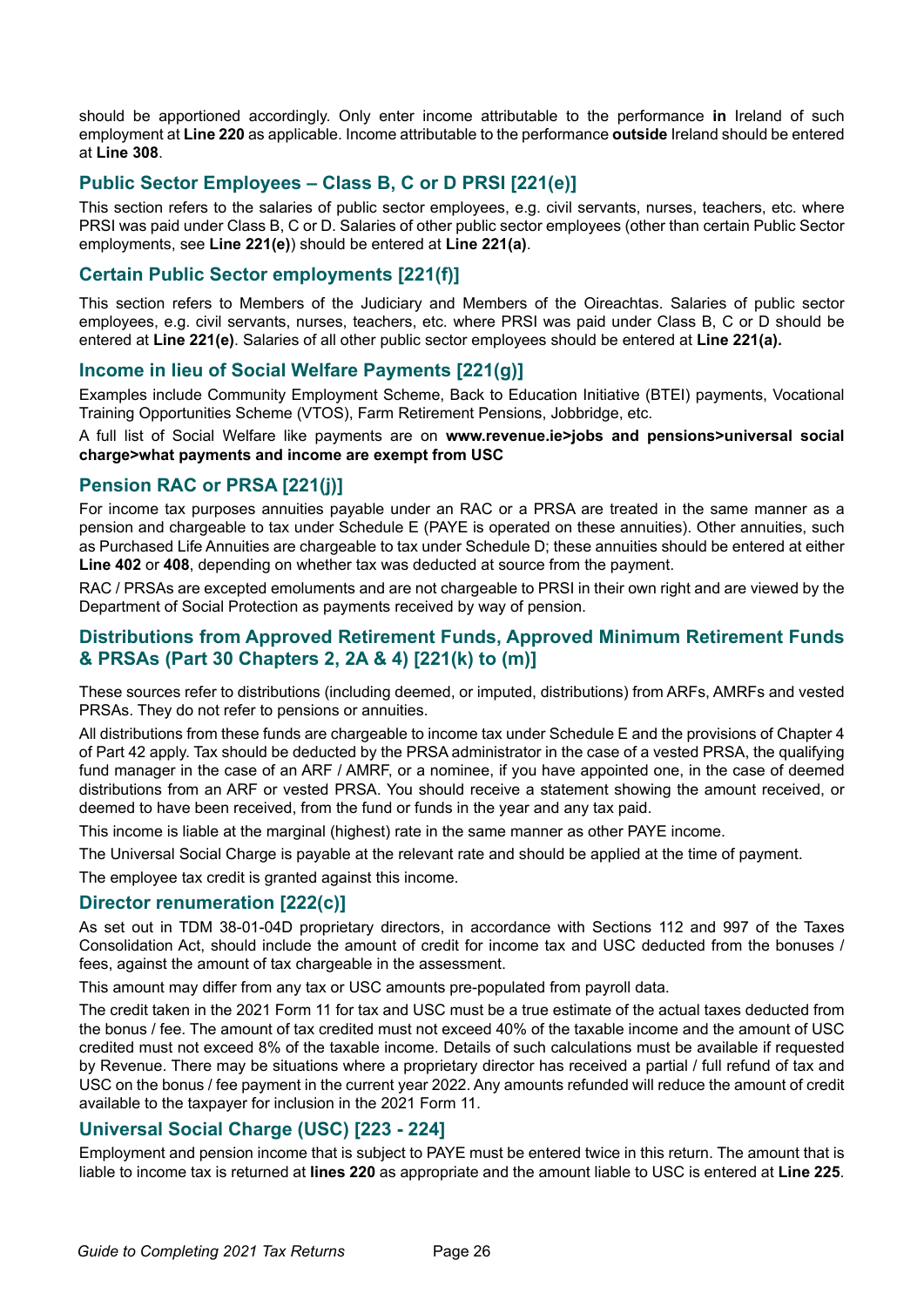# **Is relief due under S. 480B ("week 53") [227]**

Section 14 of Finance Act 2018 introduced a new section – Section 480B - into the Taxes Consolidation Act (TCA) 1997 that applies for the tax year 2018 and subsequent years. Section 480B provides for an increase in rate bands and certain tax credits where a PAYE taxpayer, who is assessed to income tax on the receipts basis (Section 112(3) TCA 1997), is paid an extra week's pay in the year, i.e. a 'Week 53' scenario. Further information is available at **[www.revenue.ie/en/tax-professionals/tdm/income-tax-capital-gains-tax-corporation-tax/part-42/42-04-07.](http://www.revenue.ie/en/tax-professionals/tdm/income-tax-capital-gains-tax-corporation-tax/part-42/42-04-07.pdf) [pdf](http://www.revenue.ie/en/tax-professionals/tdm/income-tax-capital-gains-tax-corporation-tax/part-42/42-04-07.pdf)**

# **Special Assignee Relief Programme SARP Section 825C [228]**

This section provides for income tax relief to an employee who is assigned by his or her relevant employer to work in Ireland for that employer or for an associated company in Ireland of that relevant employer. An employee arriving in Ireland in 2012, 2013 or 2014 must have worked for the relevant employer, for a minimum period of 12 months prior to arrival in Ireland. A relevant employer is a company that is incorporated and tax resident in a country with which Ireland has a double taxation agreement or a tax information exchange agreement. For an employee who arrives in the years 2017 to 2022, the 12 month minimum period is reduced to six months. Where certain conditions are satisfied, an employee can make a claim to have a proportion of his or her earnings from the employment with the relevant employer or with an associated company disregarded for income tax purposes.

For the years 2012, 2013 and 2014, the proportion is determined as 30% of the employee's income between €75,000 (lower threshold) and €500,000 (upper threshold). For 2015, and subsequent years, the proportion is determined as 30% of an employee's income over €75,000. Therefore employees who qualified under SARP in 2012, 2013 and 2014 and who continue to qualify after 2014 are entitled to have their relief for 2015 and subsequent years calculated without reference to an upper threshold.

The relief can be claimed by an individual who:

- (a) arrives in Ireland in any of the tax years 2012 to 2021, at the request of his or her relevant employer to perform, in Ireland, duties of his or her employment for that employer or to take up employment in Ireland with an associated company of that relevant employer and to perform duties in Ireland for that company;
- (b) immediately before being assigned to work in Ireland, worked outside Ireland for a minimum period of six months (12 months for employees who were assigned in 2012, 2013 or 2014) for the relevant employer (i.e. a company located in a country with which Ireland has a double taxation agreement or tax information exchange agreement) who assigned him or her to work in Ireland;
- (c) performs duties referred to in (a) above for a minimum period of 12 consecutive months from the date he or she first performs those duties in Ireland;
- (d) was not tax resident in Ireland for the five tax years immediately preceding the year of his or her arrival in Ireland to take up employment here;
- (e) for all tax years for which the relief is claimed, is tax resident in Ireland. **Note:** For each of the tax years 2012, 2013, and 2014, an individual must be tax resident in Ireland and not also tax resident elsewhere.
- (f) earns a minimum basic salary of €75,000 per annum excluding all bonuses, commissions or other similar payments, benefits, or share based remuneration.

In addition to the above conditions, in order for an individual arriving in Ireland in any of the years 2017, 2018, 2019, 2020 or 2021 to be treated as a 'relevant employee', the individual's relevant employer or the associated company must certify, within 30 days of the employee's arrival in Ireland to perform duties of his / her employment in Ireland, that the individual complies with the conditions referred to in (a), (b) and (c) above. Depending on the year the relevant employee arrives in Ireland, certification must be done on a Form SARP 1 or SARP 1A which is available on our website.

Employers should send a Form SARP 1A for each employee to their Revenue Office within 90 days of the employee arriving in Ireland to take up duties.

#### **Relief for key employees engaged in research and development activities [229]**

This relief allows key employees engaged in research and development ('R&D') activities avail of the R&D tax credit to which their employer company is entitled and which it surrendered in favour of such key employees. Where the R&D tax credit is to be used by key employees, the key employees can use it only as a credit against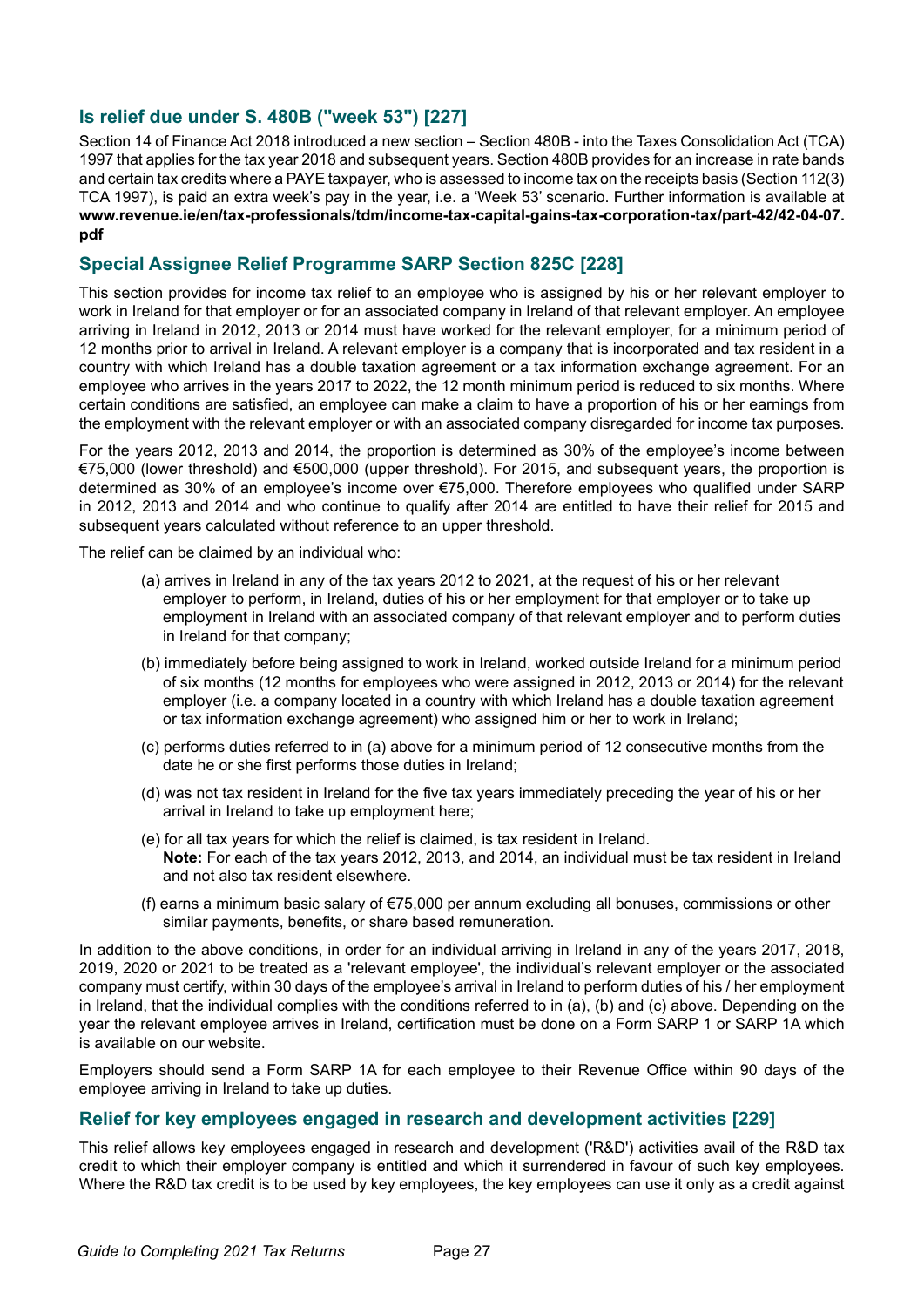income tax charged on their income from the employment with that employer.

A key employee cannot avail of this credit if the effective rate of income tax on their income (including the income of their spouse or civil partner) for the tax year of claim is less than 23%. However, where, before claiming the credit, the employees effective rate of income tax is more than 23%, they can claim the credit to the extent that it reduces the effective rate of tax on their total income to not less than 23%.

# **Income from Irish employment / pension / taxable benefits not subject to PAYE [234 - 237]**

#### **Income from Irish employment not subject to PAYE [234(a)]**

Irish employment income which has not been taxed under the PAYE system should be entered at **Line 234 (a**). A salary from which no PAYE tax was deducted only because of the level of income should be entered at **Line 220**. Give details of any sum (not returned elsewhere on the Return) received by you, or by anyone connected with you, in the year 2021 from an employer as a result of:

- ♦ The commencement of an office or employment,
- ♦ The termination of an office or employment,
- ♦ Any change in its functions or emoluments,
- $\blacklozenge$  The commutation of annual or periodic payments,
- ♦ Consideration for entering into restrictive covenants,
- ♦ Any other matter related to an office or employment.

### **PRSAs [235(a)]**

A contribution to a PRSA paid by an employer on behalf of an employee / director is a taxable benefit in the employee's / director's hands. However, the employee / director can claim tax relief in respect of the employer contributions as if they had paid the contributions, subject to the income and age-related limits.

**Note:** An amount entered in **Line 235(a)** must also be included at **Line 508(c)** on page 21 of the Return. Any amount(s) at **Lines 508(c), 508(d), 508(e)** and **508(f)** are to be added and the total entered at **Line 510** to allow appropriate relief for PRSAs to be granted.

#### **Other Benefits [235(b)]**

#### **Employee / director fails to make good to employer tax due on benefits**

Where an employee / director fails to make good to the employer the whole or part of a shortfall in PAYE deductions that the employer has paid in respect of a taxable benefit, the employee / director is treated as receiving a taxable benefit for the following tax year, equal to the amount not made good. That benefit is treated as arising on 31 March of the following year.

Where the tax is reimbursed by the employee / director to the employer by 31 March, **a taxable benefit will not be** regarded as arising to the employee / director.

Where the employee / director ceases employment before the relevant 31 March, the amount of the tax not made good to the employer should be returned, [**235(b)**].

#### **Allowable Deductions incurred in Employment [238]**

Depending on the nature of your employment you may be entitled to expenses against your income. 'Flat rate' expenses are approved by Revenue in relation to certain employments / occupations. A full list can be found at **www.revenue.ie**. If you qualify for flat rate expenses confirm the nature of your employment, **[238(a)]**..

Where a flat rate expense does not apply, a claim in respect of un-reimbursed expenses incurred wholly, exclusively and necessarily in the performance of the duties of an office / employment may be made, **[238(b)(ii)]**.

If expenses of using your car are necessarily incurred in carrying out the duties of your office or employment, you may be entitled to claim an allowance for Wear and Tear of the car (in addition to the running expenses) which should be given under 'Expenses', **Line 238(b)(ii)**. Refer to pages 16 and 17 of this Guide for assistance in calculating this allowance. **Note**: Expenditure incurred travelling to / from work cannot be claimed.

The Wear and Tear allowance must be restricted for cars costing more than the relevant car cost limits (see page 17 of this Guide for car cost limits), **[238(c)].**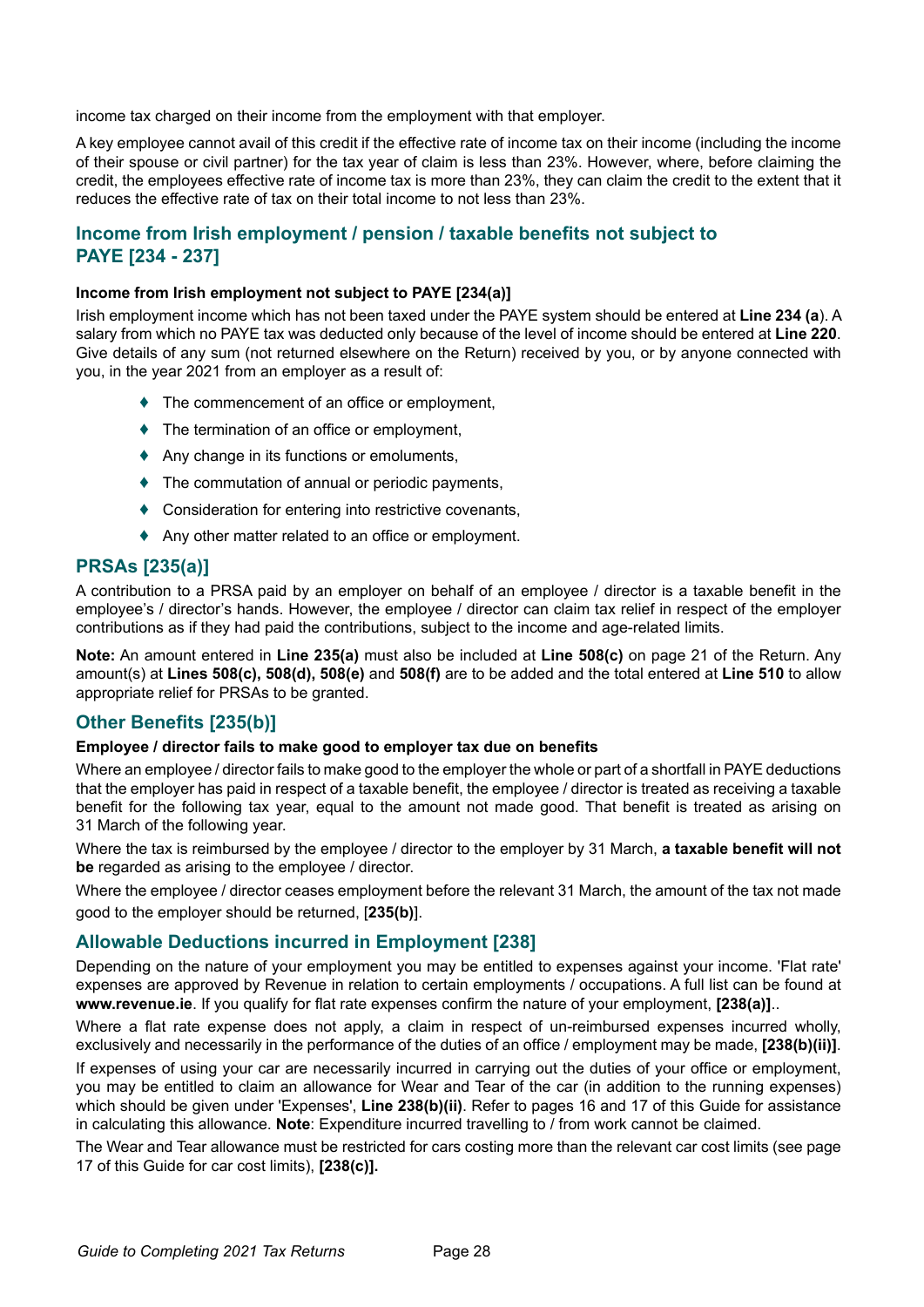#### **Remote Working (eWorking) expenses [238(b)(iii)]**

A line has been added to enable claims for expenses due in respect of remote working. The allowable amount should be entered in the form. Relief is available for up to:

- 10% of utility bills (heat and electricity), and

- 30% of broadband.

Detailed guidance about the conditions to qualify, the calculation of the relief, the requirement to retain all relevant documentation relating to a claim, etc. is set out in the TDM on eWorking and Tax, available at **[https://revenue.](https://revenue.ie/en/tax-professionals/tdm/income-tax-capital-gains-tax-corporation-tax/part-05/05-02-13.pdf) [ie/en/tax-professionals/tdm/income-tax-capital-gains-tax-corporation-tax/part-05/05-02-13.pdf](https://revenue.ie/en/tax-professionals/tdm/income-tax-capital-gains-tax-corporation-tax/part-05/05-02-13.pdf)**.

Please ensure you only claim for amounts for which you hold receipts.

You need not send the receipts to Revenue with your claim. However, you must keep the receipts as you may be asked to send them to Revenue if your claim is chosen for examination.

#### **Pension contribution relief [239]**

Superannuation contributions (including AVCs) should be entered here if they have not already been deducted by your employer in arriving at the figure for earnings shown in the Return, i.e. enter only if a net pay arrangement did not apply to these contributions. For further information on PRSA contributions here, please go to page 40 of this guide.

#### **FED Deduction for income earned in certain foreign states [240]**

Relief from taxation may be claimed on a proportion of income earned by individuals who are resident in Ireland but who spend significant amounts of time working in a relevant state. The relief applies for the years of assessment 2012 to 2021 and does not apply to Universal Social Charge or PRSI.

Relevant state means Brazil, China, India, Russia and South Africa;

And with effect from 1 January 2013: Algeria, Democratic Republic of Congo, Egypt, Ghana, Kenya, Nigeria, Senegal and Tanzania.

And with effect from 1 January 2015: Bahrain, Chile, Indonesia, Japan, Kuwait, Malaysia, Mexico, Oman, Qatar, Republic of Korea, Saudi Arabia, Singapore, Thailand, United Arab Emirates and Vietnam.

And with effect from 1 January 2017: Colombia and Pakistan

The relief is granted on foot of a claim from a taxpayer who is resident in Ireland by providing a proportional tax deduction (the specified amount) based on the number of qualifying days worked in the relevant states.

For the years 2012 to 2014 the claimant must have worked at least 60 qualifying days in a twelve month period, part of which is in the year to which the claim relates. For the years 2015 to 2016 the number of qualifying days is 40. For the years 2017 to 2022 the number of qualifying days is 30. The maximum that can be deducted in any tax year is €35,000.

For more information see **[www.revenue.ie>Personal tax credits, reliefs and exemptions>Income and](https://www.revenue.ie/en/personal-tax-credits-reliefs-and-exemptions/income-and-employment/foreign-earnings-deduction/index.aspx)  [employment>Foreign earnings deduction\(FED\)](https://www.revenue.ie/en/personal-tax-credits-reliefs-and-exemptions/income-and-employment/foreign-earnings-deduction/index.aspx)**.

#### **Social Welfare Payments, Benefits or Pensions received [241 - 243]**

In general, income from the Department of Social Protection is taxable.

Social Welfare pensions include a basic amount plus an increase where the claimant has an adult dependent. Enter the total amount (i.e. basic amount plus adult dependent increase):

- ♦ In the 'Self' column where your spouse or civil partner is the dependent for social welfare purposes. In this case you are due the employee tax credit, **[243]**.
- In the 'Spouse or Civil Partner' column where you are the dependent for social welfare purposes. In this case your spouse or civil partner is due the employee tax credit, **[243]**.

You should enter the amount of the income received, subject to the following provisions:

- ♦ The **first €13 per week** of Jobseekers Benefit is exempt from tax and should **not** be included, **[242 & 243]**.
- ♦ The **child benefit** elements of Illness Benefit and Jobseekers Benefit are exempt from tax and should not be included, **[242 & 243]**.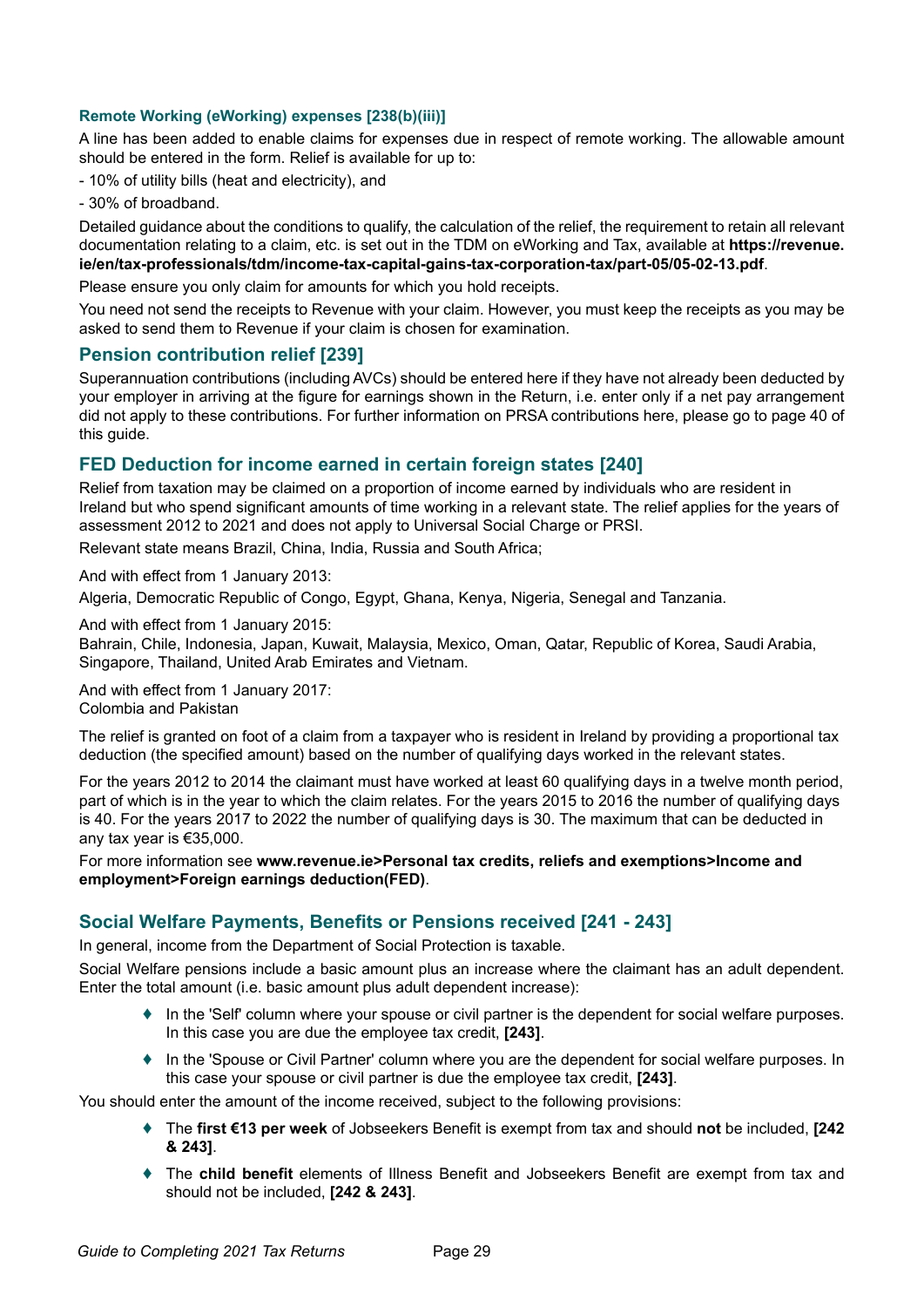♦ Back to Work Allowance and Unemployment Assistance are all exempt from income tax and should not be entered in the Return.

Enter the gross amount of Carer's Allowance received from the Department of Social Protection, **[241]**.

Enter the gross amount of any other type(s) of payment(s) received, e.g. State Pension, Widow's, Widower's or Surviving Civil Partner's Pension, Deserted Wife's Benefit, One-Parent Family Payment or **Pandemic Unemployment Payment (PUP) [243]**.

PUP was taxed in real-time during 2021. This means you were taxed on PUP income when you were paid. PUP payments earned in 2021 were treated like other Department of Social Protection (DSP) taxable payments.

### **Lump sums from Relevant Pension Arrangements (Section 790AA) [244]**

Section 790AA TCA 1997 provides for the taxation of retirement lump sums paid above a tax-free amount under various pension arrangements.

As and from 1 January 2011, the maximum lifetime tax-free limit on retirement lump sums paid to an individual on or after 7 December 2005 is €200,000. Where a lump sum (or lump sums) is paid to an individual on or after 1 January 2011 the amount in excess of this tax-free limit (the 'excess lump sum') is subject to tax in two stages.

- $\triangleq$  The first portion of the excess lump sum (i.e. the portion between  $\epsilon$ 200,000 and  $\epsilon$ 500,000) is chargeable to tax under Case IV of Schedule D (Section 790AA (3)(a)(i) or (3)(b)(i)(I) TCA 1997) at the standard rate of income tax in force when the lump sum is paid, currently 20%. As this portion is effectively 'ring-fenced', no reliefs, allowances or deductions may be set or made against it when computing the amount of tax to be deducted.
- $\triangleq$  The second portion, if any, of the excess lump sum (i.e. the portion over  $\epsilon$ 500,000) is regarded as profits or gains arising from an office or employment and is charged to tax under the Schedule E basis of assessment at the individual's marginal rate.

An individual who receives a lump sum from a qualifying overseas pension plan must pay tax on the entire excess lump sum under Case IV of Schedule D at the rate, or rates of income tax that would apply if the lump sum was received from a pension plan other than a qualifying overseas pension plan.

## **Convertible Securities [245]**

#### **Chargeable event in 2021 (Section 128C TCA 1997)**

Section 128C TCA 1997 sets out specific rules for the tax treatment of convertible securities acquired by directors and employees by reason of their office or employment on or after 31 January 2008.

Chargeable events include:

- ♦ The conversion of securities into securities of another description,
- ♦ The release of the entitlement to convert for consideration,
- ♦ The disposal for consideration of the securities by the employee or director (or by any other person who acquired the securities by reason of the employee's or director's office or employment),
- ♦ The receipt of a benefit in money or money's worth by the employee or director (or any other person who acquired the securities by reason of the employee's or director's office or employment) in connection with the entitlement to convert (for example, the receipt of compensation for the loss of the entitlement).

#### **Share Options [246]**

#### **Share Options exercised, released or assigned in 2021 [246]**

Enter the total amount chargeable to Income Tax on share options exercised, released or assigned in 2021 at **Line 246(a)**. Enter the amount of Relevant Tax on a Share Option (**RTSO**) paid at **Line [246(b)]**.

#### **Election under Section 128A(4A) TCA 1997 [SO3 Election] [247]**

If you, your spouse or civil partner elected on or before 1 June 2003 to make a 'payment on account' and made a 'payment on account' under Section 128A(4A) against the income tax due on share options and have now disposed of any shares, state the balance of tax remaining on the share option(s) to which the election under Section 128A(4A) was made and the aggregate of the net gain arising on the disposal of shares in 2021. Do not include losses in the aggregate net gain.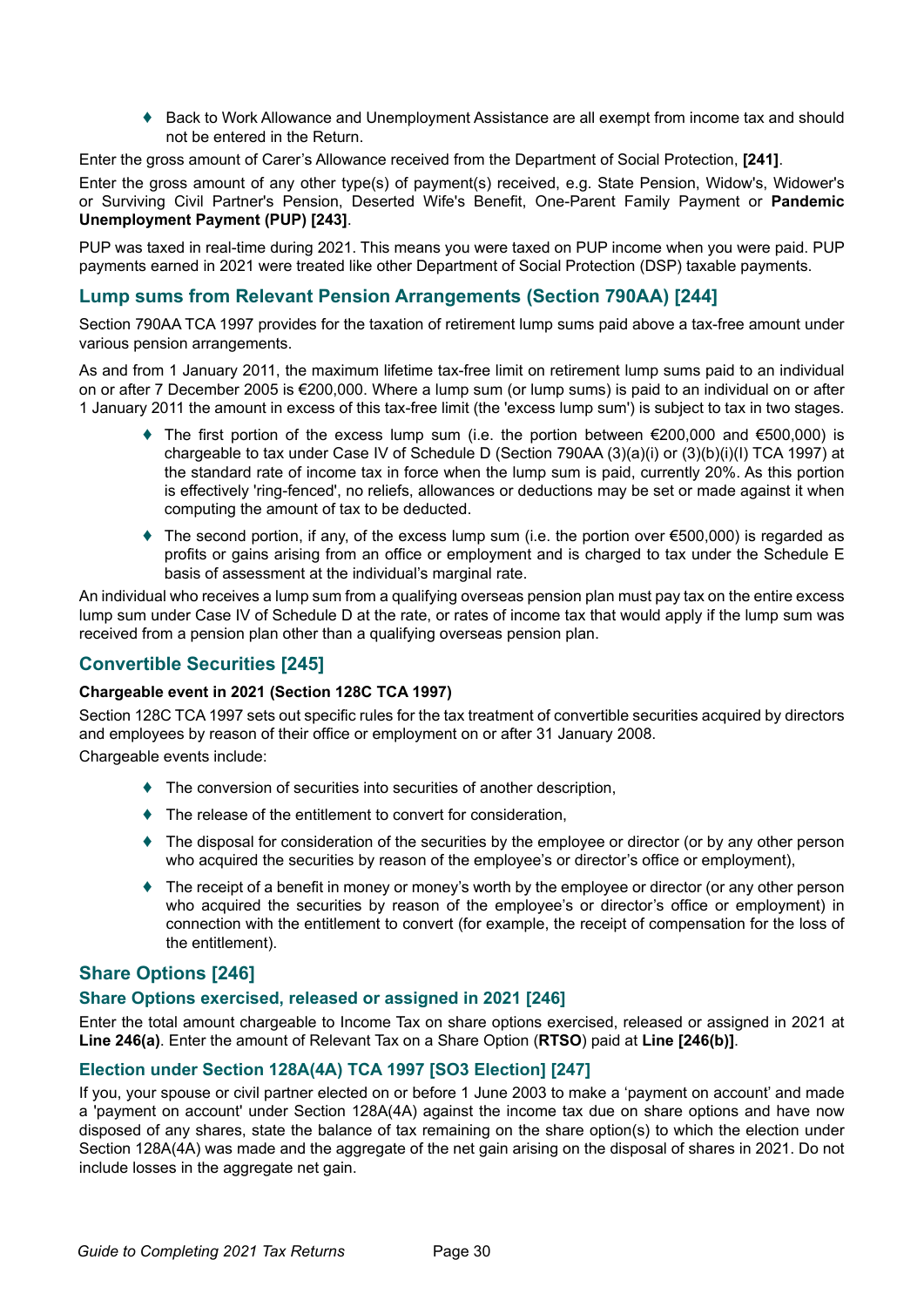**Note that the disposal of any of the shares entered in this section may also give rise to a charge to Capital Gains Tax. You should include details of any such disposals in Panel L (Capital Gains) of the Return.**

# **Directorships [248]**

A Proprietary Director is the company's beneficial owner or director who can control directly / indirectly more than 15% of company's ordinary share capital. Enter each company's tax number and the percentage shareholding in each company if you, your spouse or civil partner held proprietary directorships in the year 2021.

# **Panel E - Foreign Income [301 – 324]**

In general, individuals who are resident in Ireland are taxable on their worldwide income. Where an individual is resident but not domiciled in Ireland they are assessable on Irish income including income attributable to the performance of the duties of a foreign employment in Ireland and remittances of other foreign income, that is, a transfer of money into Ireland made out of this other foreign income. Where applicable, remittances should be returned in **Lines 302(a) & (b) 308, 310 - 312, 314(a), 315(d), 317 & 318(a).**

The question as to whether you are entitled to a credit / deduction for any foreign tax deducted, or whether the foreign tax should be refunded by the foreign State, depends on whether Ireland has a Double Taxation Agreement with the foreign State, and upon the terms of that agreement. A list of countries with which Ireland currently has a Double Taxation Agreement is available on **[www.revenue.ie >jobs and pensions>Tax residence>Tax treaties](https://www.revenue.ie/en/jobs-and-pensions/tax-residence/index.aspx) [between Ireland and other countries](https://www.revenue.ie/en/jobs-and-pensions/tax-residence/index.aspx)**.

# **Great Britain and Northern Ireland Dividends [301]**

Enter net Dividends, not subject to Irish tax on encashment, received from Great Britain and Northern Ireland including details of any scrip dividends received.

# **Foreign Pensions** (including UK pensions) **[302]**

Enter the gross amount of pension(s) received in the box provided.

If foreign tax was correctly deducted from the pension, i.e. **you are not entitled to a full or partial refund of this tax from the foreign State** under the terms of any Double Taxation Agreement between Ireland and that State, forward details of the amount of the foreign tax deducted to your Revenue office. This situation might occur in the case of Canadian and Swedish pensions.

#### **Note: UK State Pension, Incapacity Benefit or Pensions arising in the UK or Northern Ireland**

Irish resident individuals may claim relief at source or repayment of tax from the UK authorities in respect of UK State Pension, Incapacity Benefit or Pensions arising in the UK. The claim for a repayment of UK tax should be made on a Form IRL / individual and submitted to the UK authorities. Revenue tax the gross amount and no credit for UK tax deducted is due from Revenue on the basis that such tax is refundable by the UK authorities.

# **EU Deposit Interest (excluding UK interest) [304]**

The EU Savings Directive ensures that individuals resident in an EU Member State who receive interest income from another Member State are taxed in the Member State in which they are resident for tax purposes. Interest paid / credited on or after 1 July 2006 is either (1) reportable by paying agents in the EU to the tax authorities in the paying agents home territory or (2) subject to withholding tax in those territories which have opted to apply withholding tax rather than report the payment.

An individual who has suffered withholding tax on EU interest payments in 2021, may claim a credit for the tax withheld by completing **Line 304**.

A statement\* from the paying agent must support the claim and include the following information:

- $\triangle$  The name and address of the paying agent
- ♦ The name and address of the account holder
- $\triangle$  The date of the interest payment
- $\triangle$  The amount of the interest payment
- $\triangle$  The amount of the tax deducted.

\*Do not submit statement with the return but you must retain it for a period of six years, in case evidence of tax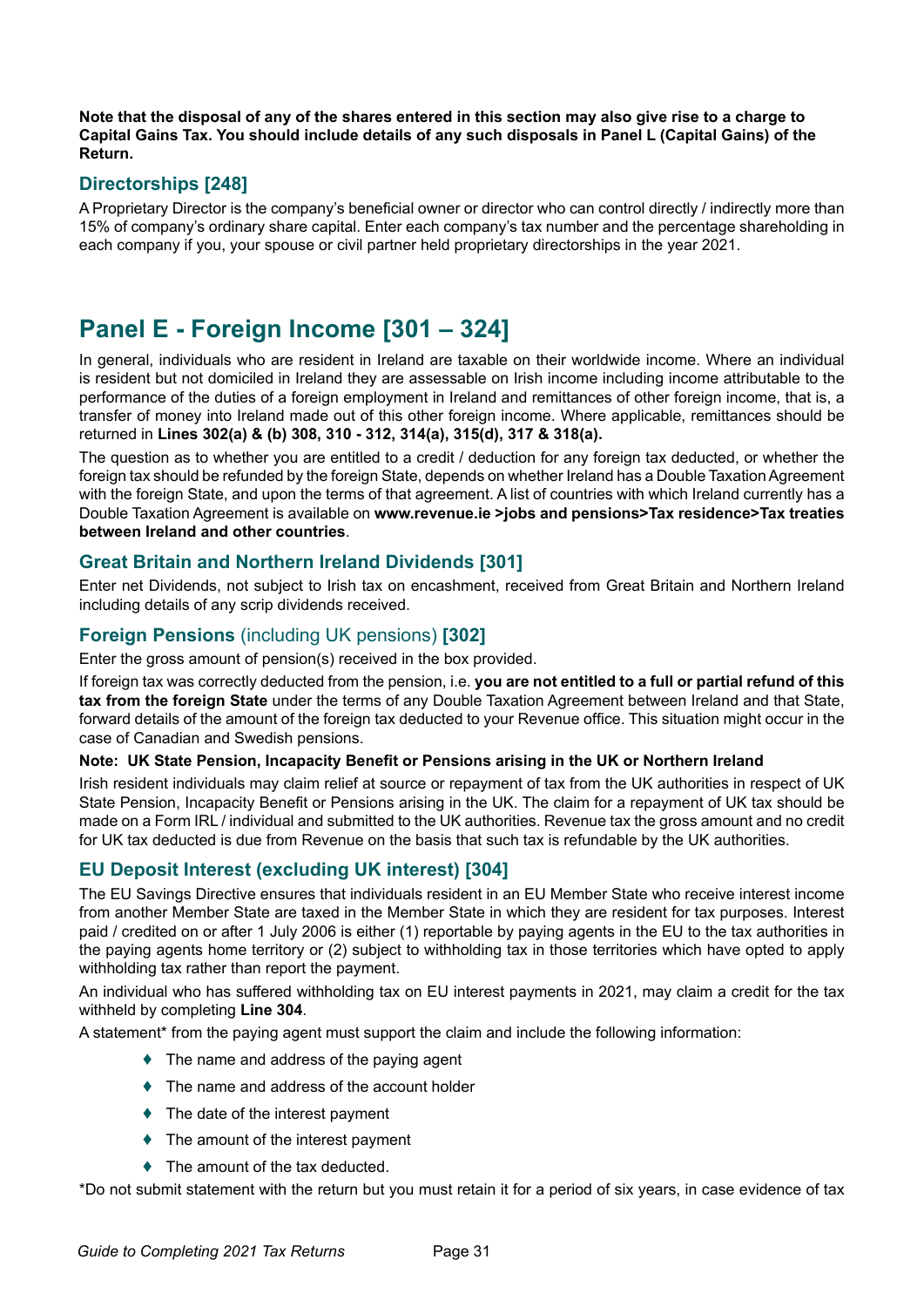deducted is required in the course of an audit or verification check.

The full text of the Directive, the Irish legislation, associated publications, etc. are available via Revenue's website **www.revenue.ie**

Enter the gross amount of EU Deposit income received at **Line 304(a)**. Non-EU deposit interest should be included at **Line 317.** Any Savings Directive withholding tax deducted should be entered at **Line 304(b)**. Any foreign tax other than that entered at **Line 304(b)** should be entered at **Line 304(c)**.

# **EU 'Other' Interest (excluding UK interest) [306]**

Enter the gross amount of EU interest 'other' than EU Deposit Interest at **Line 306(a)**. Any Savings directive withholding tax should be entered at **Line 306(b).** Any foreign tax other than that entered at **Line 306(b)** should be entered at **Line 306(c)**.

# **Foreign Employments [308]**

Enter the gross amount of the income received from **Foreign Employments** attributable to the performance **outside** Ireland of such employments on which Transborder Relief is not claimed.

If foreign tax was correctly deducted from the employment income, i.e. you are not entitled to a full or partial refund of this tax from the foreign State under the terms of any Double Taxation Agreement between that State, enter the amount of the foreign tax deducted in the box(es) provided.

If the duties of the employment are performed partially in Ireland and partially outside Ireland the gross income should be apportioned accordingly. Only enter income attributable to the performance outside Ireland of such employment at **Line 308**. Income attributable to the performance in Ireland should be entered at **Line 220**.

# **Transborder Relief [309]**

Transborder Relief is designed to give income tax relief to individuals who are resident in Ireland but who commute daily or weekly to their place of work abroad and who pay tax in the other country on the income from that employment.

Subject to meeting certain conditions an individual can have their income tax liability reduced to what is known as the **specified amount,** see below. In simple terms, the effect of this relieving measure is that Irish tax will only arise where the individual has other income separate to the income from the foreign employment (qualifying employment) and will ensure that they will not pay any additional tax on employment income which is taxed abroad.

To qualify for the relief the income must not have benefited from 'split year treatment', the remittance basis of assessment or have been paid by a company to one of its proprietary directors or to the spouse or civil partner of one of its proprietary directors **and** each of the following conditions must apply:

- (a) The duties of the employment must be exercised wholly in a country with which Ireland has a Double Taxation Agreement. In determining whether the duties of a qualifying employment are performed wholly in the other country, any duties performed in Ireland which are merely incidental to the performance of the duties abroad will be regarded as having been performed in the other country. Normally any number of days up to a maximum of 30 in a tax year will be regarded as incidental days,
- (b) The office or employment must be held for a continuous period of at least 13 weeks in the tax year.

The **specified amount** (i.e. the tax due after relief has been granted) is arrived at as follows:

- (a) Calculate the income tax which would be payable for a tax year under normal rules, excluding credit for any foreign tax paid, and
- (b) Reduce this amount in the proportion which your total income (excluding the income from the qualifying employment) bears to total income (including the income from the foreign employment).

This can best be expressed by way of the following formula:

#### **(Specified Income)**

| <b>Transborder</b> |     | Total Irish liability | (Total Irish liability) | Income other than Foreign)                                      |
|--------------------|-----|-----------------------|-------------------------|-----------------------------------------------------------------|
| <b>Relief Due</b>  | $=$ |                       |                         | under Irish Rules minus (under Irish Rules X Employment Income) |
|                    |     | excluding credit      |                         | Total Income                                                    |
|                    |     | for any foreign       |                         |                                                                 |
|                    |     | tax paid              |                         |                                                                 |

Where there is other foreign income (in addition to the Foreign Employment Income) and the other foreign income has a foreign tax credit attaching, this foreign tax credit is also ignored in the above computation. Enter the amount of the salary on which you are claiming Transborder Relief.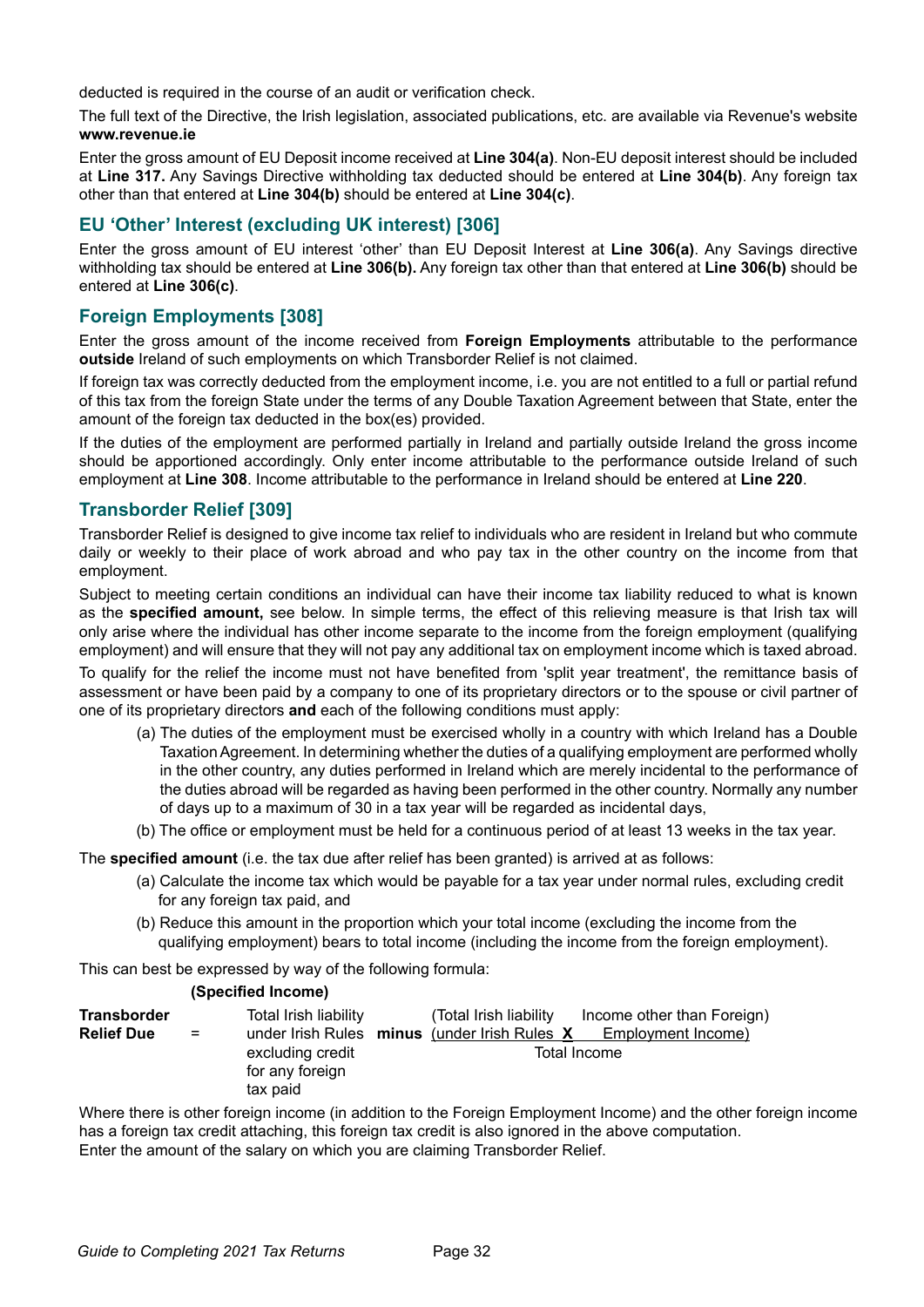# **US Dividends [310]**

Enter the gross amount of Dividends received from the US. Enter the amount of Irish tax deducted, if any, on encashment of these dividends at **Line 319**.

# **Canadian Dividends where Irish tax on encashment was withheld [311] Canadian Dividends where no Irish tax on encashment was withheld [312]**

Enter gross amount of Dividends received from Canada.

Enter the amount of Irish tax deducted, if any, on encashment of these dividends at **Line 319**.

# **Foreign Trade / Profession [313 - 314]**

Only income from Trades / Professions which are entirely carried on, managed, controlled and overseen abroad should be entered here. Other income from Trades / Professions should be entered at Panel B.

If no foreign tax was deducted, or, if deducted is refundable by the foreign jurisdiction the income should be returned in **Line 313**.

Where foreign tax was correctly deducted and withheld by the foreign jurisdiction, **Line 314** should be completed.

### **Foreign Rental Income [315]**

The number of foreign properties let should be entered at **Line 315(a)**.

Enter gross amount of Foreign Rental income receivable at **Line 315(b)** and expenses at **Line 315(c).**

Net profit on Foreign Rental property should be entered at **Line 315(d).**

Capital Allowances, including capital allowances forward should be entered at **Line 315(e)**.

Amount of unused losses from a prior year should be entered at **Line 315(f)**.

Amount of Foreign tax deducted, if any, should be entered at **Line 315(g**).

More detailed information on the Irish tax implications of foreign property ownership is available at **www.revenue.ie**

Foreign rental losses may be offset **only** against foreign rental profits.

### **OTHER FOREIGN INCOME [317 - 318]**

All foreign income, excluding that which is asked for separately on the Return (at **Lines 301 - 316** and **Lines 320 - 322**) should be entered in either **Line 317 or 318**. Include details of any scrip dividends received from nonresident companies.

If no foreign tax was deducted, or, if deducted is refundable by the foreign jurisdiction the income should be returned in **Line 317**. Where foreign tax was correctly deducted and withheld by the foreign jurisdiction, **Line 318**  should be completed.

#### **Note: UK Purchased Annuities, Interest or Royalties arising in the UK or Northern Ireland**

Irish resident individuals may claim relief at source or repayment of tax from the UK authorities in respect of UK Purchased Annuities, Interest or Royalties arising in the UK. The claim for a repayment of UK tax should be made on a Form IRL / individual and submitted to the UK authorities. Revenue tax the gross amount and no credit for UK tax deducted is due from Revenue on the basis that such tax is refundable by the UK authorities.

#### **Irish Tax Deducted on Encashment [319]**

Enter amount of Irish tax deducted on encashment from US Dividends **Line 310**, Canadian Dividends **Line 311**, other foreign interest, royalties, annuities, dividends, etc. **Lines 317** and **318(b)** at **Line 319**.

#### **Foreign Bank Accounts (Section 895 TCA 1997) [320]**

Individuals who, or whose spouse or civil partner, opened foreign bank accounts during the year are required to give certain information in relation to such accounts – including the amount of the initial deposit and other details as outlined on the Return.

Remember to include interest earned from these accounts in **Lines 306, 317** or **318** as appropriate.

# **Foreign Life Policies (Sections 730H, 730I, 730J, 730K TCA 1997) [321]**

Individuals resident or ordinarily resident in Ireland must include details of acquisitions of foreign life policies during the period 1 January 2021 to 31 December 2021. Where a taxpayer has sold, made withdrawals from, or received any cash or other benefits from a foreign life assurance policy or a personal portfolio life policy, often referred to as a bond, with a foreign assurance company, they may have made a gain from a foreign policy. A gain may also occur on a deemed disposal. Receipts from policies that issued from an 'offshore State' are taxable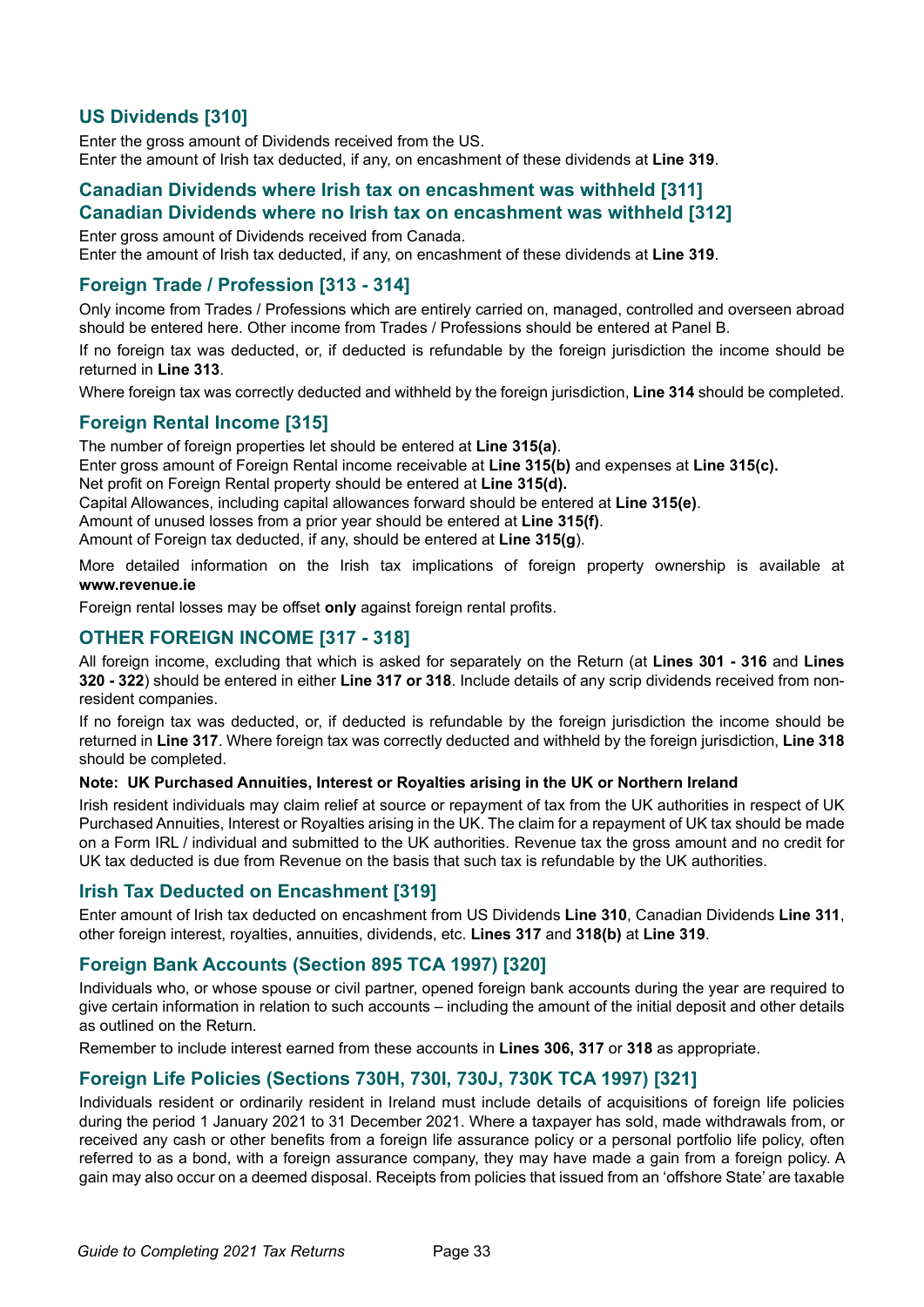income. An offshore State is a country other than Ireland which is a Member State of the European Union (EU) or European Economic Area (EEA), or any Member State of the Organisation for Economic Co-operation and Development (OECD) with which Ireland has a Double Taxation Agreement.

With effect from 1 January 2015, the distinction between 'correctly included' and 'not correctly included' is removed (for other than a Personal Portfolio Life Policy (PPLP)) and, any payment whether regular (annual or more frequent) or non-regular (including gains on disposals or deemed disposals), is liable to income tax at the rate of 41%. Such income and gains are not liable to PRSI or USC.

A deemed disposal is the ending of an eight year period beginning with the inception of the policy and each subsequent period of eight years beginning when the previous one ends.

In the case of a PPLP, where the income and gains are correctly included the rate of tax is 60%.

A foreign life policy is in general terms one normally issued from outside Ireland. However, a policy taken out with the Irish branch of an overseas assurance company is treated as an Irish policy provided certain conditions are met.

A personal portfolio life policy or bond is a life assurance policy where the benefits payable are determined by the value of property chosen directly or indirectly by the policy holder.

# **Offshore Funds (Part 27 Ch4 TCA 1997) in the EU or EEA, or in a Member State of the OECD with which Ireland has a Double Taxation Agreement [322]**

Individuals resident or ordinarily resident in Ireland must include details of acquisitions of material interests in all offshore funds during the period 1 January 2021 to 31 December 2021. An interest is a material interest if it is capable of realising an amount equal in value to the proportion of the underlying assets of the offshore fund represented by that interest.

An offshore fund can take the form of an investment in:

- ♦ A non-resident company, or
- ♦ A foreign unit trust, or
- ♦ Any other arrangements, which take effect under foreign law and create rights in the nature of co-ownership.

With effect from 1 January 2015, the distinction between 'correctly included' and 'not correctly included' is removed (for other than a Personal Portfolio Investment Undertaking (PPIU)) and, any payment whether regular (annual or more frequent) or non-regular (including gains on disposals or deemed disposals), is liable to income tax at the rate of 41%. Such income and gains are not liable to PRSI or USC.

A deemed disposal is the ending of an eight year period beginning with the acquisition of the material interest and each subsequent period of eight years beginning when the previous one ends.

In the case of a PPIU, where the income and gains are correctly included the rate of tax is 60%.

A Personal Portfolio Investment Undertaking is an undertaking where the selection of the property of the undertaking can be influenced directly or indirectly by the unit holder.

**Note** that the receipt of payments from foreign entities that are treated in Ireland as transparent (e.g. partnerships) does not generally give rise to a further liability to tax under the offshore funds provisions. Instead, taxation by first principles applies in such cases. In the same way that partners are taxed directly on income and gains arising within an Irish partnership, Irish investors in foreign entities that are treated in Ireland as transparent, will be taxed in Ireland on their share of the income and gains arising within the foreign entities as those income and gains arise and no entry should be made at **Line 322** in such cases.

# **Other Offshore Products (Section 896 TCA 1997) outside the EU or EEA, or outside any Member State of the OECD with which Ireland has a Double Taxation Agreement and within the EU or EEA, or within any Member State of the OECD with which Ireland has a Double Taxation Agreement [323]**

Individuals who have acquired a material interest in an offshore product (including Foreign Life Assurance Policies and Offshore Funds) in 2021 are required to return the information requested on the Form 11. Details of all receipts from non-qualifying Offshore Funds should be entered in **Line 411.**

**Note** that the receipt of payments from foreign entities that are treated in Ireland as transparent (e.g. partnerships) does not generally give rise to a further liability to tax under the offshore funds provisions. Instead, taxation by first principles applies in such cases and no entry should be made at **Line 323** or **411** in such cases.

**Line 323** caters for 'Other Offshore Products'. The requirements here are governed by Section 896(5) TCA 1997.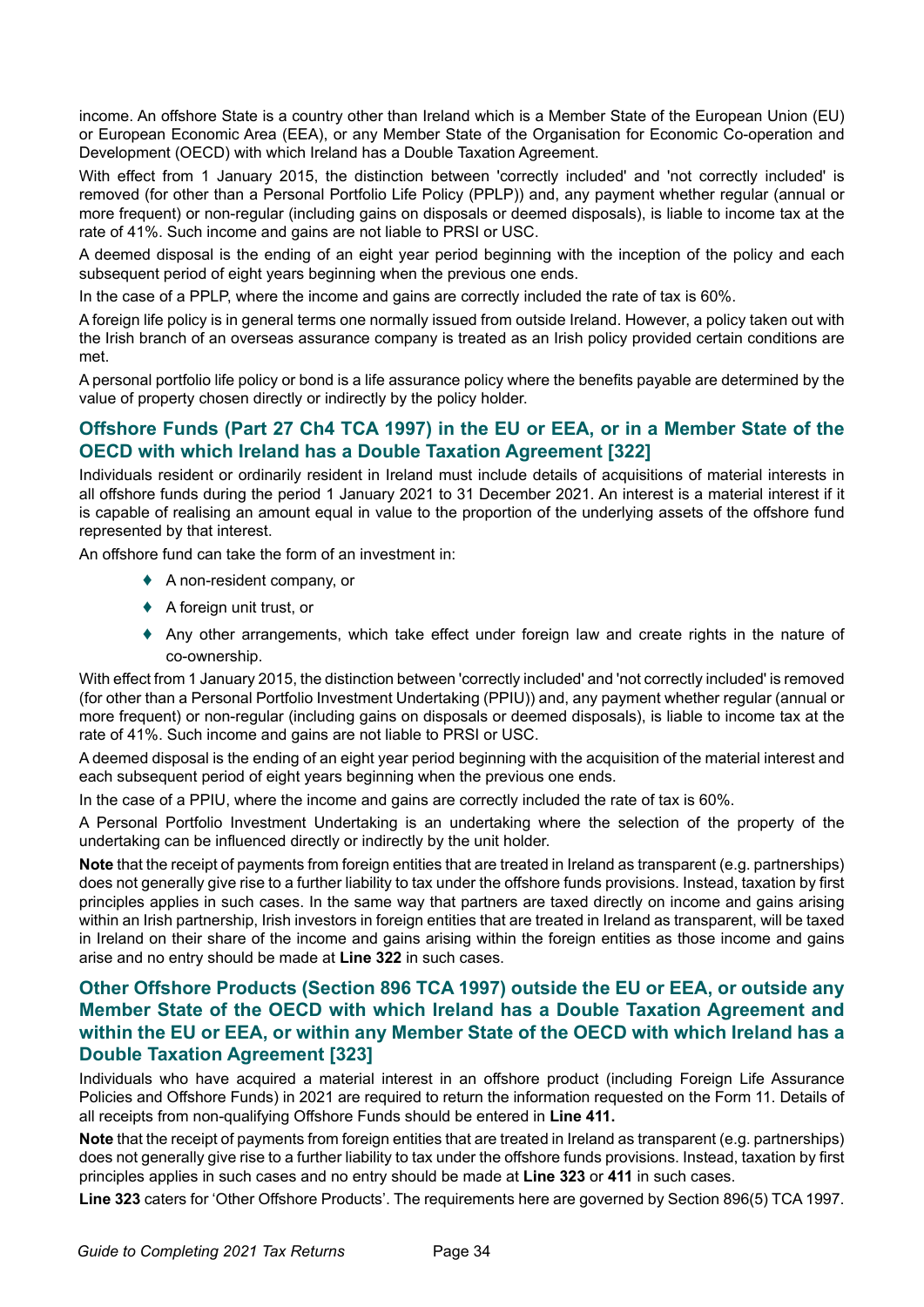The information required relates to offshore products which are:

- ♦ Foreign life products in a state outside the EU or EEA, or outside an OECD treaty state, i.e. offshore products to which Section 730I TCA 1997 does not relate,
- ♦ Unregulated offshore funds in the EU or EEA, or in an OECD treaty state and all offshore funds outside the EU or EEA, or outside an OECD treaty state, i.e. offshore products to which Section 747C TCA 1997 does not relate.

Therefore, it should be noted that **Line 323** of the 2021 Form 11 requires a return of information in relation to two types of offshore funds acquired in 2021. It requires not only details of all such funds which are outside the EU or EEA, or outside an OECD treaty state but also details of unregulated funds (those not coming within Section 747B(2A)) acquired within the EU or EEA, or within an OECD treaty state.

# **Panel F - Income From Fees, Covenants, Distributions, etc. [401 - 411]**

#### **Fees, Commissions, etc. [401]**

Fees, Commissions, etc. from sources other than employments or directorships should be entered on behalf of both self and spouse or civil partner. [Fees, commissions earned in the course of an **employment** should **not** be entered here, they are proper to **Line 220**].

### **Irish Untaxed Income -** Irish Investment Income paid **without** deduction of Irish Income Tax **[402]**

This includes interest on Government Loans, Exchequer Bills (including amounts treated as interest on disposals of these securities in certain circumstances) and on other loans and investments. Only income which has **not** already suffered tax at source should be entered here.

# **Irish Deposit Interest / Credit Union Dividends [403]**

Give details of deposit interest from which DIRT at 35% was deducted [**403(a)**]. Do not include income from Special Savings Accounts in this Line; they should be included in **Line 403(b)**.

Deposit Interest from Special Savings Accounts - subject to DIRT - should not be returned, unless you or your spouse or civil partner are entitled to claim a refund of DIRT. You are entitled to claim a refund of DIRT where you or your spouse or civil partner are either:

- ◆ 65 years or over, or
- $\blacklozenge$  Permanently incapacitated,

**and** you are exempt from tax or your tax credits / reliefs exceed your income.

If the account is a Special Long Term Share Account, you should only enter the amount which has been subjected to DIRT, i.e. the amount **after** the relevant exemption. The first €635 of annual dividends / interest received is exempt from DIRT provided that it has been received within 5 years of when the account was opened [**403(b)].**

Give details of deposit interest from which DIRT was **not** deducted at **Line 403(c)**.

#### **Dividends from Irish Resident Companies** (from which Dividend Withholding Tax was deducted**) [404]**

#### **Dividends of Companies resident in Ireland**

Enter the totals for all Dividends plus Dividend Withholding Tax (including Manufacturing Companies, Patent Royalty, etc.). Scrip dividends from quoted resident companies should also be included **[404(a)]**. [Scrip dividends from unquoted resident companies should be entered at **Lines 409(a) - 409(c)**].

Enter the totals for all Dividends from which Dividend Withholding Tax was not deducted at **Line 404(b)**.

#### **Settlement, Covenant, Estate income, Maintenance Payments, etc. [406]**

Gross income from an estate, settlement, covenant, maintenance agreement, etc. must be returned in this section.

Return gross amount where tax was **not** deducted, **[406(a)]**.

Return gross amount where tax was deducted, **[406(b)]**.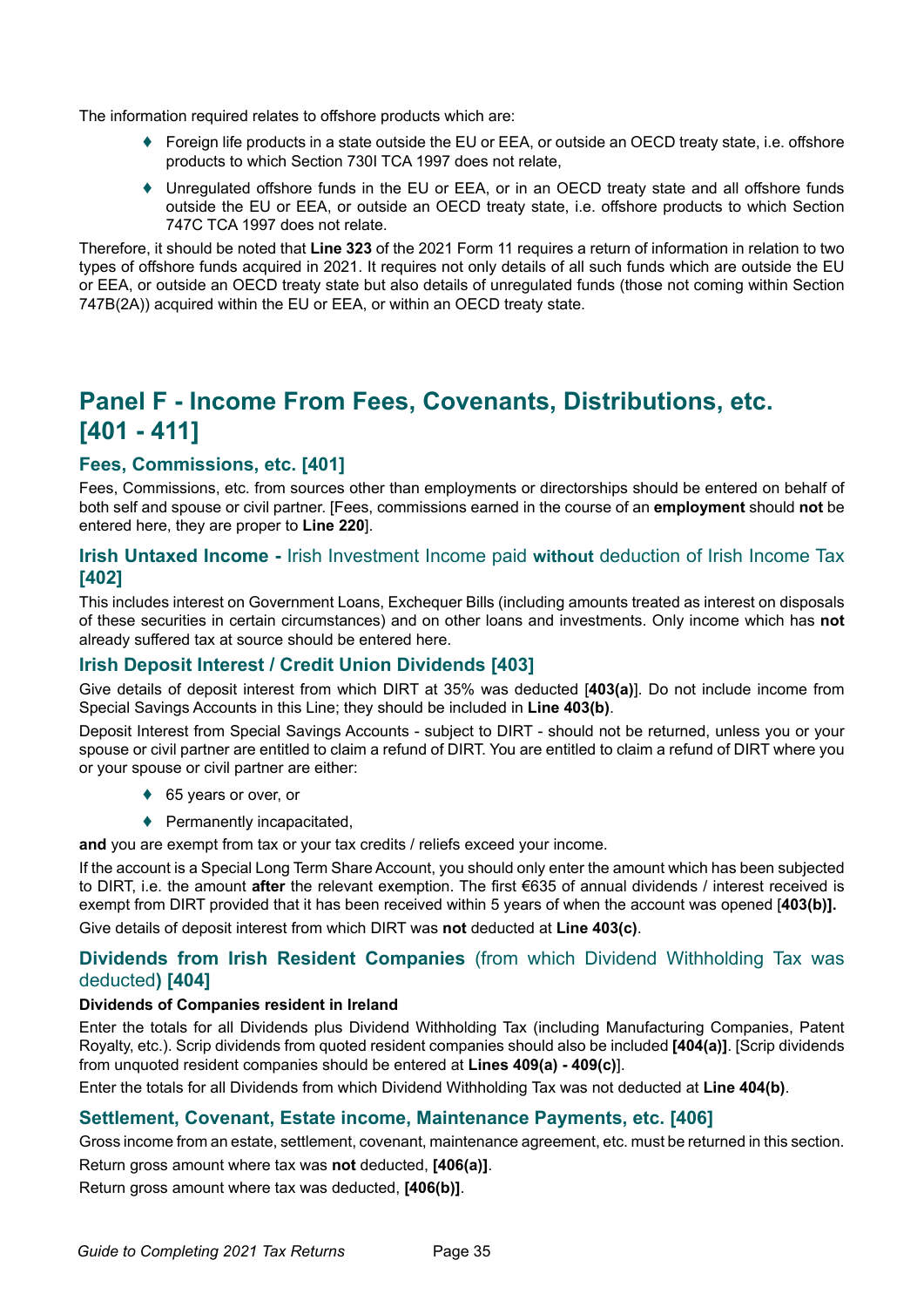A 'settlement' is defined as any disposition, trust, covenant, agreement, arrangement, or for certain purposes, transfer of assets.

#### **Income from non-exempt Qualifying Patents [407]**

Gross income from patent royalties which is not exempt under Section 234 TCA 1997 must be included in this section.

Return the gross amount where tax was **not** deducted, **[407(a)]**.

Return gross amount where tax was deducted, **[407(b)]**.

#### **Other Income** (from which Irish Standard Rate Tax was deducted) **[408]**

If you were in receipt of income where Irish Standard Rate Tax was deducted at source, enter the gross amount of the income received here, e.g. Annuities.

#### **Investment Undertakings - Exchange Traded Funds (Section 739G(2A) TCA 1997) [409]**

This section is to be used when an investment undertaking has elected **not** to deduct exit tax on a deemed disposal **and** has so notified the taxpayer. This income is liable at the rates shown at **Lines 409(a)** and **409(b)**. The rate varies depending on the nature of the investment gain and the date on which it arose.

This income is liable to income tax only; it is not liable to PRSI or USC.

Detailed guidance on exchange traded funds is set out in TDMs Part 27-01A-02 and Part 27-01A-03. Filers should ensure that this specific guidance is reviewed in advance of filing.

#### **Income chargeable under Section 811B [411]**

Payments (including a loan or the loan of or the provision of the use of an asset) to an employee, former employee or prospective employee or director out of a trust or other arrangement that is provided, or funded, by a person (including a company) who is that employee's employer (or subsequently becomes that employee's employer or is connected to the employer) are deemed to be income within the charge to Income Tax and Universal Social Charge.

As a balancing aspect, if a loan, which has been taxed by virtue of this measure, is wholly or partially repaid, the Income Tax and Universal Social Charge attributable to the amount repaid may be refunded.

As regards loans, loans of assets or benefits provided before 13 February 2013 where such amounts have not been repaid, the measure imposes a charge to Income Tax and Universal Social Charge for each year of assessment that the loan remains outstanding or the employee continues to have use of the asset. The annual amount chargeable is an amount calculated as if the benefit-in-kind provisions apply.

#### **Income from Sources Not Shown Elsewhere [412]**

Insert in this section details of any income received from whatever source for which specific provision is not made elsewhere in the Return, for example:

- ♦ Sums received after discontinuance of a trade or profession,
- ♦ Sums deemed to be income by reference to the 'transfer of assets' provisions (Sec. 806 TCA 1997),
- ♦ Scrip dividends from unquoted resident companies,
- ♦ Amounts from non-qualifying offshore funds.

# **Panel G - Exempt Income [413 - 418]**

**This part of the Return is only relevant where you have income which has a statutory exemption from income tax. Even though this income is exempt, there is a legal requirement on you to enter the profits, gains, distributions or losses where requested. Do not enter income from other sources which is exempt solely because the level of income is too low to be taxed.**

# **Artists Exemption [413]**

Artists Exempt Income is profit on income from qualifying work(s) determined by the Revenue Commissioners to have artistic / cultural merit and for which the Revenue Commissioners have granted exemption from Income Tax under Section 195 TCA 1997.

This exemption is restricted to the first €50,000. Income in excess of this amount is taxable and should be entered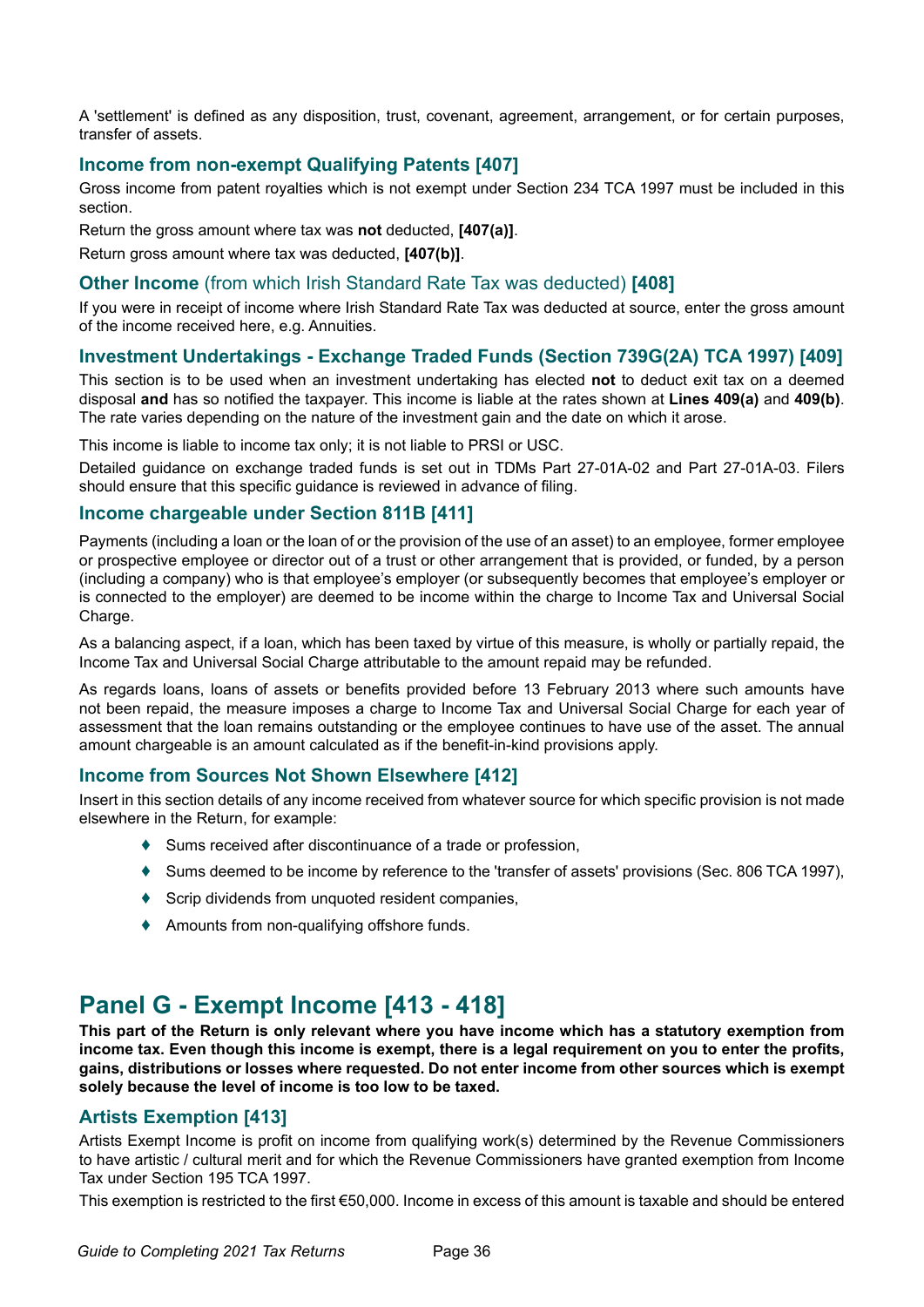in Panel B of this return – income from trades, professions, or vocations.

The exemption only applies to income tax. The exempt portion of artist's income is liable to both PRSI and USC.

## **Profit or gains from Woodlands [414]**

Profits or gains from the commercial occupation of woodlands in Ireland are exempt from income tax under Section 232 TCA 1997. Distributions paid out of such exempt profits or gains are, under Section 140 TCA 1997, not regarded as income for the purposes of the Income Tax Acts.

The exemption only applies to income tax. This income is liable to both PRSI and USC.

## **Rent-a-Room Relief Scheme [415]**

If you let a room (or rooms) in a 'qualifying residence' as residential accommodation and the aggregate of the gross rents and any sums for food, laundry or similar goods and services in respect of the letting, ('relevant sums'), does not exceed the annual limit for the tax year (currently €14,000), the profits or losses on the relevant sums (where such sums are chargeable to tax under Case IV and Case V of Schedule D), are subject to the exceptions described below, treated as nil for income tax, PRSI and USC purposes.

A 'qualifying residence' for a tax year is a residential premises in Ireland, which you occupy as your sole or main residence during that tax year.

When calculating relevant sums no account is taken of any expenses incurred in respect of the letting or the provision of additional services.

Where more than one individual is entitled to the relevant sums, the annual limit is divided between them.

The relief is not due where the relevant sums are received from your child.

Lettings to students for an academic year, and the provision of meals or other services supplied in connection with the letting may qualify for Rent-a-Room relief.

Neither is the relief due where you are an office holder or employee of the person making the payment or of a person connected with the person making the payment or where, in these circumstances, the relevant sums are paid to a person connected to you.

The relief does not affect any entitlement you may have to capital gains tax exemption on the disposal of a principal private residence.

You can opt out of this relief by ticking the box(es) at **Line 415(b)**. If you opt out, enter details at Panel C (Case V income) and / or **Line 401** (Case IV income), as appropriate, rather than at **Line 415(a)**.

Where income arising in connection with the letting of a room in your home is taxable under Case IV, the expenses incurred directly in the provision of the accommodation or other services, for example the cost of providing meals, light, heat or laundering costs, are deductible in computing the amount of income entered at **Line 401(a)**.

Additional information on rent-a-room relief is available in Tax and Duty manual Part 07-01-32. This manual is on **[www.revenue.ie>Property>Rental Income>Irish Rental Income>Rent a Room Relief>Further guidance](http://www.revenue.ie>Property>Rental Income>Irish Rental Income>Rent a Room Relief>Further guidance)**.

## **Childcare Services [416]**

Childcare Services relief is a scheme of tax relief for income arising from the provision of certain childcare services. Subject to certain conditions, where the gross annual income (before expenses) from the provision of childcare services does not exceed €15,000, the income is exempt from tax.

A summary of the scheme is as follows:

- The individual's gross income limit for a year of assessment is  $€15,000$ . If more than one person is providing childcare services in a dwelling, the €15,000 limit is split between the number of people involved,
- $\bullet$  In determining whether the income level exceeds  $\epsilon$ 15,000 no deductions of any kind are taken into account,
- ♦ Where the gross income exceeds €15,000 the income is taxable in the normal way, i.e. calculate taxable profits by deducting allowable business expenses from turnover,
- $\blacklozenge$  The childcare service must be provided in the carer's home, not the children's home,
- ♦ No more than three children may be cared for at any one time,
- ♦ The care provider must be self-employed (not an employee) and include the gross income in their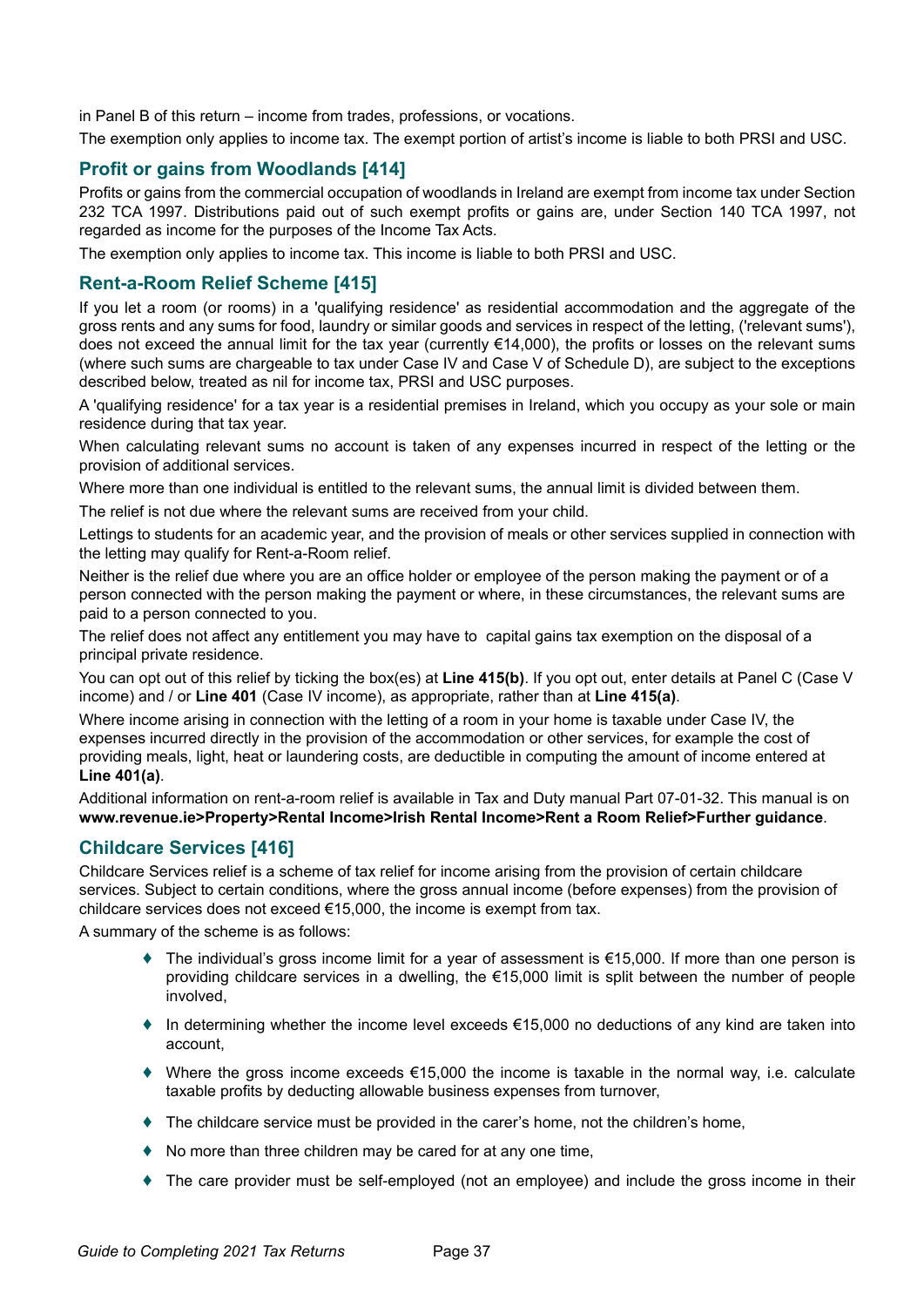annual return of income to the Revenue Commissioners. The claim for the tax exemption is made with this return.

- ♦ By claiming this relief you are confirming that you have notified the relevant person in the Health Service Executive (HSE), that you provided child minding services in 2021. In practice this will mean an officer appointed by the local City or County Childcare Committee. See **[www.pobal.ie](https://www.pobal.ie/programmes/county-city-childcare-committees-ccc/)** > Programmes > County/City Childcare Committees (CCC), telephone +353 1 511 7222 or email enquiries@pobal.ie.
- $\triangle$  A separate notification must be made in respect of each tax year for which the exemption is claimed,
- ♦ A claim under this section does not affect a person's entitlement to capital gains tax relief on gains from the disposal of, their principal private residence,
- ♦ Income to which this section applies will not be taken into account in determining entitlement to the home carer's tax credit,
- ♦ The election to have this income exempt from income tax for 2021 must be made on or before **31 October 2022.**

If your childcare income qualifies under the above you can elect for this scheme by entering the gross income received at **Line 416**.

You may, if you wish, choose to have any income / losses from this source assessed under the normal rules for income. If so, include the income / loss in the relevant entries at **Lines 107(a)** and **108.**

This income is exempt from income tax and USC. A separate charge to PRSI arises on this income.

### **Income not chargeable to tax but which is part of total income [417]**

In this section enter the amount of any income which is exempt from income tax but which forms part of total income for the purposes of determining whether the low income exemption applies. An example of this income is foreign government pensions which are exempt from Irish tax because of a double taxation agreement between Ireland and the other state.

This income is exempt from income tax, PRSI and USC.

### **Other Exempt Income [418]**

Insert in this section details of any exempt income received from whatever source for which specific provision is not made elsewhere in the Return, for example, exempt investment income received under Section 189 TCA 1997.

# **Panel H - Annual Payments, Charges and Interest Paid [501 - 513]**

### **Rents, etc. payable to Non-Residents [501]**

If you pay rent or similar type payments directly to a person who resides outside Ireland, you must deduct tax at the standard rate (20%) from the gross amount paid. For example, if the gross rent is €1,000 per month you must deduct tax of €200 (1,000 x 20%) and pay that tax to Revenue. This obligation arises if you make the payment directly to the landlord or if you lodge the payment to the landlord's bank account in this country or abroad.

If you failed to deduct tax as described above, you may be liable for the tax which you should have deducted. Please refer to Section 1041 TCA 1997.

You account for the tax deducted by entering the gross rent payable to the non-resident landlord at **Line 501**.

### **Clawback of Employers' Tax Relief at Source (TRS) [502]**

Complete this section **only if you are an employer** and have paid, as a perquisite / benefit for your employee(s) or director(s), medical insurance premiums to an authorised insurer in the period 1 January 2021 to

31 December 2021. This includes Dental Insurance, paid by you as an employer on behalf of your employee(s) or director(s), for non-routine dental treatment. If you are **an employer** who pays medical insurance premiums for your employee(s) or director(s) the value of the TRS received by you must be recovered by Revenue. Enter the amount of the tax relief at source granted. This amount will be added to your tax liability.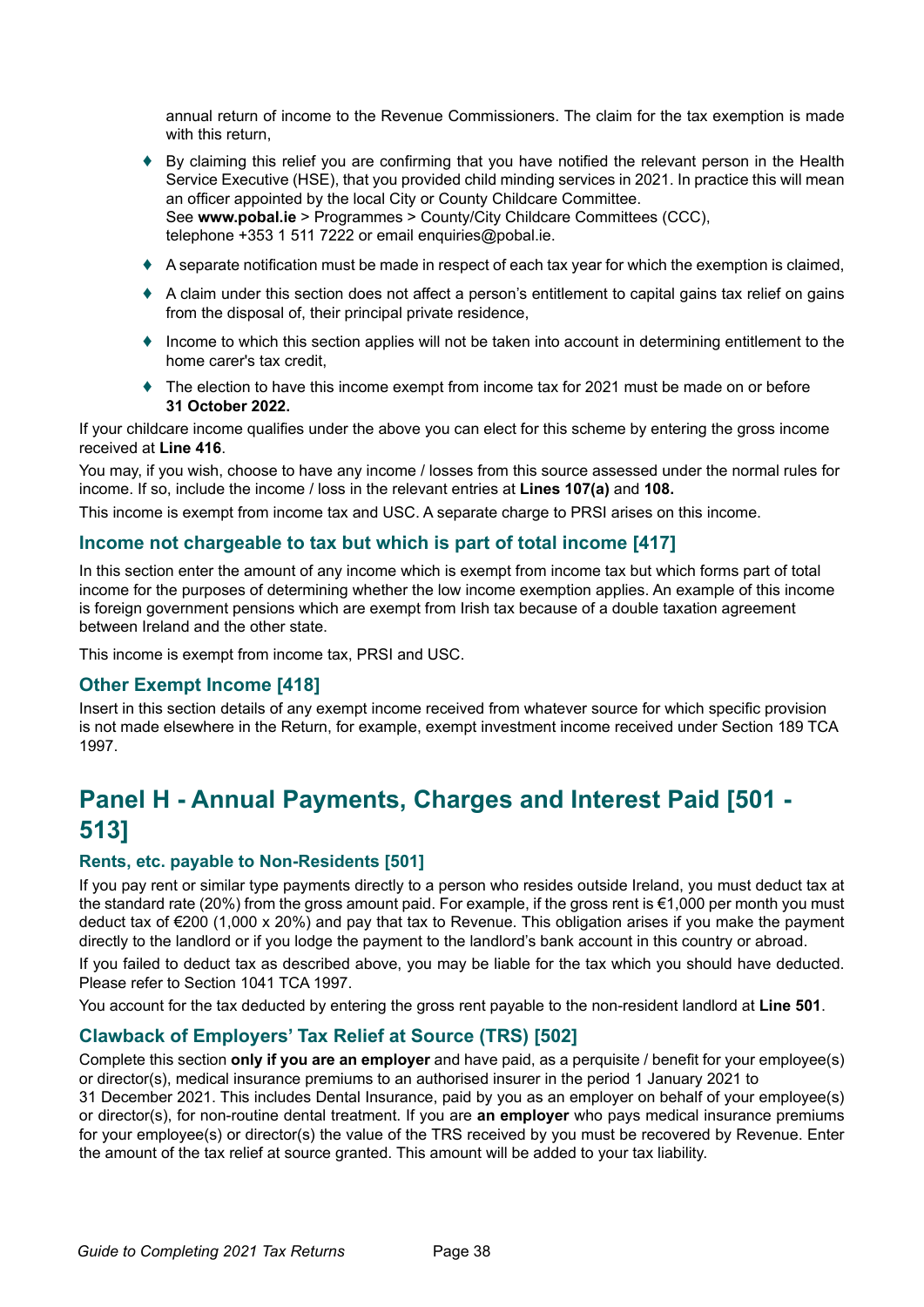## **Maintenance Payments [503]**

Tax relief is available for maintenance payments made under a legally enforceable arrangement for the benefit of the spouse or civil partner (not children), i.e. Deed of Separation / Rule of Court, etc. Voluntary maintenance payments to a spouse or civil partner do not qualify for relief.

## **Deeds of Covenant [504]**

Only covenants in favour of certain individuals qualify for tax relief:

#### **Children**

Unrestricted tax relief can be claimed on covenants in favour of permanently incapacitated minors other than from parents to their own minor incapacitated child(ren). A minor is an individual under 18 years and unmarried, **[504(a)].**

### **Adults**

Unrestricted tax relief can be claimed on covenants in favour of permanently incapacitated adults, **[504(a)].**

In addition, restricted relief \* can be claimed on covenants in favour of adults aged 65 and over, **[504(b)]**.

\*Relief available cannot exceed 5% of the covenantor's total income, i.e. gross income less certain deductions from income such as Schedule E expenses ('flat rate expenses'), capital allowances, etc.

### **Other Charges / Annuity(ies) [505]**

Enter details in respect of any other Charges / Annuity payment(s) other than those listed separately in **Lines 501 - 504** inclusive, e.g. patent royalties.

## **Retirement Annuity Contracts (RACs) [507]**

If you are a self-employed individual, a proprietary director or an employee who is not in an occupational pension scheme you can claim tax relief for RAC premiums. As with contributions to other pension arrangements, tax relief for RAC premiums is subject to two main controls.

The first control is an age-related percentage limit of an individual's net relevant earnings (see Table). This provides that the maximum pension contribution to all pension products in respect of which an individual may claim tax relief may not exceed the relevant age-related percentage of their net relevant earnings in any year.

The second control places an overall upper limit on the amount of net relevant earnings that may be taken into account for the purposes of giving tax relief. The earnings limit is set at €115,000 for 2021. This limit applies whether an individual is contributing to a single pension product or to more than one pension product.

Net relevant earnings consist essentially of relevant earnings less deductions which would be made in computing total income for tax purposes. These deductions include losses and capital allowances. A 'non-pensionable employment' is one where the individual is not included for retirement benefits under an approved occupational pension scheme relating to the employment. Earnings as a proprietary director or proprietary employee of an investment company are not relevant earnings.

It is very important that you enter your date(s) of birth in the appropriate section of the Return [**Line 8** and / or Line 5(d)] to ensure you get the maximum relief to which you are entitled.

| Age            | % of Net Relevant Earnings |
|----------------|----------------------------|
| Under 30 years | 15%                        |
| 30 - 39 years  | 20%                        |
| 40 - 49 years  | 25%                        |
| 50 - 54 years  | 30%                        |
| 55 - 59 years  | 35%                        |
| 60 and over    | 40%                        |

The relevant percentage of Net Relevant Earnings are set out in the Table hereunder.

**Example**: If you are aged 43, have earned €45,000 in this period and make an RAC payment of €12,000, the relief due to you is restricted to €45,000 @ 25%, i.e. €11,250. The balance of the payment, €750, may be carried forward to the following year(s) and treated as a qualifying premium paid in that year(s).

The 30% limit will apply, if you are less than 55 years of age and your income comes wholly or mainly from a specified sporting occupation, i.e. athlete, badminton player, boxer, cricketer, cyclist, footballer, golfer, jockey, motor racing driver, rugby player, squash player, swimmer or tennis player.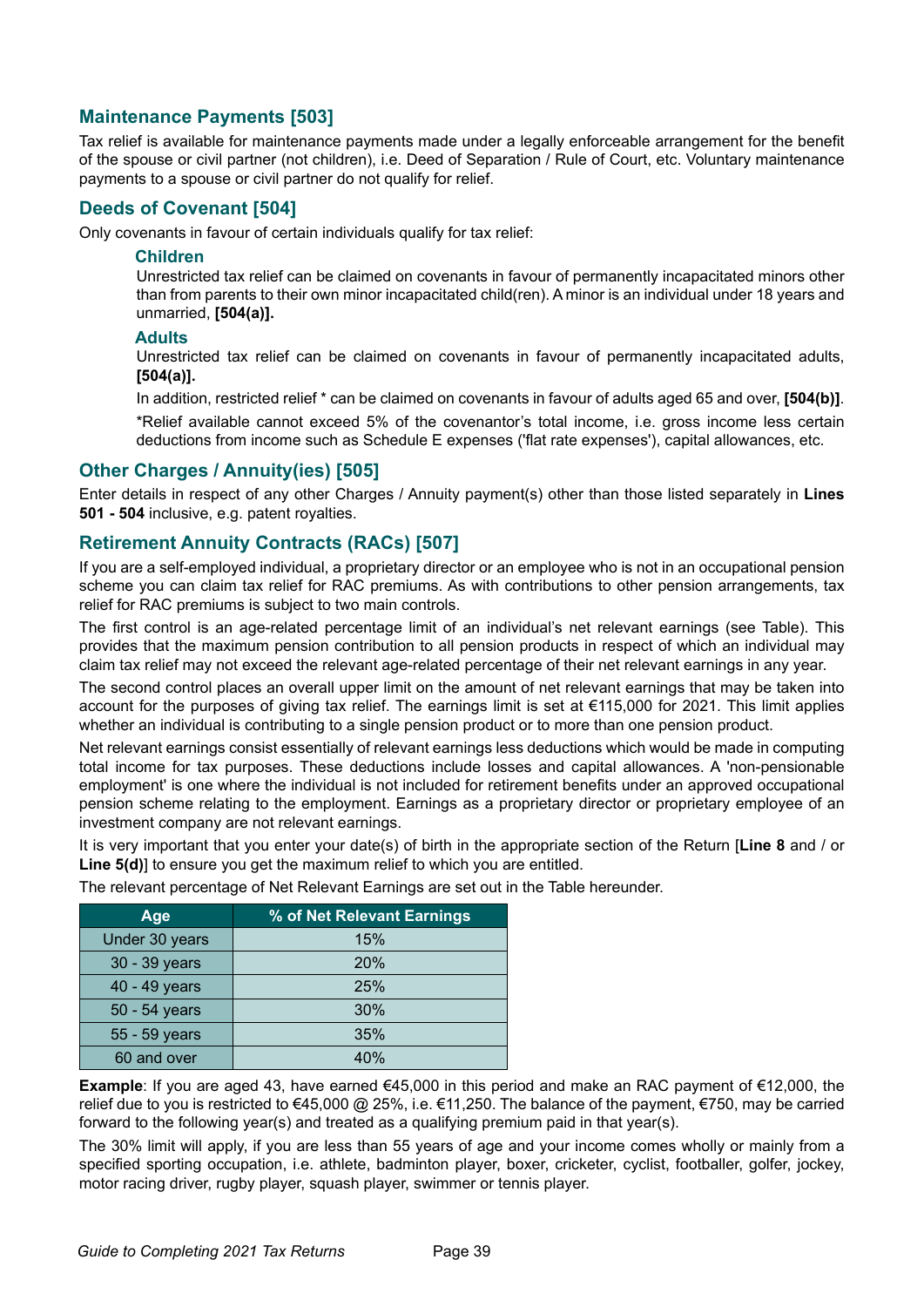The tax-deductible contributions are calculated by reference to a maximum earnings figure of €115,000 for the year 2021 on contributions to all pension products.

Relief may be claimed in respect of:

- ♦ Premiums paid in the period 1 January 2021 to 31 December 2021,
- ♦ Any premiums paid in an earlier year for which relief has not been obtained,
- ♦ Any premium paid between 1 January 2022 and the return filing date for 2021 (and for which relief has not already been allowed) where you claim relief as if it was paid in the period 1 January 2021 to 31 December 2021. This claim must be made on or before the return filing date for 2021. If you file your return under ROS you may avail of the extended filing date to make an election and pay a contribution.

## **Personal Retirement Savings Accounts (PRSAs) [508]**

Contributions paid into a PRSA will benefit from tax relief at an individual's highest income tax rate. It is very important you enter your date(s) of birth in the appropriate section of the Return [**Line 8** and **Line 5(d)**] to ensure you get the maximum relief to which you are entitled.

Relief is available against Net Relevant Earnings, i.e. earnings from a trade, profession, office or employment, after deducting losses, capital allowances and certain other amounts (Section 787B(4) TCA 1997 refers). The percentage of Net Relevant Earnings which may be claimed as a deduction in respect of PRSAs are set out in the following tables. Earnings as a proprietary director or proprietary employee of an investment company are not relevant earnings.

#### **Table A**

**Contributions to an Occupational or Statutory Scheme and to a PRSA linked to such a scheme (PRSA-AVC)**

| Age            | % of Remuneration |
|----------------|-------------------|
| Under 30 years | 15%               |
| 30 - 39 years  | 20%               |
| 40 - 49 years  | 25%               |
| 50 - 54 years  | 30%               |
| 55 - 59 years  | 35%               |
| 60 and over    | 40%               |

Relief is limited to the age % limit of the remuneration from the office or employment including AVC contributions to the scheme. The amount of net relevant earnings against which any other PRSA contributions may be set is reduced by the remuneration from the office or employment.

These limits will apply to the combined total of the employee contributions to the PRSA and the Occupational / Statutory Pension Scheme.

#### **Table B**

#### **Contributions [employee's plus employer's (if any) to a PRSA only]**

| Age            | % of Net Relevant Earnings |
|----------------|----------------------------|
| Under 30 years | 15%                        |
| 30 - 39 years  | 20%                        |
| 40 - 49 years  | 25%                        |
| 50 - 54 years  | 30%                        |
| 55 - 59 years  | 35%                        |
| 60 and over    | 40%                        |

As with contributions to other pension arrangements, tax relief for PRSA contributions is subject to two main controls. Please see the section on Retirement Annuity Contracts on page 39 if you require additional information.

The tax-deductible contributions are calculated by reference to a maximum earnings figure of €115,000 for the year 2021 on all contributions to all pension products.

For example, if an employee aged 40 earns €200,000 the maximum allowable contribution will be €28,750 (i.e. earnings limit €115,000 x 25%).

You may be granted tax relief for PRSA contributions up to €1,525 paid, even if this exceeds the normal income based limit. For example, a person aged 23 earns €9,525 and makes a PRSA contribution of €1,600. The age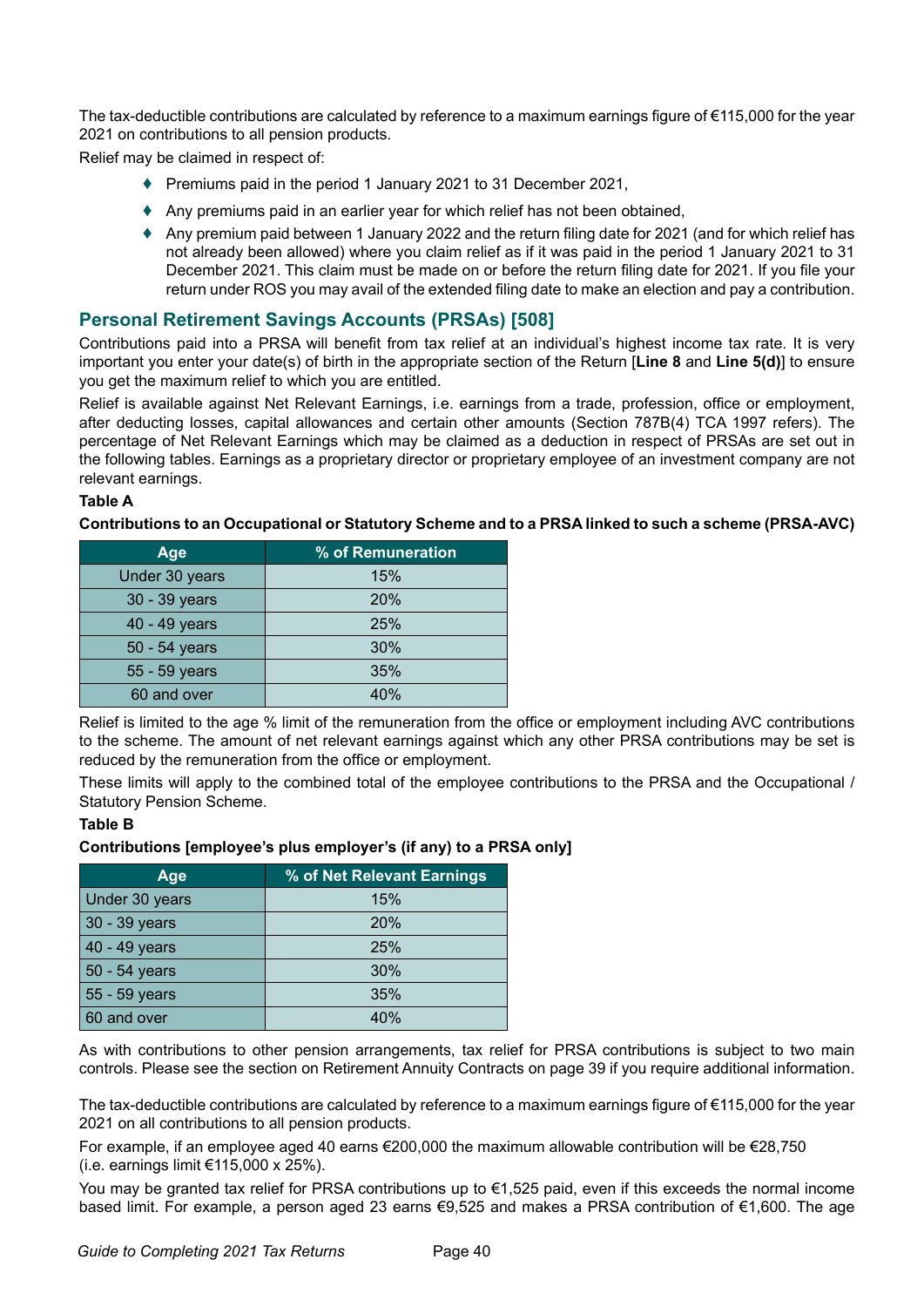percentage of net relevant earnings is €1,429 however, he would be entitled to minimum relief of €1,525. This does not apply in the case of contributions to an AVC PRSA.

The 30% limit will apply, if you are less than 55 years of age and your income comes wholly or mainly from a specified sporting occupation, i.e. athlete, badminton player, boxer, cyclist, footballer, golfer, jockey, motor racing driver, rugby player, squash player, swimmer or tennis player.

The tax relief is non-transferable between spouses or civil partners in line with existing rules for RAC and occupational pension scheme contributions.

Contributions made by an employer to a PRSA on behalf of an employee are treated as a Benefit-in-Kind of the employee and must also be returned in **Line 237(a)** of the Form 11. Such contributions are treated for relief purposes as if made by the employee.

The total amount to be entered at **Line 511(c)**, is the sum of:

- ♦ The PRSA contribution paid by an employer on your behalf **[Line 508(c)]**. (Note to also enter this figure at **Line 237(a)**),
- ♦ The amount paid by you and certified on Form PRSA 1 (which you retain), see note below on 'PRSA 1 Certificate', **[508(d)]**,
- ♦ The amount paid between 1 January 2022 and the return filing date for 2021 for which relief is claimed for 2021 (and for which relief has not already been allowed), **[508(e)]**. This claim must be made on or before the return filing date for 2021. If you file your return under ROS you may avail of the extended filing date to make an election and pay a contribution.
- ♦ Any amount paid in a prior year for which relief has not been obtained, **[508(f)]**.

# **Certificates PRSA 1, PRSA 1 (Net Pay), PRSA 2 AVC (Net Pay)**

Relevant Certificate(s) will be available from the PRSA provider as follows:

**PRSA 1 Certificate** - This certificate will be issued to individuals taking out a PRSA product not linked to an Occupational or Statutory Pension Scheme. **There will be no income tax relief due on contributions made to this type of PRSA if the individual is a member of an Occupational or Statutory Pension Scheme unless he or she has other relevant earnings against which the relief may be allowed.**

**PRSA 1 (Net Pay) Certificate** - This certificate will be issued to **employees and directors** who are **not** members of an Occupational or Statutory Pension Scheme.

**PRSA 2 AVC (Net Pay) Certificate** - This certificate will be issued to **employees and directors** taking out a PRSA AVC product which is linked to an Occupational or Statutory Pension Scheme.

### **Overseas Pension Plans: Migrant Member Relief [509]**

Relief is available for contributions paid on or after 1 January 2005 by a **'relevant migrant member'** who comes to Ireland and who continues to contribute to a pre-existing **'qualifying overseas pension plan'** concluded with a pension provider in another EU Member State. Contributions will benefit from tax relief at the individual's highest income tax rate.

**'Overseas pension plan'** means a contract, an agreement, a series of agreements, a trust deed or other arrangement which is established in, or entered into under the law of, a Member State of the European Communities, other than Ireland. It covers occupational pension schemes and personal pension schemes that a migrant worker might bring to Ireland whether he or she was employed or self-employed in the other EU Member State. It excludes any state social security scheme.

**'Qualifying overseas pension plan'** means an overseas pension plan that:

- ♦ Is established in good faith for the sole purpose of providing retirement benefits similar to those approved in Ireland,
- ♦ Qualifies for tax relief on contributions under the law of the EU Member State in which it is established, and
- ♦ In relation to which the migrant member of the plan has irrevocably instructed the administrator of the plan to provide the Revenue Commissioners with any information that they may require in relation to the plan.

A **'relevant migrant member'** is an individual who:

 $\bullet$  Is a resident of Ireland.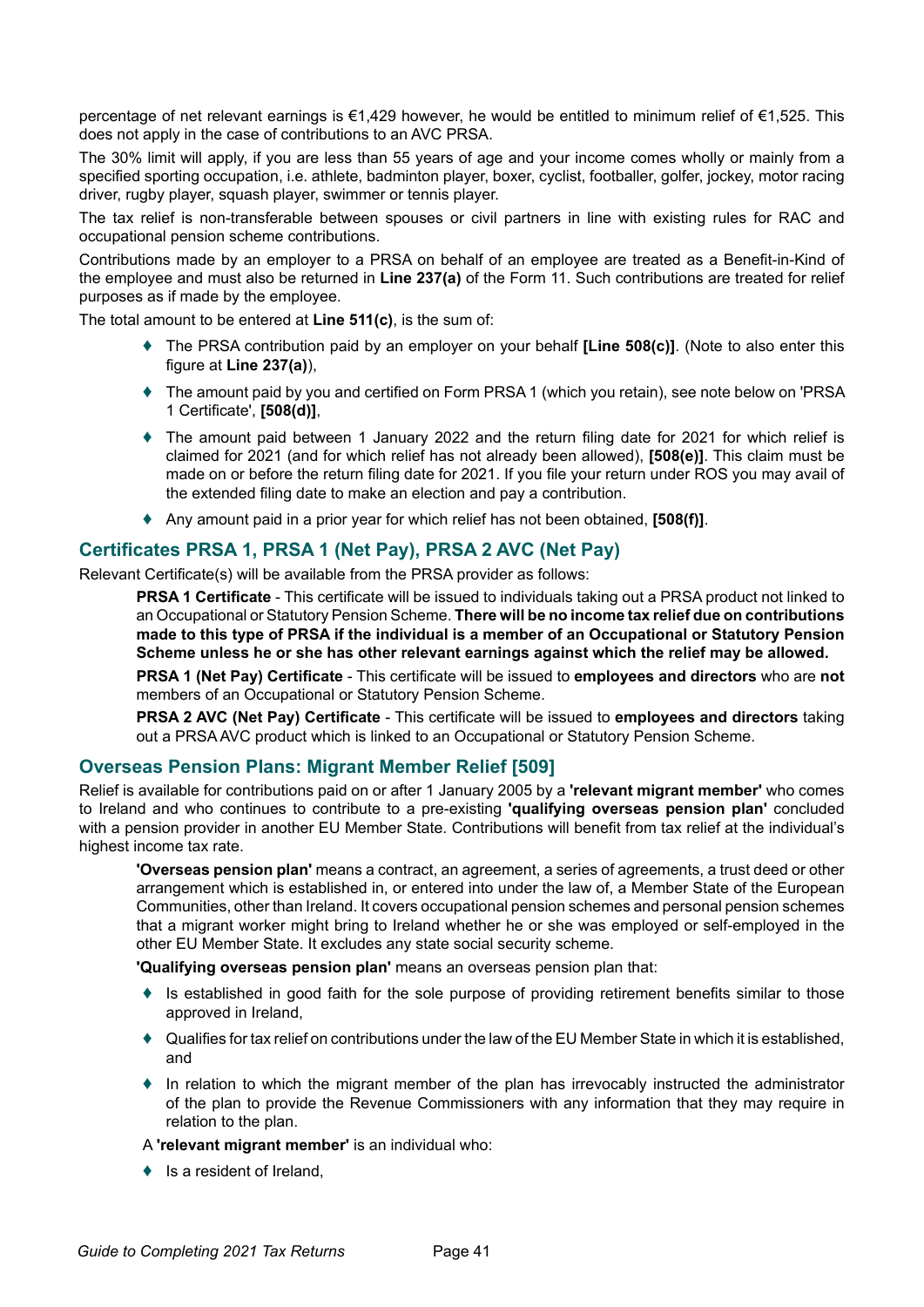- ♦ Was a member of the plan on taking up residence in Ireland,
- ♦ Was a resident of another EU Member State at the time he or she first became a member of the plan and was entitled to tax relief on contributions under the law of that Member State.
- ♦ Was resident outside of Ireland for a continuous period of three years immediately before becoming a resident of Ireland,
- ♦ Is a national of an EU Member State or, if not, was resident in an EU Member State (other than Ireland) immediatelybefore becoming a resident of Ireland.

If an individual moves to Ireland from any other EU member state with a pre-existing qualifying overseas pension plan, the Revenue Commissioners are not aware of anything that will prevent that individual from meeting the 'relevant migrant member' condition that he or she was entitled to tax relief on contributions to the plan under the law of that member state.

Where the conditions in relation to a 'qualifying overseas pension plan' and 'relevant migrant member' are met, relief may be granted in respect of any contributions paid.

In order to claim relief the individual should complete part 1 of Overseas Pension 1 form available at

**[www.revenue.ie](https://www.revenue.ie/en/life-events-and-personal-circumstances/documents/claim-for-migrant-member-relief-form.pdf).** The plan administrator should complete part 2 of the form and provide a 'certificate of contribution' setting out contributions made by the individual to the plan and, where relevant, any contributions made by their employer in Ireland.

Employers are authorised to operate the 'net pay arrangement' where contributions to a 'qualifying overseas pension plan' are deducted from an individual's salary. Where relief is obtained under the 'net pay arrangement' no further relief will be due.

Relief is subject to the same age percentage limits and earnings limit as apply to contributions to approved pension plans in Ireland. It is very important that you enter your date of birth in the appropriate section of the Return **[Line 8 and Line 5(d)]** to ensure you get the maximum relief to which you are entitled.

### **Contributions by Irish Employees to an Overseas Pension Scheme.**

Section 21 Finance Act 2005 allows for the approval, on or after 1 January 2005, by the Revenue Commissioners of occupational pension schemes provided to Irish employers / employees by pension providers based in other EU Member States (i.e. 'overseas pension scheme') which are structured other than on an irrevocable trust basis, so long as the standard approval conditions are met.

Claims for relief for contributions paid to an Overseas Pension Scheme are dealt with on the same basis as claims for relief for contributions to an Irish approved occupational pension scheme.

An employer is authorised to operate the 'net pay arrangement' in respect of allowable contributions to a qualifying overseas pension plan where such contributions are deducted from the employee's emoluments.

### **Retirement Relief for certain Sportspersons [511]**

Sportspersons who cease permanently to be engaged in a 'specified' occupation or to carry on a 'specified' profession may be entitled to a deduction from total income. The amount of the deduction is set at 40% of the gross receipts, before deducting expenses, which arose wholly and exclusively from engaging in the sport. A sportsperson must be resident in Ireland for the year of assessment in which they cease permanently to be engaged in that profession.

This relief, given by way of repayment of income tax, takes the form of a deduction from total income and can be claimed for up to **any ten** of the years of assessment back to and including the tax year 1990/91 for which the sportsperson was resident in Ireland.

Relief is restricted to direct earnings from participation in certain sports. It does not apply to indirect sports earnings such as sponsorship monies, personal appearances or interviews, participation in advertisements, etc.

The 'specified' occupations / professions are:

| <b>Badminton player</b> |
|-------------------------|
| Cricketer               |
| Footballer              |
| Jockey                  |
| Rugby player            |
| Swimmer                 |
|                         |
|                         |

Other points to note in relation to this relief are: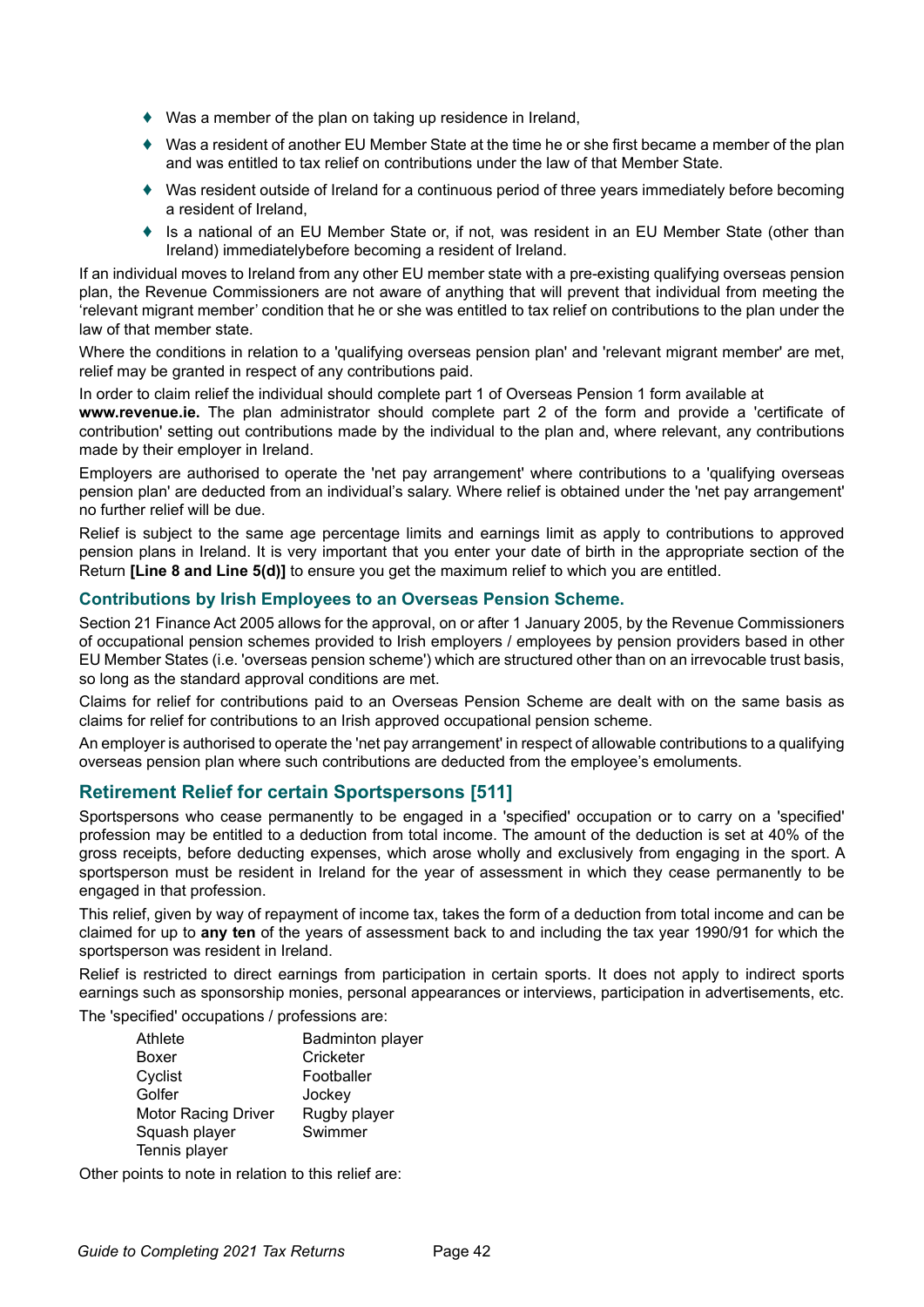- ♦ PRSI and USC are chargeable on the income before relief is granted,
- ♦ It does not create or augment a loss for the purposes of 'loss relief',
- ♦ This deduction is not to be taken into account in determining 'net relevant earnings' (RAC / PRSA relief),
- $\bullet$  The relief given will be withdrawn if the person recommences participation in the sport on a professional level.

Any queries in relation to this relief can be directed to your local Revenue office.

### **Example - before Retirement Relief claimed**

| Direct Income (i.e. match fees)                  | €200,000 |
|--------------------------------------------------|----------|
| Less: expenses                                   | (60,000) |
| Indirect Income (i.e. sponsorship)               | 70,000   |
| Taxable Income                                   | 210,000  |
| Tax $\omega$ 40%                                 | 84,000   |
| <b>Example - after Retirement Relief claimed</b> |          |
| Direct Income (i.e. match fees)                  | €200,000 |
| Less: expenses                                   | (60,000) |
| Retirement relief €200,000 x 40%                 | (80,000) |
| Indirect Income (i.e. sponsorship)               | 70,000   |
| Taxable Income                                   | 130,000  |
| Tax @ 40%                                        | 52,000   |
| Repay                                            | 32,000   |

## **Interest relief on a loan applied in acquiring an interest or share in a partnership [512]**

There is no restriction to the amount of relief available on a loan applied in acquiring an interest or share in a farming partnership.

In respect of all other loans, relief is only available where the loan was taken out on or before the 15 October 2013, or if taken out after that date, the loan was a replacement loan for an existing loan that was taken out before that date. Relief is restricted to 25% of the interest paid for 2021.

Where the loan was taken out after that date (and is not a replacement loan) no relief is due and the interest should not be entered in the tax return.

## **Significant Buildings and Gardens (Section 482) [513]**

Section 482 provides relief for expenditure incurred on the repair, maintenance or restoration of approved buildings / gardens in Ireland. Qualifying expenditure is treated for tax purposes as if it were a loss in a separate trade carried on by the owner / occupier of an approved building / garden and the normal rules for giving loss relief apply. Unrelieved qualifying expenditure incurred in a particular chargeable period can be carried forward for two subsequent chargeable periods.

# **Panel I - Claim For Tax Credits, Allowances, Reliefs and Health Expenses [514 - 549]**

**Table B on page 62 of this Guide lists the amounts of individual Personal Tax Credits available.**

### **Home Carer Tax Credit [514]**

Home Carer tax credit may be due if you are jointly assessed to tax and you or your spouse or civil partner, as a Home Carer, provided care for:

- ♦ A child for whom you are entitled to Social Welfare child benefit,
- ♦ A person who is permanently incapacitated by reason of mental or physical infirmity and such person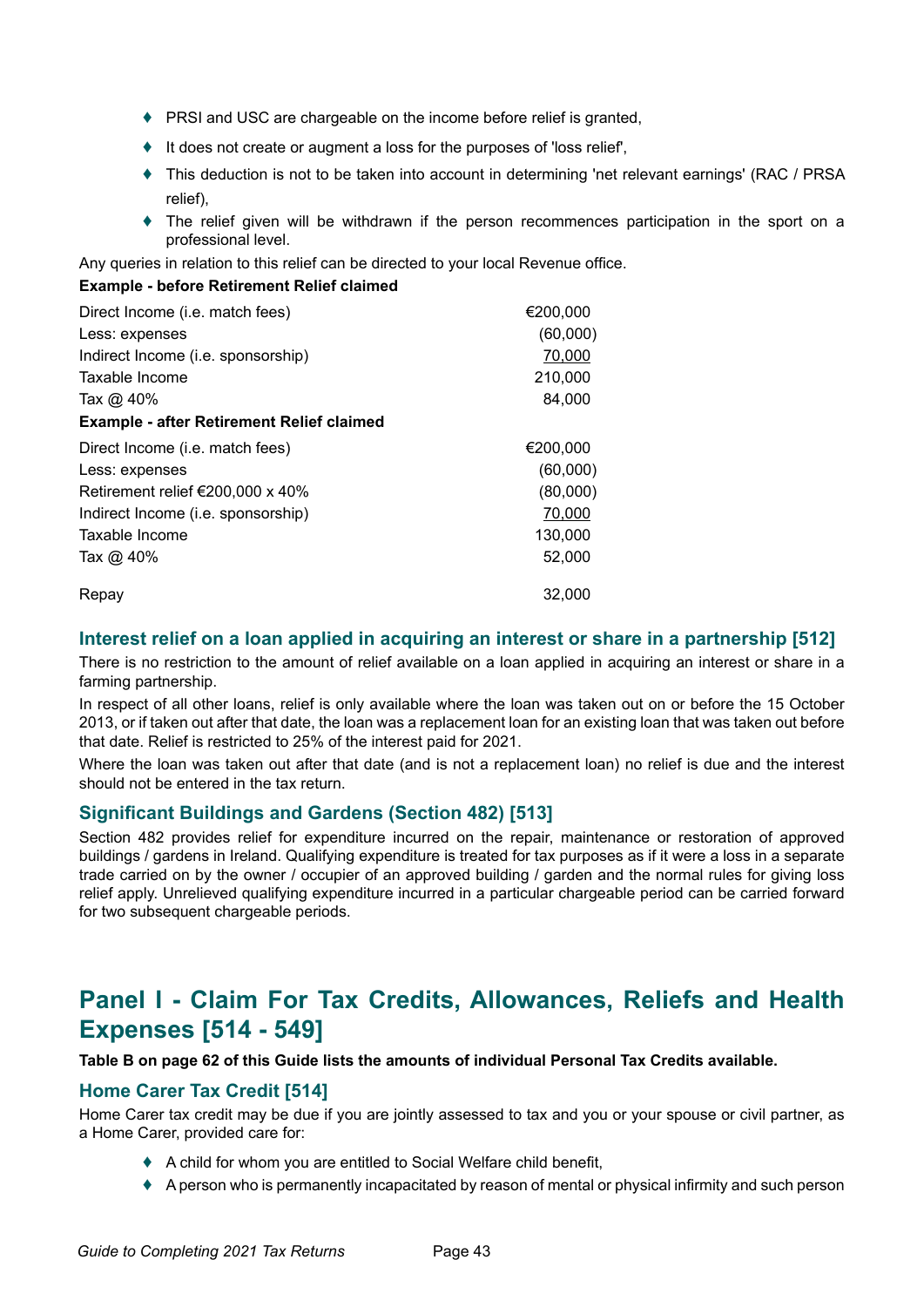normally resides with you for the year, or

♦ A person aged 65 or over.

A spouse or civil partner is not a dependent person for the purposes of this relief.

Home Carer tax credit is €1,600 subject to the Home Carer's income, if any, remaining below an income threshold of €7,200, **[514(a)]**. Where the income exceeds this threshold the tax credit is reduced by one half of the amount of Home Carer's income that exceeds €7,200. Accordingly no credit is due if income exceeds €9,600.

The following table gives examples of the relevant tax credit due as the income of the Home Carer increases.

| Income of<br><b>Home Carer</b>                                                                                                 | <b>Tax Credit Due</b> | <b>Restriction of Tax Credit</b>       |  |  |
|--------------------------------------------------------------------------------------------------------------------------------|-----------------------|----------------------------------------|--|--|
| €7,200                                                                                                                         | €1,600                |                                        |  |  |
| €7,800                                                                                                                         | €1,200                | €7,800 - €7,200 = €600 ÷ 2 = €300      |  |  |
| €8,400                                                                                                                         | €900                  | €8,400 - €7,200 = €1,200 ÷ 2 = €600    |  |  |
| €8,700                                                                                                                         | €750                  | €8,700 - €7,200 = €1,500 ÷ 2 = €750    |  |  |
| €9,050                                                                                                                         | €575                  | €9,050 - €7,200 = €1,850 ÷ 2 = €925    |  |  |
| €9,300                                                                                                                         | €500                  | €9,300 - €7,200 = €2,100 ÷ 2 = €1,050  |  |  |
| €9,550                                                                                                                         | €350                  | €9,550 - €7,200 = €2,350 ÷ 2 = €1,150  |  |  |
| €9,800                                                                                                                         | €200                  | €9,800 - €7,200 = €2,600 ÷ 2 = €1,300  |  |  |
| €10,000                                                                                                                        | €100                  | €10,000 - €7,200 = €2,800 ÷ 2 = €1,400 |  |  |
| €10,200                                                                                                                        | <b>NIL</b>            | €10,200 - €7,200 = €3,000 ÷ 2 = €1,500 |  |  |
| For example, where the income of the Home Carer is $\epsilon$ 9,050 the entry in Line 515(a) will be<br>€575 (Max. 1,500- 925) |                       |                                        |  |  |

The tax credit is not available to married couples and civil partners who are taxed as single persons.

### **'Look-back' year [514(b)]**

Where the Home Carer's 2020 income exceeds the threshold, Home Carer tax credit may still be due provided that all other conditions are met and the credit was granted in 2019 on the basis as set out above. Where credit is due under this paragraph, the relief due is the same amount as the credit granted in 2019. Effectively this means the tax credit can be due for a year in which the Home Carer's income exceeds the threshold, but only for the immediate following year and subject to a maximum of the tax credit granted in the previous year. See following example:

#### **Example:**

| Home Carer's income 2019                           | €7,500 |      |
|----------------------------------------------------|--------|------|
| Tax credit due 2019                                |        | €950 |
| Home Carer's income 2020<br>Tax credit due in 2020 | €9.400 | €950 |
| Home Carer's income 2021                           | €9.400 |      |
| Tax credit due in 2021                             |        | €400 |

**Married couples and civil partners cannot receive both the Home Carer tax credit and the increased standard rate band for dual income couples.** 

**Even if you make a claim for Home Carer tax credit, if the increased standard rate band is more beneficial in your circumstances it will be granted instead.**

## **Employee Tax Credit [515]**

An individual whose income is subject to PAYE (i.e. wages, salary, occupational pension) may claim an employee tax credit of up to €1,650. An employee tax credit may also be claimed by:

- ♦ Recipients of Social Welfare payments; Widow, Widower's or Surviving Civil Partners (Contributory) Pension, Guardian's Payment (Contributory), State Pension (Transition), State Pension (Contributory), Illness Benefit, Occupational Injury Benefit and Jobseekers Benefit,
- ♦ Irish resident recipients of social security pensions received from another EU member state,
- ♦ Taxpayers who are employed abroad and who pay tax abroad on their earnings under a PAYE type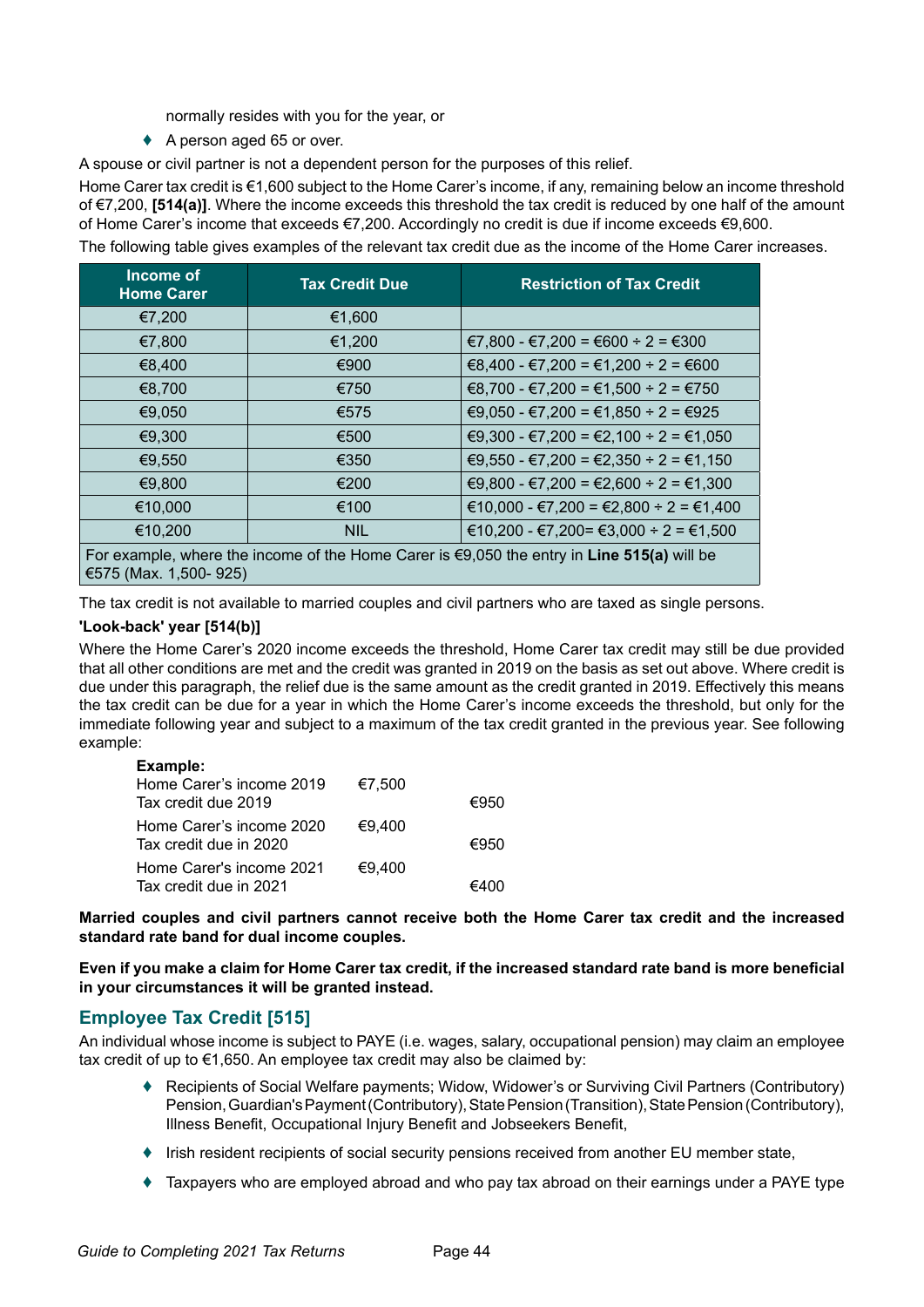system (or a similar system where tax is deducted at source from the earnings of the employment). To qualify for the relief, the earnings from the employment must be subject to Irish tax.

The employee tax credit **cannot** be claimed by:

- ♦ A spouse or civil partner or child of an individual or of an individual's civil partner in respect of emoluments paid by the individual (or by a partnership in which the individual is a partner),
- ♦ A proprietary director or their spouse or civil partner or child, or child of an individual's civil partner in respect of emoluments received from the company in which the director has a proprietary interest. [A proprietary director of a company is a director who controls either directly or indirectly more than 15% of the share capital of that company]. However, children of proprietary directors or their civil partners are entitled to the employee tax credit if:
- The employment is in a qualifying PRSI contribution class,
	- ♦ PAYE has been correctly applied to the child's income,
	- ♦ It is a condition of the employment that the child is required and devotes substantially the whole of his / her time to the duties of the employment,
	- ♦ They are paid at least €4,572 per year (may be apportioned on a time basis).

## **Earned Income Tax Credit [516]**

The Earned Income tax credit can be claimed by self-employed individuals and proprietary directors who are ineligible for the Employee tax credit. The maximum relief is €1,650 for 2021. Where an individual's earned income is below €2,750, the tax credit is restricted to 20 per cent of the income. For example, total earned income €2,000 @ 20% = €400 (max.).

**Note**: Where an individual has income that qualifies for the Earned Income tax credit and the Employee tax credit, the combined tax credits cannot exceed €1,650.

# **Blind Person's Tax Credit [517]**

### **Blind Person's Tax Credit [517(a)]**

Blind Person's tax credit can be claimed by a single person or where one or both spouses or civil partners are blind at any time during the tax year.

### **Blind Person / Guide Dog [517(b)]**

An allowance is available where an individual maintains a trained Guide Dog. Relief in respect of a Guide Dog is allowable under Health Expenses.

### **Assistance Dog [518]**

An allowance is available where an individual maintains a trained Assistance Dog. Relief in respect of an Assistance Dog is allowable under Health Expenses.

## **Dependent Relative Tax Credit [519]**

If you maintain at your own expense:

- a relative, including a relative of your spouse or civil partner, who is unable to maintain themselves by reason of old age or infirmity,
- ♦ a widowed father or widowed mother of yourself or your spouse or civil partner regardless of their health,
- a son or daughter who resides with you and on whose services you are compelled to depend due to old age or infirmity,

you can claim a Dependent Relative tax credit of €245.

If the income of the relative is in excess of €15,740 in 2021 or if another person is claiming this tax credit in full, you should not claim this tax credit.

## **Employing a Carer [520]**

If you, your spouse or civil partner or a relative (includes a relative of your spouse or civil partner and a person in respect of whom the claimant is or was the legal guardian) are totally incapacitated throughout a tax year and you **employ** a person to care for the incapacitated person you may be entitled to claim this relief.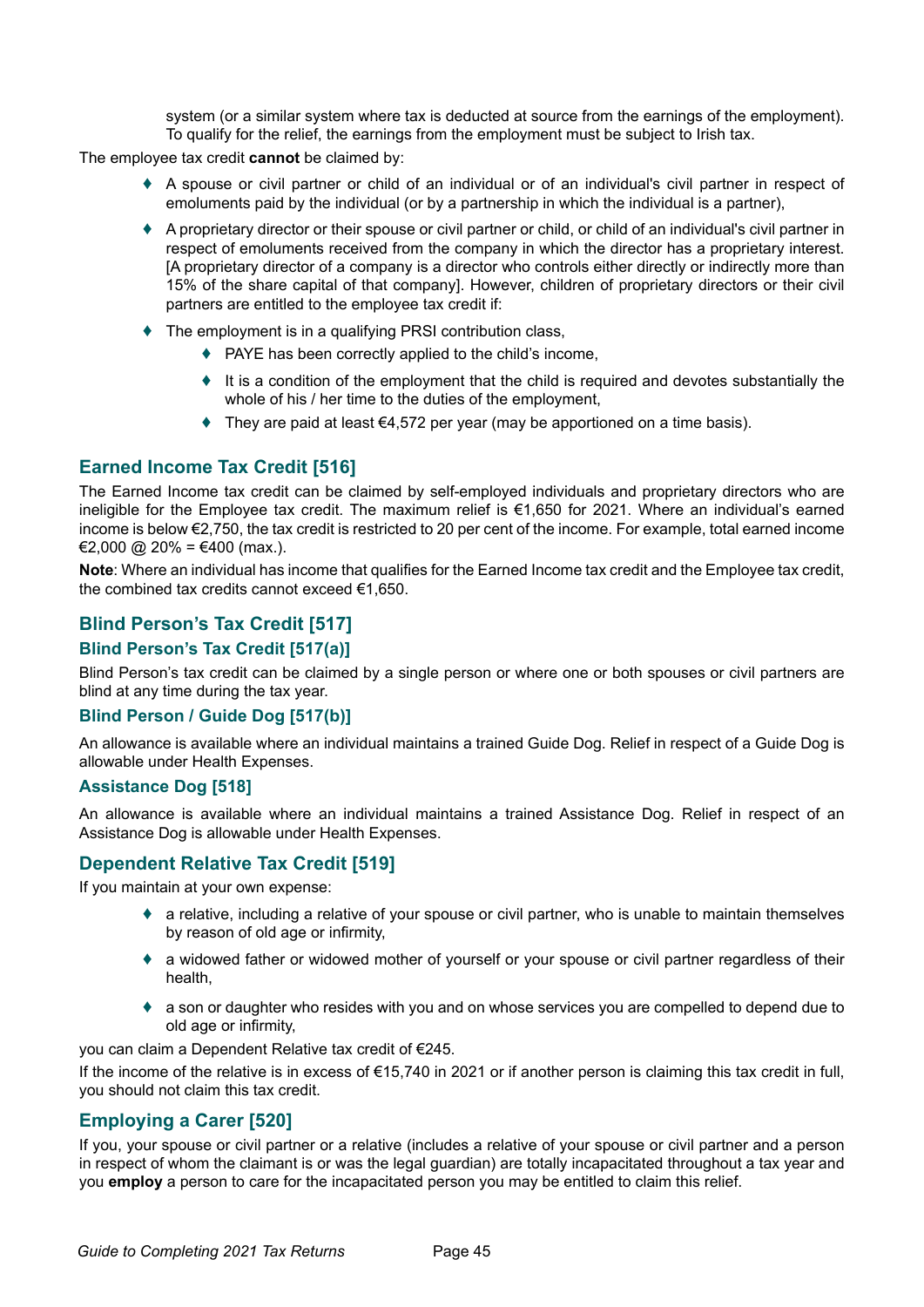The relief is **not** due to you if the individual is employed as a housekeeper only, or if Dependent Relative tax credit or Incapacitated Child tax credit has been claimed in respect of that individual.

The amount of the relief is the cost of employing the Carer, subject to an overall maximum amount of €75,000, less any amount recovered from a Health Authority, Local Authority, etc. Where two or more persons employ the individual the relief is apportioned between them in proportion to the amount borne by each person. Relief is allowed at an individual's highest rate of tax.

## **Stay and Spend Tax Credit [521]**

You can claim the Stay and Spend credit in 2021 for qualifying expenditure incurred between **1 January 2021 and 30 April 2021.** (Qualifying expenditure incurred between **1 October 2020 and 31 December 2020** must be included on the 2020 Form 11 return.)

This includes expenditure on either:

- ♦ holiday accommodation
- ◆ 'eat in' food and drink.

The minimum spend is €25 per transaction. You must submit a copy of your receipt with the claim.

A 'qualifying service provider' must provide the service. Qualifying service providers are those who have registered with Revenue to participate in the scheme.

The maximum tax credit available under the scheme is **€125** per person. The maximum tax credit available for those under joint assessment is **€250**.

The tax credit will be used to reduce your IT liability. Any excess credit may then be offset against your liability to USC. You must have an IT or USC liability to offset against the credit to claim it.

Further information on qualifying expenditure is available on **[www.revenue.ie/en/personal-tax-credits-reliefs](http://www.revenue.ie/en/personal-tax-credits-reliefs-and-exemptions/stay-and-spend/index.aspx)[and-exemptions/stay-and-spend/index.aspx](http://www.revenue.ie/en/personal-tax-credits-reliefs-and-exemptions/stay-and-spend/index.aspx)**. It will also explain how to identify service providers participating in the scheme.

## **Permanent Health Benefit** (where not deducted from Gross Pay by Employer) **[522]**

Where your employer **deducts** the contributions from gross pay the tax relief is given at source. It will therefore, **not** be necessary to claim relief in your annual tax Return.

Where your employer does **not deduct** the contributions from gross pay, relief **can** be claimed by completing **Line 522** where you as an individual paid a premium on a policy to secure the continuance of income and payment of benefits during disablement through accident, injury or sickness. The policy must be approved by Revenue as a Permanent Health Benefit Scheme. Only the portion of the premium that is attributable to the provision of Permanent Health Benefit qualifies for relief at the individual's highest rate. Maximum relief cannot exceed 10% of an individual's total income.

## **Start-Up Relief for Entrepreneurs (SURE) [523]**

SURE is a tax relief for entrepreneurs who leave an employment and set up their own business. Further information is available on **[www.revenue.ie>personal tax credits, reliefs and exemptions>investment>Relief](https://www.revenue.ie/en/personal-tax-credits-reliefs-and-exemptions/investment/relief-for-investment-in-corporate-trades-for-in/index.aspx) [for Investment in Corporate Trades for individuals.](https://www.revenue.ie/en/personal-tax-credits-reliefs-and-exemptions/investment/relief-for-investment-in-corporate-trades-for-in/index.aspx)**

### **Employment & Investment Incentive (EII) [524]**

The Employment Investment Incentive (EII) is a tax relief incentive scheme that provides tax relief for investment in certain corporate trades. The scheme has replaced the Business Expansion Scheme (BES). Further information is available on **[www.revenue.ie>personal tax credits, reliefs and exemptions>investment>](https://www.revenue.ie/en/personal-tax-credits-reliefs-and-exemptions/investment/relief-for-investment-in-corporate-trades-for-in/index.aspx)Relief for Investment in Corporate Trades for individuals**.

### **Start-up Capital Incentive (SCI) [525].**

SCI is designed to assist start-up companies raise equity financing. It is a tax relief available to family members of existing shareholders. The company must be carrying on a brand new venture and none of the shareholders can carry on a similar venture. Further information is available on **[www.revenue.ie>personal tax credits,reliefs](https://www.revenue.ie/en/personal-tax-credits-reliefs-and-exemptions/investment/relief-for-investment-in-corporate-trades-for-in/index.aspx) [and exemptions>investment>Relief for Investment in Corporate Trades for individuals.](https://www.revenue.ie/en/personal-tax-credits-reliefs-and-exemptions/investment/relief-for-investment-in-corporate-trades-for-in/index.aspx)**

### **Qualifying Tuition Fees paid in 2021 [526]**

Tax relief at standard rate (20%) is available for the following:

♦ Tuition fees including student contribution paid to approved colleges for the 2021 academic year commencing on or after 1 August 2021 in respect of approved undergraduate courses of at least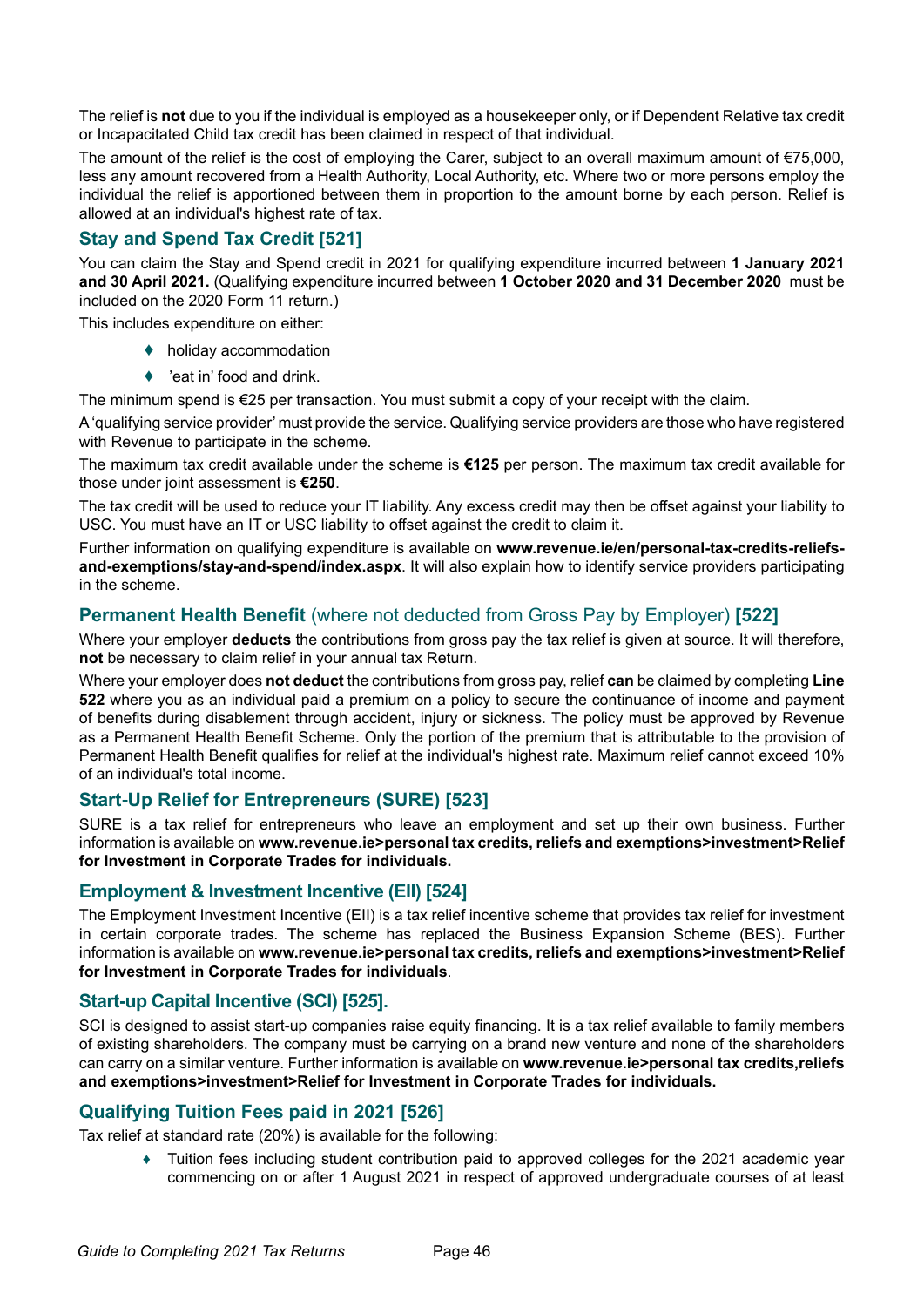two years duration. The maximum limit relief in respect of qualifying fees for the academic year 2021 is €7,000 (including student contribution) in respect of each course.

- ♦ Tuition fees paid for certain training courses in the areas of information technology and foreign languages. The relief applies to fees ranging from €315 to €1,270 per student.
- ♦ Tuition fees paid in respect of certain postgraduate courses, subject to a maximum relief of €7,000 per course.

The first €3,000 of each claim is disregarded for relief, where any one of the students in respect of whom the relief is claimed is a full-time student. In the case of a claim for relief where **all** the students concerned are studying parttime, the first €1,500 of the claim for relief is disregarded.

Lists of approved courses in approved colleges are available on Revenue's website.

**Note: Relief is not available in respect of exam fees, administration fees, registration fees, etc.**

### **Single Person Child Carer Credit [527]**

To qualify for this tax credit the primary claimant must be a single person who has a qualifying child residing with him or her, or a person who has custody of and maintains a qualifying child who is living with him or her for the whole or greater part of the year of assessment (i.e. more than six months).

If the child was born during the year, they must reside with the claimant for the greater part of the year from birth.

A primary claimant can only be someone who is single, widowed, a surviving civil partner, deserted, separated (from spouse or civil partner), divorced or whose civil partnership has been dissolved.

A child can only be the subject of one claim, and a claimant can only make a claim for one child for a year of assessment irrespective of the number of children that reside with him or her. The credit will be granted for a child up to the age of 18 years or, if over 18 years, where they are receiving full-time instruction.

The credit can also be claimed in the case of a permanently incapacitated child where the incapacity occurred before age 21, or if older, while the child was in fulltime instruction.

**Note:** Full-time instruction does not include post graduate and doctorate programmes where the student is primarily involved in self-managed research and learning.

The relevant claim form **SPCC1**, available on **www.revenue.ie** or from any Revenue office, must be completed and submitted to your Revenue office for the initial claim.

## **Relinquishing a claim to the Single Person Child Carer Credit in favour of another claimant**

The primary claimant of the credit may, if they wish, relinquish their entitlement to this tax credit to another individual by completing the relevant section on **Form SPCC1**. However, once it is relinquished and claimed by another individual, known as the secondary claimant, the tax credit stays with the secondary claimant for the remainder of that tax year. If the primary claimant withdraws their relinquishment later, they cannot avail of the credit until the year following the year in which the relinquishment was withdrawn. The primary claimant must notify their Revenue office, in writing, if they wish to withdraw a relinquishment.

The secondary claimant must also be someone who is single, widowed, a surviving civil partner, deserted, separated (from spouse or civil partner), divorced or whose civil partnership has been dissolved.

A qualifying child must reside with the secondary claimant for not less than 100 days during the tax year. For the purposes of this legislation the greater part of a day will be counted as a day. Therefore, where a child resides with a claimant from before noon on one day and stays with that claimant until the following evening that would be counted as two days.

The relevant claim form **SPCC2**, available on **www.revenue.ie** or from any Revenue office, must be completed by the secondary claimant and submitted to their Revenue office. This form is **not** to be completed unless the primary claimant has relinquished their entitlement to the tax credit.

Only one credit will be granted in the year to either the primary claimant or secondary claimant.

### **Incapacitated Child Tax Credit [528]**

You are entitled to an Incapacitated Child tax credit if you are the parent / guardian of a child, (including stepchild, legally adopted child or informally adopted child) who is permanently incapacitated, either physically or mentally, from maintaining themselves and:

- ♦ who is under 18 years of age, **or**
- who, if over 18 years of age at the commencement of the year 2021, had become permanently incapacitated before reaching 21 years of age, **or**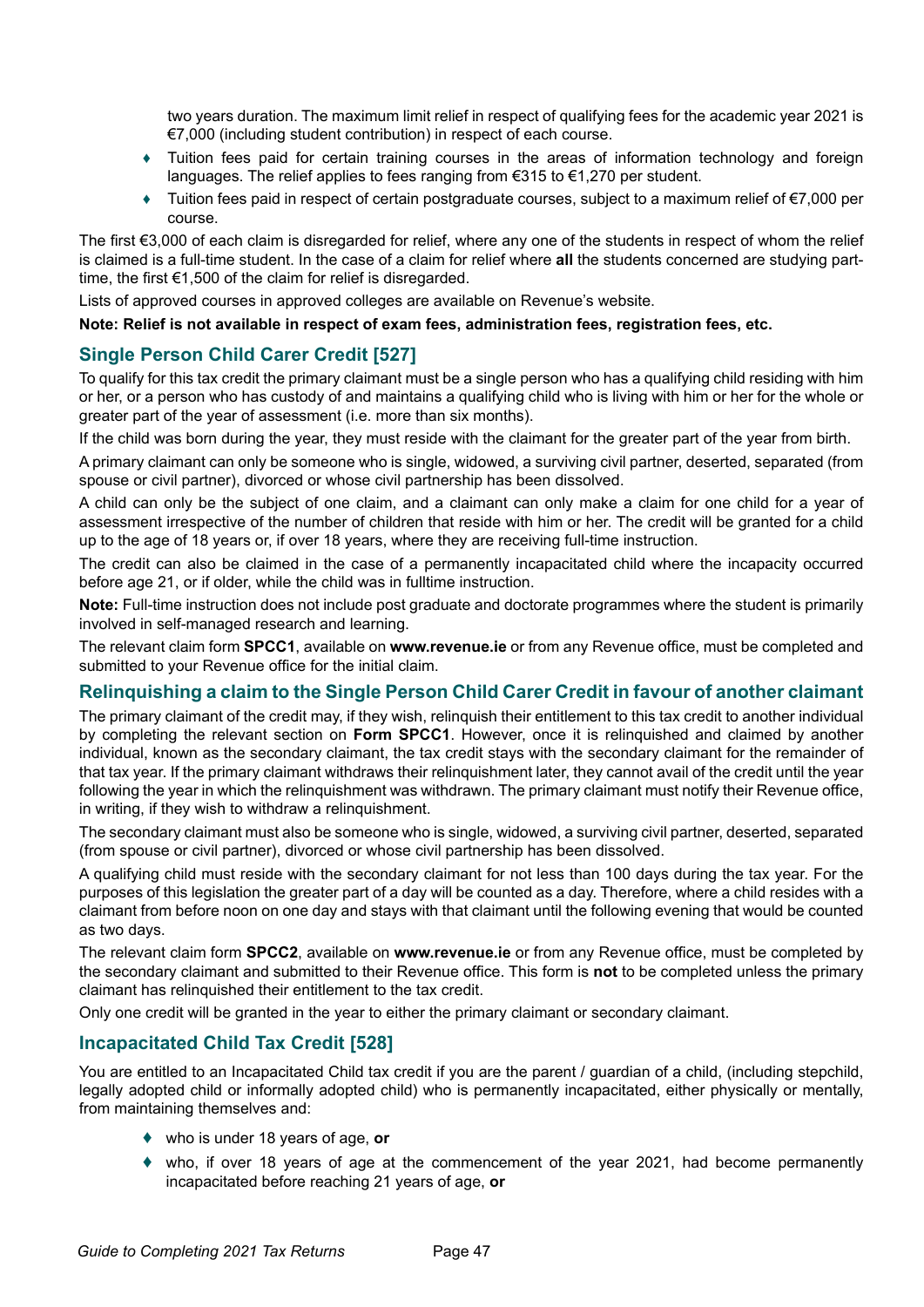$\bullet$  who, if over 21 years of age became permanently incapacitated after reaching the age of 21, but who was still in full-time education or while training for a trade or profession for a minimum of two years.

A child under the age of 18 years shall be regarded as permanently incapacitated by reason of mental or physical infirmity only if the infirmity is such that there would be a reasonable expectation that if the child were over the age of 18 years the child would be incapacitated from maintaining themselves.

Where more than one child is incapacitated a tax credit may be claimed for each child. You should submit a completed form ICC1 together with a form ICC2 certified by a medical practitioner. Both of these forms are available on **www.revenue.ie** or from any Revenue office. In the event of an audit it will be necessary for you to produce this certificate. Where all the conditions for the tax credit are not satisfied you may be entitled to claim Dependent Relative tax credit, see Note for **Line 520** on page 45 of this Guide.

## **Employer paid Medical Insurance [529]**

This section only applies where **your employer paid Medical Insurance premiums on your behalf** (or on behalf of your dependents). This includes Dental Insurance, paid by your employers on your behalf, for nonroutine dental treatment.

Relief for medical insurance paid by you, either direct to the insurance provider or deducted from your salary as part of a group scheme, **is given at source and should not be claimed in this form.**

To claim relief in respect of medical insurance paid by your employer, provide the information requested in the form.

Relief is 20% of the amount of the premium, restricted to  $\epsilon$ 1,000 where the person covered by the policy is an adult, and restricted to €500 where that person is a child. For policies renewed or entered into on or after 1 May 2015, the full adult maximum amount of €1,000, or the relevant premium where this is lower, applies for all individuals aged 21 and over, regardless of whether they are availing of a child premium. These amounts are where the policy is for a full twelve months. Where it is for a shorter period (e.g. only taken out half way through the year) the amounts are reduced on a pro rata basis.

If more than three individuals are covered by the policy, provide the relevant information for the remaining individuals in a note attached to the Form 11.

## **Owner Occupier Relief [530]**

Owner Occupier Relief applies where an individual purchases a newly constructed property or

converts / refurbishes an existing property that is sited wholly within a designated area under a property based incentive scheme.The claimant must be the first occupier after expenditure has been incurred and must occupy the premises as a sole or main residence. No deduction is given for a year if the dwelling is not used for this purpose.

The amount of the deduction is 5% of the expenditure per annum for a newly constructed property or 10% of the expenditure per annum for conversions / refurbishments. The deduction is allowed at the individual's marginal rate of tax for ten years.

**Where you are claiming relief under this incentive scheme you must give details in Panel N on pages 32 and 33 of the Return. See notes for Panel N on pages 55 and 56 of this Guide.**

Owner Occupier Relief is calculated as follows:

Purchase price  $X$  Construction costs (Site costs + Construction costs)

### **Example**:

Apartment purchased for €180,000 in a designated area and immediately occupied as a sole / main residence. Site costs of €20,000 and construction costs of €140,000.

| €180.000                     | 140.000 | $= €157.500$ |
|------------------------------|---------|--------------|
|                              | 160.000 |              |
| <b>Owner Occupier Relief</b> |         | €157.500     |

The relief,  $\epsilon$ 157,500 @ 5% =  $\epsilon$ 7,875, is due for ten years provided the apartment continues to be the sole or main residence of the owner.

There is no clawback of the relief if the property is sold within the ten year period, but the relief cannot be passed to a subsequent purchaser.

Owner Occupiers who share their property with family or friends are entitled to the relief, provided the Owner Occupier uses the property as a sole or main residence. Any income from the sharing arrangement is assessable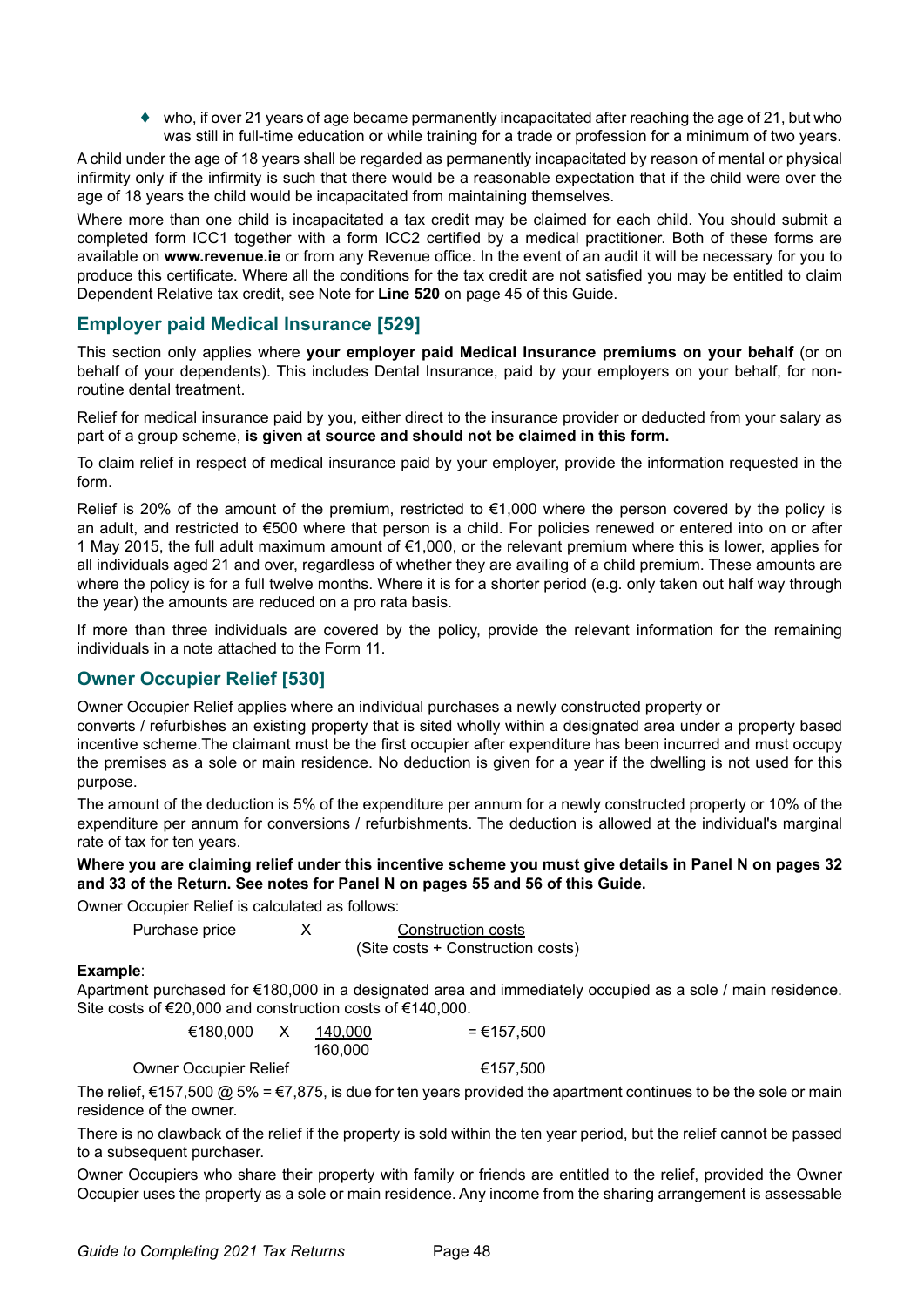on the Owner Occupier and should be included at **Lines 201 - 206** inclusive. If Rent-a-Room Relief applies the income should be returned at **Line 415**.

# **Home Renovation Incentive (HRI) [531]**

The Home Renovation Incentive provides for tax relief for homeowners and certain landlords by way of an income tax credit equal to 13.5% of qualifying expenditure incurred on repair, renovation or improvement work carried out on an individual's property. The work must be carried out by a qualifying contractor. See Revenue's website for more information on HRI.

# **Fisher Tax Credit [532]**

A tax credit of €1,270 is available for fishers who are employed on a fishing vessel that is licenced by an EU Member State and is registered on the EU Community Fishing Fleet Register. The credit is available to both full and part-time fishers and can be offset against total income, that is, income from fishing and other sources. Certain other conditions apply and if you are unsure of your entitlement to this allowance further information is available on **www.revenue.ie** or from your local Revenue office.

## **Seafarer Allowance [533]**

A tax allowance of €6,350 is available for Seafarers who are employed at sea on a voyage to or from a foreign port for at least 161 days in the tax year. It also applies to Seafarers on vessels which service drilling rigs. The allowance can only be set against this employment. It cannot be set against any other income of the individual or their spouse or civil partner.

The allowance is only available to those who are employed on a sea-going ship, other than a fishing vessel, which is registered in the shipping register of a European Member State and is used solely for the purpose of carrying passengers or cargo for reward.

Certain other conditions apply and if you are unsure of your entitlement to this allowance further information is available on our website or from your local Revenue office.

### **Sea-Going Naval Personnel Credit [534]**

The Sea-Going Naval Personnel Tax Credit is available for the 2020, 2021 and 2022 years of assessment only.

The relevant period is the year prior to that for which you wish to claim the credit.

Further information is available on **www.revenue.ie/en/personal-tax-credits-reliefs-and-exemptions/incomeand-employment/seafarers-allowance-fisher-tax-credit/sea-going-naval-personnel-tax-credit.aspx**

## **Year of Marriage [535]**

This section allows you to claim relief in the 'Year of Marriage' if you were married in 2021. For tax purposes, both individuals continue to be treated as two single persons in the year of marriage.

However, if the tax payable as two single persons in that year is greater than the tax which would be payable as a married couple - a refund of the difference can be claimed.

A refund of tax for the year of marriage would normally only arise where a couple are taxed at different tax rates and one spouse could benefit from the unused Standard Rate Cut-Off Point or from some of the unused tax credits of the other spouse.

If you wish to claim this relief, insert  $\boxtimes$  in the box at (a). State the amount of your spouse's income for 2021 at (b). State the repayment amount claimed in respect of self at (**c**). State the amount of repayment claimed in respect of your spouse at (**d**). Your spouse will have to make a separate claim for relief under Section 1020 / 1030E TCA 1997 in their return.

### **Tax Treatment in Year of Marriage**

### **Example**:

You married on 10/7/2021. You earned  $€48,000$  in 2021 and your spouse earned  $€24,000$ .

Tax payable by you and your spouse as Single People:

| <b>Self</b>                |                 |         |
|----------------------------|-----------------|---------|
| Income                     | €48.000         |         |
| <b>Standard Rate Band</b>  | €35,300 x 20% = | €7.060  |
|                            | €12,700 x 40% = | €5.080  |
|                            |                 | €12.140 |
| <b>Tax Credits</b>         |                 |         |
| <b>Personal Tax Credit</b> | €1.650          |         |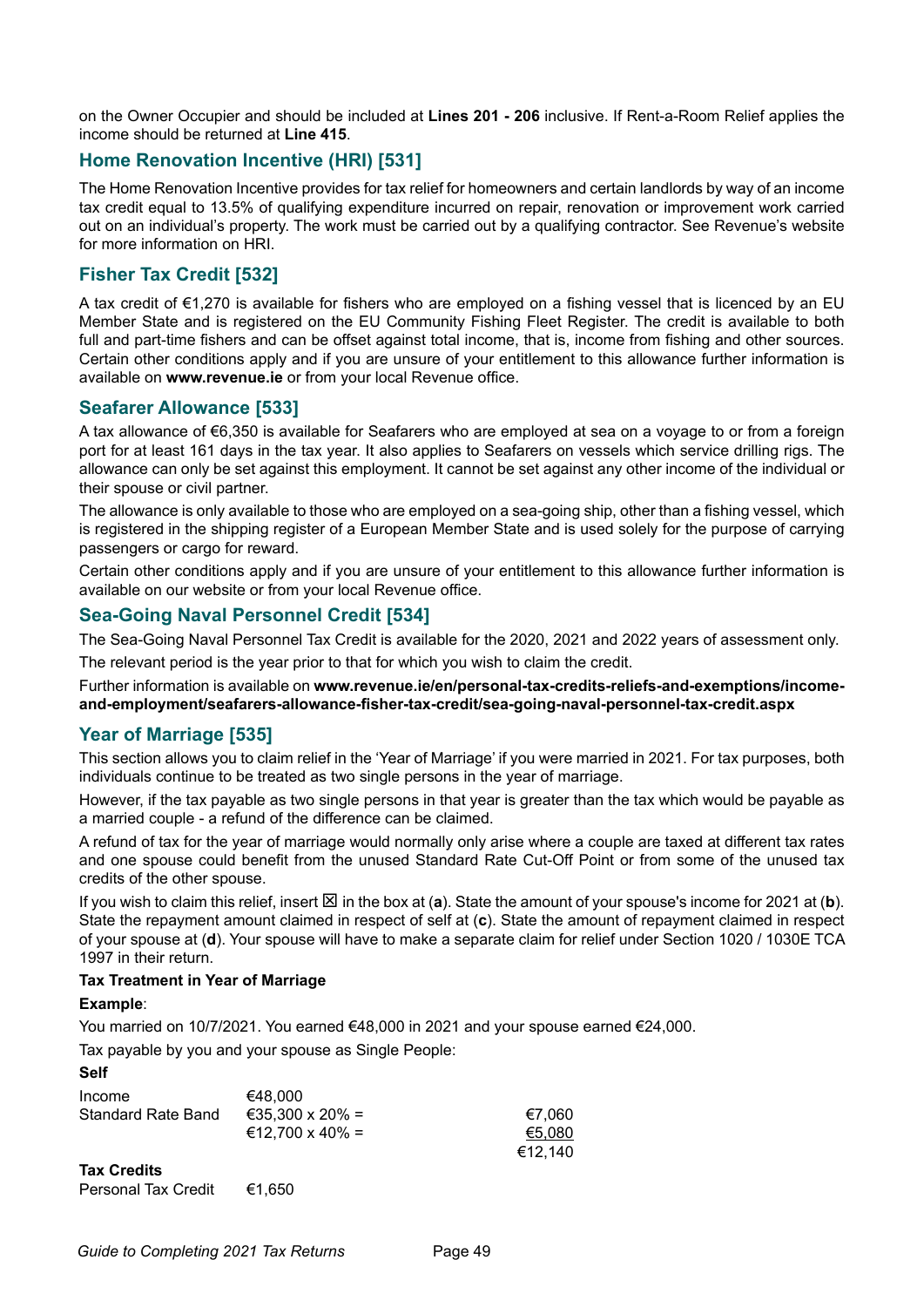| <b>Employee Tax Credit</b>                                          |         | €1,650                 |        |                          |         |         |
|---------------------------------------------------------------------|---------|------------------------|--------|--------------------------|---------|---------|
|                                                                     |         | €3,300                 |        |                          |         |         |
| Tax Payable (€12,140 - €3,300) = €8,840                             |         |                        |        |                          |         |         |
| <b>Spouse</b>                                                       |         |                        |        |                          |         |         |
| Income                                                              | €24,000 |                        |        |                          |         |         |
| Tax Bands                                                           |         | €24,000 x 20% = €4,800 |        |                          |         |         |
| <b>Tax Credits</b>                                                  |         |                        |        |                          |         |         |
| <b>Personal Tax Credit</b>                                          |         | €1,650                 |        |                          |         |         |
| <b>Employee Tax Credit</b>                                          |         | €1,650                 |        |                          |         |         |
|                                                                     |         | €3,300                 |        |                          |         |         |
| Tax Payable (€4,800 - €3,300) = €1,500                              |         |                        |        |                          |         |         |
| <b>Combined Tax Payable</b>                                         |         |                        | Self   |                          |         | €8,840  |
|                                                                     |         |                        | Spouse |                          |         | €1,500  |
|                                                                     |         |                        |        |                          |         | €10,340 |
| Tax payable by you and your spouse under Joint Assessment would be: |         |                        |        |                          |         |         |
| Income                                                              | Self    |                        |        |                          | €48,000 |         |
|                                                                     | Spouse  |                        |        |                          | €24,000 |         |
| Total                                                               |         |                        |        |                          | €72,000 |         |
| <b>Standard rate band</b>                                           |         |                        |        |                          |         |         |
|                                                                     | Self    |                        |        | €44,300 x 20% =          |         | €8,860  |
|                                                                     |         |                        |        | $\epsilon$ 3,700 x 40% = |         | €1,480  |
|                                                                     | Spouse  |                        |        | €24,000 x 20% =          |         | €4,800  |
|                                                                     |         |                        |        |                          |         | €15,140 |
| <b>Tax Credits</b>                                                  |         |                        |        |                          | €3,300  |         |
| Married persons tax credit<br>Employee Tax Credit x 2               |         |                        |        | €3,300                   |         |         |
|                                                                     |         |                        |        |                          | €6,600  |         |

### **Tax payable** (€15,140 - €6,600) = €8,540

The difference between the tax payable by you and your spouse as single persons and the tax payable by you as a married couple is €1,800, i.e. €10,340 less €8,540. This amount of €1,800 is apportioned by the number of months for which you have been married in the tax year, i.e.  $\epsilon$ 1,800 x 6/12 =  $\epsilon$ 900.

You and your spouse can claim a refund of this €900 after the end of the tax year. The refund is apportioned between you both in proportion to the tax payable by each of you as follows:

The amount to be repaid to you is:

(€900 x €8,840) / €10,340 = €769.44

The amount to be repaid to your spouse is:

(€900 x €1,500) / €10,340 = €130.56

### **Donations paid to Approved Sports Bodies [536]**

The arrangements for allowing tax relief on donations will depend on whether the donor is a PAYE-only taxpayer or a Self-Assessment taxpayer. These arrangements are:

- ♦ For a PAYE-only taxpayer who makes a donation, the relief will be given on a 'grossed-up' basis to the Approved Body. In this circumstance, relief **should not** be claimed on the Return in respect of a PAYE-only taxpayer and a non-proprietary director under the PAYE system,
- ♦ For an individual who pays tax on a self-assessment basis, including a proprietary director, relief can be claimed for donations made by entering the relevant details at **Line 533** of the Return.

The minimum donation for the tax year is  $\epsilon$ 250. Relief is granted at an individual's highest rate of tax.

### **Health Expenses [537 - 549]**

Please ensure that you only claim for amounts for which you hold receipts.

**You need not send the receipts to Revenue with your claim. However, you must keep the receipts as you may be asked to send them to Revenue if your claim is chosen for examination**.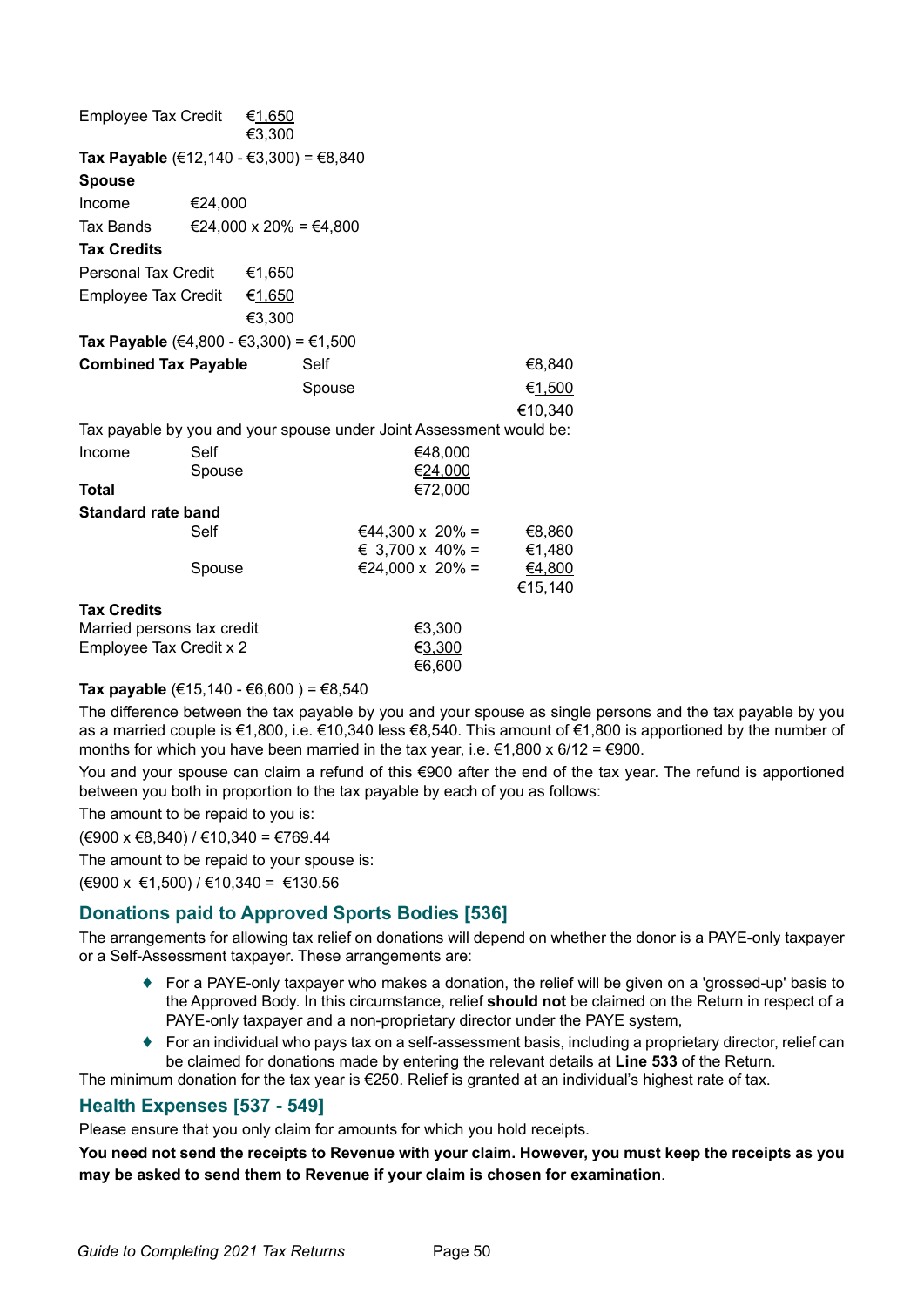## **Expenses that do not qualify**

- ♦ The cost of **Sight testing and advice** as to the use, supply, repair or maintenance of spectacles or contact lenses.
- **Routine dental treatment** which is defined as 'the extraction, scaling and filling of teeth and the provision and repair of artificial teeth or dentures'.

### **Qualifying Medical Expenses**

The following **notes** may be of assistance when completing **Lines 539 - 550**. You must have paid or incurred the amounts claimed on treatment **prescribed by or on the advice of a qualifying practitioner**. Drugs and medicines can only be claimed where supplied on the prescription of a practitioner.

### **'Other' Health Expenses incurred (can include)**

#### **Un-reimbursed Prescribed Drugs / Medicines**

You can claim tax relief for expenditure of amounts up to €124 per calendar month for prescribed medication. Expenditure in excess of €124 per month is recoverable from the Health Service Executive under the Drugs Payment Scheme. If you have not done so already, you can register with the Health Service Executive as an individual / family for a Drugs Payment Card. Using this Drugs Payment Card you do not pay more than €124 per month for prescribed medication and thus avoid having to claim amounts in excess of €124 from the Health Service Executive.

#### **Qualifying Dental Expenses**

A **Form Med 2**, completed and signed by the Dental Practitioner, should be retained by you for qualifying dental expenses that you are claiming. A list of qualifying Dental Expenses is listed on the reverse side of the Form Med 2. Form Med 2 is available on **[www.revenue.ie](https://www.revenue.ie/en/Home.aspx)** or from Revenue's Forms and Leaflets service. You can telephone Revenue's Forms and Leaflets service at +353 1 738 3675.

#### **'Other Qualifying Expenses' [543] include:**

- ♦ Maternity Care: the cost of providing routine health care in respect of pregnancy is allowable,
- ♦ Coeliac Patients: Coeliac patients may claim relief in respect of the cost of gluten-free food products specifically manufactured to be gluten-free (as such food may be considered to be an allowable expense for the purposes of a health expenses claim).

A letter from a doctor stating that the taxpayer is a coeliac sufferer is acceptable.

Receipts are not confined to those from a chemist - receipts from supermarkets, etc. in respect of food products specifically manufactured to be gluten-free are also acceptable.

Diabetic Patients: Diabetic patients may claim tax relief in respect of the cost of food products manufactured specifically for diabetics (as such food may be considered to be an allowable expense for the purposes of a health expenses claim).

A letter from a doctor stating that the taxpayer is diabetic is acceptable.

Receipts are not confined to those from a chemist - receipts from supermarkets, etc. in respect of food products manufactured specifically for diabetics are also acceptable.

- ♦ Child Oncology Patients and Children with Permanent Disabilities: in certain circumstances tax relief may be claimed under the heading of health expenses for Overnight Accommodation, Travel, Telephone, and Hygiene products and special clothing,
- ♦ Kidney Patients: For Hospital Dialysis patients, Home Dialysis patients and Chronic Ambulatory Peritoneal Dialysis [CAPD] patients certain items of expenditure and travel expenses can be claimed under health expenses,
- $\blacklozenge$  Hearing aids,
- ♦ Glucometer machine for a diabetic,
- ♦ In-Vitro fertilisation,
- $\blacklozenge$  Orthopaedic bed / chair,
- $\blacklozenge$  Transport by ambulance,
- ♦ Wheelchair / wheelchair lift (no relief is due for alteration to the building to facilitate a lift),
- $\blacklozenge$  Engaging a qualified nurse in the case of a serious illness,
- Cost of a computer where it is necessary to alleviate communication problems of a person with a severe disability.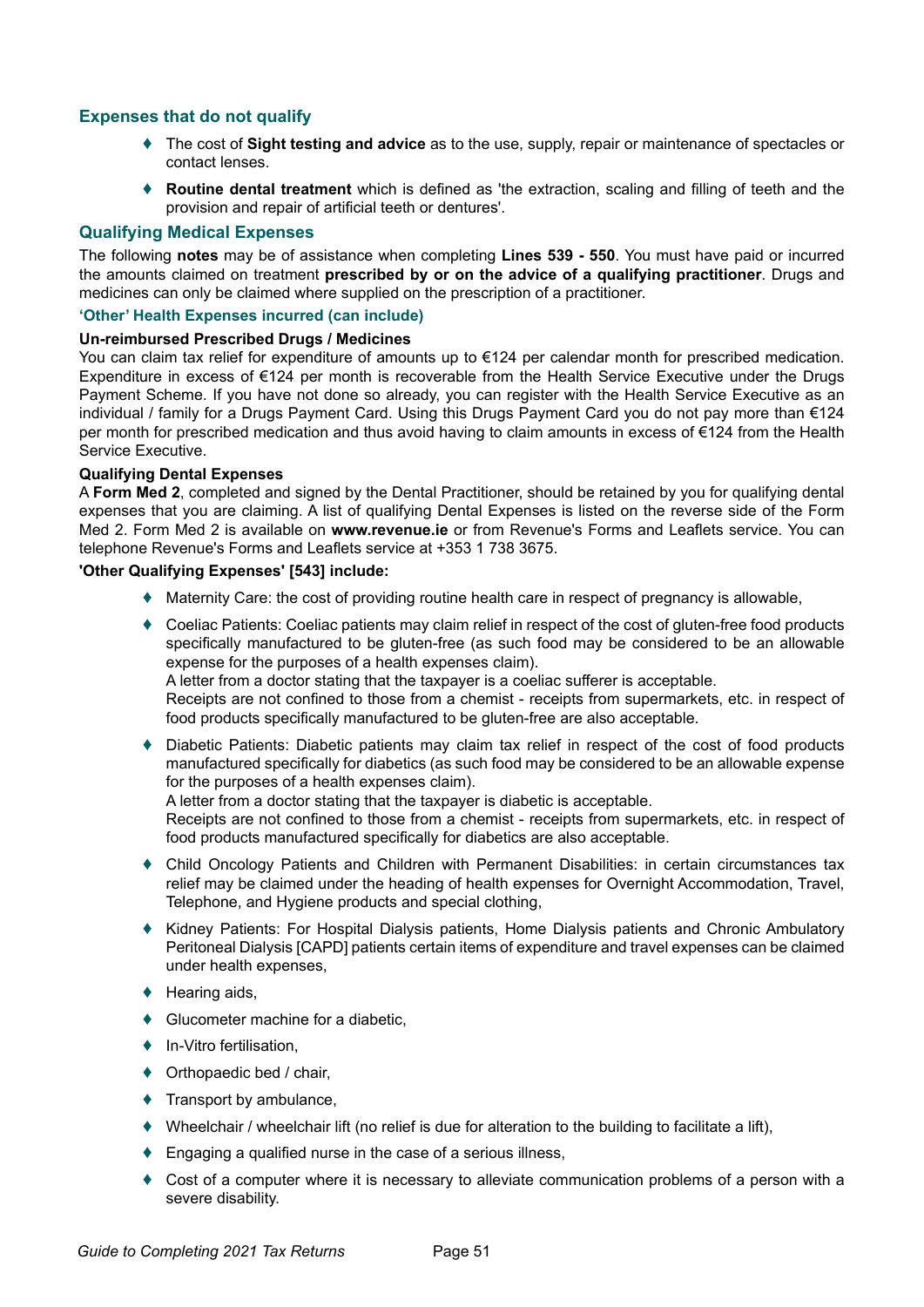Where qualifying health care is only available outside Ireland, reasonable travelling and accommodation expenses can also be claimed. In such cases the expenses of one person accompanying the patient may also be allowed where the condition of the patient requires it.

Some medical expenses must be **prescribed by a doctor** to qualify for relief. For further information on these and any other health related expenses you should view **www.revenue.ie** or contact your local Revenue office.

### **Nursing Home Expenses [537 - 542]**

If you maintain an individual on a full-time basis in a Nursing Home, enter the amount of the Health Expenses attributable to the individual in the box(es) provided **[537(a)]**.

State the Personal Public Service Number (PPSN) of the person that you maintain in the nursing home at **Line 537(b)**.

State the name and address of the Nursing Home at **Line 537(c)**.

### **Deductions (sums received / receivable in respect of Nursing Home Expenses or 'Other' Health Expenses incurred) [538 - 540 & 545- 548]**

You cannot claim relief in respect of sums already received or due to be received from:

- ♦ Any public or local authority, e.g. your local Health Office (formerly known as your health board), **[538 & 545]**,
- ♦ Any medical Insurance policy, e.g. VHI, Laya Healthcare, Irish Life Health, etc. [**539 & 546**],
- ♦ Any other source, e.g. Compensation, [**540 & 547**].

You must give details of such amounts and deduct them from the total expenses claimed in Form 11 / Form 11S.

### **Calculation of relief**

**Nursing home Expenses:** Relief is given at the highest rate of income tax at which you are chargeable for the year of claim.

**'Other' Health Expenses incurred:** Relief is given at the standard rate of income tax 20% for the year of claim.

# **Panel J - High-Income Individuals: Limitation on use of Reliefs [601 - 603]**

The High-Income Individuals' restriction applies to an individual where **all** of the following three criteria apply:

- ♦ The Adjusted Income of the individual for the tax year is equal to or greater than an Income Threshold Amount which is, in general, **€125,000** but is less if the individual had ring-fenced income (e.g. deposit interest),
- ♦ The aggregate of specified reliefs that are used by the individual for the tax year is equal to or greater than a Relief Threshold Amount which is set at **€80,000**, and
- ♦ The aggregate of specified reliefs used by an individual for the tax year is greater than 20 per cent of the individual's adjusted income.

Adjusted income is calculated by adding the amount of specified reliefs used by an individual in a year to the amount of their taxable income for the year and then deducting any ring-fenced income. If the restriction applies to you (or your spouse or civil partner), this Panel and a Form RR1 should be completed. Further information is available on **[www.revenue.ie>self assessment and self employment>A guide to self assessment>High](http://www.revenue.ie>self assessment and self employment>A guide to self assessment>High income earner restriction) [income earner restriction](http://www.revenue.ie>self assessment and self employment>A guide to self assessment>High income earner restriction)**.

In the case of a married couple or a couple in a civil partnership, the restriction is calculated separately for each spouse or civil partner. The income threshold amount, relief threshold amount, taxable income and adjusted income of each spouse or civil partner must be determined separately.

**At Line 601**, enter the amount of any **Excess Relief** being carried forward from earlier years in which the restriction applied.

**Excess Relief** is the amount of specified reliefs which were not allowed due to the application of the restriction. Excess relief coming forward is given as a separate deduction in 2021 (under Section 485F TCA 1997) in computing your taxable income for that year. It is given after all other tax reliefs for the year have been given and is treated as a Specified Relief to the extent to which it is actually used in 2021.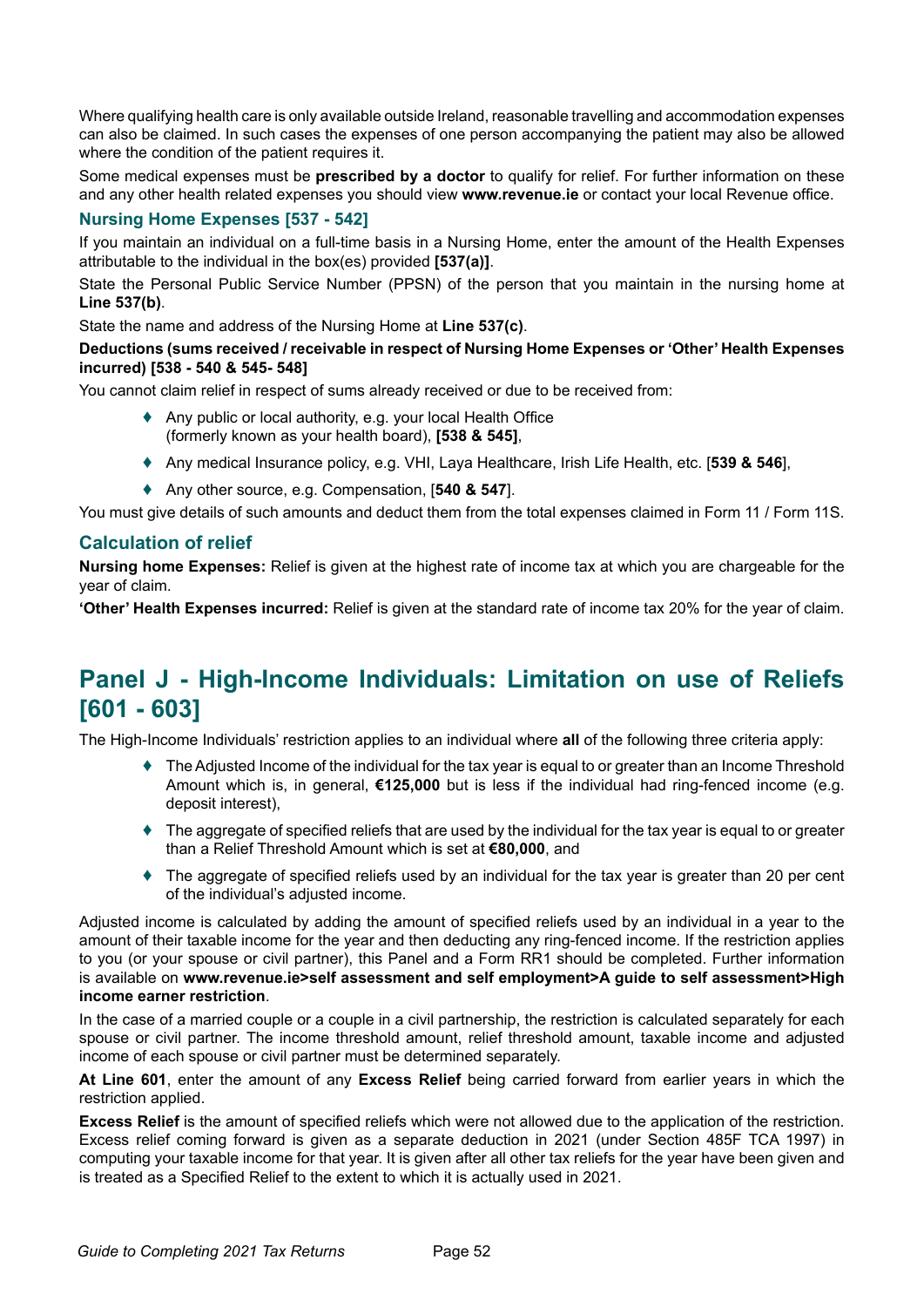#### **Transfer of Data from Form RR1 to Lines 602 and 603** (Panel J of the Form 11)

#### **Amounts at Lines 602 and 603 should be transferred from the completed Form RR1:**

- $\triangleright$  Line 602 should state the amount(s) of Taxable Income for 2021, calculated on the basis that the limitation on use of reliefs does not apply. In the case of a married couple or a couple in a civil partnership, the original Taxable Income of each spouse or civil partner must be entered at this line, even though the restriction may apply to only one spouse or civil partner.
- **Line 603** should state the amount(s) of Recalculated Taxable Income for 2021. In the case of a married couple or a couple in a civil partnership where the restriction applies to only one spouse or civil partner, the original Taxable Income (if any) of the other spouse or civil partner should be reentered at this line in the space relating to that other spouse or civil partner.

**It is important to note that irrespective of the completion and submission of Form RR1, Panel N of Form 11 2021 - Property Based Incentives On Which Relief is Claimed in 2021 - must be completed as appropriate.**

# **Panel K – Capital Acquisitions in 2021 [701]**

If you received a gift or an inheritance in 2021, insert  $\boxtimes$  in the box.

Where the value of a gift or an inheritance, when added to the value of prior aggregable benefits (if any) received on or after 5 December 1991 within the same group, exceeds 80% of the relevant threshold, a Capital Acquisitions Tax return must be made.

A gift is treated as having been received on the date of the gift. An inheritance is generally treated as having been received on the date of death of a person.

The information given does not satisfy a requirement to file a Capital Acquisitions Tax return (Form IT38). Form IT38 and information regarding filing of this form is available at **[www.revenue.ie>Gains, gifts and](https://www.revenue.ie/en/gains-gifts-and-inheritance/completing-your-gift-or-inheritance-tax-return-it38/index.aspx) [inheritance>Completing your gift or inheritance tax return \(IT38S\)](https://www.revenue.ie/en/gains-gifts-and-inheritance/completing-your-gift-or-inheritance-tax-return-it38/index.aspx)**.

# **Panel L – Capital Gains - Capital Gains for the year 1 January 2021 - 31 December 2021 [801 - 823]**

### **General**

Capital Gains Tax (CGT) is a tax on the disposal of certain assets owned by you or your spouse or civil partner. At its simplest, deducting the price you paid for an asset when you acquired it from the sale proceeds when you disposed of it gives you the chargeable gain.

### **Example**

You purchased shares in January 2021 at a cost of €5,000 and sold them in August 2021 for €8,000. Assume you have no other Capital Gains, Losses or allowable expenditure:

| Disposal proceeds<br>Cost price<br>Chargeable Gain | €8,000<br>€5,000<br>€3,000 |
|----------------------------------------------------|----------------------------|
| Deduct:                                            |                            |
| Personal exemption                                 | €1,270                     |
| Net Chargeable Gain                                | €1,730                     |
| Chargeable @ 33%                                   |                            |
| Capital Gains Tax due                              | €570.90                    |

### **Due Date for Payment of Capital Gains Tax**

Capital Gains Tax is subject to Self-Assessment principles.

For 2021 the due date for paying CGT is determined by the date the asset was disposed of and the CGT tax year is divided into two periods for CGT payment purposes as follows:

- ♦ Disposals between 1 January 2021 and 30 November 2021 inclusive 'initial period' CGT due by 15 December 2021
- ♦ Disposals between 1 December 2021 and 31 December 2021 inclusive 'later period' CGT due by 31 January 2022.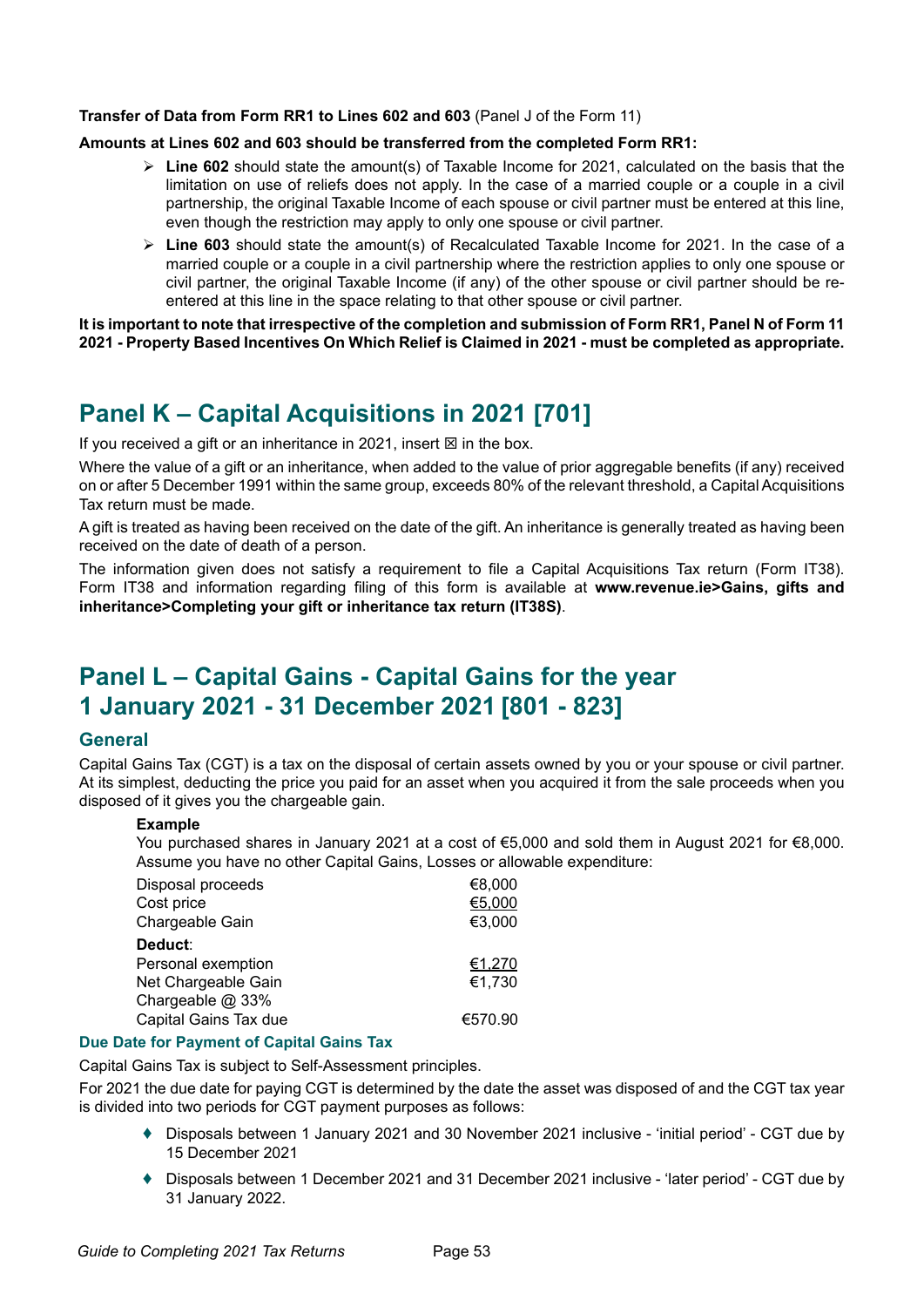A refund may arise where, for example, a payment was made on a gain arising in the 'initial period' and a loss arises in the 'later period'.

While the payments must be made by these dates, the return of details of the gain is generally due on 31 October in the year following the year in which the disposal took place. If you disposed of chargeable assets during 2021 (1 January 2021 to 31 December 2021 inclusive) give the required details on the Return.

Blank CGT Payslips are available on Revenue's website **www.revenue.ie** from the Collector-General's Division phone +353 1 738 3636.

You should retain your CGT calculations and supporting documentation (purchase / sale contracts, valuations, etc.) in case these are requested by Revenue for the purposes of a verification check or an audit.

More detailed information on Capital Gains Tax is available on **[www.revenue.ie>Gains, gifts and](https://www.revenue.ie/en/gains-gifts-and-inheritance/transfering-an-asset/index.aspx)  [inheritance>Capital gains tax \(CGT\)](https://www.revenue.ie/en/gains-gifts-and-inheritance/transfering-an-asset/index.aspx) on the sale, gift or exchange of an asset**.

### **Notes on Completion of Lines [801 – 820]**

In this panel you are required to give details in relation to disposals in the year 1 January 2021 to 31 December 2021.

You are not required to submit your computation with the Return but rather you are required to give the information requested on the Return.

At **Line 801** you should indicate the type of assets sold and the aggregate consideration for each asset and show the total consideration at **Line 801(l)**.

If any of the disposals involved a transaction which was not at arm's length insert  $\boxtimes$  in the appropriate box at **Line 802 or 803.**

If you are claiming reliefs such as retirement relief, principal private residence relief, etc.; you make the claim at **Line 805 or 806** as appropriate. The chargeable gain at **Line 807** should be net of any of the reliefs claimed here. In **Lines 807 – 814** show details of the gains and losses arising on these disposals. In this section you should show how much of the gain applies to you and how much applies to your spouse or civil partner. You also claim the personal exemption at **Line 815**. This personal exemption is not transferable between spouses or civil partners.

In order that a correct acknowledgement of self-assessment can issue you have to complete **Lines 821 to 822**, which allocates the net chargeable gain to the relevant period, but if you have an overall CGT loss in 2021 there is no need to complete these lines.

# **Capital Gains Tax – Disposal of land under Compulsory Purchase Order (CPO) – S.542(1)(d) TCA 1997 – rate of charge to CGT [821 (f) & 822 (f)]**

Where the chargeable gain in respect of a disposal to which the above section applies, is deemed to accrue in a year of assessment, which is later than the year of disposal, then the rate of CGT applicable, is that of the year of disposal. **Please note** that for disposals made before 4 February 2010 this treatment in relation to the timing of the accrual of the gain only applied to farmland disposed of for road-building purposes.

**Example** – Under a CPO of farmland for road-building purposes, the authority entered on the land (to which this provision applies), in 2005, this is the date of disposal. The rate of CGT was 20% in 2005. The compensation was not agreed at that time. The compensation is received in 2021, when the rate is 33%. The applicable rate is that which was in effect at the date of disposal, being 20% in this scenario (i.e. a disposal in 2005).

If the above section applies you will have to complete a Form CG1 2021 as the Form 11 / 1 / Form 11S 2021 does not cater for individuals with this type of chargeable gain. Form CG1 2021 is available on our website or from our Forms and Leaflets Service Phone +353 1 738 3675.

## **Double Taxation Relief [823]**

Where an individual, who is chargeable to tax in Ireland in respect of a capital gain, is also taxed on the gain in another country, the foreign tax paid may be credited against the Irish Capital Gains Tax, if provided for in a Double Taxation Agreement with that country.

To claim a credit for this foreign tax, provide the information requested in the form, i.e. the amount of the gain, the country where the tax was paid and the amount of foreign tax for which Double Taxation Relief is now claimed.

Proof of the foreign tax paid must be retained as this may be requested in support of your claim; however it should not be sent in with the return form.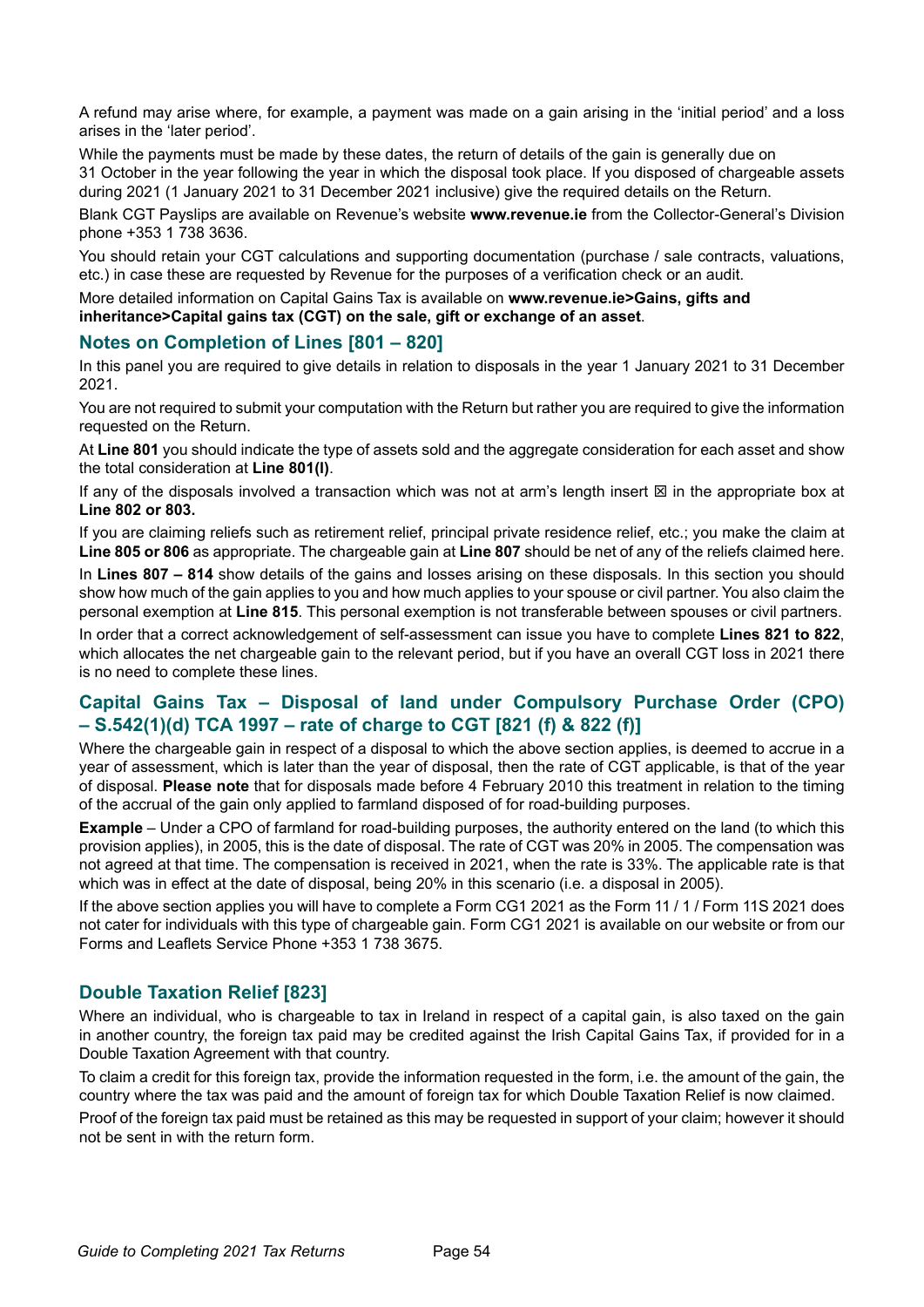# **Panel M - Chargeable Assets Acquired in 2021 [824]**

Enter the number of assets acquired and the consideration given under the appropriate categories (a-h) where relevant.

The consideration given will usually comprise money or money's worth for the acquisition of the asset. However, where a transaction occurs between connected persons or where the transaction is not conducted as a bargain at arm's length the amount entered on the form as the consideration given will be the market value of the asset at the time of acquisition. It may also be necessary to state the market value of the asset as the consideration given:

- $\blacklozenge$  Where the asset is acquired (wholly or partly) for a consideration that cannot be valued,
- $\blacklozenge$  Where the asset is acquired by means of distribution from a company, or
- ♦ Where the asset is acquired in connection with or in recognition of a person's employment, for example in the case of certain employee share schemes.

# **Panel N - Property Based Incentives on which Relief is claimed in 2021 [901- 935]**

The specific schemes on which information is required are listed in **Panel N** of the Return. Where you are claiming relief in respect of any of these schemes you must provide the information requested in this part of the Return. Failure to fully and correctly complete **Panel N** may leave you liable to penalties under Section 1052 TCA 1997 and / or a surcharge under Section 1084 TCA 1997.

This reporting requirement was introduced in 2004, however there is no change to the method of claiming or granting the relief. This page in the Return is for statistical purposes only; its purpose is to identify the specific relief claimed and to provide a breakdown of the amount claimed under each scheme.

The information to be provided refers to reliefs under two main headings, **Residential Property** and **Industrial Buildings Allowance** as appropriate. Under each of these headings information is sought on Owner Occupier and Investor-Lessor separately.

The figure to be entered is the amount claimed in a particular year. It should not include amounts carried forward into the year either as Losses or Capital Allowances, see following examples.

### **Residential Property**

**Owner Occupier** - the amount to be entered here is the annual amount of the allowance.

#### **Example**:

A qualifying apartment in a Rural Renewal area purchased in 2007 with qualifying expenditure of €130,000. Relief of 5% is due for 2021 of €6,500. The amount to be entered in **Panel N**, **Line 904**, is €6,500.

**Investor - Lessor** - this relief, commonly known as 'Section 23' relief, is granted in full in the year in which the property is first let under a qualifying lease, information on this relief is only required in that year. Unused relief is carried forward as a rental loss and is not required in this Panel of the Return.

#### **Example**:

In 2021 an investor purchased a property in a Town Renewal scheme with qualifying expenditure amounting to €140,000. The results from property lettings for 2021 are as follows:

|                                                                      | Property 1 | Property 2 | Property 3 |          |
|----------------------------------------------------------------------|------------|------------|------------|----------|
| Gross rent                                                           | €5,000     | €8.000     | €15,000    |          |
| Miscellaneous expenses                                               | €2,000     | €4,000     | €2,000     |          |
| Section 23 relief                                                    | €140,000   |            |            |          |
| Surplus                                                              |            | €4,000     | €13,000    |          |
| Deficit                                                              | €137.000   |            |            |          |
| Rental loss 2021                                                     |            |            |            | €120,000 |
| The amount to be entered in Panel N, Line 902, is $\epsilon$ 140,000 |            |            |            |          |

**Industrial Buildings Allowance**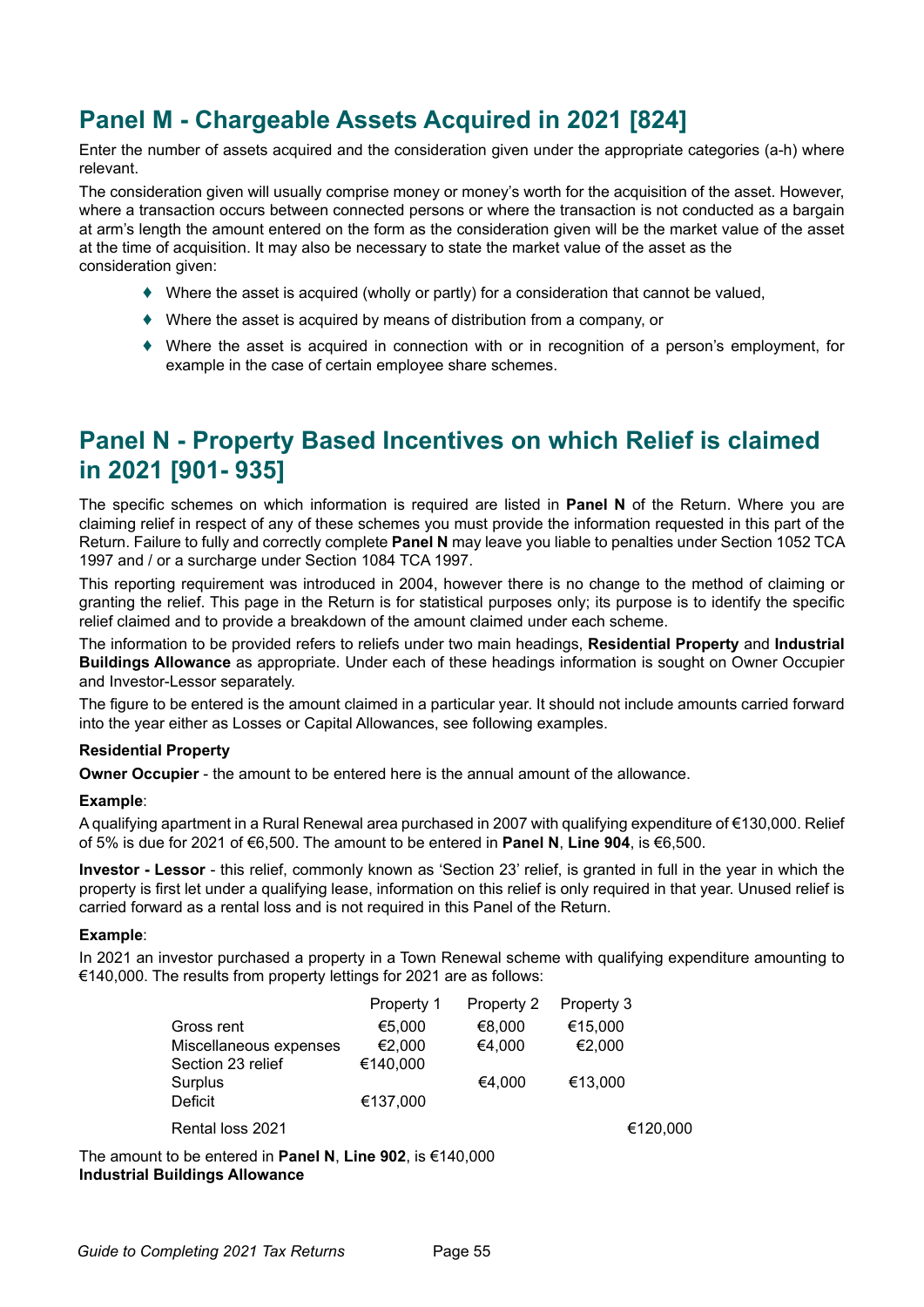An **Owner Occupier** is a person who has the 'relevant interest' in a property and the property is in use for the purpose of a trade carried on by that person.

An **Investor-Lessor** is an individual who lets a building to a lessee and who has the relevant interest in respect of the qualifying expenditure. The amount to be entered for both Owner Occupier and Investor – Lessor is the amount of the Capital Allowance claimed for 2021 ignoring amounts carried in from earlier years.

### **Example**:

An investor has incurred allowable expenditure in a qualifying hotel of €2,750,000, which qualifies for an annual Writing-Down Allowance of 15% (€412,500).

| Writing-Down Allowance claimed for 2021                     | €412.500 |
|-------------------------------------------------------------|----------|
| Unused Capital Allowances forward from previous years (say) | €118,000 |
| Total allowances available for 2021                         | €530.500 |
| Amount used in 2021 (say)                                   | €117.000 |
| Balance for carry forward to 2022                           | €413,500 |
|                                                             |          |

The amount to be entered in **Panel N**, **Line 917**, is €412,500 (Writing-Down Allowance claimed for the year whether fully utilised or not).

### **Partnerships**

Where you have invested in a property based incentive scheme through a partnership you are still required to account for your share of the relief in this Panel of the Return.

### **Married Couples and Couples in Civil Partnerships**

Where married couples or couples in civil partnerships are assessed under Section 1017 or Section 1031C TCA 1997, i.e. under joint assessment, they file a single tax Return. As there are not separate sections for self and spouse or civil partner in this Panel of the Return, an aggregate figure is required for each relief. If both spouses or civil partners have claimed relief for the same type of investment the aggregate should be entered at the appropriate line.

### **Schemes not listed in Panel N**

The majority of property based incentive schemes on which relief can be claimed are listed at **Lines 901 - 934** inclusive. However, there are certain older schemes where you may still be claiming relief. Where you are claiming relief in respect of an investment in a scheme not listed in this panel the name of the relevant scheme and the amount of relief claimed should be entered in **Line 935**. If there were investments in more than one of these unlisted schemes write in the names of the schemes and enter a single total figure.

# **Panel O - Self-Assessment made under Chapter 4 of Part 41A [936 - 937]**

In addition to completing your annual return of income form – Form 11 – you must make a self-assessment for the year 2021. You make this self-assessment by completing the self-assessment section of the Form 11. If you do not make this self-assessment you may be liable to a penalty of €250.

However, you do not have to make a self-assessment if you return the completed Form 11 to the address shown on page 1 on or before the 31 August 2022. **This date has been extended to 30 September 2022.** If you file your completed return on or before that date Revenue will make the self-assessment on your behalf.

If you make your own self-assessment, you must, in addition to signing the declaration on page 1 of the form, sign the declaration in the self-assessment panel. If you do not sign this declaration you will not have made a self-assessment.

When completing the self-assessment panel you should note the following:

- 936(a) This is the amount of Total Income for this period before deductions or allowances.
- 936(b)(i) This is the amount of income tax chargeable after taking account of any deductions, reliefs and allowances, but before any tax credits such as personal tax credit, medical expenses, tax deducted per P60, etc).
- 936 (b)(ii) This is the amount of USC chargeable; note USC for self and spouse or civil partner should be
- & (iii) recorded separately.
- 936(b)(iv) This is the amount of PRSI chargeable; note PRSI for self and spouse or civil partner should be recorded separately.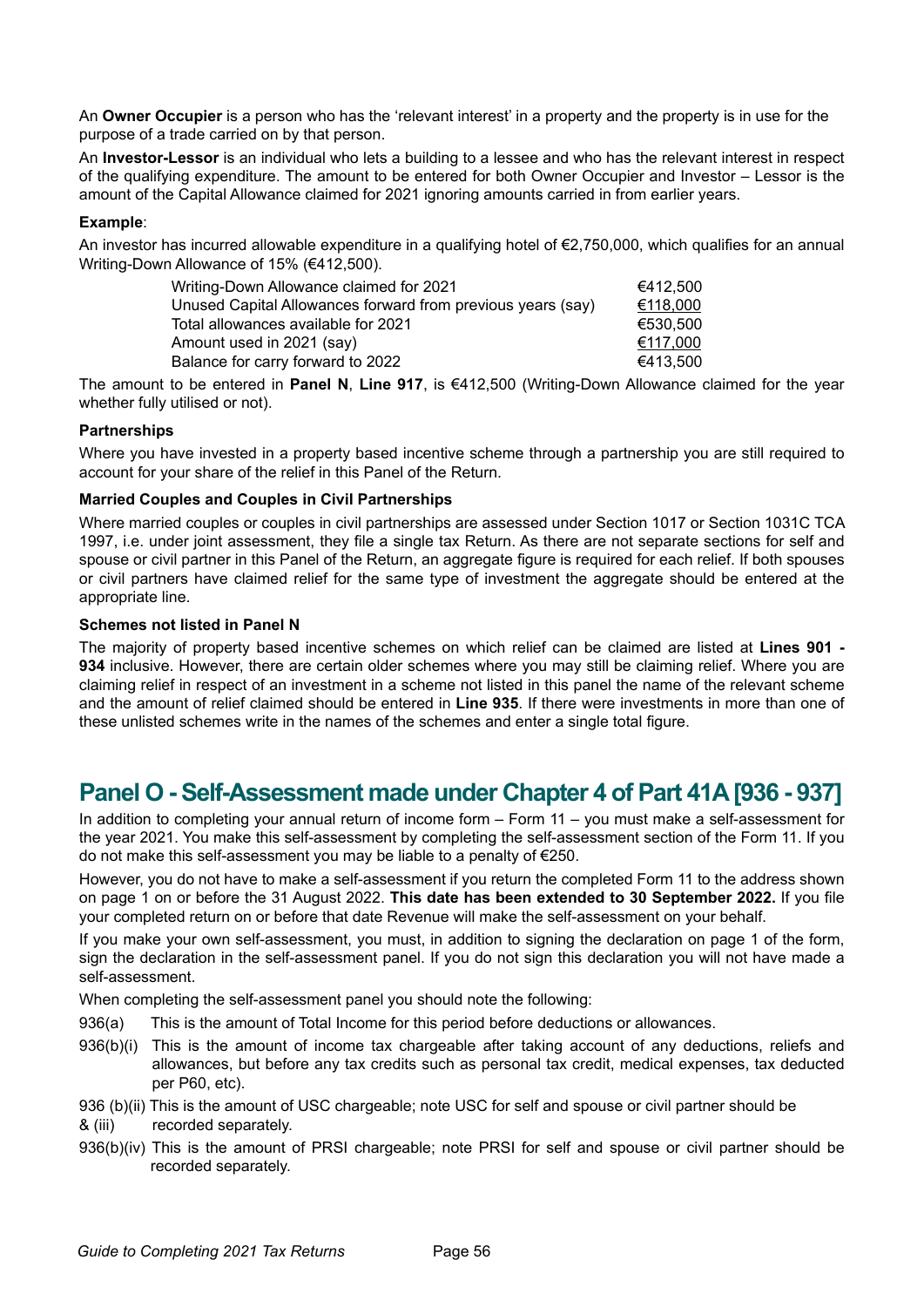- 936(b)(vi) This is the sum of Income Tax, USC, and PRSI chargeable.
- 936(c)(i) This is the amount of tax payable for the period, which is computed by reducing the amount of tax chargeable by the amount of any tax credits due, but before taking account of any refund or offset of tax withheld at source already made by Revenue.
- 936(c)(iii) The amount of any refund of tax withheld at source (e.g. interim refund of PSWT) should be entered here.
- 936(d)&(e) This is the amount of tax payable, adjusted for any refund or offset of tax withheld at source already made by Revenue.
- 936(f) If you file this return after the 31 October 2022 you must include a late filing surcharge with your selfassessment. This surcharge is 5% of your tax liability where the return is submitted within two months, otherwise it is 10%. The surcharge is calculated on the amount of tax payable above.
- 936(g) If you file this return on time, but at the date of filing, you have failed to submit your Local Property Tax return or have failed to either pay the LPT due or enter into an agreed payment arrangement, a surcharge should be added to the final liability as if this return was filed late by two months or more.
- 936(h) In general, this is the amount of preliminary tax paid for 2021.
- 936(i) Enter any balance of tax payable / overpaid for this period in the appropriate field
- (i)&(ii)

**Remember:** You do not have to complete the self-assessment panel if you submit this return to Revenue on or before 31 August 2022. If you do not submit the Form 11 by that date, you may be liable to a penalty of €250 if you do not complete the self-assessment section in that form. By using ROS you can instantly and accurately calculate your Income Tax liability.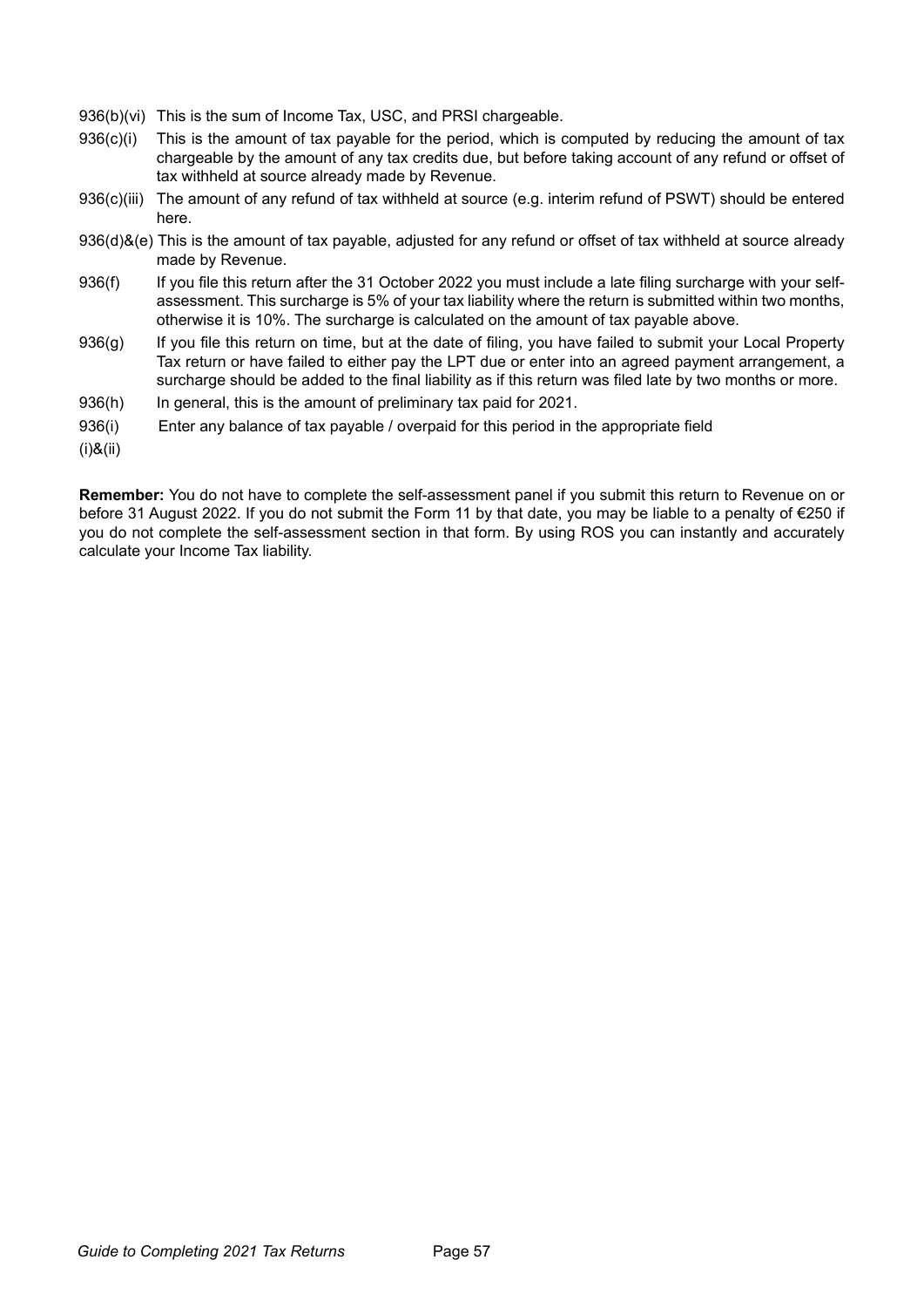# **Part Three**

# **Income Tax Calculation Guide 2021**

# **ROS Offline Application**

When calculating your tax liability for October 2022 you should consider the ROS Offline Application. This is an application that can be installed on your computer allowing you to complete a 2021 Form 11 (and other ROS forms) when you are not connected to the internet.

You can download the ROS Offline Application at **www.revenue.ie>Online services>Mobile offline applications**.

## **The following pages are a guide to assist you in calculating your income tax liability.**

To meet your Pay and File obligations you will **need to know** your tax liability by the Pay and File deadline, 31 October 2022. Before proceeding to calculate your liability it is recommended that you re-read the introduction on pages 4 to 10 of this Guide.

Remember, that if you want Revenue to calculate your Income Tax for you in time to meet your Pay and File obligations you must file your Tax Return on or before 31 August 2022. Alternatively, you can file your Return Online using the **Revenue Online Service** (ROS), which will calculate your liability automatically.

If you choose to calculate your liability, the following notes together with those contained throughout the rest of this Guide, may be helpful.

### **Notes:**

### **1. General**

PRSI and USC are calculated separately for each spouse or civil partner. No reference is made to income or status of the other spouse or civil partner.

If you or your spouse or civil partner have more than one business, you should keep the calculation of the business profits and Capital Allowances separate.

### **2. Personal Tax Credits**

The amounts of the various personal tax credits are set out in **Table B**, on page 62 of this Guide. Further information in relation to any specific tax credits can be obtained in this Guide (see pages 43 - 52 incl.).

### **3. Income Tax Exemption / Marginal Relief**

### **(a) Exemption Limits**

If you are 65 years or over you are exempt from income tax (although you may have a liability to either PRSI or USC) where your total income does not exceed the following Exemption Limits:

| <b>Personal Circumstances</b>                                                                                                                                             | 2021 (€) |
|---------------------------------------------------------------------------------------------------------------------------------------------------------------------------|----------|
| <b>Single, Widowed or Surviving Civil Partner</b><br>65 years of age or over                                                                                              | 18,000   |
| <b>Married or in a Civil Partnership</b><br>65 years of age or over                                                                                                       | 36,000   |
| Single, Widowed or a Surviving Civil Partner,<br><b>Married or in a Civil Partnership</b><br>65 years of age or over<br>Additional for 1st and 2nd qualifying child       | 575      |
| Single or Widowed or a Surviving Civil Partner,<br><b>Married or in a Civil Partnership</b><br>65 years of age or over<br>Additional for each subsequent qualifying child | 830      |
| <b>Marginal Relief Tax Rate</b>                                                                                                                                           | 40%      |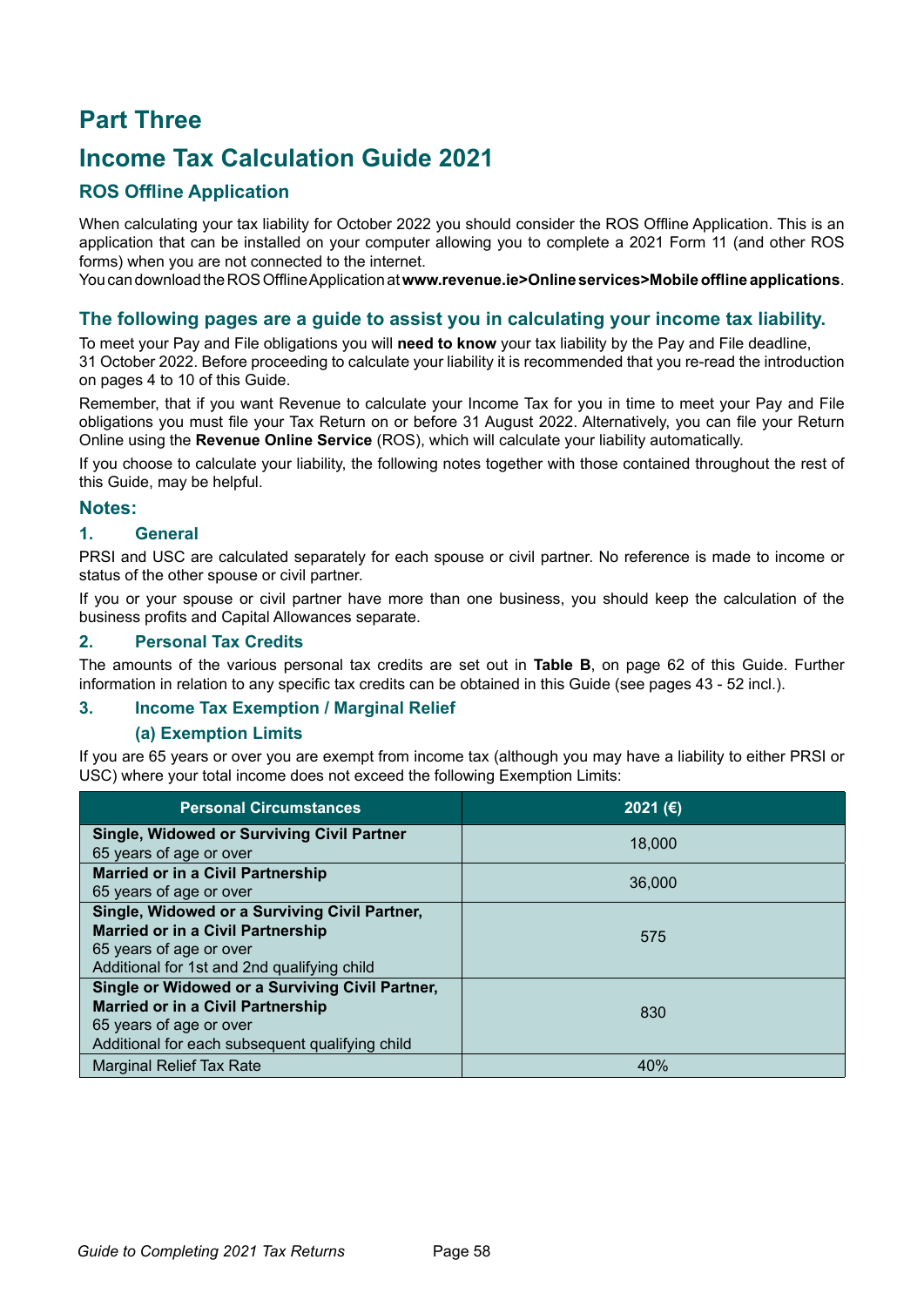## **(b) Marginal Relief**

Marginal relief may be due where your income does not greatly exceed these limits. The level at which marginal relief ceases to apply differs in individual cases depending on the level of income and the exemption limit.

If your tax liability exceeds 40% of your income less the exemption limit appropriate to you, your liability is reduced to: (Income - Exemption limit) x 40%.

Total Income  $\frac{1}{\sqrt{2\pi}}$  -  $\frac{1}{\sqrt{2\pi}}$  (Appropriate figure from table above) x 40% =

### **Example**

You are a single person aged 70 and have assessable rental income of €20,500.

Your income tax liability is  $\text{\large\ensuremath{\in}} 20,500$  @ 20% =  $\text{\large\ensuremath{\in}} 4,100$ Less: Personal tax credit  $\epsilon$ 1,650 Age tax credit  $\epsilon$   $\leq$  245  $\epsilon$ 1,895<br>Tax due (before marginal relief computation)  $\epsilon$ 2.205 Tax due (before marginal relief computation)

#### **Marginal relief:**

Your income tax is restricted to: (€20,500 – €18,000) = €2,500 @ 40% = €1,000

**Note:** the Marginal Relief Tax Rate only applies to persons 65 years of age or over.

## **4. P.R.S.I.**

The minimum PRSI contribution for 2021 is €500.

PRSI is not payable on income taxed under Self-Assessment by a person:

- ♦ Whose total income from **all** sources, before deduction of capital allowances and pension contributions is less than €5,000,
- ♦ Who is under 16 years or over 66 years of age,
- ♦ In receipt of Pre-Retirement Allowance on an ongoing basis,
- ♦ Who is not resident or ordinarily resident in Ireland and whose self-assessed income consists only of unearned income (for example deposit interest, rents, etc.).

Any sums received by way of pension, benefit, etc. from the Department of Social Protection, are exempt from PRSI.

You can obtain full details of all PRSI rates and more detailed information on PRSI for the Self-Employed from the Department of Social Protection at **www.welfare.ie** and the contact details below:

### **Client Eligibility Services**

Department of Social Protection

Social Welfare Services Office

Cork Road

**Waterford** 

X91 EH04

E-mail: selfemployment@welfare.ie

### Telephone: **01 471 5898 or +353 1 471 5898 for callers outside the Republic of Ireland**

| <b>Exempted persons [P.R.S.I.]</b>      |                 |
|-----------------------------------------|-----------------|
| Self-Employed                           |                 |
| <b>Categories</b>                       | <b>P.R.S.I.</b> |
| Individual Under 16                     | No Charge       |
| Individual Over 66                      | No Charge       |
| Individual with income less than €5,000 | No Charge       |
| Individual with income over €5,000      | Chargeable (4%) |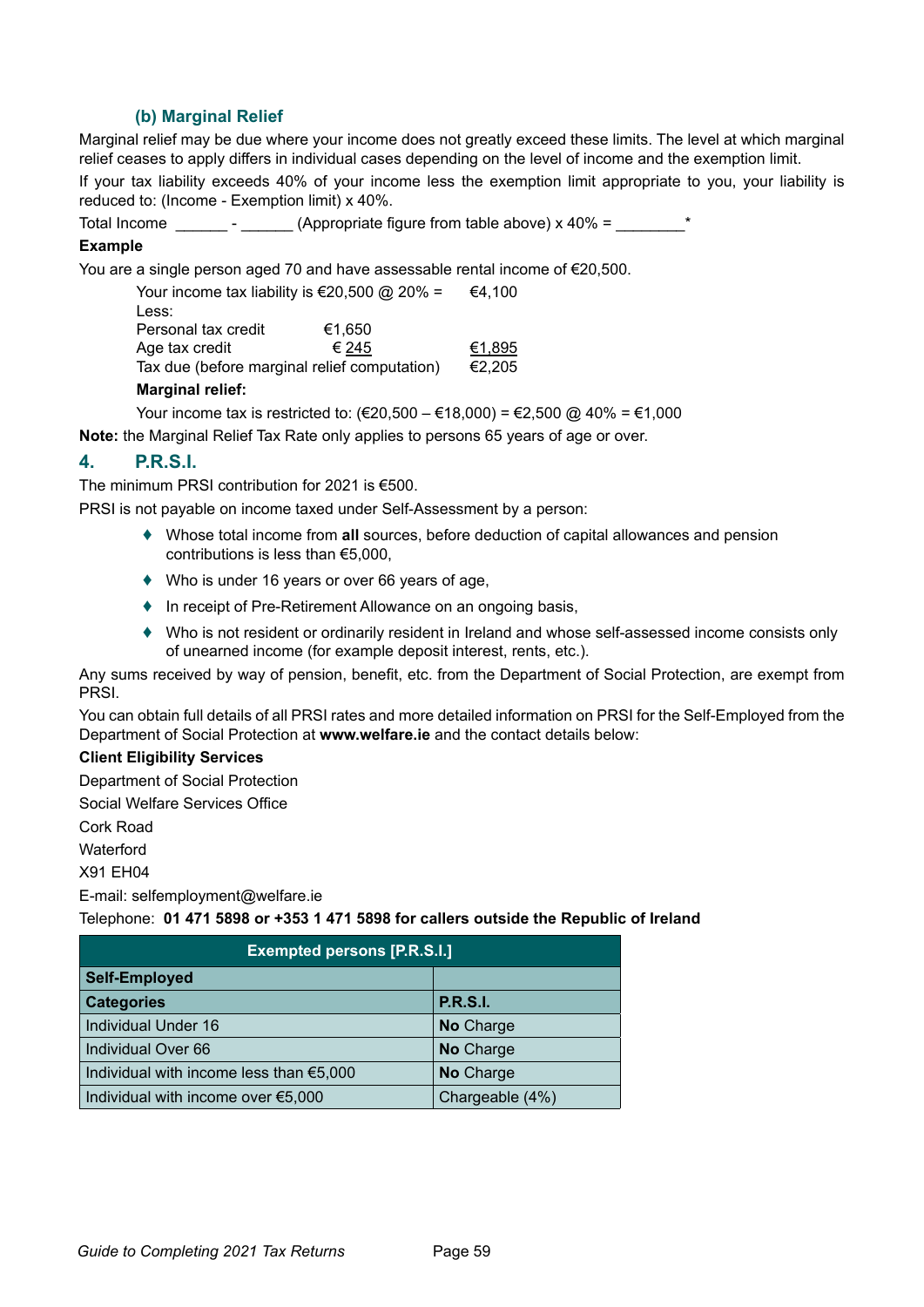# **5. Universal Social Charge**

USC is a tax payable on gross income, including notional pay, after relief for certain capital allowances, but before pension contributions. There is an annual exemption threshold of €13,000 and where this amount is exceeded, all of an individual's income is chargeable. The rates of USC are:

- $\bullet$  0.5% on income up to  $\text{\textsterling}12,012$
- ♦ 2% on the next  $€8,675$  (income from  $€12,012.01$  to  $€20,687)$
- $\div$  4.5% on the next €49,357 (income from €20,687.01 to €70,044)
- ♦ 8% on the balance (income above €70,044)

However, these standard rates are modified in certain circumstances. In the case of individuals aged 70 or over, or individuals who hold full medical cards and whose aggregate income for the year is €60,000 or less, the rates of USC are:

- $\bullet$  0.5% on the first  $\text{\textsterling}12,012$
- ♦ 2% on the balance (income above €12,012)

There is a surcharge of 3% on individuals who have non-PAYE income which exceeds €100,000 in a year, regardless of age.

There are a very limited number of exempt categories. The more important of these include:

- ♦ All Department of Social Protection payments and similar payments received from other countries,
- ♦ Department of Social Protection-type payments received from State Bodies such as the HSE,
- ♦ Income already subjected to DIRT.

More information on the USC can be found at **www.revenue.ie**

# **6. PRSI**

### **Self-Employed Income Chargeable as below:**

| Tax Year 2021 |               |
|---------------|---------------|
| <b>PRSI</b>   |               |
| 4%            | on all income |

### **Examples to show the liability to PRSI and USC where an individual has different sources of income are set out below.**

Where an individual has employment income that has already suffered PRSI at source, the liability to PRSI on the non-employment income is set out in the following examples.

Where an individual has employment income that has already suffered USC at source, the amounts of USC shown in the examples below relate to the individuals' total income and credit will be given for any USC paid at source on the employment income.

### **Example 1**

Individual with employment income and no trading income:

| <b>Employment income</b>       | €30,000        |
|--------------------------------|----------------|
| Investment income              | €50,000        |
| <b>PRSI Class K</b>            | €50,000 @ 4%   |
| <b>Universal Social Charge</b> | €12,012 @ 0.5% |
| Universal Social Charge        | € 8,675 @ 2%   |
| <b>Universal Social Charge</b> | €49,357 @ 4.5% |
| <b>Universal Social Charge</b> | € 9,956 @ 8%   |
| Evample 2                      |                |

#### **Example 2**

Individual with employment income, investment income, and trading income: Employment income<br>Investment income <del>€30,000</del> Investment income Trading income  $\epsilon$ 20,000 PRSI Class S liability **€70,000 @ 4%** Universal Social Charge **€12,012** @ 0.5% Universal Social Charge **€** 8,675 @ 2%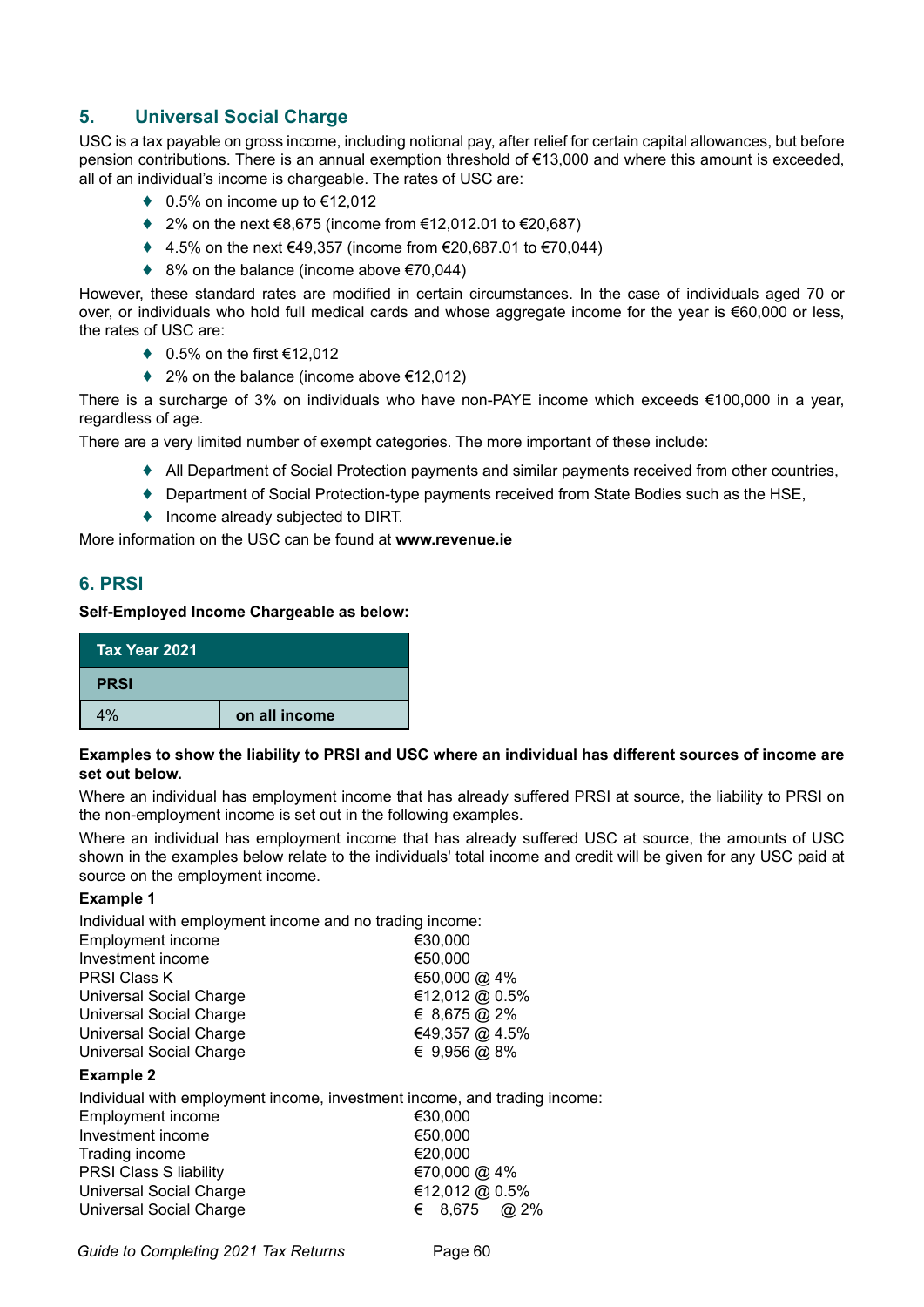| <b>Universal Social Charge</b><br><b>Universal Social Charge</b>                                                                                                                                                                                                                                                                                                           |             | € 49,357<br>€ 29,956                                                                   | @ 4.5%<br>@ 8%                                   |
|----------------------------------------------------------------------------------------------------------------------------------------------------------------------------------------------------------------------------------------------------------------------------------------------------------------------------------------------------------------------------|-------------|----------------------------------------------------------------------------------------|--------------------------------------------------|
| <b>Example 3</b>                                                                                                                                                                                                                                                                                                                                                           |             |                                                                                        |                                                  |
| Individual with employment and trading income:<br>Employment income<br>Trading income<br><b>PRSI Class S liability</b><br><b>Universal Social Charge</b><br><b>Universal Social Charge</b><br><b>Universal Social Charge</b><br><b>Example 4</b>                                                                                                                           |             | € 30,000<br>€ 22,000<br>€ 22,000<br>€ 12,012<br>€ 8,675<br>€ 31,313                    | @ 4%<br>@ 0.5%<br>@ 2%<br>@ 4.5%                 |
| Individual with investment income:                                                                                                                                                                                                                                                                                                                                         |             |                                                                                        |                                                  |
| Investment Income<br><b>PRSI Class S liability</b><br><b>Universal Social Charge</b><br><b>Universal Social Charge</b><br><b>Universal Social Charge</b>                                                                                                                                                                                                                   | €           | € 50,000<br>€ $50,000$<br>€ 12,012<br>8,675<br>€ 29,313                                | @ 4%<br>@ 0.5%<br>@ 2%<br>@ 4.5%                 |
| <b>Example 5</b>                                                                                                                                                                                                                                                                                                                                                           |             |                                                                                        |                                                  |
| Individual with trading and investment income:<br>Trading income<br>Investment income<br><b>PRSI Class S liability</b><br><b>Universal Social Charge</b><br><b>Universal Social Charge</b><br><b>Universal Social Charge</b><br><b>Universal Social Charge</b>                                                                                                             | €           | € 22,000<br>€ 50,000<br>€ 72,000<br>€ 12,012<br>€ 8,675<br>€ 49,357<br>1,956           | @ 4%<br>@ 0.5%<br>@ 2%<br>@ 4.5%<br>@ 8%         |
| <b>Example 6</b>                                                                                                                                                                                                                                                                                                                                                           |             |                                                                                        |                                                  |
| Individual with trading income:<br><b>Trading Income</b><br><b>PRSI Class S liability</b><br><b>Universal Social Charge</b><br><b>Universal Social Charge</b><br><b>Universal Social Charge</b><br><b>Universal Social Charge</b><br><b>Universal Social Charge</b>                                                                                                        | €           | €105,000<br>€105,000<br>€ 12,012<br>€ 8,675<br>€ 49,357<br>€ 29,956<br>5,000           | @ 4%<br>@ 0.5%<br>@ 2%<br>@ 4.5%<br>@ 8%<br>@ 3% |
| <b>Example 7</b>                                                                                                                                                                                                                                                                                                                                                           |             |                                                                                        |                                                  |
| Individual with employment income and trading income:<br><b>Employment income</b><br>Trading income<br><b>PRSI Class S liability</b><br><b>Universal Social Charge</b><br><b>Universal Social Charge</b><br><b>Universal Social Charge</b><br><b>Universal Social Charge</b><br><b>Universal Social Charge</b>                                                             | €<br>€      | € 70,000<br>€105,000<br>€105,000<br>€ 12,012<br>8,675<br>€ 49,357<br>€104,956<br>5,000 | @ 4%<br>@ 0.5%<br>@ 2%<br>@ 4.5%<br>@8%<br>@ 3%  |
| <b>Example 8</b>                                                                                                                                                                                                                                                                                                                                                           |             |                                                                                        |                                                  |
| Individual with employment income and trading income:<br><b>Employment income</b><br>Trading income<br><b>PRSI Class S liability</b><br><b>Universal Social Charge</b><br><b>Universal Social Charge</b><br><b>Universal Social Charge</b><br><b>Universal Social Charge</b><br><b>Universal Social Charge</b><br>Tax Rates and Tax Bands applicable for the Tax Year 2021 | €<br>€<br>€ | €120,000<br>€105,000<br>€105,000<br>€ 12,012<br>8,675<br>49,357<br>€154,956<br>5,000   | @ 4%<br>@ 0.5%<br>@ 2%<br>@ 4.5%<br>@8%<br>@ 3%  |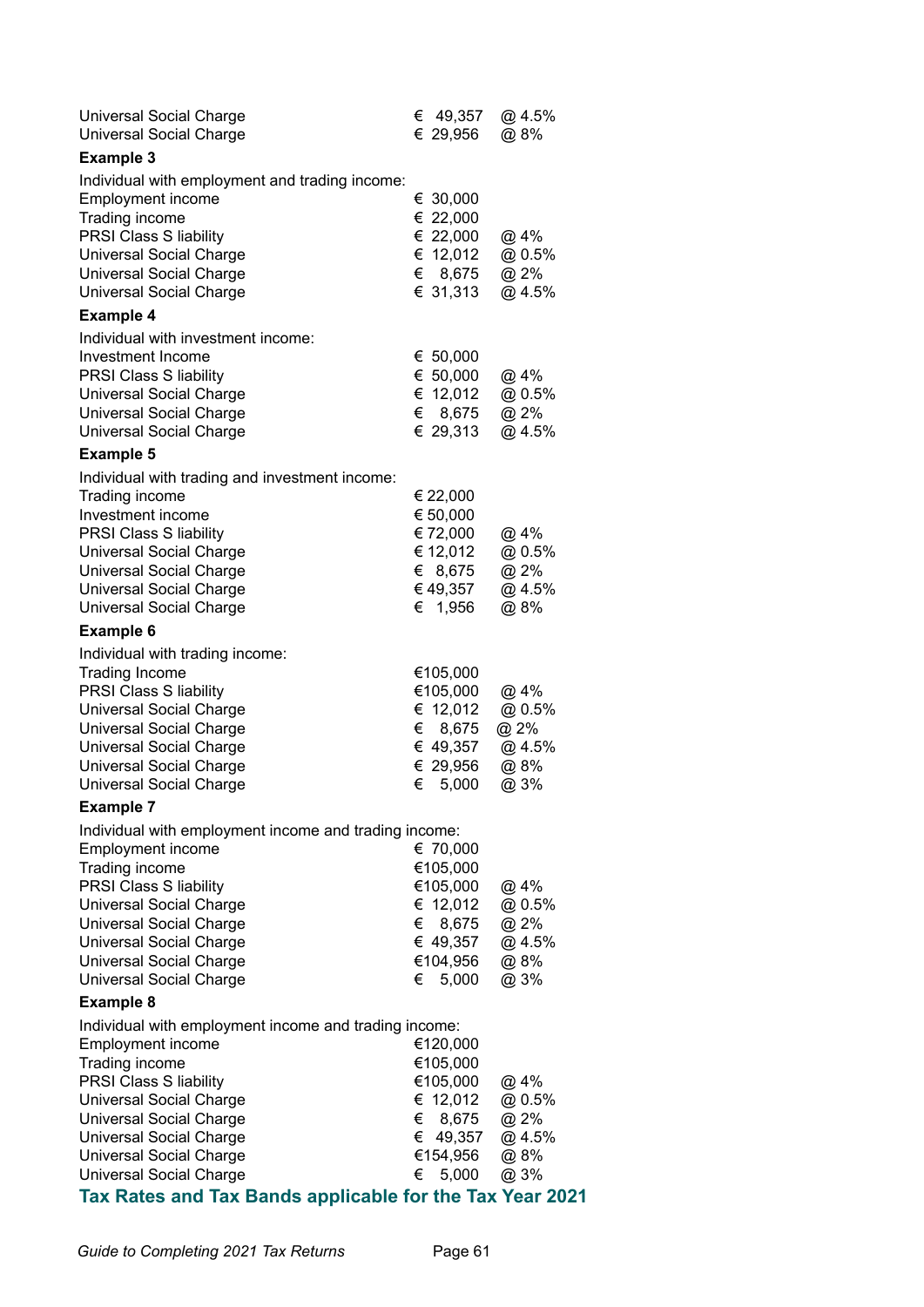# **Table A**

| <b>Personal Circumstances</b>                                                          | Tax Year 2021                                                              |  |
|----------------------------------------------------------------------------------------|----------------------------------------------------------------------------|--|
|                                                                                        | €                                                                          |  |
| <b>Single or Widowed or a Surviving Civil Partner</b>                                  | 35,300 @ 20%                                                               |  |
| without dependent children                                                             | Balance @ 40%                                                              |  |
| Single or Widowed or a Surviving Civil Partner                                         | 39,300 @ 20%                                                               |  |
| qualifying for Single Person Child Carer Credit                                        | Balance $@$ 40%                                                            |  |
| <b>Married or in a Civil Partnership</b>                                               | 44,300 @ 20%                                                               |  |
| one Spouse or Civil Partner with income                                                | Balance @ 40%                                                              |  |
| <b>Married or in a Civil Partnership</b><br>both Spouses or Civil Partners with income | (with an increase of<br>44,300 @ $20\%$ *<br>26,300 max.)<br>Balance @ 40% |  |

\* The increase in the standard rate tax band is restricted to the lower of €26,300 or the amount of the income of the spouse or civil partner with the lower income. The increase is not transferable between spouses or civil partners.

# **Personal Tax Credits for the Tax Year 2021**

## **Table B**

|                                                                                 | <b>Personal Circumstances</b>                                                                                                                                                                                      | Tax Year 2021 |
|---------------------------------------------------------------------------------|--------------------------------------------------------------------------------------------------------------------------------------------------------------------------------------------------------------------|---------------|
|                                                                                 |                                                                                                                                                                                                                    | €             |
| <b>Single Person's Tax Credit</b>                                               |                                                                                                                                                                                                                    | 1,650         |
|                                                                                 | <b>Married Person's or Civil Partner's Tax Credit</b>                                                                                                                                                              | 3,300         |
|                                                                                 | Widowed Person or Surviving Civil Partner Tax Credit<br>- qualifying for Single Person Child Carer Credit                                                                                                          | 1,650         |
| - without qualifying children                                                   |                                                                                                                                                                                                                    | 2,190         |
| - in year of bereavement                                                        |                                                                                                                                                                                                                    | 3,300         |
| <b>Single Person Child Carer Credit</b><br>(with qualifying dependent children) | Widowed Person, Surviving Civil Partner, Deserted, Separated,                                                                                                                                                      |               |
|                                                                                 | in a Dissolved Civil Partnership, Divorced or Single                                                                                                                                                               | 1,650         |
| <b>Widowed Parent</b>                                                           | Bereaved in 2020                                                                                                                                                                                                   | 3,600         |
|                                                                                 | Bereaved in 2019                                                                                                                                                                                                   | 3,600         |
|                                                                                 | Bereaved in 2018                                                                                                                                                                                                   | 3,150         |
|                                                                                 | Bereaved in 2017                                                                                                                                                                                                   | 2,700         |
|                                                                                 | Bereaved in 2016                                                                                                                                                                                                   | 2,250         |
| Home Carer Tax Credit (Max)                                                     |                                                                                                                                                                                                                    | 1,600         |
| <b>Employee Tax Credit</b>                                                      |                                                                                                                                                                                                                    | 1,650         |
| <b>Earned Income Tax Credit (max)</b>                                           |                                                                                                                                                                                                                    | 1,650         |
|                                                                                 | Age Tax Credit (a) If Single, Widowed or Surviving Civil Partner                                                                                                                                                   | 245           |
|                                                                                 | (b) If Married or in Civil Partnership                                                                                                                                                                             | 490           |
| <b>Incapacitated Child Tax Credit</b>                                           |                                                                                                                                                                                                                    | 3,300         |
| <b>Dependent Relative Tax Credit</b>                                            |                                                                                                                                                                                                                    | 245           |
| <b>Blind Person's</b>                                                           | Single person*                                                                                                                                                                                                     | 1,650         |
| <b>Tax Credit</b>                                                               | One Spouse or Civil Partner blind*                                                                                                                                                                                 | 1,650         |
|                                                                                 | Both Spouses or Civil Partners blind*                                                                                                                                                                              | 3,300         |
| <b>Incapacitated Person -</b><br>Allowance for Employing a Carer**              |                                                                                                                                                                                                                    | 75,000 max    |
| $\star$<br>Expenses.<br>$***$                                                   | Relief in respect of maintaining a guide dog (max. €825) may be claimed under the heading of Health<br>Relief for Employing a Carer in 2021 is allowable at the individual's highest rate of tax, i.e. 20% or 40%. |               |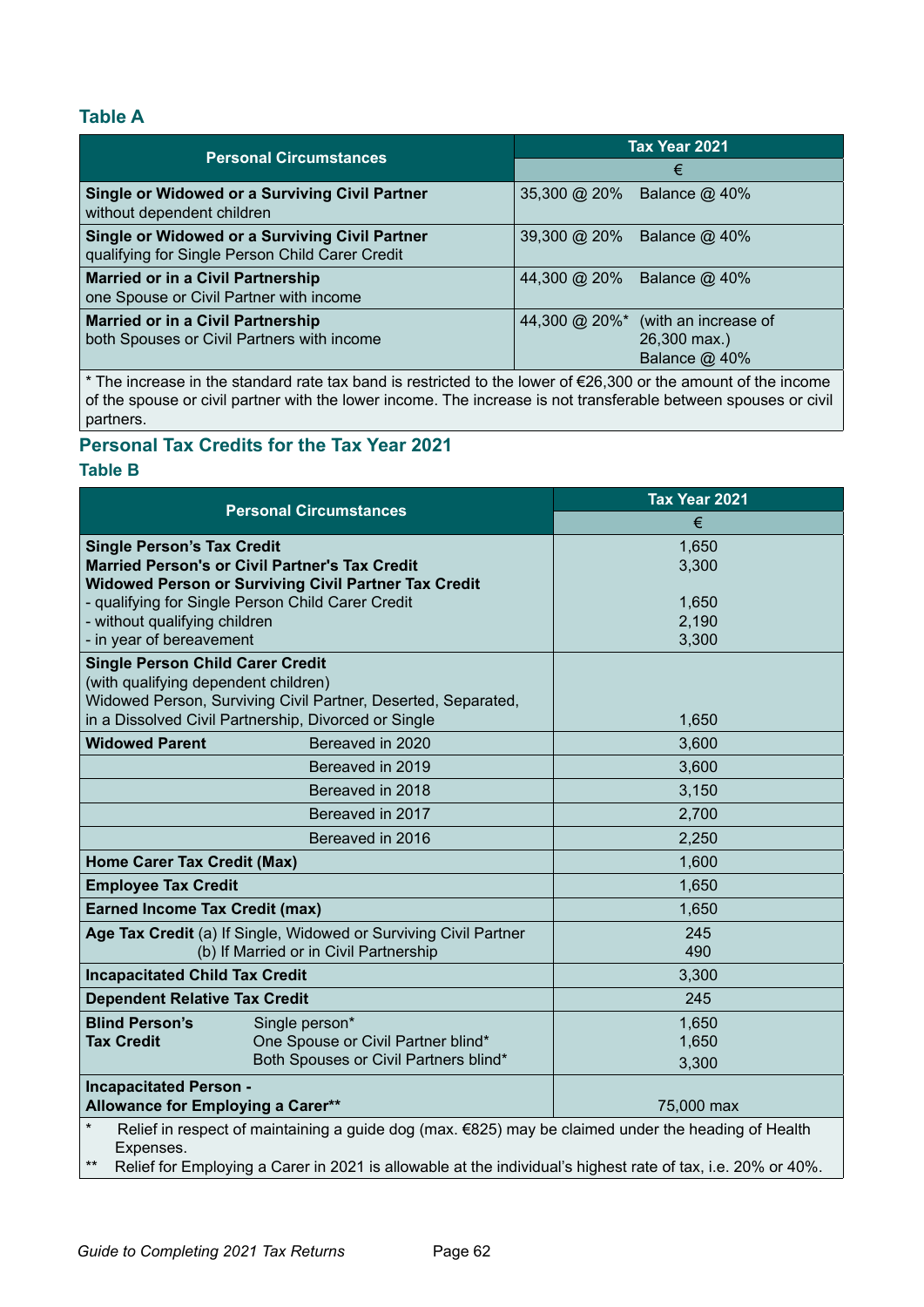# **The rates and thresholds for Universal Social Charge are as follows:**

# **Individual aged under 70 years**

| Tax Year 2021             | <b>Rate of USC</b> |
|---------------------------|--------------------|
| Income up to $€12,012.00$ | 0.5%               |
| on the next $€8,675$      | 2%                 |
| on the next $€49,357$     | 4.5%               |
| on the balance            | 8%                 |

**Individuals whose aggregate income for the year is €60,000 or less and are either (i) aged 70 years or over or (ii) aged under 70 years and hold a full medical card.**

| Tax Year 2021             | <b>Rate of USC</b> |
|---------------------------|--------------------|
| Income up to $€12,012.00$ | 0.5%               |
| Income above $€12,012.00$ | 2%                 |

## **Exempt Categories**

| Tax Year 2021                                                                   |
|---------------------------------------------------------------------------------|
| Where an individual's total income for a year does not exceed $\epsilon$ 13,000 |
| All Department of Social Protection payments                                    |
| Income already subjected to DIRT                                                |

### **3% Surcharge (non-PAYE income)**

There is a surcharge of 3% on individuals who have non-PAYE income that exceeds €100,000 in a year, regardless of age.

See **www.revenue.ie** for the latest information on Universal Social Charge including Frequently Asked Questions.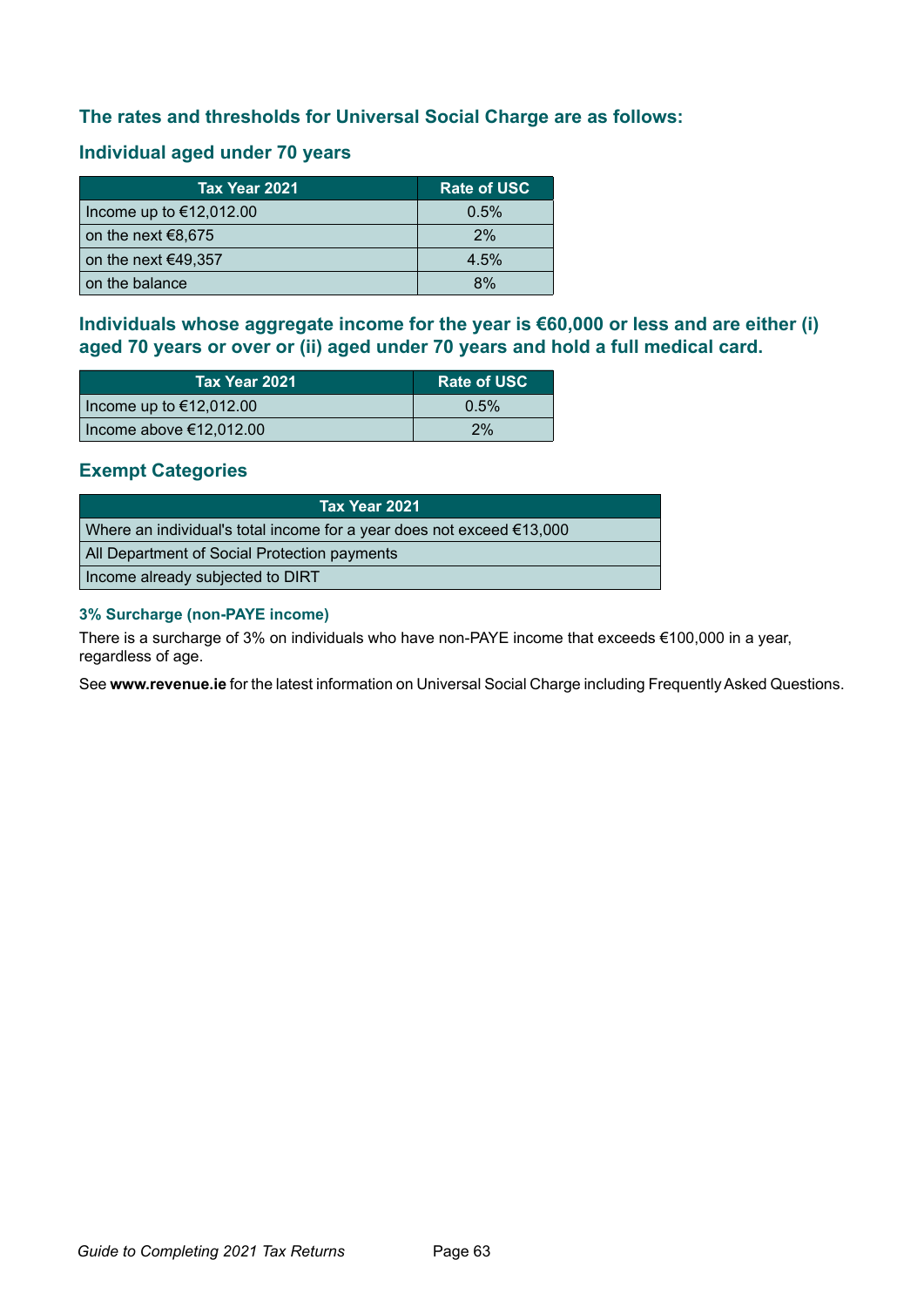# **Index**

# **A**

Adjustments...22 Adjusted Profit Computation-Extracts...21, 22 Allowable Deductions in Employment...29 Annuities...26, 33, 36 Annual Payments, Charges and Interest Paid...38 Artists Exemption...36 Attachments to Returns...9 Audit...9, 10, 20

# **B**

Balancing Allowance / Balancing Charge...18, 21 Basis of Assessment...11 Benefits (from employment)...28 Blind Person's Tax Credit...45

# **C**

Canadian Dividends...33 Capital Account & Balance Sheet Items...22 Capital Allowances...15 Capital Allowances - buildings...16 Capital Allowances - cars...17 Capital Allowances - plant & machinery...16 - 17 Capital Allowances - rental...24 - 25 Capital Gains...53 - 54 Charges...39 Childcare Services...38 Civil Partner's or Spouse's Details...11  $\mathsf{CO}_2$  Emissions...17 Commissions...35 Completion of Form 11 - check list...8 Convertible Securities...30 Covenant Income...35

# **D**

Date of Birth...11-12, 40 Deduction for increase in Carbon Tax...22 Deeds of Covenant...39 Dependent Relative Tax Credit...45 Directorships...26, 31, 35 Dividends from Irish Resident Companies...35 Domicile...12, 13 Donations - Approved Sports Bodies...50 Double Taxation Relief....53

# **E**

Earned Income Tax Credit...45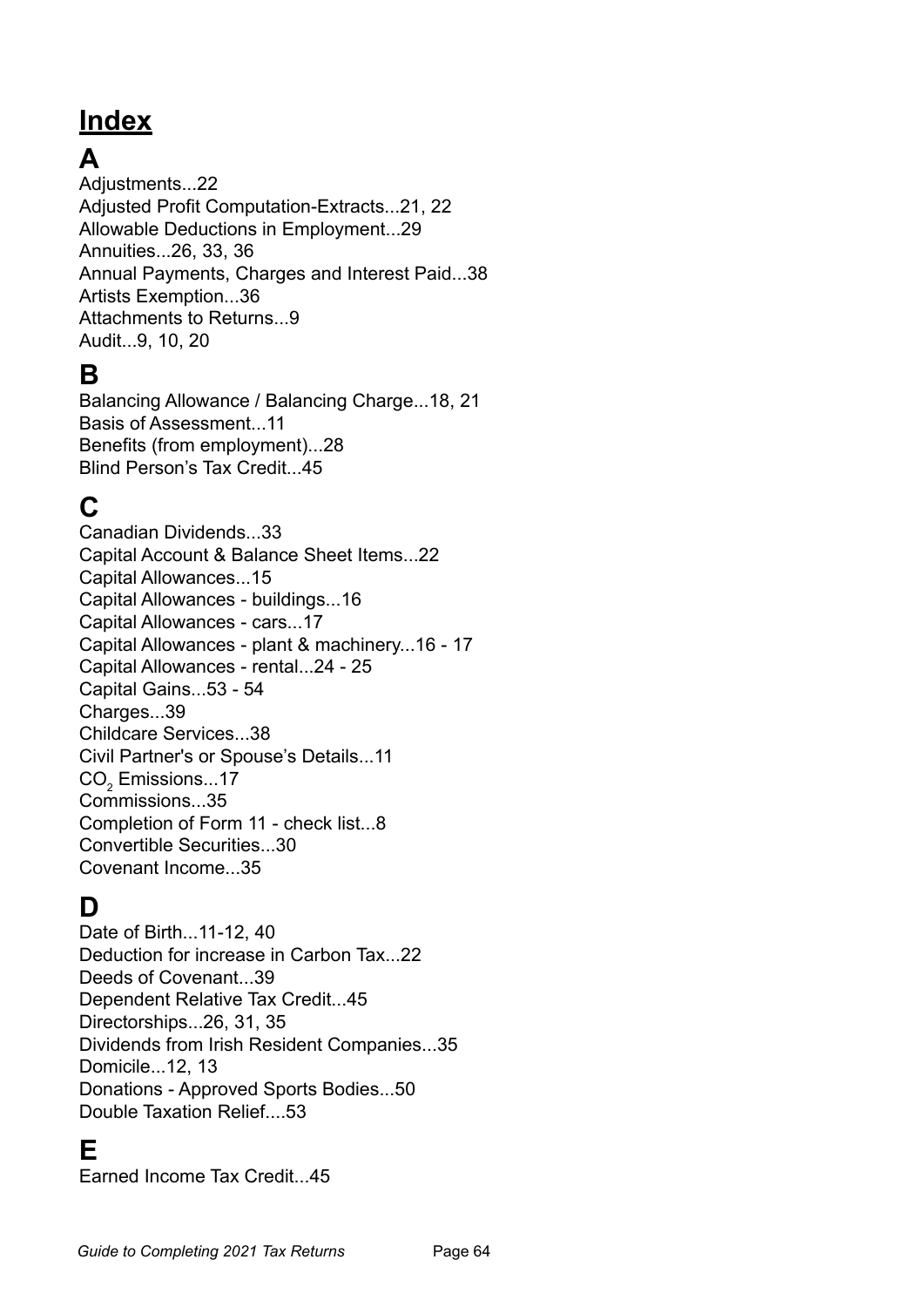# E-Filing...7 Employee Tax Credit...45 Employers' TRS clawback...38 Employing a Carer...45 Employment & Investment Incentive (EII)....47 Employments...25, 26, 32 Employments Irish - not subjected to PAYE...28 EU Deposit Interest (EU Savings Directive)...31 Excess Capital Allowances...16 Exempt Income...36 - 38 Expenses and Deductions...21 Extracts From Accounts...20

# **F**

Farm Buildings Allowance...17 Fees...35 File Online...6 Fixtures & Fittings...24 Foreign Bank Accounts...33 Foreign Employment(s) subject to PAYE...25 Foreign Employments...32 Foreign Income...31 Foreign Life Policies...33 Foreign Trade / Profession...33

# **G**

Greyhound Stud Fees...15

# **H**

Health Expenses...50 - 52 Home Carer Tax Credit...43 - 44, 62 Home Renovation Incentive (HRI)...48

# **I**

Incapacitated Child Tax Credit...47, 62 Income Chargeable under Sec. 811B...36 Income from Sources Not Shown Elsewhere...36 Increased Exemption for Dependent Children...11 Industrial Buildings Allowance...15, 16, 17, 18, 24, 55 Interest relief on a loan applied in acquiring an interest or share in a partnership...44 Irish Untaxed Income...35 Irish Deposit Interest...35

# **K**

Key Employees...27

**L**

Losses-Trading...22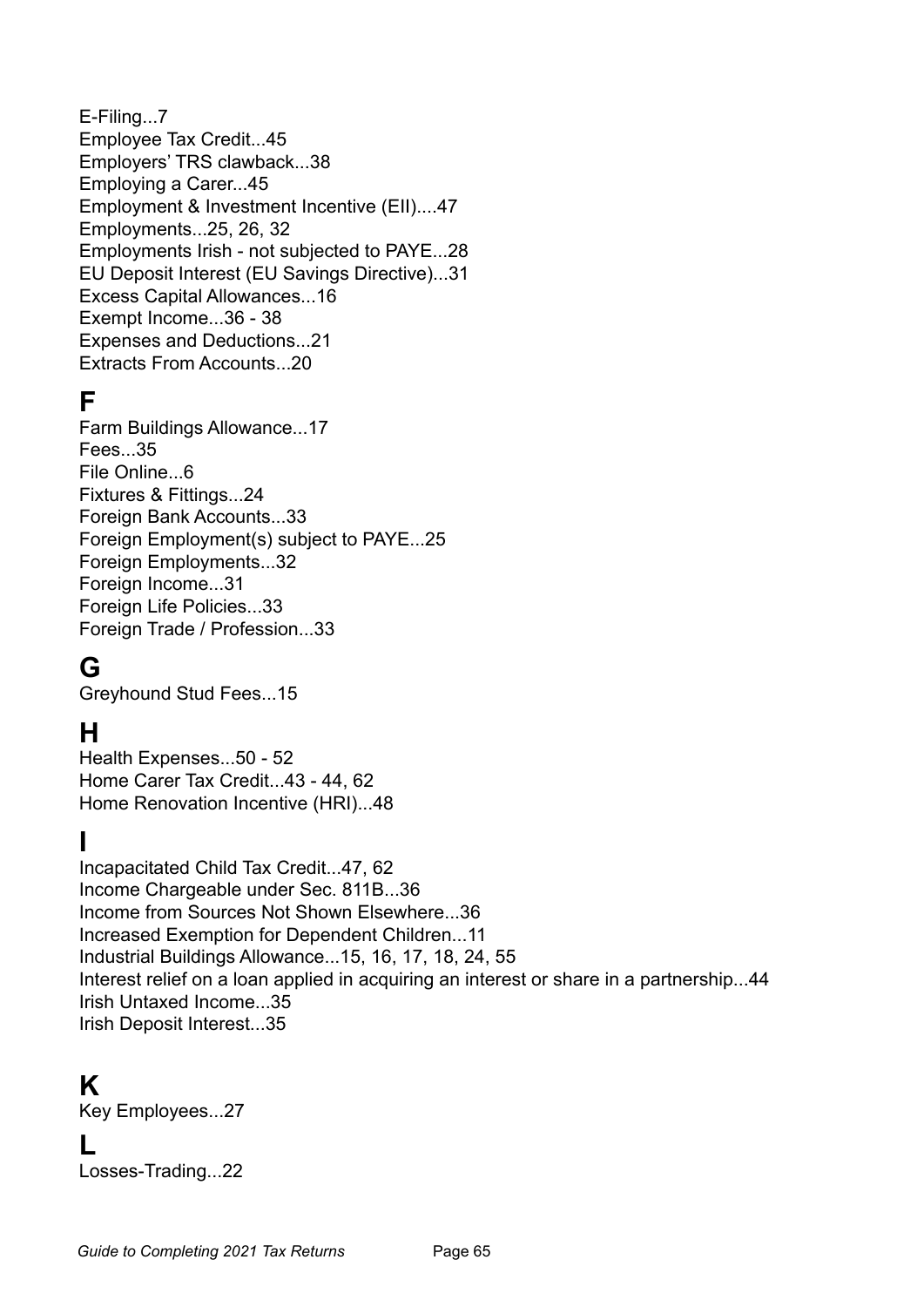# **M**

Maintenance Payments - income from...35 Maintenance Payments - relief for...38 Mandatory disclosure...14 Medical Card...12, 63 Medical Insurance Premiums - paid by employer...38, 48 Migrant Member Relief...41

# **N**

Non-Resident (Sec. 1032(2) TCA 1997)...14 Non-Resident Landlord...25 Non-Resident Married Persons or Civil Partners...14

# **O**

Offshore Funds 34 Offshore Products...34 Online Filing...6 Overseas Pension Plan...41 Owner Occupier Relief...48

# **P**

Pandemic Unemployment Payment...30 Patent Royalty...35 Pay and File...8, 9 Penalties...10, 55 Pensions - Foreign...31 Pensions - Irish...25, 26, 29 Permanent Health Benefit (Insurance)...46 Permanently Incapacitated...11, 35, 39, 43, 47 Personal Retirement Savings Accounts (PRSAs)...12, 26, 28, 40-43 Personal Details...11 Professional Services Withholding Tax - credit for (PSWT)...22, 56 Profit / Loss...22 Property Based Incentives...56 PRSI...11, 12, 21, 26, 28, 34, 36, 37, 38, 42, 45, 59-62 Public Sector Employment - certain employments...26

# **Q**

Qualifying Tuition Fees...48 Qualifying Patents - non-exempt...36

# **R**

Remittances...14, 31 Remote Working (eWorking) expenses...28 Rental Income - Foreign...14, 33 Rental Income - Irish...15, 23, 24, 37 Rent-a-Room Relief...37, 48 Rents, etc. to Non-Resident Landlord...25, 39 Research and Development...27 Residence...12, 13, 23, 31, 37-38, 42, 41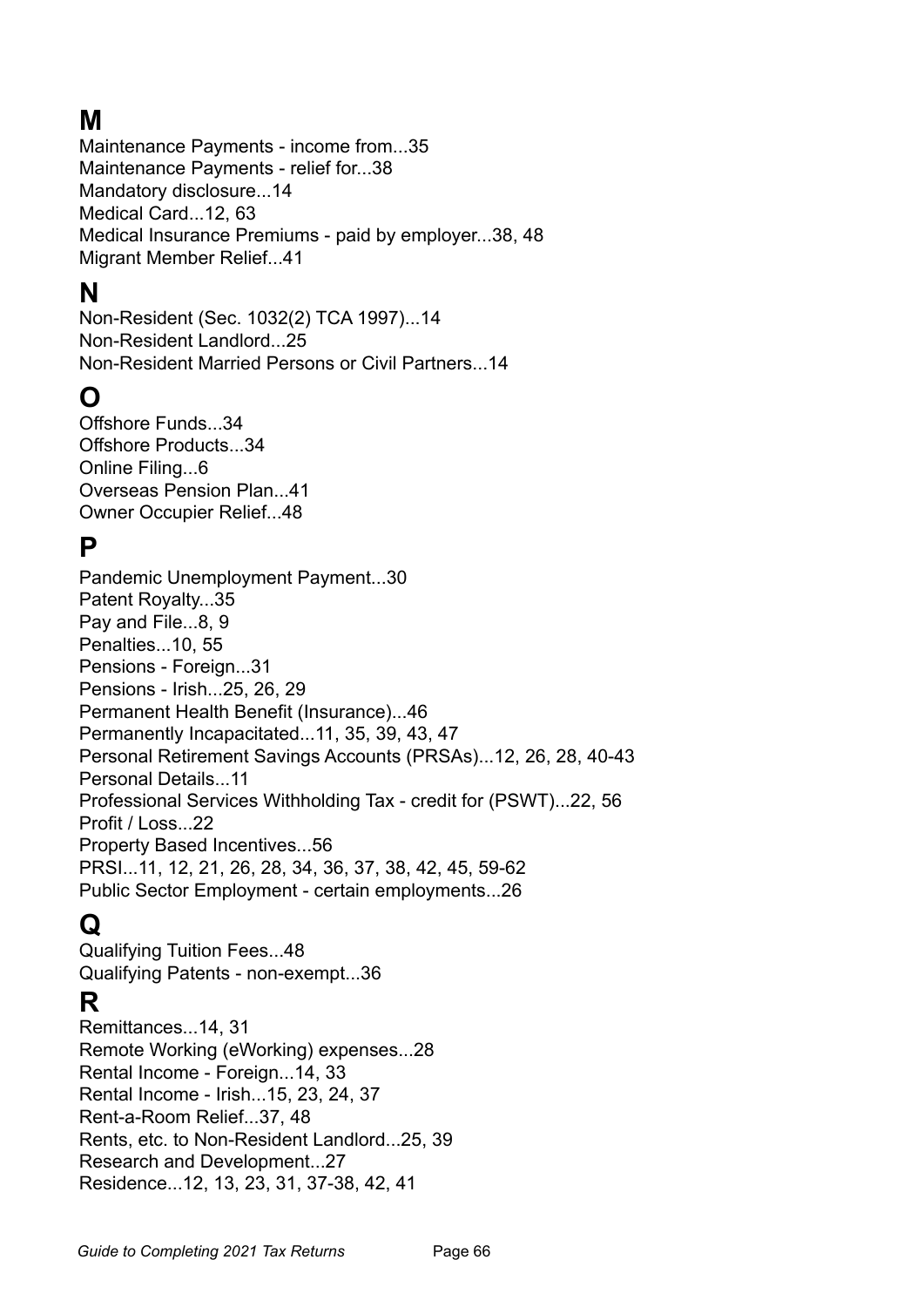Residential Tenancies Act 2004...24 Retirement Annuity Contracts (RACs)...39 Retirement Relief for Certain Sportspersons...42 Revenue Online Service (ROS)...6, 7, 40, 41, 57, 58 Review of Prior Year...19

# **S**

Seafarer Allowance...49 Sea-Going Naval Personnel Credit...49 Section 23 Relief Clawback...24 Self-Assessment...4, 8, 9, 10, 51, 54-55, 58, 60 Share Options...30 Single Person Child Carer Credit...11, 47, 62 Social Welfare Pensions / Benefits...29 Special Assignee Relief Programme (SARP)....27 Spouse's or Civil Partner's Details...11 Stallion Fees...15 Stay and Spend Tax Credit...46 Surcharge for Late Returns...9 - 10

# **T**

Taxable Benefits...28 Tax Credits - claims for...11, 14, 44 Tax Repayment claims - 4-year limit...9 Terminal Loss Relief...19 Tuition Fees...48 Trading Account Items...21 Transborder Relief...32

# **U**

U.K. Dividends...31 U.K. Pensions...31 Universal Social Charge (USC)...26, 60 U.S. Dividends...33

# **V**

VRT Categories...17

# **W**

Week 53...27 Widowed Person or Surviving Civil Partner with Dependent Child tax credit...11 Woodlands...37

# **Y**

Year of Marriage Review...49 - 50